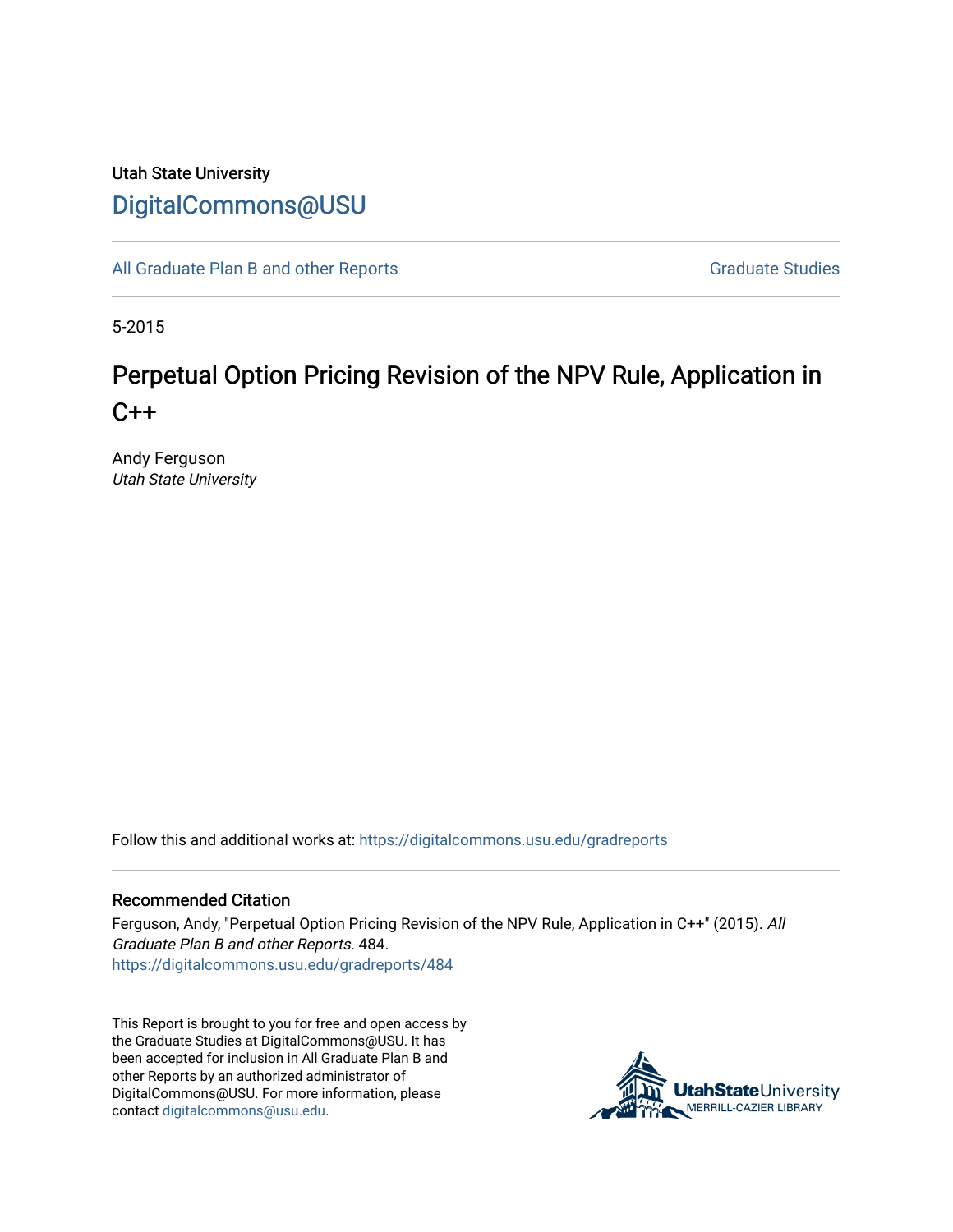# PERPETUAL OPTION PRICING

# REVISION OF THE NPV RULE, APPLICATION IN C++

by

Andrew Ferguson

A report submitted in partial fulfillment of the requirements for the degree

of

# MASTER OF SCIENCE

in

Financial Economics

Approved:

Tyler Brough Jason Smith

Major Professor Committee Member

Alan Stephenson Committee Member

UTAH STATE UNIVERSITY Logan, Utah

2015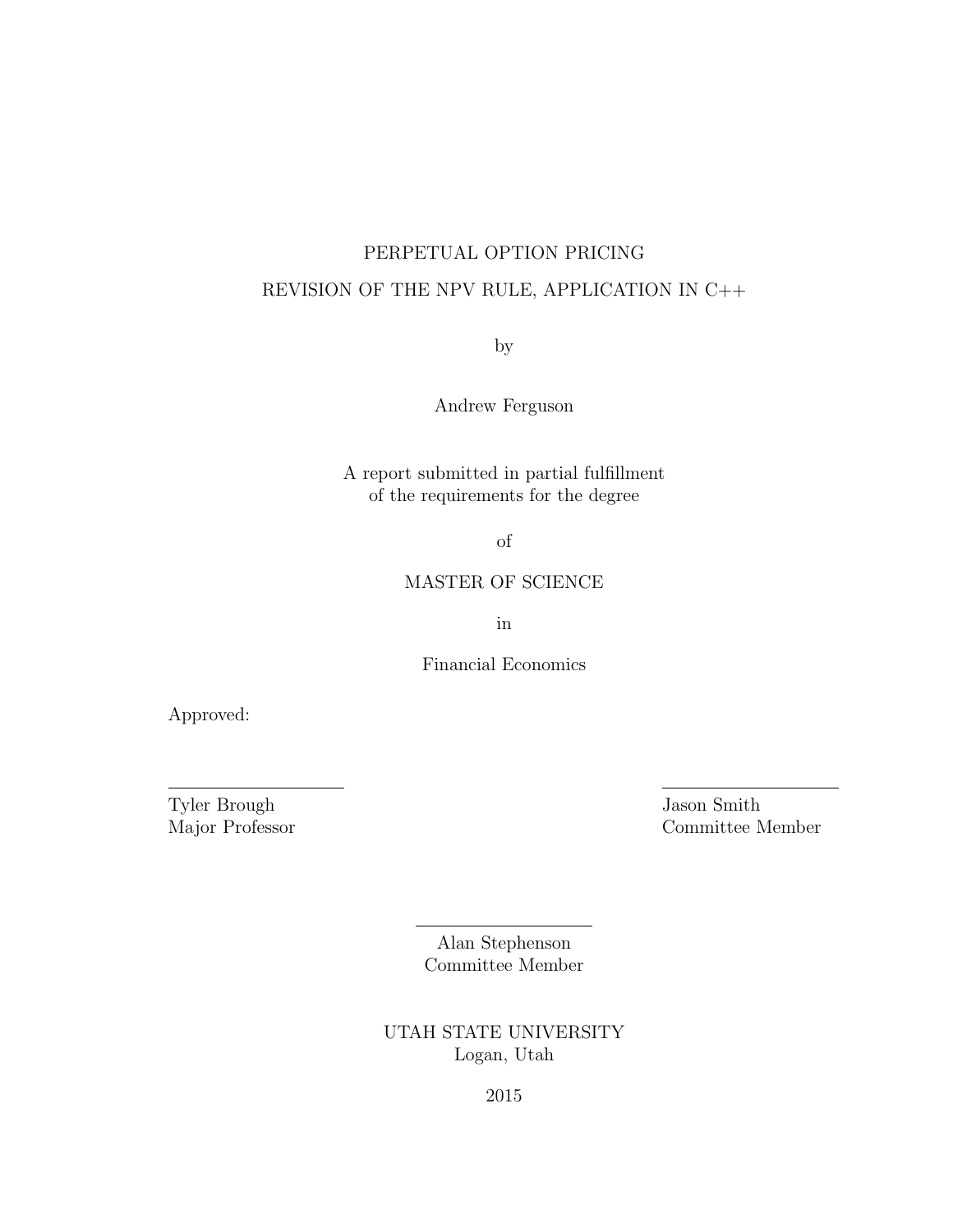# ABSTRACT

Perpetual Option Pricing

Revision of The NPV Rule, Application in C++

by

Andy Ferguson, Master of Science Utah State University, 2015

Major Professor: Tyler Brough Department: Finance and Economics

The typical NPV rule lacks the option embedded value of taking on the project in question. The time in which we take on the project is this embedded option. I present the methodology for examples used in the Perpetual Option Pricing Program which are presented by Robert McDonald in his book, "Derivatives Markets". Refer to chapter 17.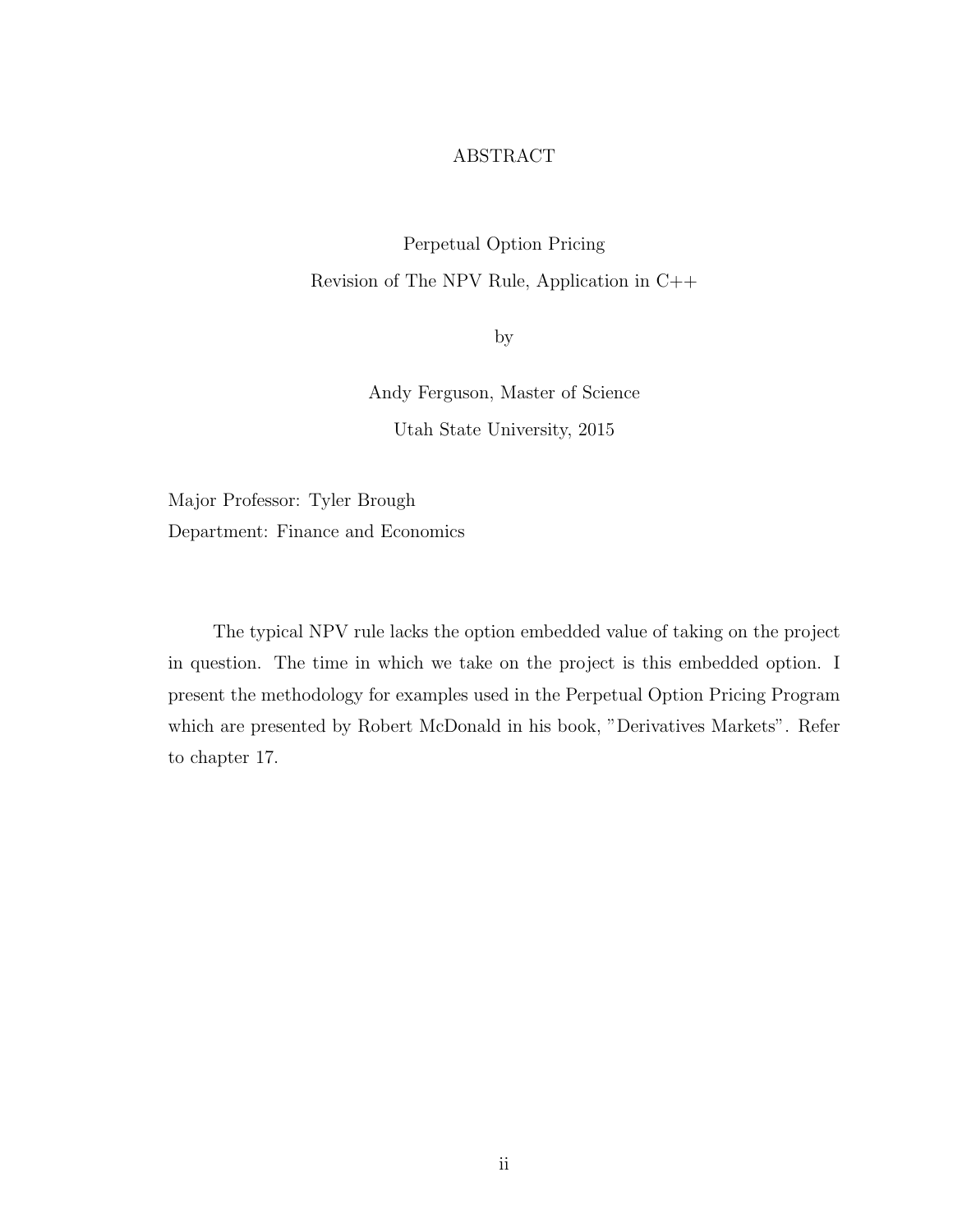# **CONTENTS**

|                 |                                                                                          | $\overline{\mathbf{u}}$ |  |  |
|-----------------|------------------------------------------------------------------------------------------|-------------------------|--|--|
|                 |                                                                                          | $\mathbf{1}$            |  |  |
|                 | NPV RULE AND INVESTMENT UNDER CERTAINTY                                                  | $\overline{2}$          |  |  |
| A.              |                                                                                          | $\overline{2}$          |  |  |
|                 | i.                                                                                       | $\overline{4}$          |  |  |
| <b>B.</b>       |                                                                                          |                         |  |  |
| $C$ .           | The Project as an Option: Perpetual Option $\dots \dots \dots \dots \dots$               | $\overline{5}$          |  |  |
|                 | The Project as an Option: Perpetual Option Example<br>i.                                 | $\overline{7}$          |  |  |
|                 | VALUING PERPETUAL AMERICAN OPTIONS                                                       | 8                       |  |  |
| А.              |                                                                                          |                         |  |  |
| <b>B.</b>       |                                                                                          | 10                      |  |  |
|                 | PERPETUAL OPTION PRICING PROGRAM                                                         | 11                      |  |  |
|                 |                                                                                          | 14                      |  |  |
| А.              |                                                                                          | 14                      |  |  |
|                 | i.                                                                                       | 16                      |  |  |
| <b>B.</b>       |                                                                                          | 17                      |  |  |
|                 | Valuing Derivatives on the Cash Flow Example<br>i.                                       | 19                      |  |  |
| $\mathcal{C}$ . | Evaluating a Project with a 2-Year Investment Horizon<br>20                              |                         |  |  |
| D.              | Evaluating the Project with an Infinite Investment Horizon                               | 23                      |  |  |
|                 | Evaluating the Project with an Infinite Investment Horizon Ex-<br>i.<br>ample            | 24                      |  |  |
|                 |                                                                                          |                         |  |  |
|                 | COMMODITY EXTRACTION AS AN OPTION                                                        | 25                      |  |  |
| А.              | SINGLE BARREL EXTRACTION UNDER CERTAINTY<br>25                                           |                         |  |  |
| <b>B.</b>       | 25                                                                                       |                         |  |  |
| $\mathcal{C}$ . | Value and Appreciation of the Land $\ldots$ $\ldots$ $\ldots$ $\ldots$ $\ldots$ $\ldots$ | 26                      |  |  |
|                 | DCF Single Barrel Under Certainty Example<br>i.                                          | $28\,$                  |  |  |
|                 | ii.<br>Option Pricing Single Barrel Under Certainty Example                              | 29                      |  |  |
| D.              | SINGLE BARREL EXTRACTION UNDER UNCERTAINTY                                               | 30                      |  |  |
|                 | Single Barrel Extraction under Uncertainty Example<br>i.                                 | 32                      |  |  |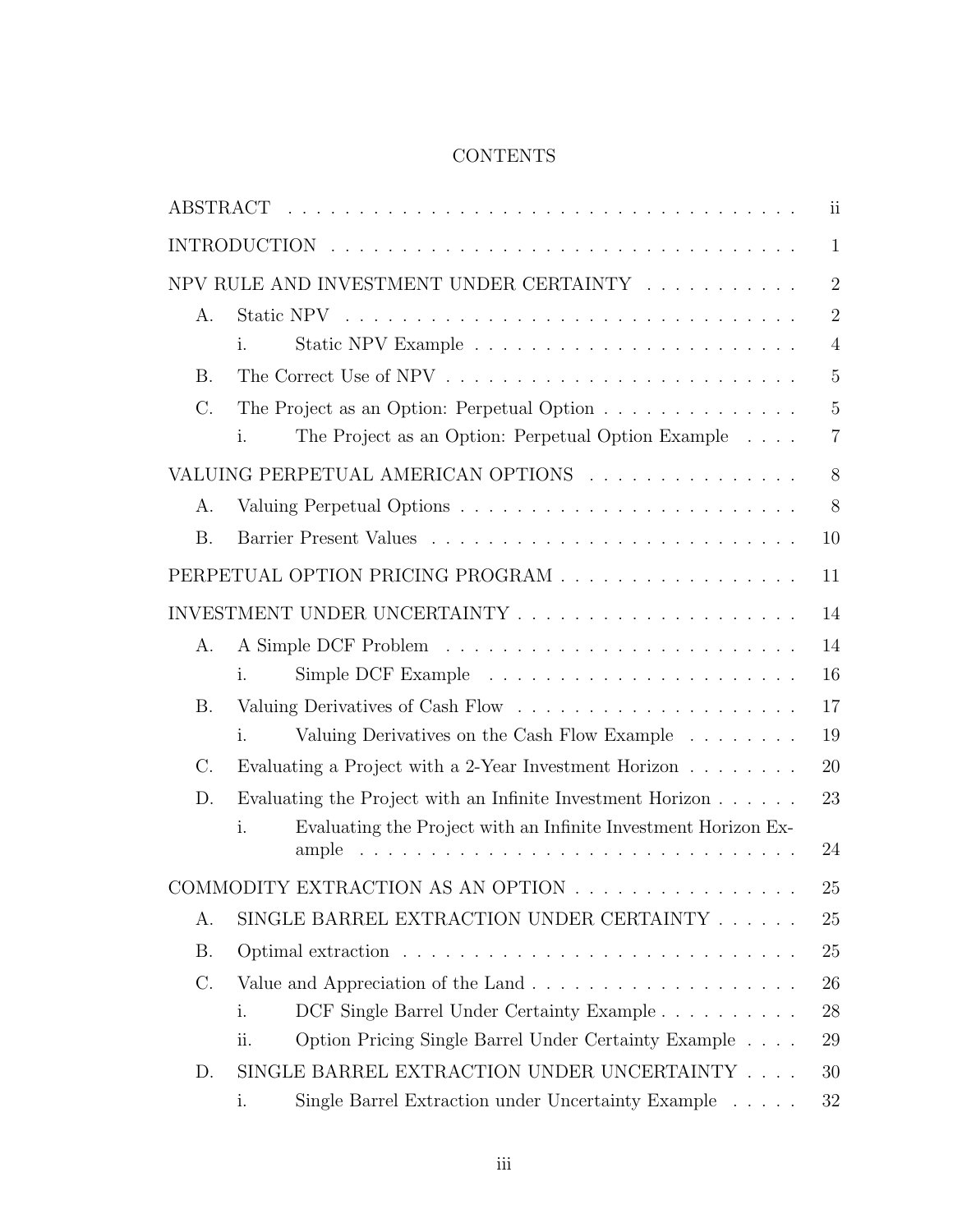|              | ii.  |                                                                  | 33 |  |
|--------------|------|------------------------------------------------------------------|----|--|
| Ε.           |      | VALUING AN INFINITE OIL RESERVE                                  | 35 |  |
|              | i.   |                                                                  | 35 |  |
|              | ii.  |                                                                  | 36 |  |
|              | iii. |                                                                  | 36 |  |
|              |      | Perpetual Option Example $\sigma = 0.000001$<br>iii.1            | 38 |  |
|              |      | Perpetual Option Example $\sigma = 0.15$<br>iii.2                | 39 |  |
| <b>TIONS</b> |      | COMMODITY EXTRACTION WITH SHUTDOWN AND RESTART OP-               | 40 |  |
| A.           |      |                                                                  | 40 |  |
|              | i.   |                                                                  | 40 |  |
|              | ii.  |                                                                  | 40 |  |
|              | iii. |                                                                  | 41 |  |
|              |      | Permanent Shutdown Example $k_s = $0 \dots \dots$<br>iii.1       | 43 |  |
|              |      | Permanent Shutdown Example $k_s = -\$25$<br>iii.2                | 45 |  |
| <b>B.</b>    |      |                                                                  |    |  |
| $C$ .        |      |                                                                  | 48 |  |
|              | i.   | Value of Producing Well and Investing when Shutdown is Pos-      | 50 |  |
| D.           |      |                                                                  | 52 |  |
|              | i.   | Restart Shutdown Well Example $k_r = $0 \dots \dots \dots \dots$ | 53 |  |
|              |      |                                                                  | 55 |  |
|              |      |                                                                  | 55 |  |
|              |      | APPENDIX - PERPETUAL OPTION PRICING PROGRAM                      | 57 |  |

iv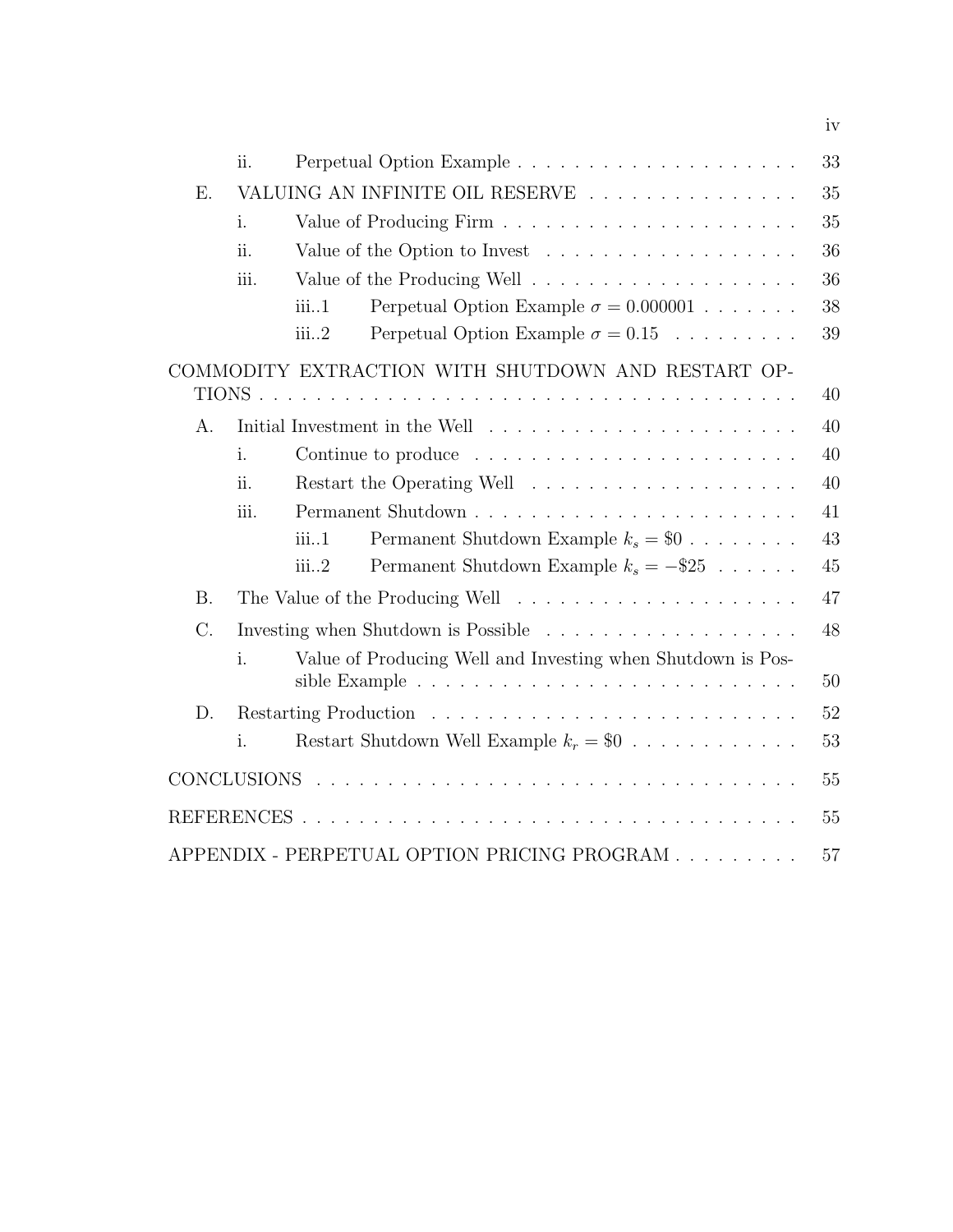# INTRODUCTION

The typical net present value, NPV, is simple, easy to use, and works well for identifying the value of a project. But on the users side it can be difficult to find the project that exceeds the NPV of all mutually exclusive alternative projects. The mutual exclusivity consideration is usually thought of in terms of several projects of differing fundamental characteristics but not typically thought of in terms a multiple time varying project at each point in time. Projects with NPV that vary over time might see significant changes in NPV over time and would cause the decision maker to want to delay the project to receive this higher, more optimized NPV. This longer view can be more difficult to solve for since the calculation can get large and take much more time. Perpetual options do well at optimization and can tie out to the traditional NPV but reduces the problem to inputting the needed values into a simple function. To make the calculations simpler this function can be written into a computer program that executes the analytical solution; The Perpetual Option Pricing Program does such a thing. It is built using some unique aspects of computer programming and specifically C++ methods. The program delivers the needed answer with a few commands and some input values which depend on the type of real option problem. Since real options are not standard while the commands in the program are standard, the discretion of the user is required. Several example were built corresponding to the different uses of perpetual options based on Chapter 17 on real options in Robert McDonald's book, Derivative Markets.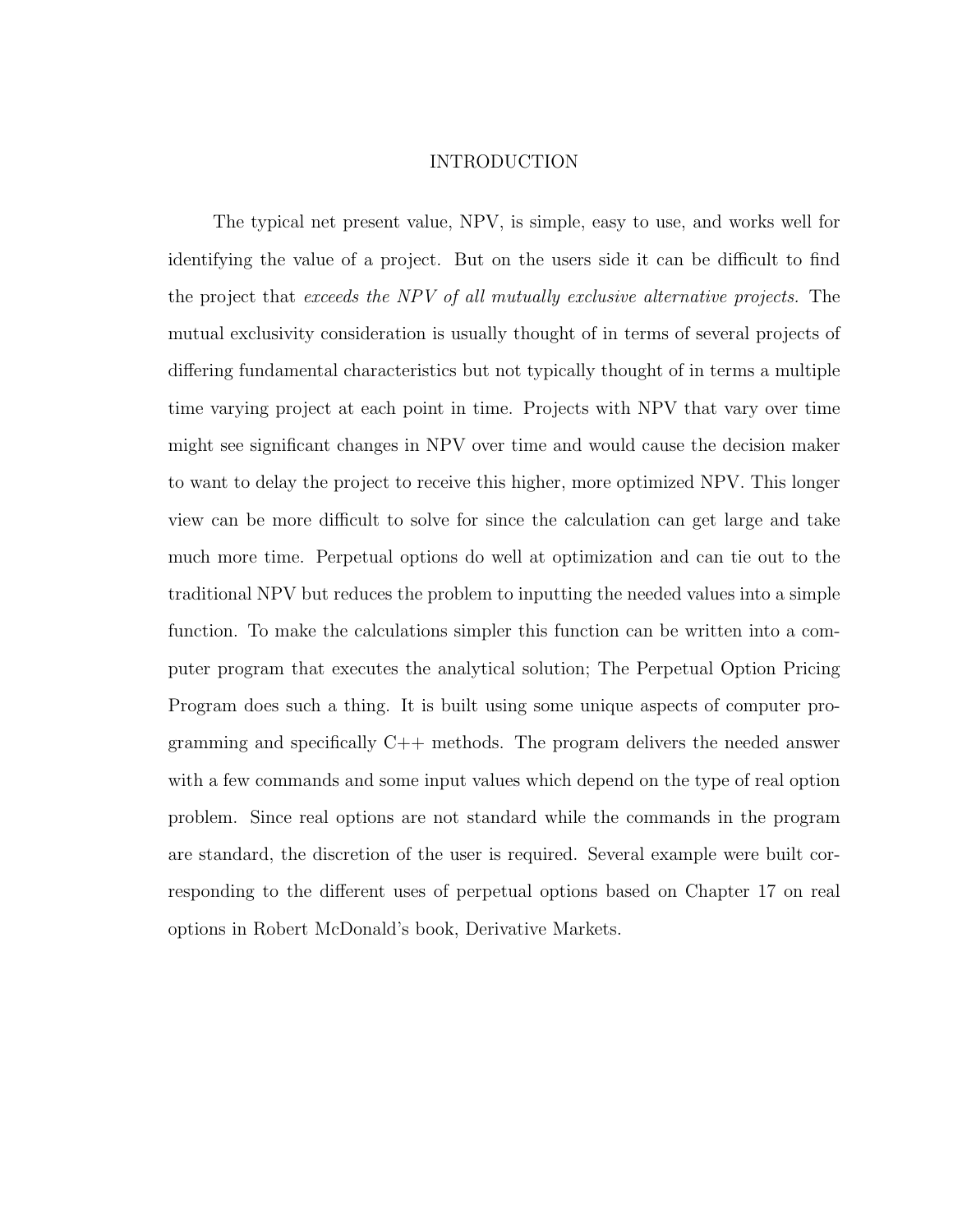#### NPV RULE AND INVESTMENT UNDER CERTAINTY

#### A. Static NPV

Starting with the NPV for a now-or-never project that is started today, the value of the project can be summarized in the following equation:<sup>1</sup>

$$
Revenue_{per\ unit} * \left(\frac{1}{(1+r)} + \frac{(1+\delta)}{(1+r)^2} + \frac{(1+\delta)^2}{(1+r)^3} + \dots\right)
$$

$$
-Cost_{per\ unit} * \left(\frac{1}{(1+r)} + \frac{1}{(1+r)^2} + \frac{1}{(1+r)^3} + \dots\right) - I
$$

$$
\frac{Revenue_{per\ unit}}{(1+\delta)} * \frac{1}{\frac{(1+r)}{(1+\delta)} - 1} - \frac{Cost_{per\ unit}}{r} - I
$$

$$
\frac{Revenue_{per\ unit}}{(1+r) - (1+\delta)} - \frac{Cost_{per\ unit}}{r} - I
$$

This is the NPV if invested today in this project. If investment into the project can be made in the future then the following equation would be used:

$$
NPV_{In\,n\,years} = \frac{1}{(1+r)^n} \left[ (1+\delta)^n \frac{Revenue_{per\,unit}}{(1+r)-(1+\delta)} - \frac{Cost_{per\,unit}}{r} - I \right] \tag{2.1}
$$

By maximizing the equation 2.1 by using a simple benchmark that when achieved should trigger investment. Investment is ideal when revenues from production can cover the opportunity cost of the project plus the marginal cost of production. This simple benchmark is used; (the sum of cash flows lost from not taking on the project) or the opportunity cost of the project and the marginal cost of production. Using this combined benchmark of opportunity cost and marginal cost, the optimal NPV for investment with respect to time(n) can be found.

<sup>1</sup>McDonald, Derivative Markets Chapter 17, starting at page 510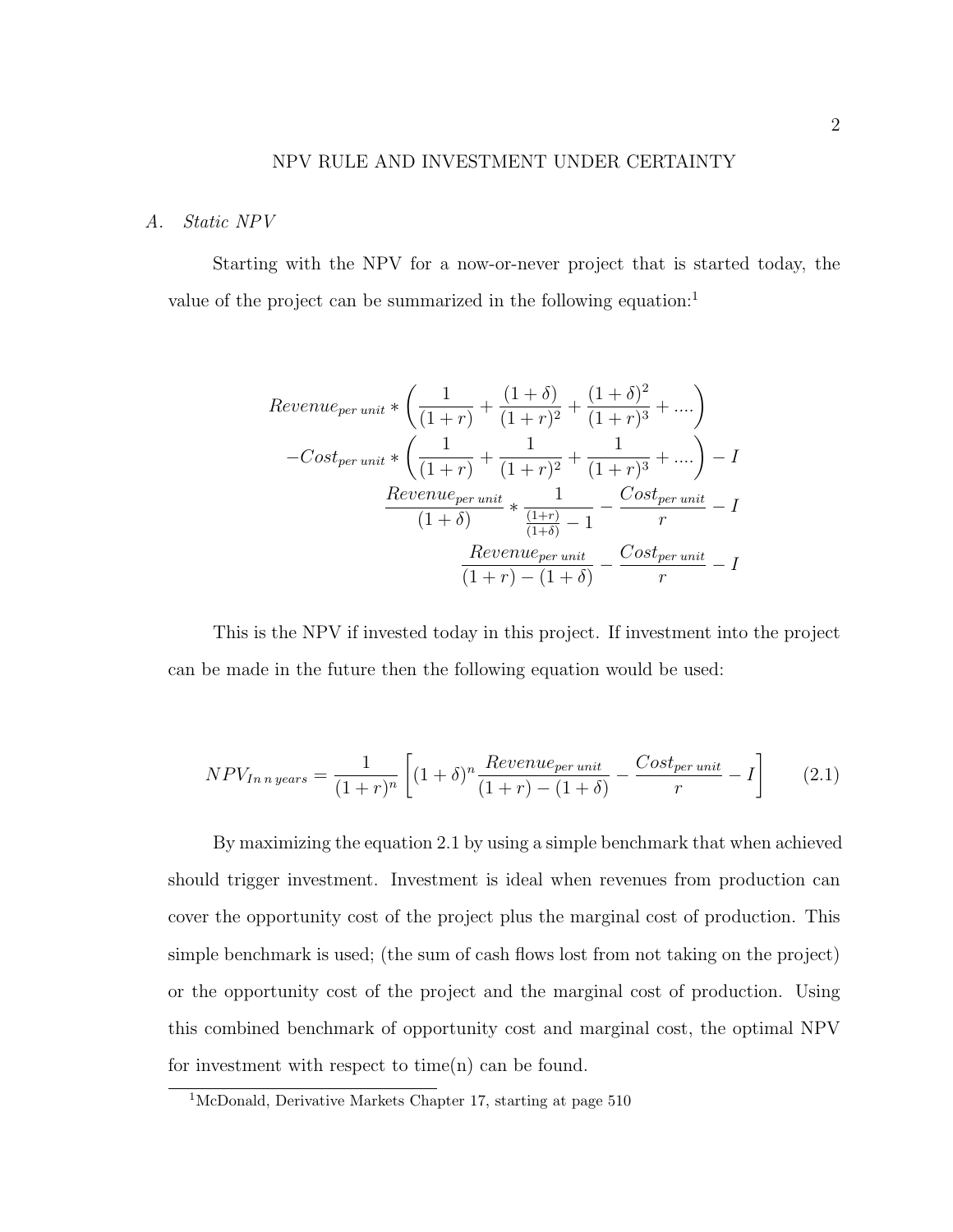$$
(1 + \delta)^n * Revenue_{per\ unit} = Marginal\ cost + Opportunity\ cost \qquad (2.2)
$$

solving for n

$$
ln((Marginal cost + Opportunity cost)/Revenue_{per unit})/ln(1 + \delta) = n \, years \, (2.3)
$$

This optimal time (n) gives us the break even for investment given our assumptions. Given we have the optimal time (n) now the NPV can be found.

The value of the project waiting (n) years is found by plugging these values into equation(2.1)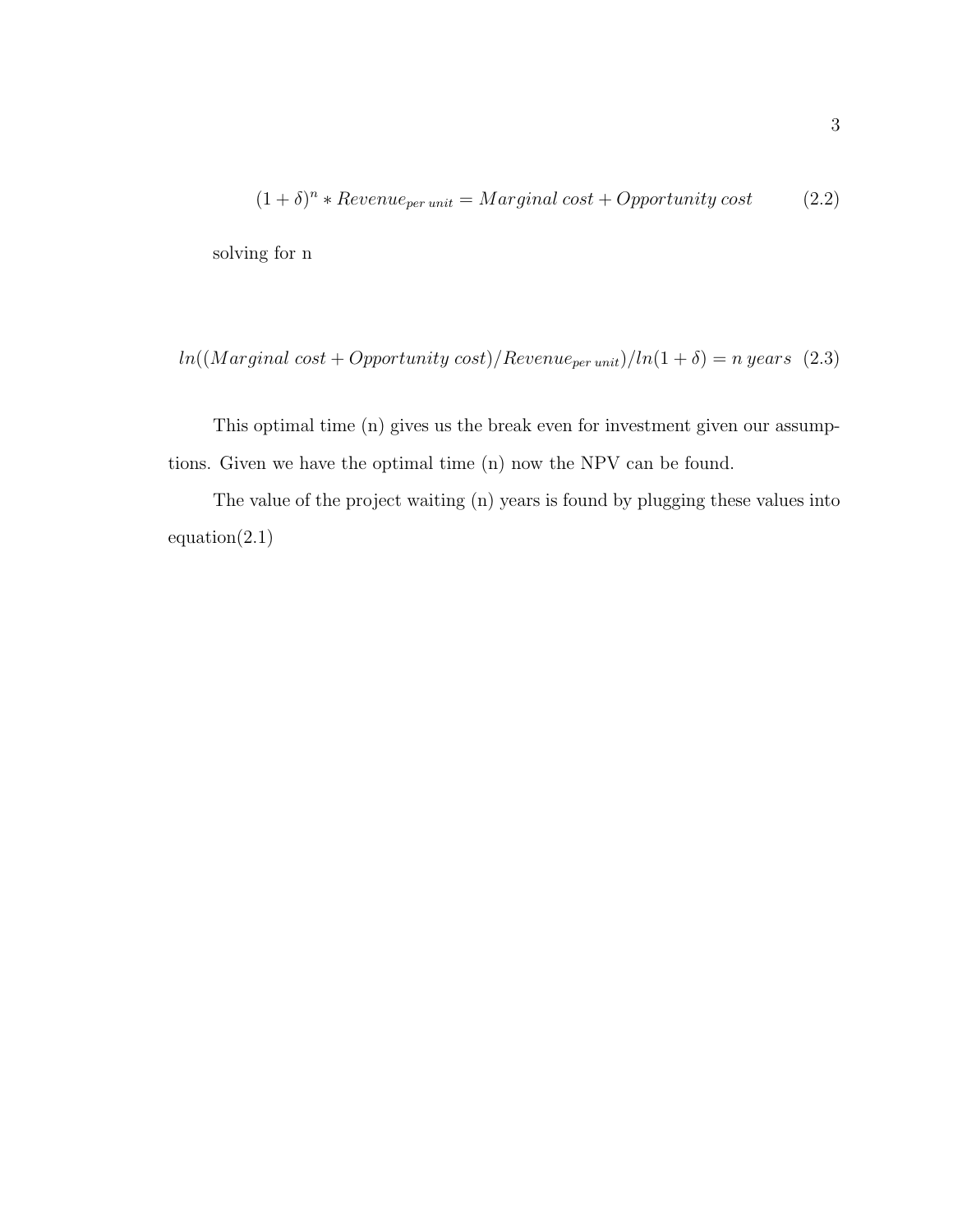# i. Static NPV Example

Given the following numbers, the static NPV for a now-or-never project is calculated

 $Revenue_{per\ unit} = $0.55, Cost_{per\ unit} = $0.90, r = 0.05, \delta = 0.04, Cost_{Initial} = $10$ 

$$
$0.55 * \left(\frac{1}{1.05} + \frac{1.04}{1.05^2} + \frac{1.04^2}{1.05^3} + \dots\right)
$$
  

$$
-$0.90 * \left(\frac{1}{1.05} + \frac{1}{1.05^2} + \frac{1}{1.05^3} + \dots\right) - $10
$$
  

$$
\frac{$0.55}{$1.04} * \left(\frac{1}{\frac{1.05}{1.04} - 1}\right) - \frac{$0.90}{$0.05} - $10
$$
  

$$
\frac{$0.55}{$0.01} - $28 = $27
$$

Using the price evolution and equating it to the sum of marginal cost of production and annual interest saved and then solving for n:

$$
(1.04)n * $0.55 = $0.90 + $0.50 = $1.40
$$

$$
ln($1.40/0.55)/ln(1.04) = n = 23.82 \, years
$$

The NPV of waiting n years is

$$
NPV_{Wait\,n\,years} = \frac{1}{1.05^{23.82}} \left[ (1.04)^{23.82} \frac{\$0.55}{0.01} - \frac{\$0.90}{0.05} - \$10 \right] = \$35.03
$$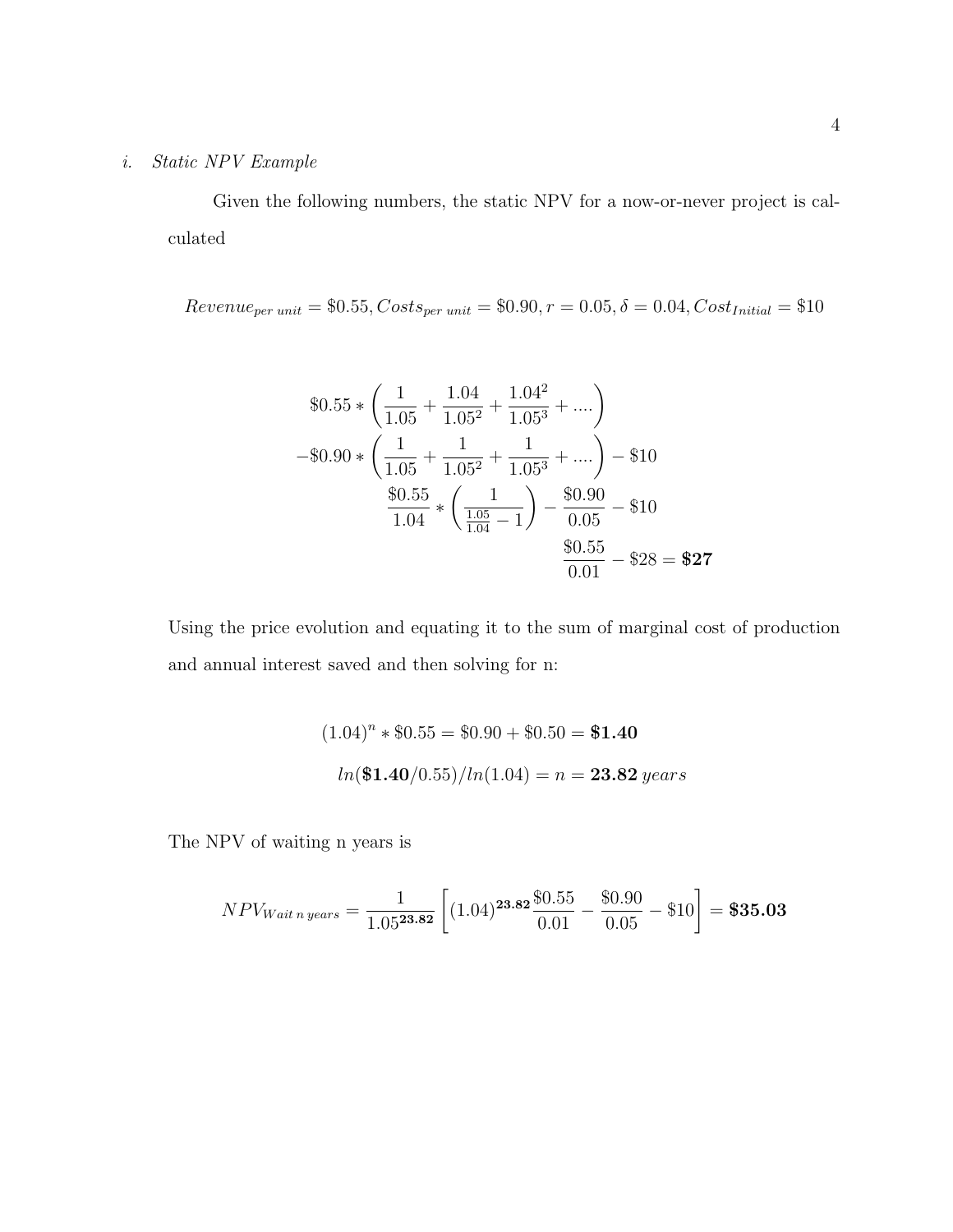# B. The Correct Use of NPV

The static NPV rule requires that a project is accepted if and only if its NPV is positive and it exceeds the NPV of all mutually exclusive alternative projects. The NPV of a project can change depending on the period of time in which it can be executed. If the project is under assumptions of executing on a now-or-forever basis then there may only be a few possible NPV where the decisions are decided today. When the decision to invest can be delayed or decisions to continue to invest in a project are on going then there is an NPV for each period in time and at each decision point. Finding the maximum NPV is then a matter of finding the optimal time NPV for each fixed scenario as demonstrated above or will be done here in using payoffs to model the option which becomes part of the expected cash flows that are modelled once and then optimized for time to exercise.

#### C. The Project as an Option: Perpetual Option

The decision to invest or delay is dependent on the value of delay. The decision to invest in the project involves a comparison of present values of cash in-flows and out-flows. Comparing the revenue and cost present values in equation (1), the flows are such:

$$
Costs_{PV} = Cost_{Initial} + \frac{Cost_{per\ unit}}{r}
$$
\n(2.4)

$$
Revenue_{PV} = \frac{S_{+1}}{r - d} \tag{2.5}
$$

These are analogous to the cash flows that are paid and the cash flows that are received for exercising an option, respectively.  $S<sub>+</sub>1$  is the per unit price the year after the investment is made. The present value of revenue is the twin security and is analogous to the stock price.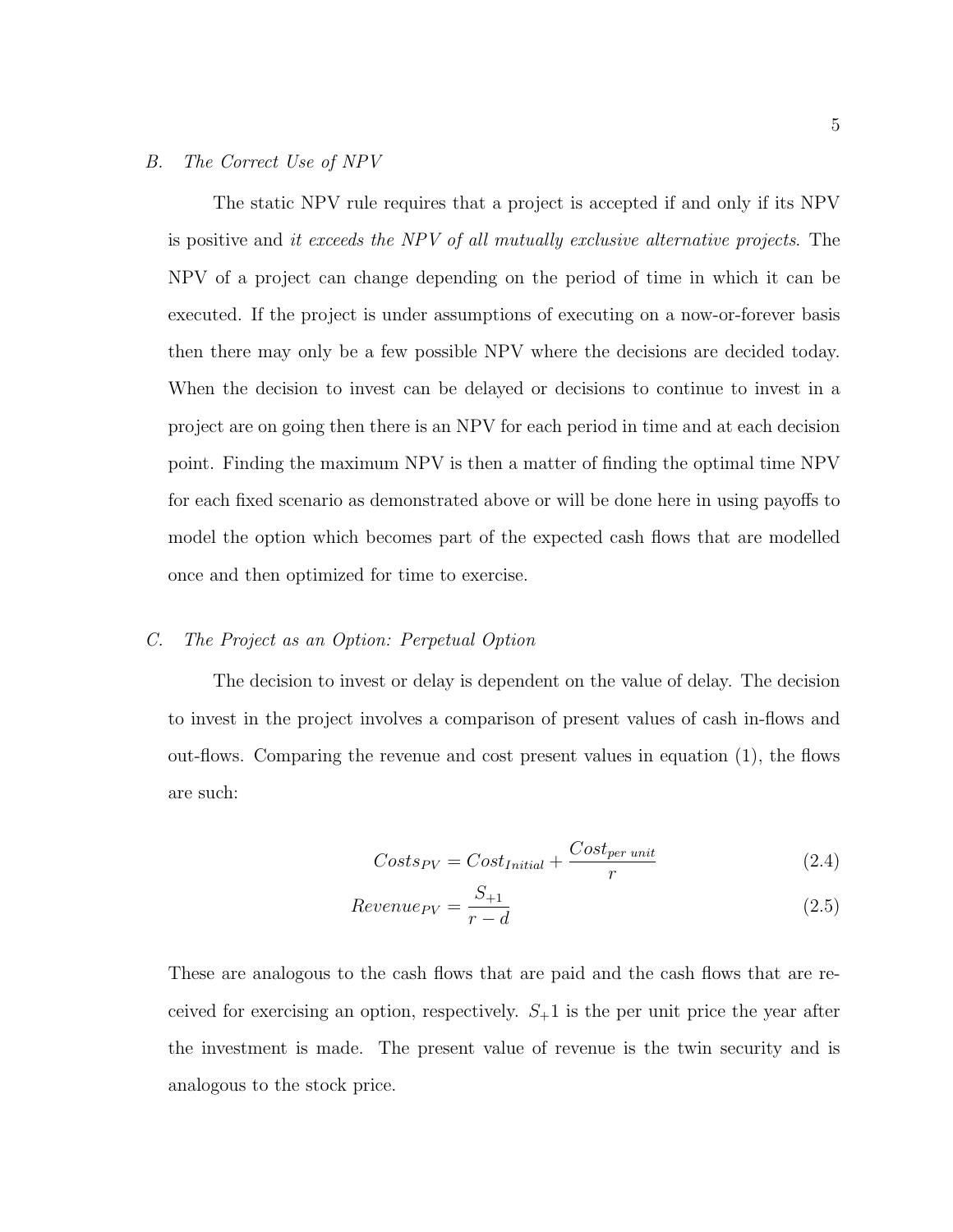#### Early exercise of a call option is dependent on

1) Dividends foregone by not receiving the asset,

2) Interest saved delaying the payment of the strike, and the

3) Value of insurance lost by exercising the option. Given early exercise conditions for call options, the exercise or decision to invest in a project, can be assessed.

By delaying the investment decision, the cash flows from that project are not realized. This cash flow is analogous to receiving dividends from holding the stock. The first period cash flow is  $S_{+1}$  and the dividend yield is approximated by  $(r - d)$ , 0.01 as seen above.

By exercising the option the present value of costs will be paid. This includes the marginal cost of production/extraction plus the initial investment cost. Thus the annual value of delaying the investment is the interest saved on total investment, or  $r * Costs_{PV} = InterestSavings, 0.05 * $28 = $1.40.$ 

Value of insurance is dependent on whether there is uncertainty in terms of the price of the asset. When price certainty exists then there is no value of insurance, the price is known in the future and there is no need to price in the uncertainty into the option. When uncertainty exists then the option price will include this uncertainty regarding the future price of the asset.

To summarize, the spot price is the present value of the revenue from the project, the strike is the present value of costs for the project.

Using a perpetual call option, the optimal price for production can be found.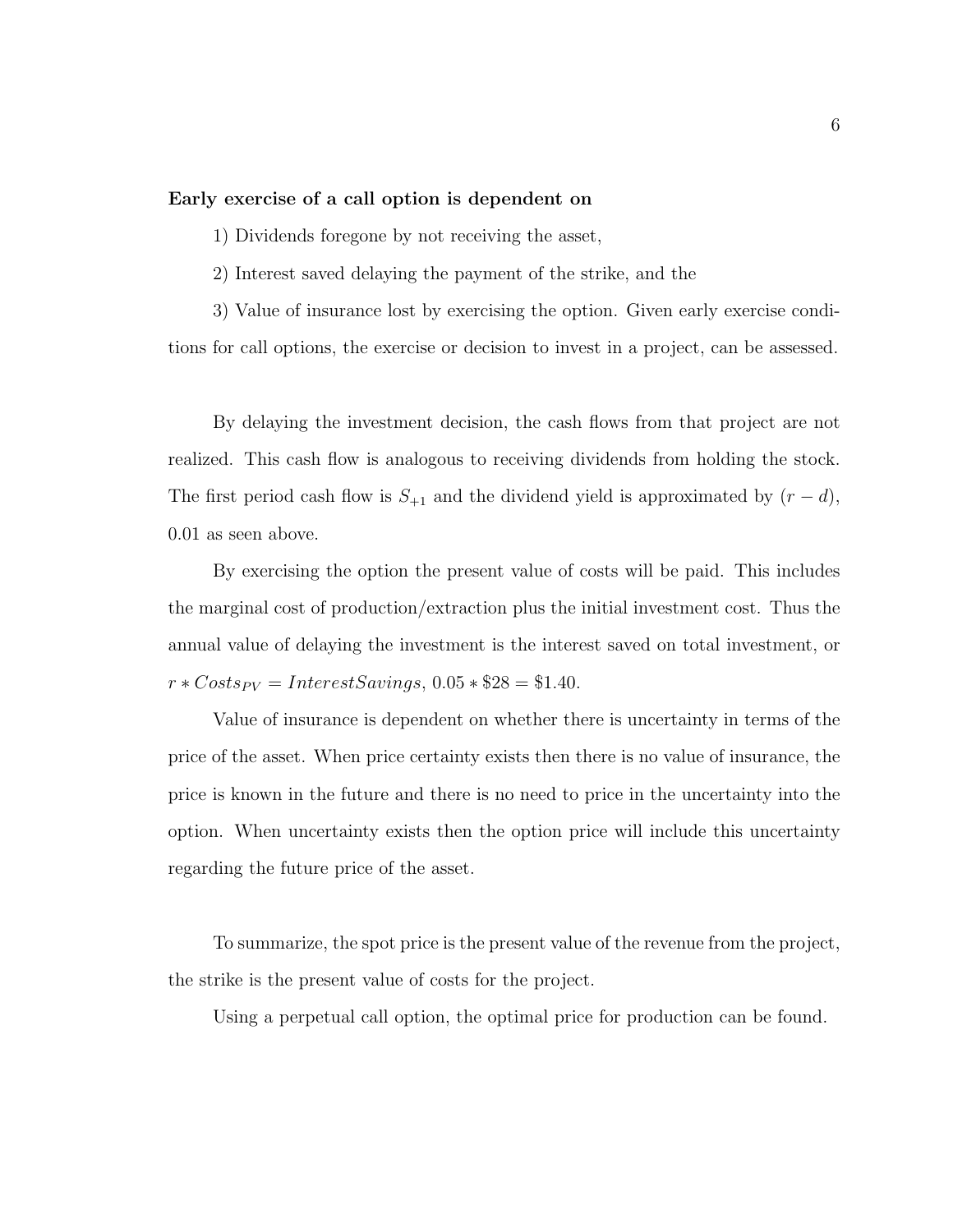# i. The Project as an Option: Perpetual Option Example

Using the general function for perpetual options:

$$
CallPerpetual[S, X, \sigma, r, \delta] = \{value, price\}
$$
\n
$$
(2.6)
$$

but specifically to this problem,

$$
CallPerpetual\left[\frac{S_{+1}}{r-\delta},\frac{c}{r}+I,\sigma,r,\delta\right] = \{value, price\}
$$
\n(2.7)

$$
S = \frac{S_{+1}}{r - \delta} = \frac{\$0.55}{0.05 - 0.04} = \$55
$$
  
\n
$$
X = I + \frac{Costs_{per\_unit}}{r} = \$10 + \frac{\$0.90}{0.05} = \$28
$$
  
\n
$$
\sigma = 0.00001
$$
  
\n
$$
r = \ln(1 + r) = \ln(1.05) = 0.04879
$$
  
\n
$$
\delta = \ln(1 + r) - \ln(1 + \delta)
$$
  
\n
$$
= \ln(1.04879) - \ln(1.03922) = 0.009569
$$

Perpetual option general function:

 $Call Perpetual$  [\$55, \$28, 0.00001, 0.04879, 0.09569] = {price = \$35.028}

Perpetual option program:

PerpetualPayOffCall thePayOff [\$28, 0.00001, 0.04879, 0.09569] VanillaOption theOption(the $PayOff)$  $PerpetualOption Price (theOption, $55) = perpetualOption Price$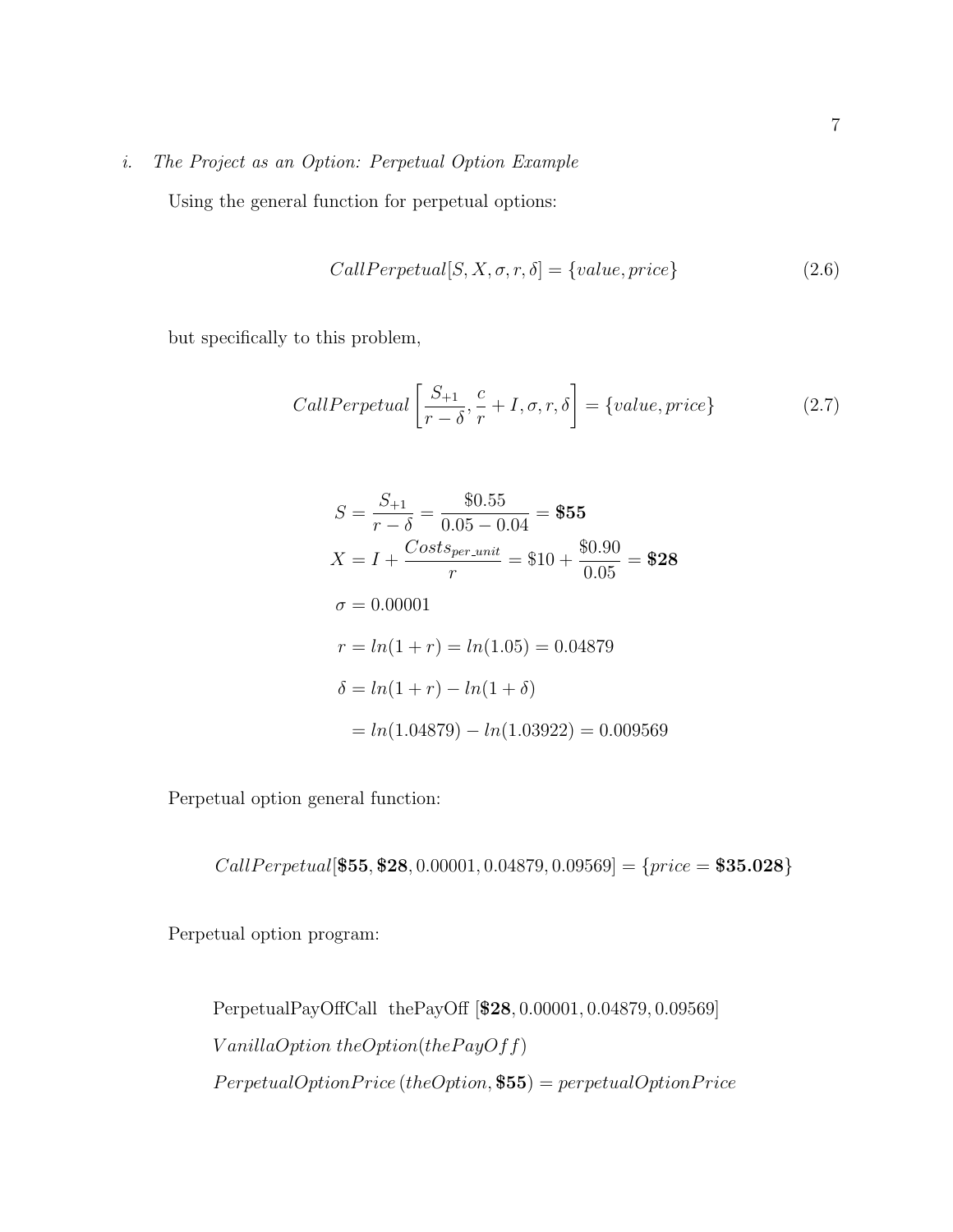# VALUING PERPETUAL AMERICAN OPTIONS

Perpetual options or "expirationless options" formulas presented here are based on Merton (1973b) and describe the price of options that do not expire which contrasts American options which have an finite time to expiration. This time to expiration is constant for each perpetual option which causes the optimal exercise price to be the constant through time. The optimal exercise strategy then is reduced to choosing the exercise price limit that maximizes the value of the option and then exercising the option when that limit is reached.

#### A. Valuing Perpetual Options

2

From the the Black-Scholes partial differential equation with dividends  $(\delta)$  but without regard to time

$$
V(S) = 0.5\sigma^2 S^2 V_{ss} + (r - \sigma)SV_s - rV = 0
$$
\n(3.1)

The solution being

 $V(S) = AS^{h_1} + BS^{h_2}$ 

where A,B are constants

$$
h_1 = \frac{1}{\sigma^2} \bigg[ -\left(r - \delta - \frac{\sigma^2}{2}\right) + \left(\left(r - \delta - \frac{\sigma^2}{2}\right) + 2r\sigma^2\right)^{0.5} \bigg] \tag{3.2}
$$

and

$$
h_1 = \frac{1}{\sigma^2} \bigg[ -\left(r - \delta - \frac{\sigma^2}{2}\right) - \left(\left(r - \delta - \frac{\sigma^2}{2}\right) + 2r\sigma^2\right)^{0.5} \bigg] \tag{3.3}
$$

<sup>2</sup>From Paul Wilmott's book Paul Wilmott on Quantitative Finance and Nathan Whitehead's youtube video explain Paul Wilmott's text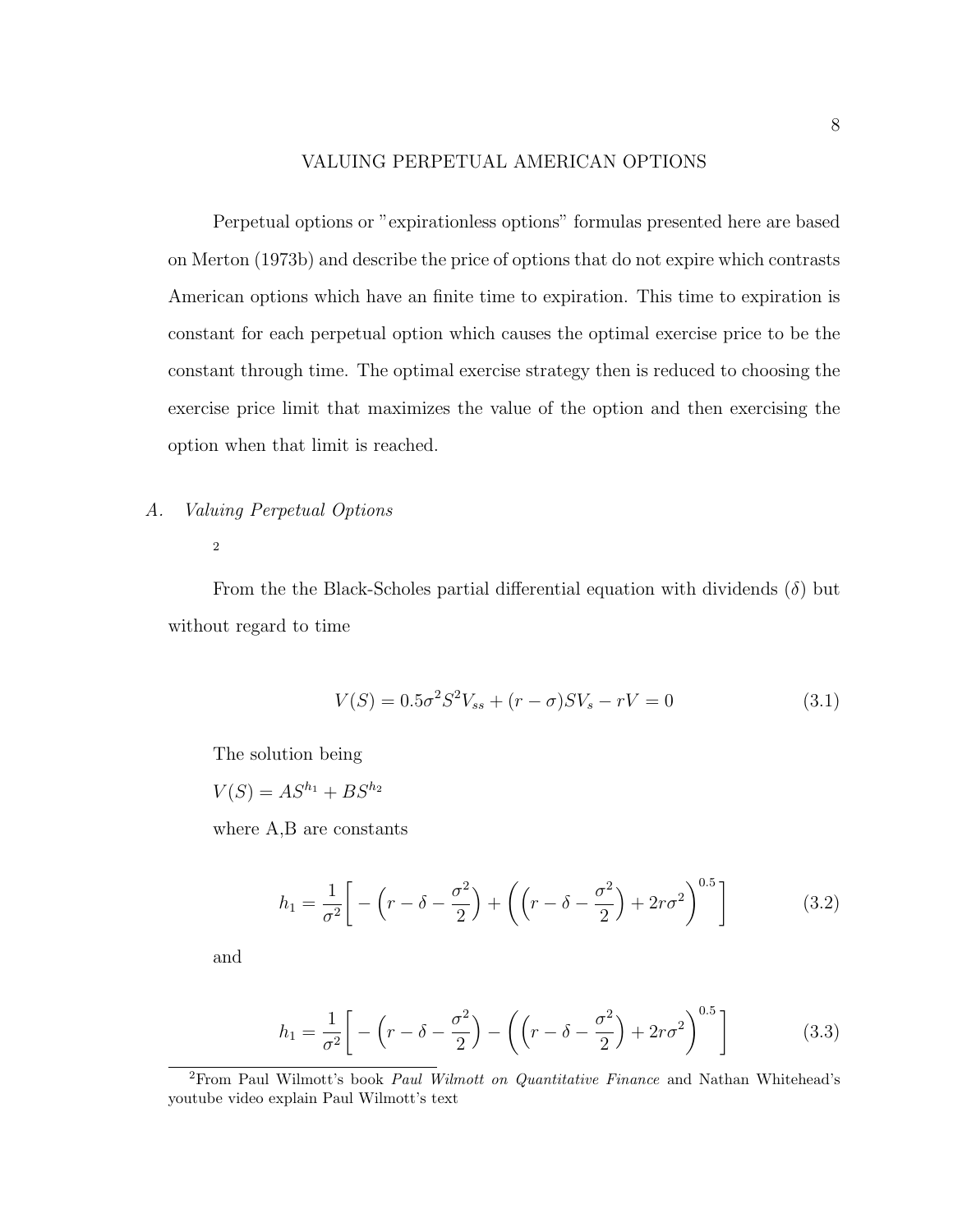which can be manipulated to give

$$
h_1 = 0.5 - \frac{r - \delta}{\sigma^2} + \left( \left( \frac{r - \delta}{\sigma^2} - 0.5 \right)^2 + \frac{2r}{\sigma^2} \right)^{0.5}
$$
 (3.4)

The other quadratic choice

$$
h_2 = 0.5 - \frac{r - \delta}{\sigma^2} - \left( \left( \frac{r - \delta}{\sigma^2} - 0.5 \right)^2 + \frac{2r}{\sigma^2} \right)^{0.5}
$$
 (3.5)

The value of a perpetual American call with strike price K that is exercised when  $S \geq H_c$ ,  $H_c$  being the optimal price for a perpetual call, is

$$
(H_c - K) \left(\frac{S}{H_c}\right)^{h1} \tag{3.6}
$$

where  $H_c$  is calculated as

$$
H_c = K \left(\frac{h_1}{h_1 - 1}\right) \tag{3.7}
$$

Note that if  $\delta = 0$  then  $H_c = \infty$ ; exercising a call option on a non-dividendpaying- stock is never optimal.

The value of a perpetual American put with strike price K that is exercised when  $S \nleq H_p$  is

$$
(K - H_p) \left(\frac{S}{H_p}\right)^{h2} \tag{3.8}
$$

where  $H_p$  is calculated as

$$
H_p = K\left(\frac{h_2}{h_2 - 1}\right) \tag{3.9}
$$

The value of each option depends on the optimal exercise price, H, that maximizes the value of the option.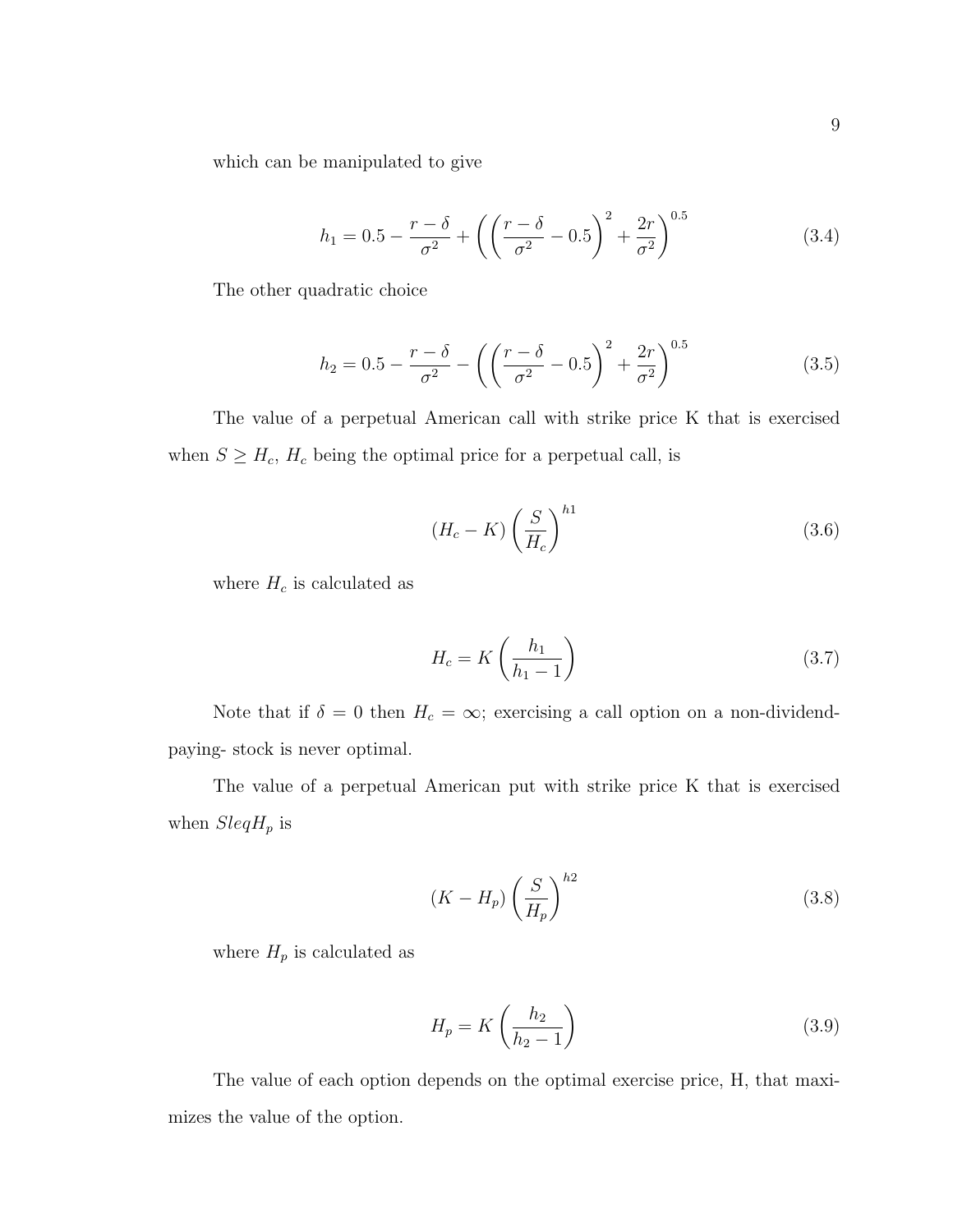# B. Barrier Present Values

The value at time 0, of \$1 received when the stock price, S, reaches H from below is

$$
\left(\frac{S_0}{H}\right)^{h1} \tag{3.10}
$$

The value at time 0, of \$1 received when the stock price, S, reaches H from above is

$$
\left(\frac{S_0}{H}\right)^{h2} \tag{3.11}
$$

These are the barrier present values used get the present values of perpetual American options.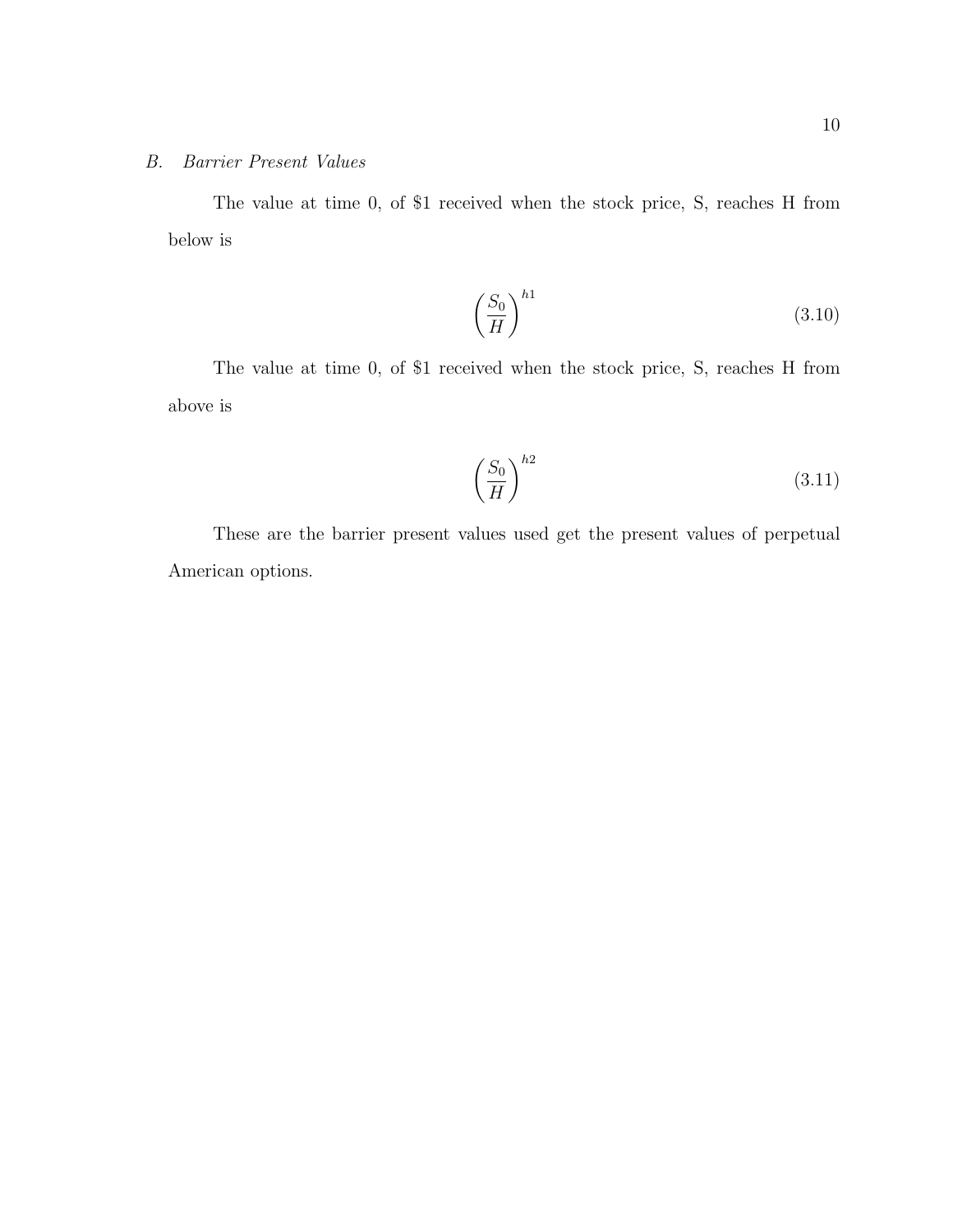# PERPETUAL OPTION PRICING PROGRAM

#### Overall Design

Uses the  $C++$  computer language with its standard template library and features some components of object oriented programming and one instance of a programming design pattern.<sup>3</sup> VanillaOption class features the use of the rule of three a virtual copy constructor was used along with, virtual destructor, overloaded assignment operator. The virtual copy constructor clone pointed to  $PayOff$  object so VanillaOption has own copy of object but does not know details about the payoff.  $VanillaPayOff$  class features the use of inheritance with several classes inheriting from it. VanillaPayOff actually defines an interface. The class is also polymorphic in that it stores a pointer to the base  $PayOff$  class that points to inherited object. Therefore it can create a new payoff and use those new payoff methods in main function without re-writing code. These payoffs will be recognized and the appropriate payoff will be executed. PayOffBridge class is a bridge programming design pattern that takes care of memory management and stores pointer to option payoff. It helps to separate the implementation from  $PayOff$  interface and helps to facilitate several more payoffs with regard to changes in the interface.

**Vanilla** Option class has a constructor that takes in the the payoff of type PayOffBridge but will also accept the argument type of PayOffCall. Because there is a constructor for  $PayOff Bridge$  which takes in an object of type  $PayOff$ . Compiler accepts the inherited class object as a substitute for the base class and then converts it into the *PayOffBridge* object which is then passed to the *VanillaOption* constructor. VanillaOptions does not know the type of the payoff object or about its inherited classes. But the object knows its own type so the object can make a copy of itself

<sup>&</sup>lt;sup>3</sup>Code was used that accompanied Joshi's book  $C++$  Design and Derivatives Pricing, second edition. Where the code was modified or used directly is indicated under each relevant piece of code in the APPENDIX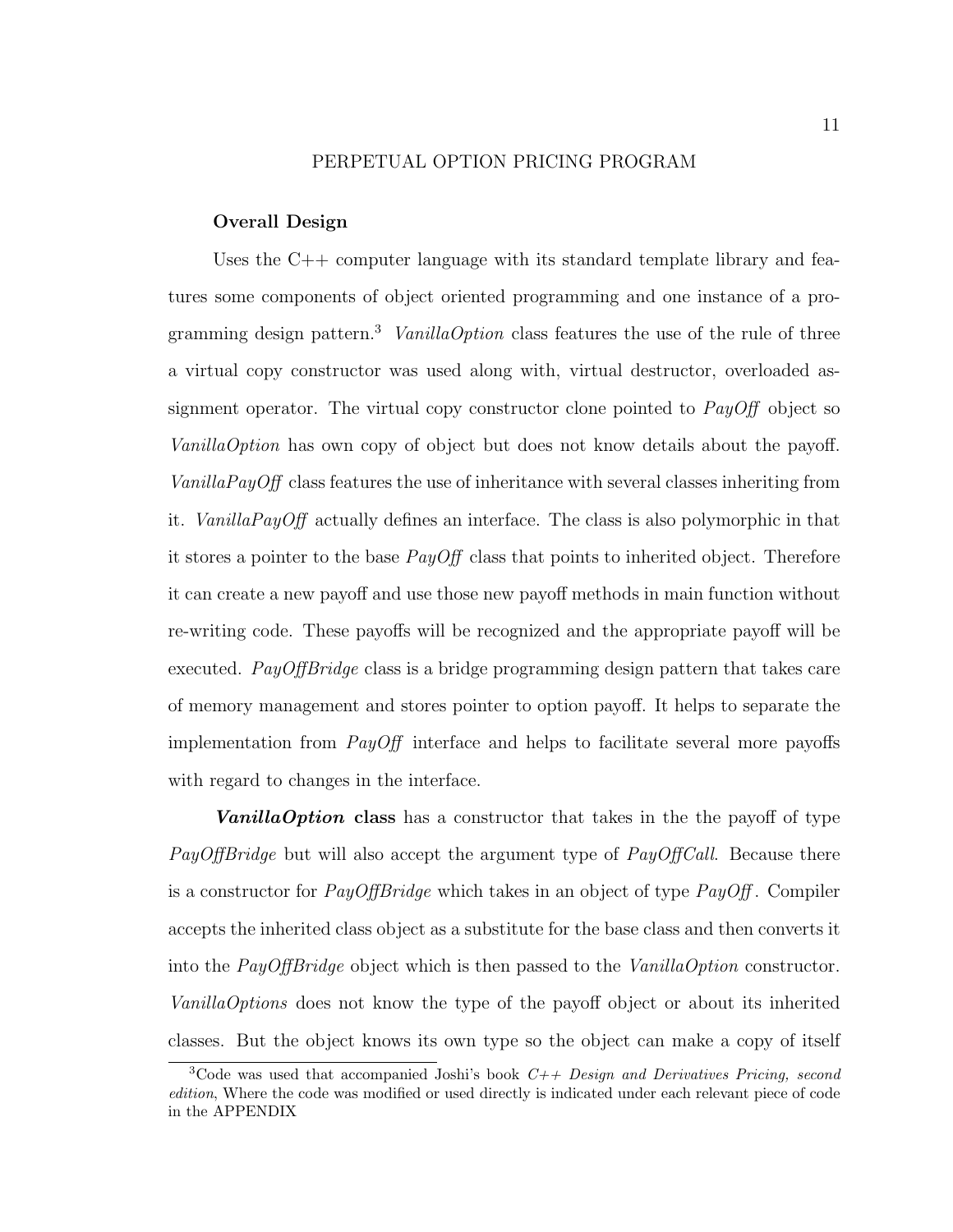which *VanillOption* will store. Thus a virtual copy constructor is used; by defining a virtual method of the base class, where the object creates a copy of itself and returns a pointer to the copy. This is done by using the method clone() and attaching it to the *PayOff* pointer in a pure virtual function. In each inherited class it is defined as a call to the copy constructor of  $PayOffCall$  or  $PayOff$  Put with a return that is a pointer to the base class object, clone  $PayOff^*$ .

**VanillaPayOff** class defines an interface. Contains pure virtual functions, function pointers, in order to allow for inheritance. Pure virtual function do not need to be defined in the base class and instead the interface (base class) must be defined in the inherited class. Contains the  $PayOff, PayOffCall$ , and  $PayOffPut$  classes. The latter two inheriting from the former all of its member methods and data members. Is polymorphic since it can make copies of  $PayOff$  objects of unknown types.  $PayOff$  is polymorphic in that it does not know the type of payoff but the payoff itself supplies the information needed to apply the correct payoff. The correct payoff therefore, is accepted where the base class is accepted. Payoffs of unknown type can be added and by writing:

 $PayOff^*$   $PayOffCall::clone()$  const { return new  $PayOffCall(*this);$ 

}

will allow each type to use the interface defined by its own classes constructor and overloaded () operator to the base class.

**PayOffBridge class** stores a pointer to a no option pay-off and takes care of memory handling for *VanillaPayOff* class. Allows *VanillaOption* class to be coded as a an ordinary object requiring no special treatment in regards to needing to satisfy rule of three: handle assignment, construction, and destruction.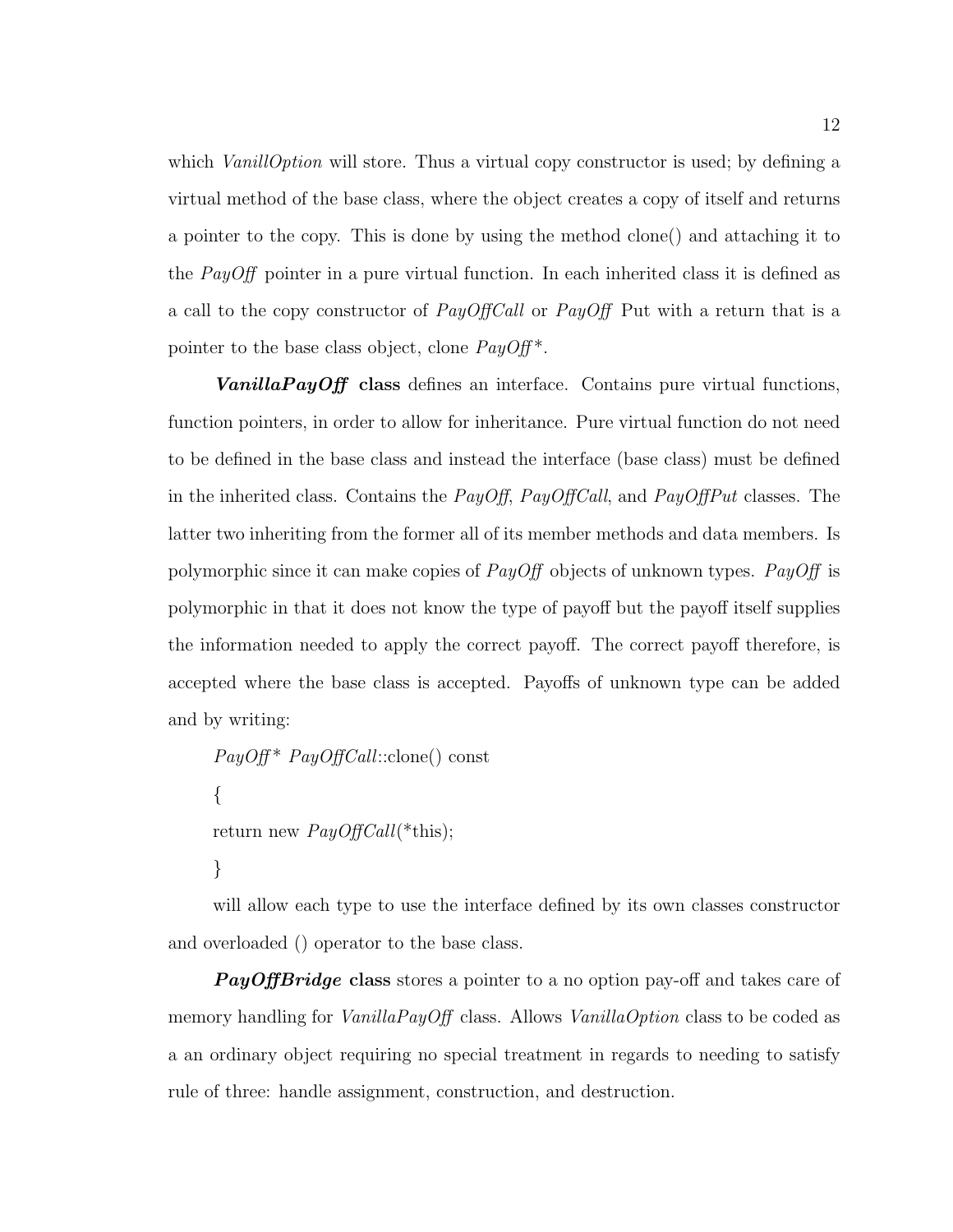PerpetualPayOff class contains two classes, PerpetualPayOffClass and PerpetualPayOffCall that inherit from the  $PayOffClass$  and are virtually copyable. Where the base class receives virtual copies of the objects that the objects themselves provide. The *PerpetualPayOffCall* receives the needed parameters through the constructor and saves them in the object data members and waits from the spot to be passed into the

**PerpetualOptionPricer class takes in a referenced VanillaOption object and** a spot price and sends back the result of the spot price being sent to the  $OptionPayOff$ method of *VanillaOption* class. Then the *BridgePayOff* takes care the implementation while the spot is applied to the proper payoff, *PerpetualPayOffCall* or *Perpet*ualPayOffPut and returns a pointer to the object back to the OptionPayOff which returns the calculated perpetual option price. *PerpetualOptionPricer* is minimal but can be extended to use an optimization function in order to solve for project value where perpetual put and call options are nested options within project value problem.

**AnalystPackage file** The AnalystPackage file contains the optimizing  $HFinder()$ function along with its input functions,  $hFinderCall()$  and  $hFinderPut()$  which are also included in the PerpetualPayOffCall and PerpetualPayOffPut classes but are held in AnalystPackage for further use in solving for Barrier option payoffs. A separate payoff can be created from these functions and used as another abstraction from the *PayOff* class.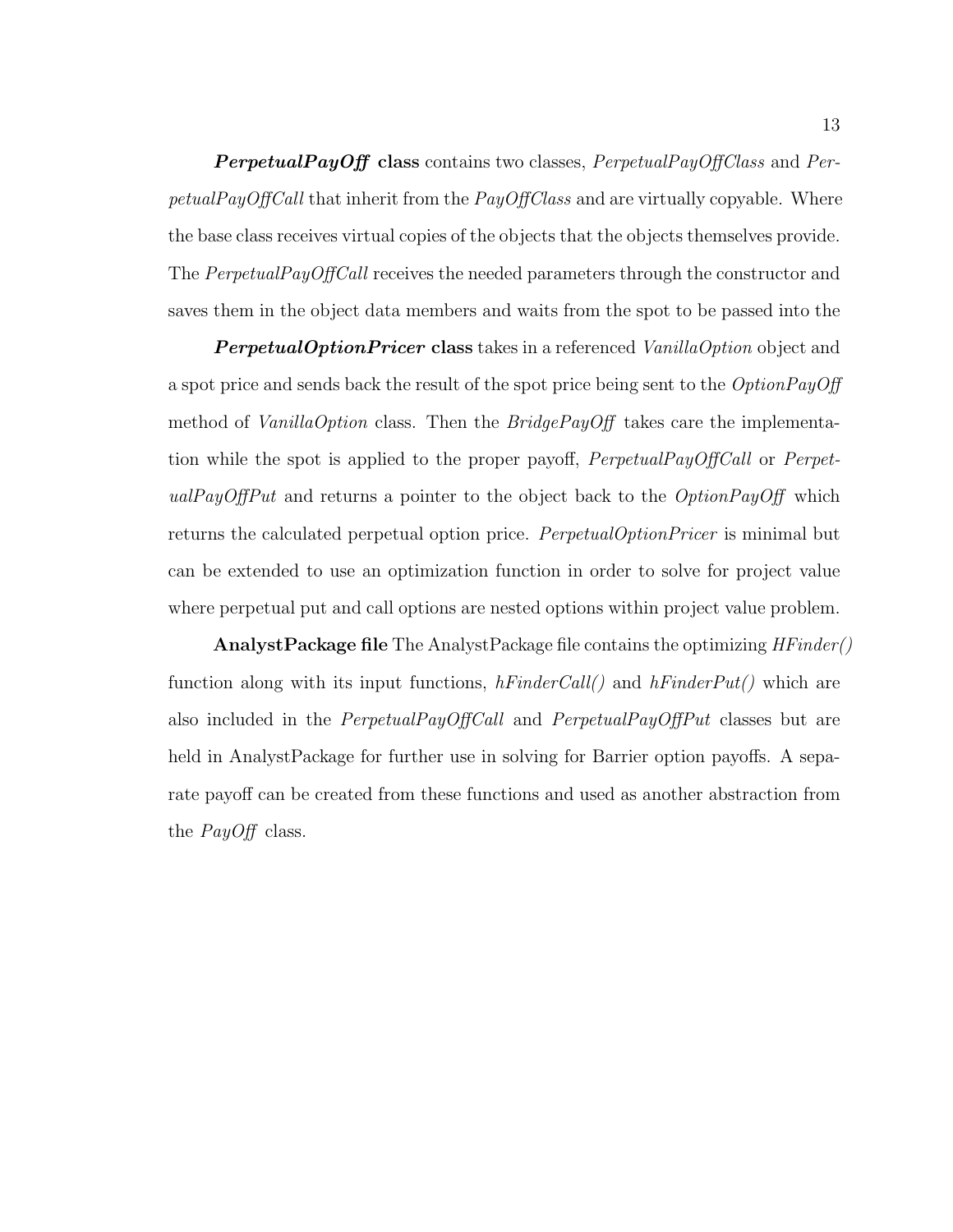### INVESTMENT UNDER UNCERTAINTY

In cases where cash flows are certain it is optimal to take on a project immediately only when project has to be taken in a now-or-never situation or the project dividends are greater than the interest gained from deferring the project. If cash flows are certain and the project can be delayed or the project dividends are less than interest gained from deferring the project than it is optimal to wait until the project becomes optimal. In the case of where there is uncertainty in cash flows, the value of insurance which is the implicit call option influences the decision to delay the project.

#### A. A Simple DCF Problem

There is no market mechanism that provides sufficient information to directly estimate project returns, volatility, and covariances. Using economics fundamentals and expert estimates from comparable firms with similar projects an analyst can provide enough information for an estimate of project value.

Using the expected return on a project of comparable risk as the discount rate an expected cash flow can be generated. Using DCF the formula for project value is:

$$
V = \frac{pX_u + (1 - p)X_d}{(1 + \alpha)^T}
$$
\n(5.1)

Where the uncertain cash flows are predicted to be  $Xu$  and  $Xd$ . Also, there is an initial investment cost,  $I_0$ , and another investment cost,  $I_1$ , if the deciding manager chooses to go forward with the project, at that time,  $T$ . The real world probability,  $p$ , is the probability of the upper cash flow,  $X_u$ , even occurring. Assuming the investment is made now or never if

$$
V \ge I_0 + \frac{I_T}{(1+r)^T} \qquad or \qquad V - I_0 - \frac{I_T}{(1+r)^T} \ge 0 \tag{5.2}
$$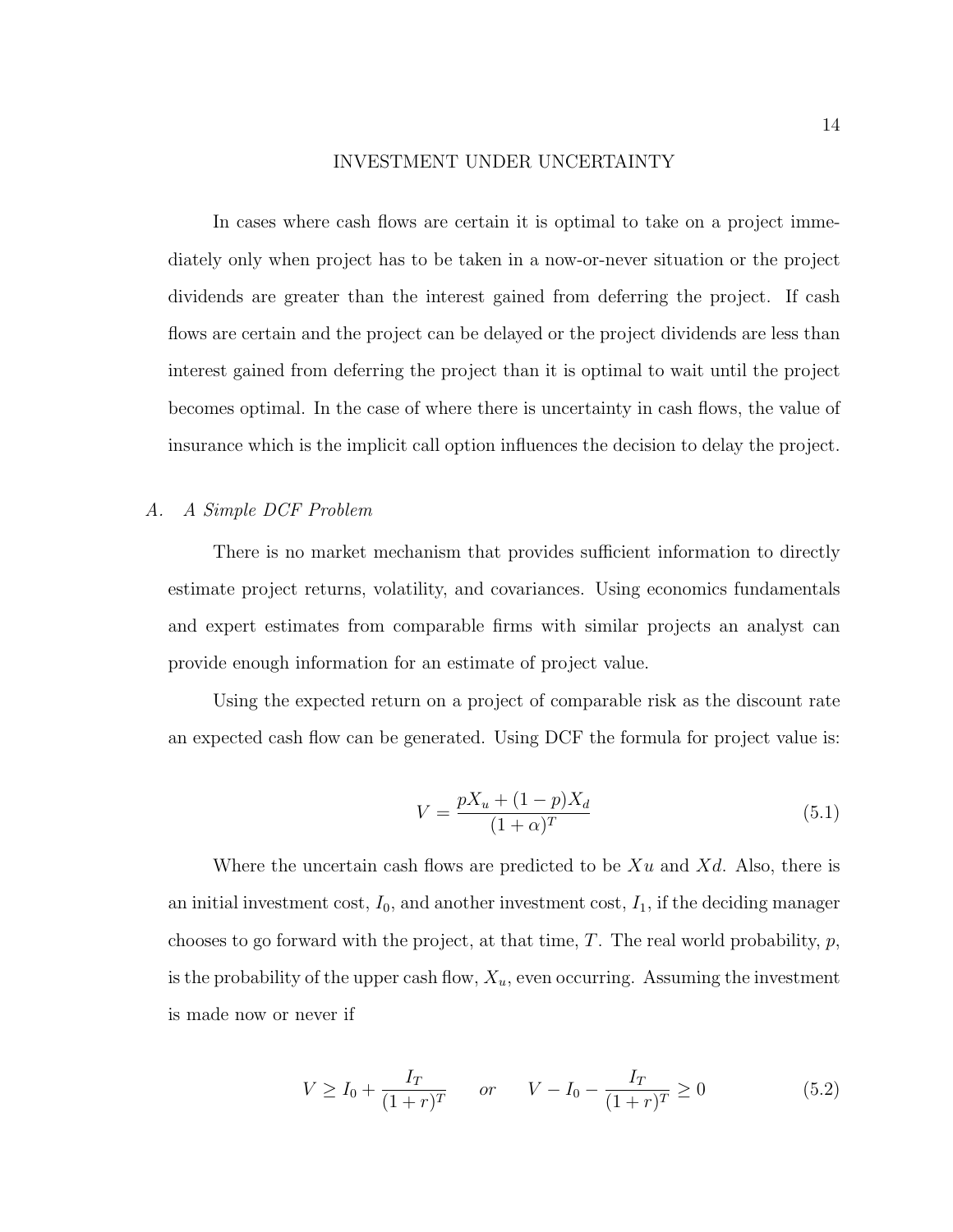Note that the expected cash flows from equation (5.1) can be isolated

$$
E(X) = pX_u + (1 - p)X_d
$$
\n(5.3)

Equation (5.1) can be rewritten to be simplified as

$$
V = \frac{E(X)}{(1+\alpha)^T} \tag{5.4}
$$

To finish solving for V,  $\alpha$  is next calculated. Expert analysis of comparable firms and projects is used to form opinions around the calculation of  $\alpha$ , selection of  $\beta$ , and the observation of  $r_f, r_M$ , in the market.

$$
\alpha = r_f + \beta (r_M - r_f) \tag{5.5}
$$

With the estimated risky expected return,  $\alpha$ , and the expected cash flows,  $E(X)$ , the present value of the project cash flows can be calculated from equation (5.1), where the NPV needs to meet the condition in equation (5.2). Or where NPV is equal to  $V - I_0 - I_T/(1+r)^T$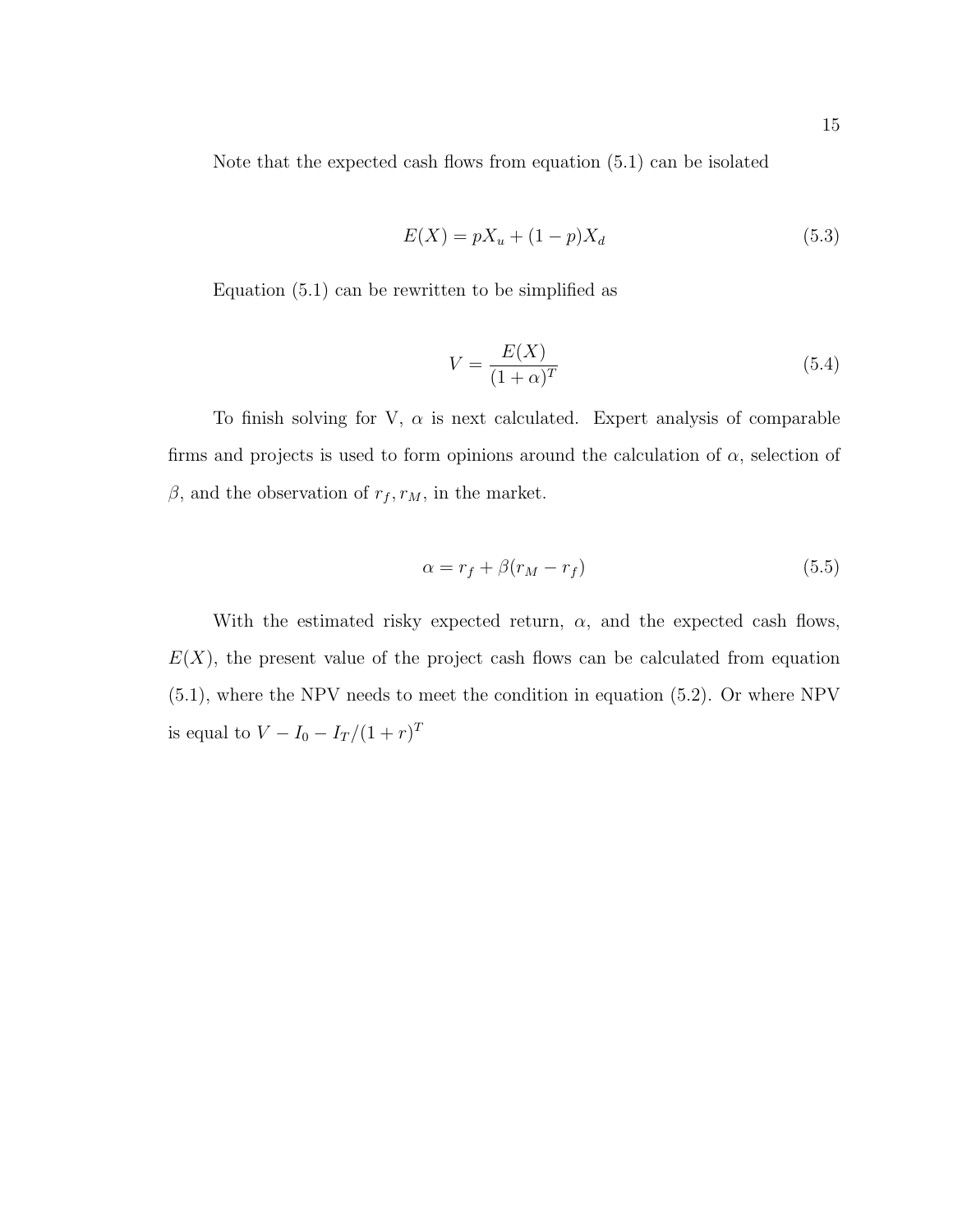# i. Simple DCF Example

Given values:

$$
X_u = \$120, X_d = \$80, I_0 = \$10, I_1 = \$95,
$$
  

$$
\beta = 1.25, r_M = 0.10, r_f = 0.06, p = 0.60, T = 1
$$

Use equation (5.3) to find the expected cashflows

$$
E(X) = 0.6 * $120 + 0.40 * $80 = $104
$$

Then using equation (5.5) to find the risky discount rate for the now-or-never project

$$
\alpha = 0.06 + 1.25 * (0.10 - 0.06) = 0.11
$$

V or the present value of the project is then found using equation (5.4) and where  $T = 1$ .

$$
V = \frac{$104}{(1+0.11)^1} = $93.694
$$

Using equation (5.2) the present value of the project

$$
$93.694 - $10 - \frac{$95}{(1+0.06)^1} = $5.929
$$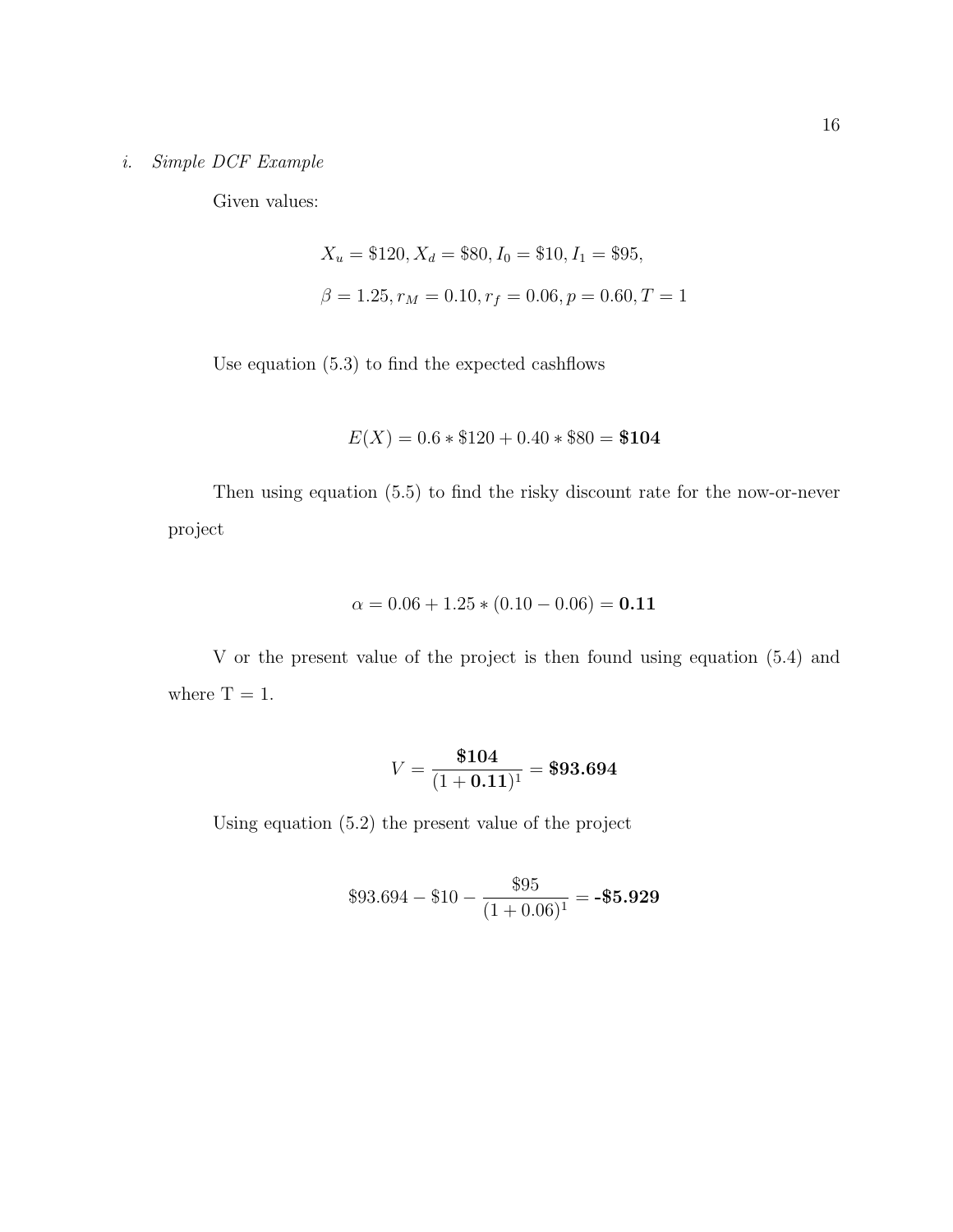### B. Valuing Derivatives of Cash Flow

Using information from the above DCF problem, valuing the derivative for this project is simple using:

1) The future cash flows in their different states

2) The probabilities of those states

3) The comparability of the project to a traded asset

#### Example:

Initial investment,  $I_0$ , is made at time 0 while a subsequent payment of  $I_1$  is made in time 1 if the project has enough value. Using a binomial option evaluation method is appropriate considering the possible higher and lower outcomes. Using risk neutral pricing is appropriate for valuation of the initial cash flow at year 0 but will be necessary to capture the value of the option to further invest at year 1. Beginning with the link between the value of the project and and the forward price through the discounted cash flow method.

$$
F_{0,T} = V(1+r)^{T}
$$
\n(5.6)

using the fact that the expected risk neutral price is the forward price

$$
p_u^* X_u + p_d^* X_d = F_{0,T} \tag{5.7}
$$

,where  $p_d^* = (1 - p_u^*)$ 

Risk Neutral probabilities can be calculated

$$
p_u^* = \frac{F_{0,T} - X_d}{X_u - X_d} \qquad \text{and} \qquad p_d^* = \frac{X_u - F_{0,T}}{X_u - X_d} \tag{5.8}
$$

In calculating the risk neutral probabilities the project value can be constructed by equating  $F_{0,T}$  in equation (5.6) and in equation (5.7) to get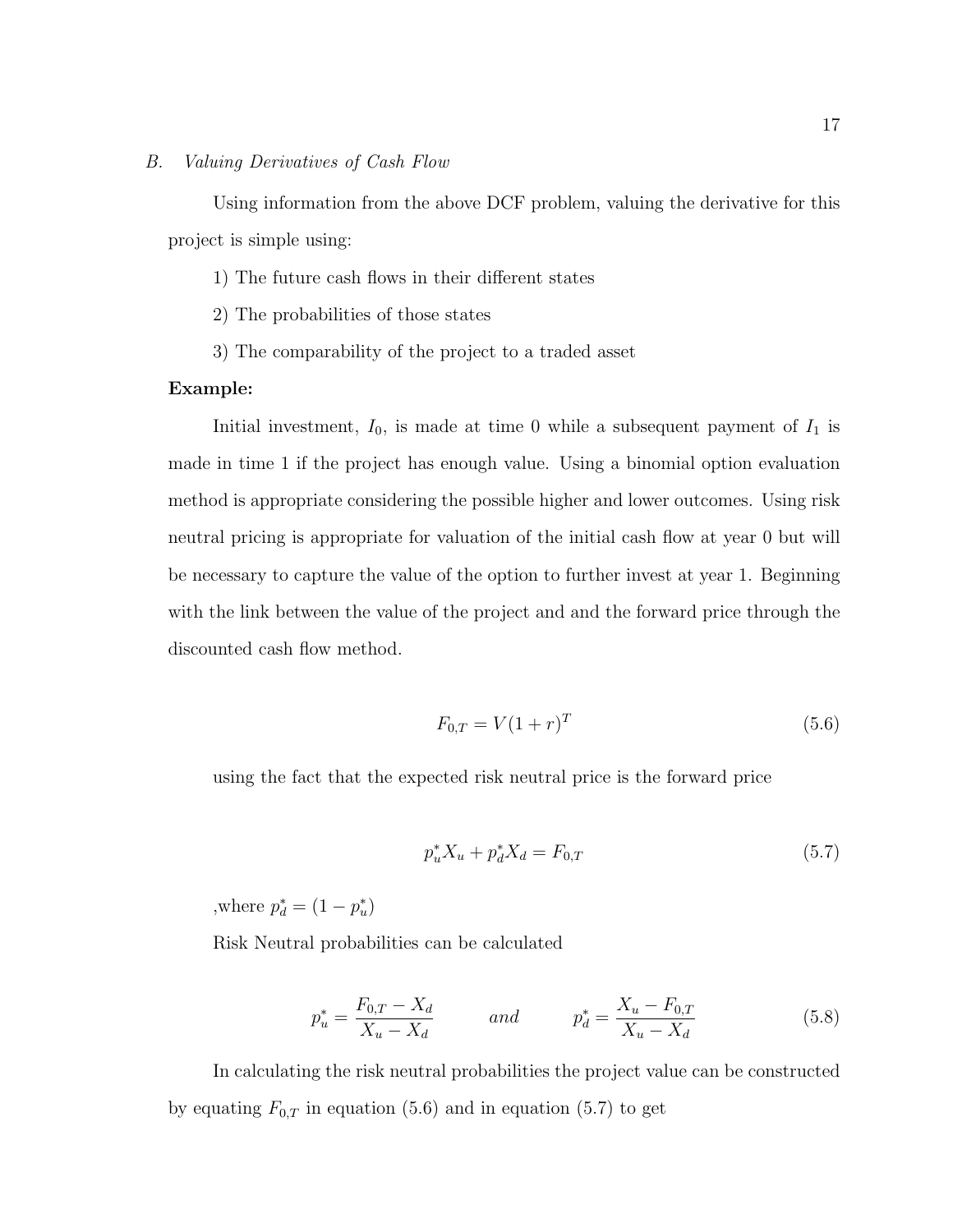$$
\frac{p_u^* X_u + p_d^* X_d}{(1+r)^T} = V \tag{5.9}
$$

where V will tie back to the same value as in equation  $(5.1)$ . Showing that DCF and risk neutral pricing are two methods of deriving the same answer

Using the risk neutral probabilities from (5.8) and the payoff, the present value can be calculated. Besides the initial cost  $I_0$  which is applied to the value of the whole discounted pay-off, the payoff itself uses the cost at time  $1, I_1$ , in the decision to move forward with the project.

$$
\frac{p_u^* * max[X_u - I_1, 0] + p_d^* * max[X_d - I_1, 0]}{(1+r)} - I_0 = PV \tag{5.10}
$$

This gives the present value of the project but also includes the option in year 1 to continue given the risk neutral probabilities and uncertain cash flows. There isn't much difference between discounted cash flow valuation and real options valuation, both assign a dollar value today to an, at times uncertain, future cash flow, similar to valuing a bond, stock, or option. Typically, value of an option depends on the value of the underlying, but in this case, the valuation of the project. Normally, the market provides the needed valuation for stocks which is then used for stock based options, but the project valuation was not provided but instead estimated using traditional techniques in project option valuation. Risk neutral pricing and discounted cash flow are alternate methods of valuing a future cash flow but can at times yield different results depending on the assumptions used.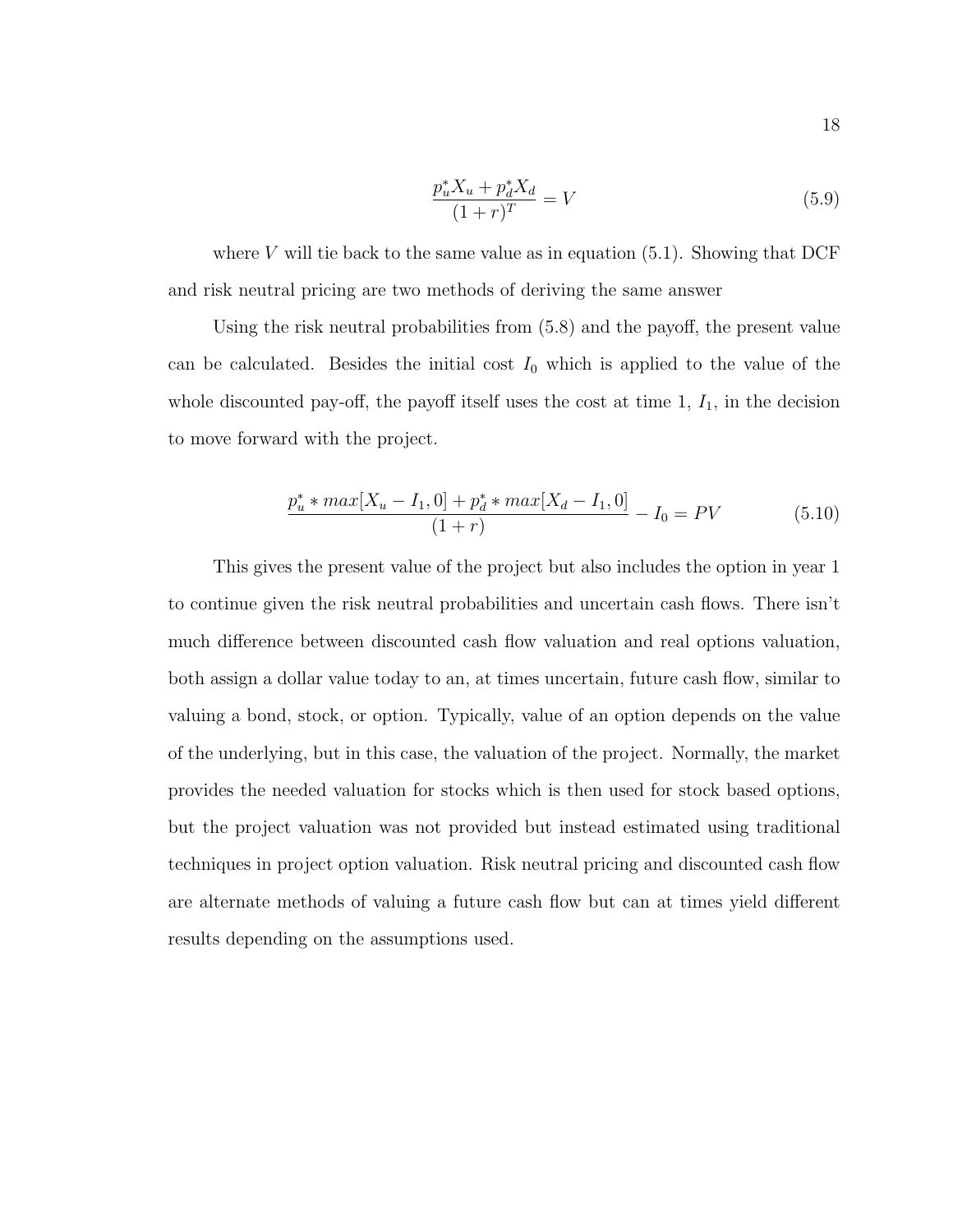# i. Valuing Derivatives on the Cash Flow Example

Given the assumptions:

$$
X_u = \$120, X_d = \$80, I_0 = \$10, I_1 = \$95, r_f = 0.06
$$

 $X_u$ ,  $X_d$ ,  $I_0$ ,  $I_1$ , and  $r_f$ , were given as input previously in the last section on a simple DCF example but where  $V$  was calculated.

Calculating the forward price  $F_{0,T}$  using equation (5.6)

$$
F_{0,T} = $93.694(1+0.06)^{1} = $99.315
$$

Now equation (5.7) can be used to find the risk neutral probabilities

$$
p_u^* = \frac{\$93.694 - \$80}{\$120 - \$80} = 0.4829 \qquad and \qquad p_d^* = \frac{\$120 - \$93.694}{\$120 - \$80} = 0.5171
$$

The payoff can now be calculated using equation (??). This is value of the project to take on the project initial in time 0 but given the option to continue with the project by applying the additional investment or not to invest further.

$$
\frac{\textbf{0.4829} * max[\$120 - \$95, 0] + \textbf{0.5171} * max[\$80 - \$95, 0]}{(1 + 0.06)} - \$10 = \$1.389
$$

With the option the project has a positive NPV where previously it was  $-$ \$5.929 and would have been rejected without consideration for other mutually exclusive opportunities.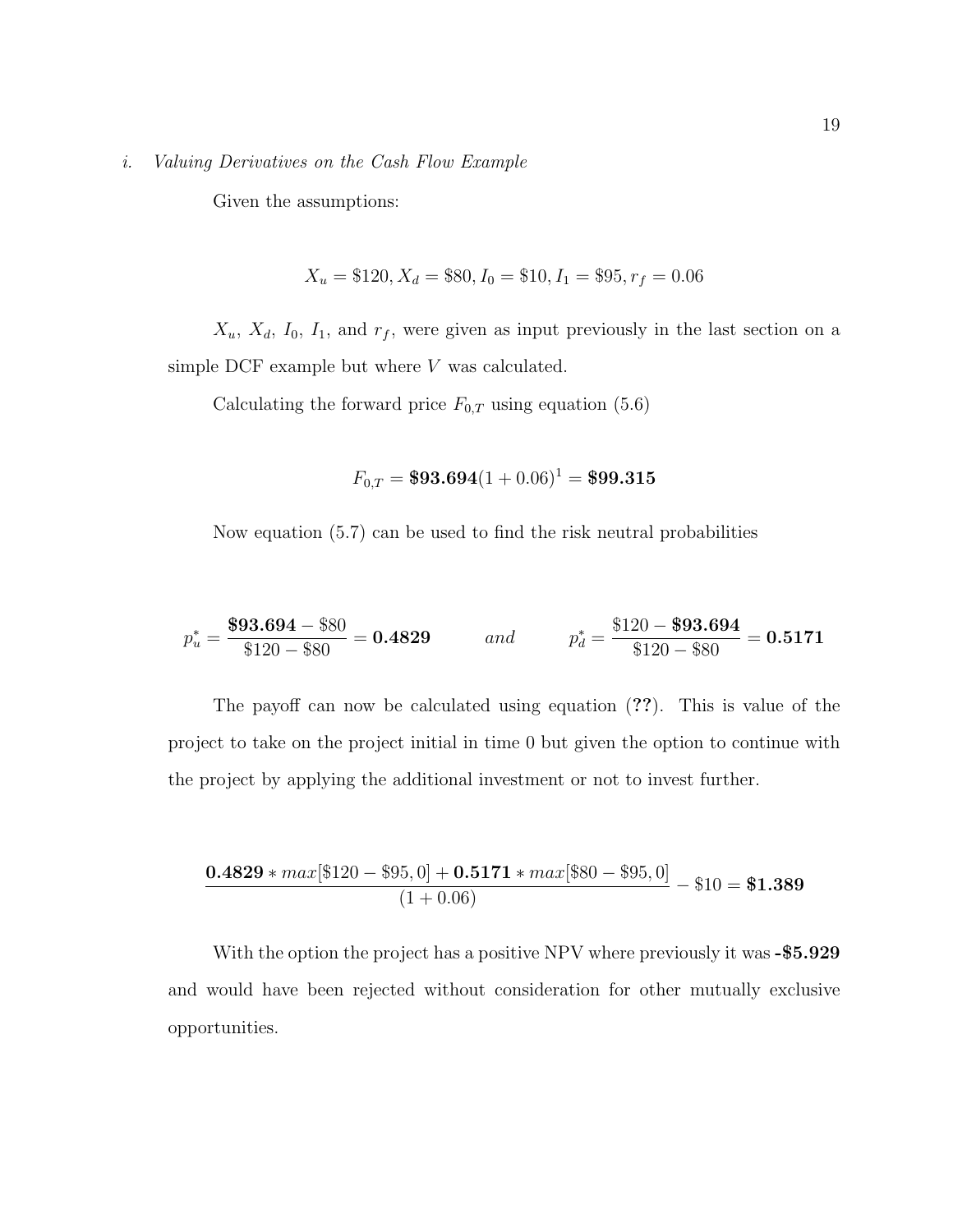#### C. Evaluating a Project with a 2-Year Investment Horizon

The decision of when to invest in a risk project is like exercising an American option: The strike price (investment cost) is paid to receive the asset (present value of future cash flows).

By assuming an infinite cash flow stream, after the project has been initiated by paying an initial cost, the project can be treated as a perpetual growing annuity. And the present value is therefore

$$
PV = \frac{E(CF_1)}{r_{project} - growth\ rate} \tag{5.11}
$$

where  $r_{project}$  is found using a pricing model like the CAPM  $[r_{project} = r_f +$  $\beta(r_M-r_f)].$ 

The static NPV is the investment present value less the initial cost. Under the assumption that there are two years in which investment can occur the NPV static rule is applicable at the end of two years but the option to wait needs to be calculated at time 0. The three key elements are needed for option valuation; dividend of the project which is the foregone initial or annual cash flow  $(\$D)$ , interest savings  $(r * C_0)$  annually, and the implicit insurance for uncertain cash flows that is lost when investment in the project occurs.

Assuming,  $S$ , is equal to the static NPV after 2 years,  $X$ , to be the initial cost of investment,  $r$  to be the risk free rate used in calculating the project rate, volatility to be 0.50, and time to expiration of 2 years. Using the static NPV, or market value of future cashflows,  $S$ , and by using the initial cash flow,  $D$ , in one year, a constant dividend yield of  $D/S$  can be used in calculating the continuously compounding dividend  $\delta = ln(1 + (D/S))$ . The value of the investment decision can be modelled as an American call option. Where the risk neutral probabilities are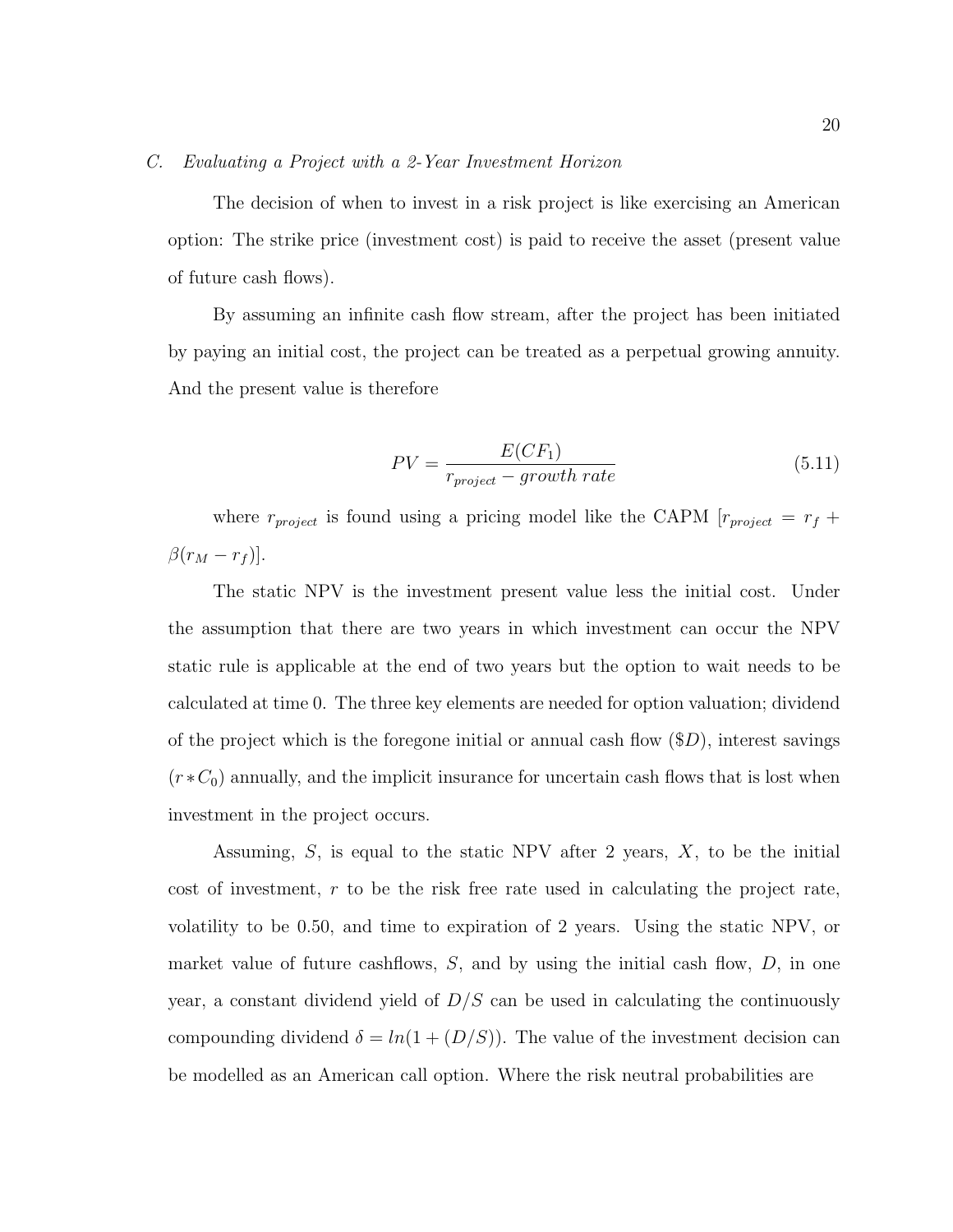$$
p_u^* = \frac{e^{(r-\delta)} - e^{-0.5}}{e^{0.5} - e^{-0.5}} \qquad \text{and} \qquad p_d^* = \frac{e^{0.5} - e^{(r-\delta)}}{e^{0.5} - e^{-0.5}} \tag{5.12}
$$

A decision tree is typically used in project management and where this project has a decision component a binomial tree is a good fit since binomial trees use probabilities even though they are risk neutral probabilities and the discounting is done in the risk neutral weighting of aggregated cash flows at all nodes and not in the use of discounting cashflows using differing estimated "true" risk-weighted discount rates at each node. The risk neutral probabilities allow for weighting cashflows without needing to know true discount rates at each node but instead weights the cashflows according to the probability of up and down movements of cash flows using a proportion of the cash flow up and down movements. Thus, binomial pricing does not imply that any particular true expected return is constant; instead it tells us how to perform valuation so that the assumptions about the project and the assumptions about the tree are consistent with each other.

To evaluate the option or implicit insurance the uncertain cash flows need to be estimated and some assumptions concerning the cash flows need to be made. A simple assumption used in option pricing of stock and project cash flows is a lognormal distribution of cash flows provided by the Cox-Ross-Rubinstein approach in constructing a binomial tree,  $e^{\pm \sigma}$ , to be applied to cash flows. Here volatility,  $\sigma$ , is assumed to be 0.50.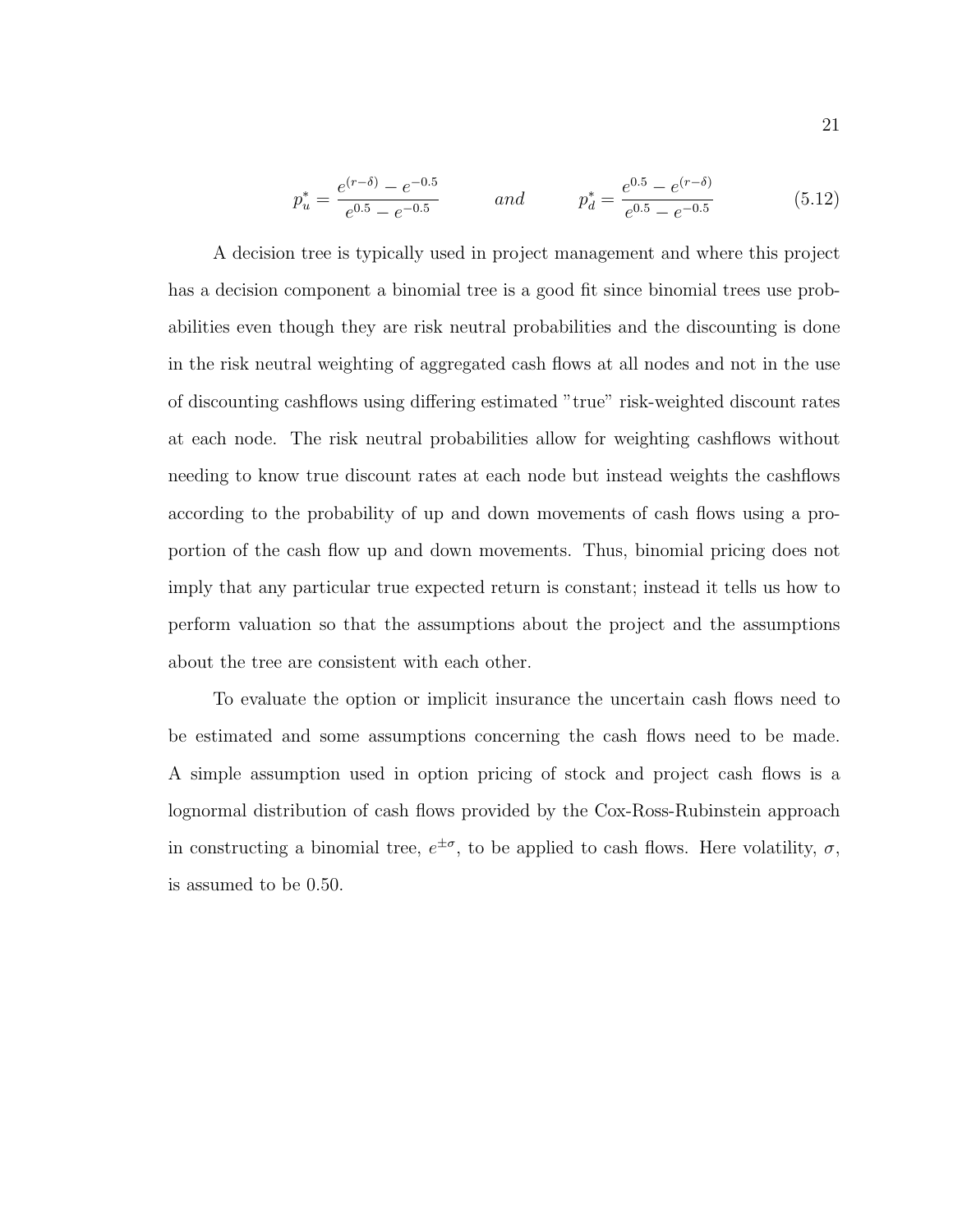

Figure 1: Project potential cash flows,  $CF_{u^i,d^i}$ 

Next the evolution of the project's present values are mapped, using these potential cash flows, by applying a discount,  $r_{project} - growth\ rate$ , to each cash flow at each node.



Figure 2: Discounted value of potential project cash flows

Finally a pay off is applied to each of the terminal nodes and then moving backward through the tree, risk neutral probabilities are applied until the present value of the origin node has been calculated; This is the NPV of the project with the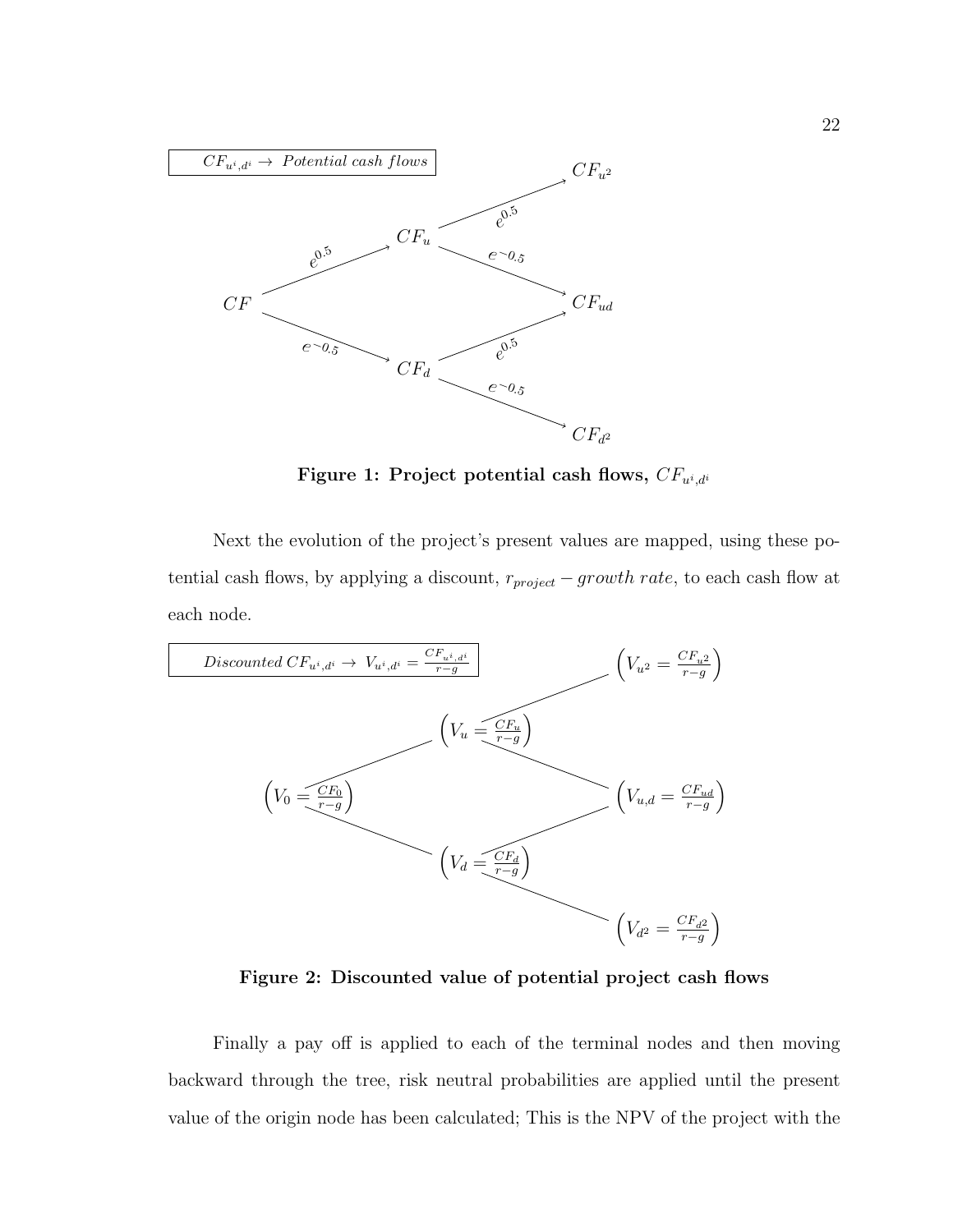option to exercise early, the American option.



Figure 3: Value of option on project

By executing the option payoff at the year 2 node terminal nodes,  $[max(0, V_{u^i, d^i} -$ X)], and in using  $p_u^*$  and  $p_d^*$  to discount each preceding node, the method ultimately leads to the year 0 node where the value at the year 0 node is the present value of the project. This number will be higher than the static NPV number calculated previously due to the ability to exercise at any time during the 2 years.

The use of the binomial tree here is to aid in creating *fair prices*, not arbitragefree prices since the option pricing formulas used for the project are used where literal replication of the option is not possible and where a twin security is used instead.

#### D. Evaluating the Project with an Infinite Investment Horizon

Using the same input information for the previous project which had to be started within 2 years or not at all, the results of the perpetual call option are even higher than the preceding static NPV value and the binomial tree NPV.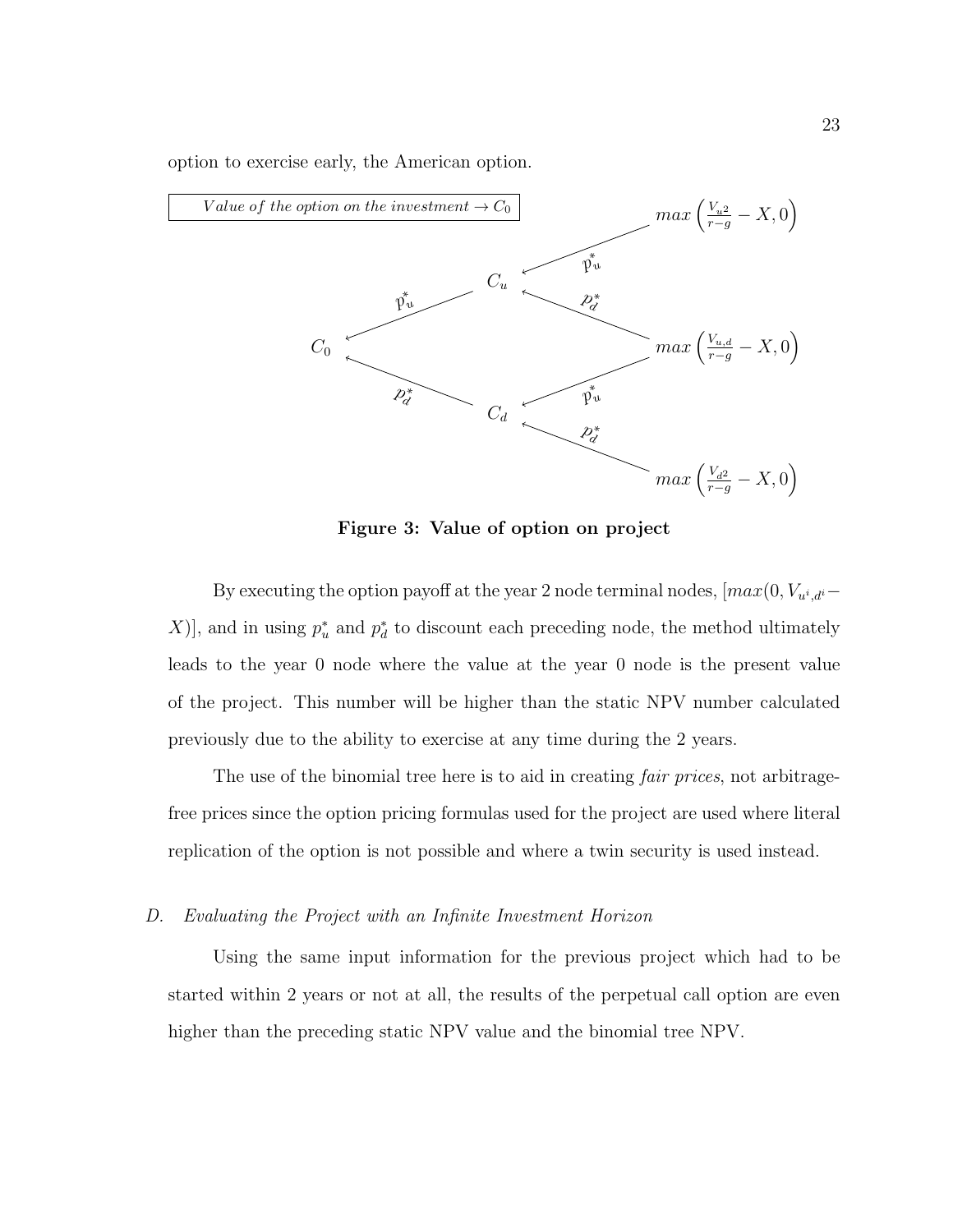# i. Evaluating the Project with an Infinite Investment Horizon Example

Using the general function for perpetual options:

$$
CallPerpetual[S, X, \sigma, r, \delta] = \{value, price\}
$$

but more specifically to this problem:

$$
CallPerpetual\left[\frac{E(CF_1)}{r_{project}-g}, C_0, \sigma, r, ln\left(\frac{E[CF_1]}{NPV_{static}}\right)\right] = \{value, price\}
$$

where,

$$
S = \frac{E(CF_1)}{r_{project} - g} = \frac{$18}{0.15 - 0.03} = $150
$$
  

$$
X = C_0 = $100
$$
  

$$
\sigma = 0.50
$$
  

$$
r = \ln(1 + r) = \ln(1.07) = 0.0676
$$
  

$$
\delta = \ln\left(\frac{E[CF_1]}{NPV_{static}}\right) = \ln\left(\frac{$18}{$150}\right) = 0.1133
$$

Perpetual option general function:

 $Call Perpetual$ [\$150, \$100, 0.50, 0.0676, 0.1133] = {\$63.396, \$245.71}

Perpetual option program:

PerpetualPayOffCall thePayOff [\$100, 0.50, 0.0676, 0.1133] V anillaOption theOption(theP ayOff) P erpetualOptionP rice (theOption, \$150) = perpetualOptionP rice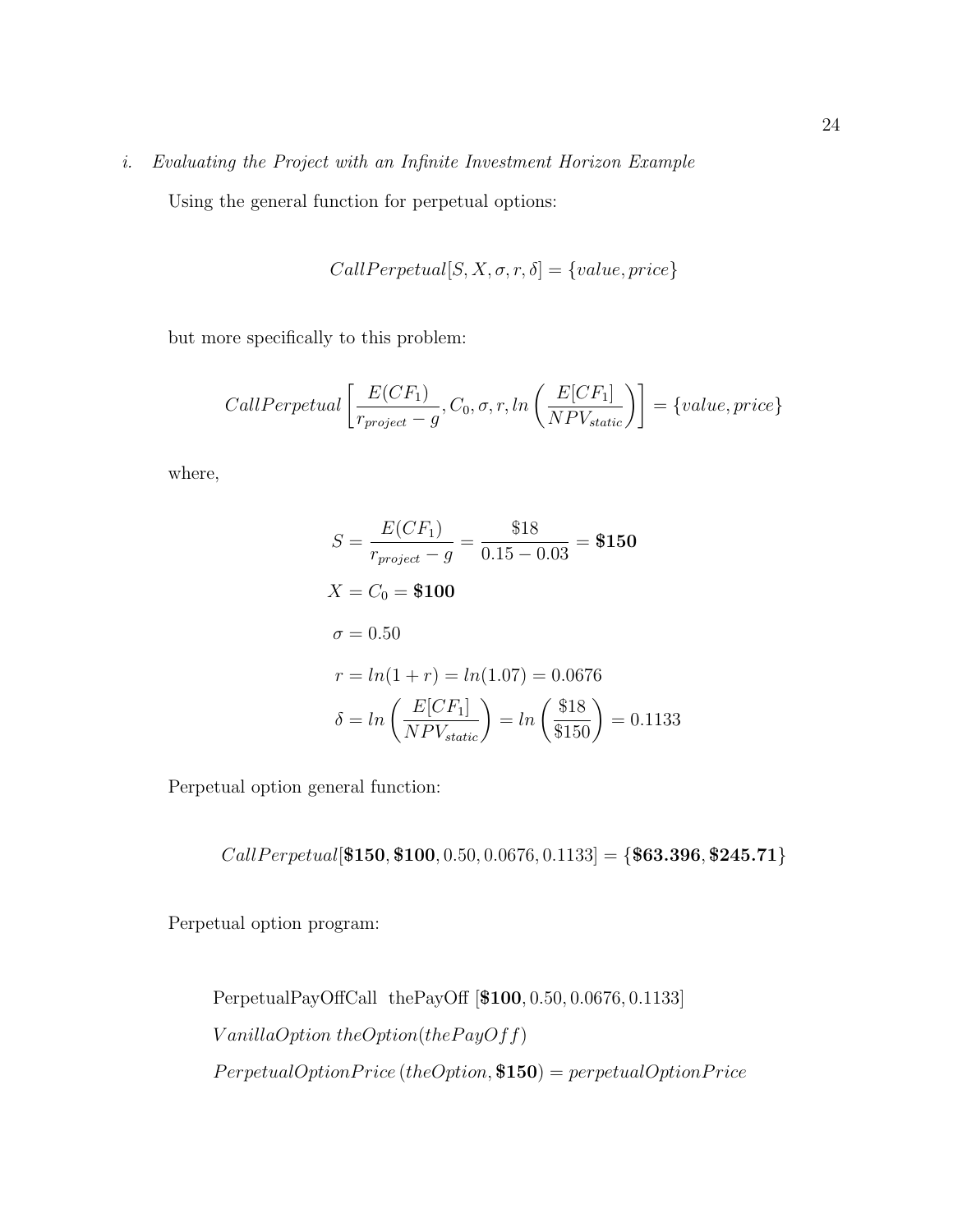# COMMODITY EXTRACTION AS AN OPTION

# A. SINGLE BARREL EXTRACTION UNDER CERTAINTY

Assuming a plot of land has one barrel of oil and after the barrel has been extracted the land is worthless. Assuming the effective annual lease rate is interpolated from the oil forward curve to be constant over time and maturity, and that the risk free rate is also constant over time. Adding the known price of a barrel of oil today and the price of oil is known in the future; here using the forward price to tie out the price evolution process and create price certainty.

$$
F_{0,T} = S_0 \frac{(1+r)}{(1+\delta)^T}
$$
\n(6.1)

The spot price appreciates at a rate of  $((1 + r)/(1 + \delta)) - 1$ . The cost of the extraction is fixed at X and can be paid at any time. The value of the land could be as simple as,  $S_0 - X$ , which is the current bid. It is important to discover the value of the land but in order to do so, first the optimal time to reach the maximum payoff, or present value of net extraction revenue, must be uncovered.

$$
PV = \frac{S_T - X}{(1+r)^T}
$$
\n
$$
(6.2)
$$

 $S_T$  is not yet know because of the ability to delay has not been estimated.

#### B. Optimal extraction

A simple rule to follow is that the project will be delayed as long as cost is greater than revenues. In this case the price of optimal extraction is fixed at  $S_t$  while the cost of X will increase by a rate of  $(1+r)/(1+\delta)$  annually. The benefit of holding X each year is seen in the interest savings  $r$  but the cost of the lease  $d$  will eat into the benefit of holding the land and the cost of extraction which is the exercise strike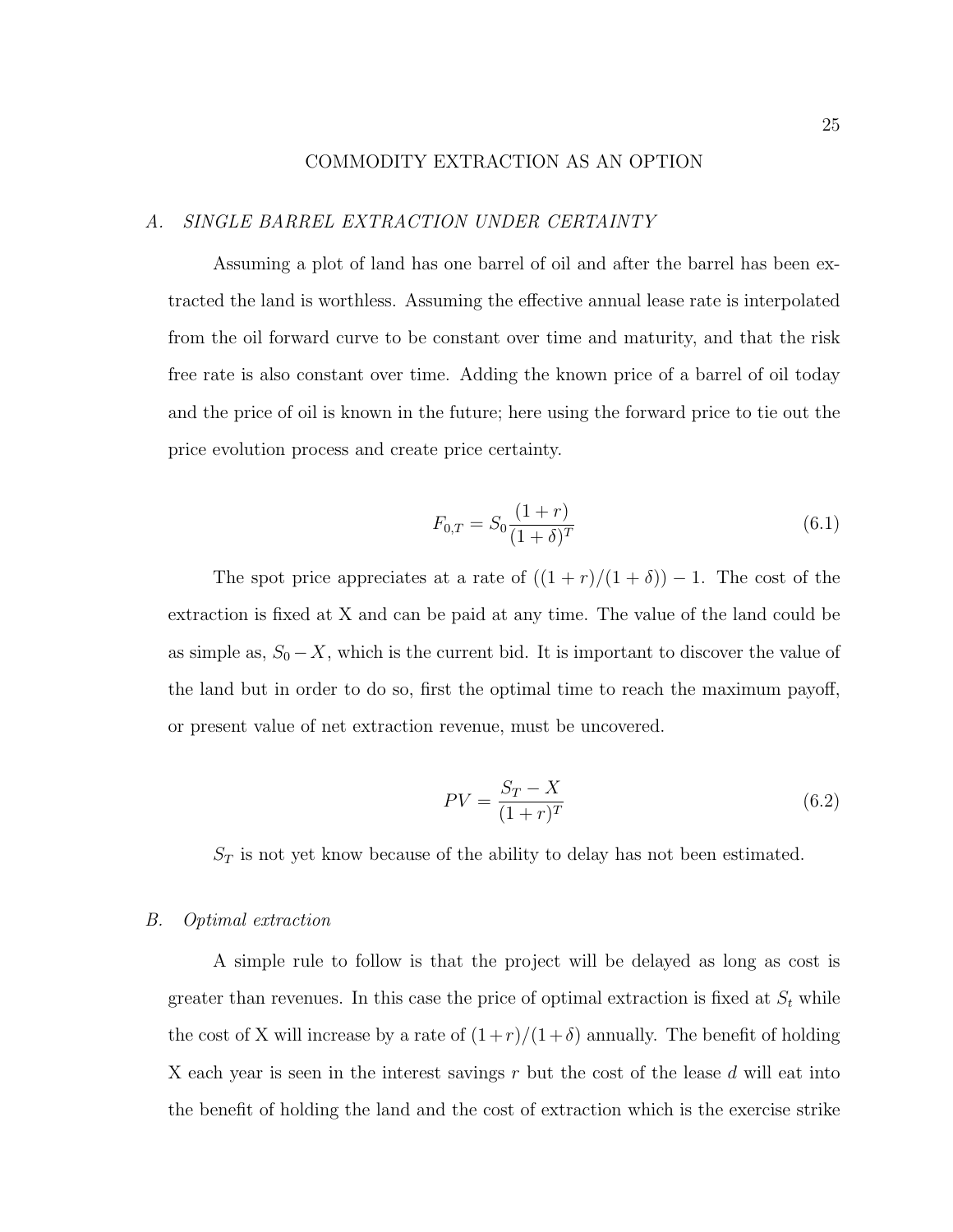X. In a daily sense, the exercise of the investment occurs when

$$
\frac{1}{1 + r_{daily}} \left( S \frac{1 + r_{daily}}{1 + \delta_{daily}} - X \right) > S - X \tag{6.3}
$$

or as long as tomorrow's discounted payoff is greater than today's payoff. Through manipulation this daily rate can be turned into a continuously compounded rate. This equation further reduces to:

$$
S = \frac{r_{daily}}{\delta_{daily}} \frac{(1 + r_{daily})}{(1 + \delta_{daily})} X
$$
\n(6.4)

Where the inequality is dropped because the point of interest is where costs equal benefits. Since daily rates are essentially continuously compounded rates and therefore the equation would be

$$
S_T = \frac{\ln(1 + r_{annual})}{\ln(1 + d_{annual})} X
$$
\n(6.5)

#### C. Value and Appreciation of the Land

Using  $S_T$  from equation (6.5) combined with given values for  $S_0$ , r,  $\delta$ , t can be solved for in,

$$
S_0 \left(\frac{1+r}{1+\delta}\right)^t = S_T \tag{6.6}
$$

where optimal time T,

$$
T = \frac{\ln\left(\frac{S_T}{S_0}\right)}{\ln\left(\frac{1+r}{1+\delta}\right)}\tag{6.7}
$$

Now the present value can be calculated now that the ending spot price has been calculated.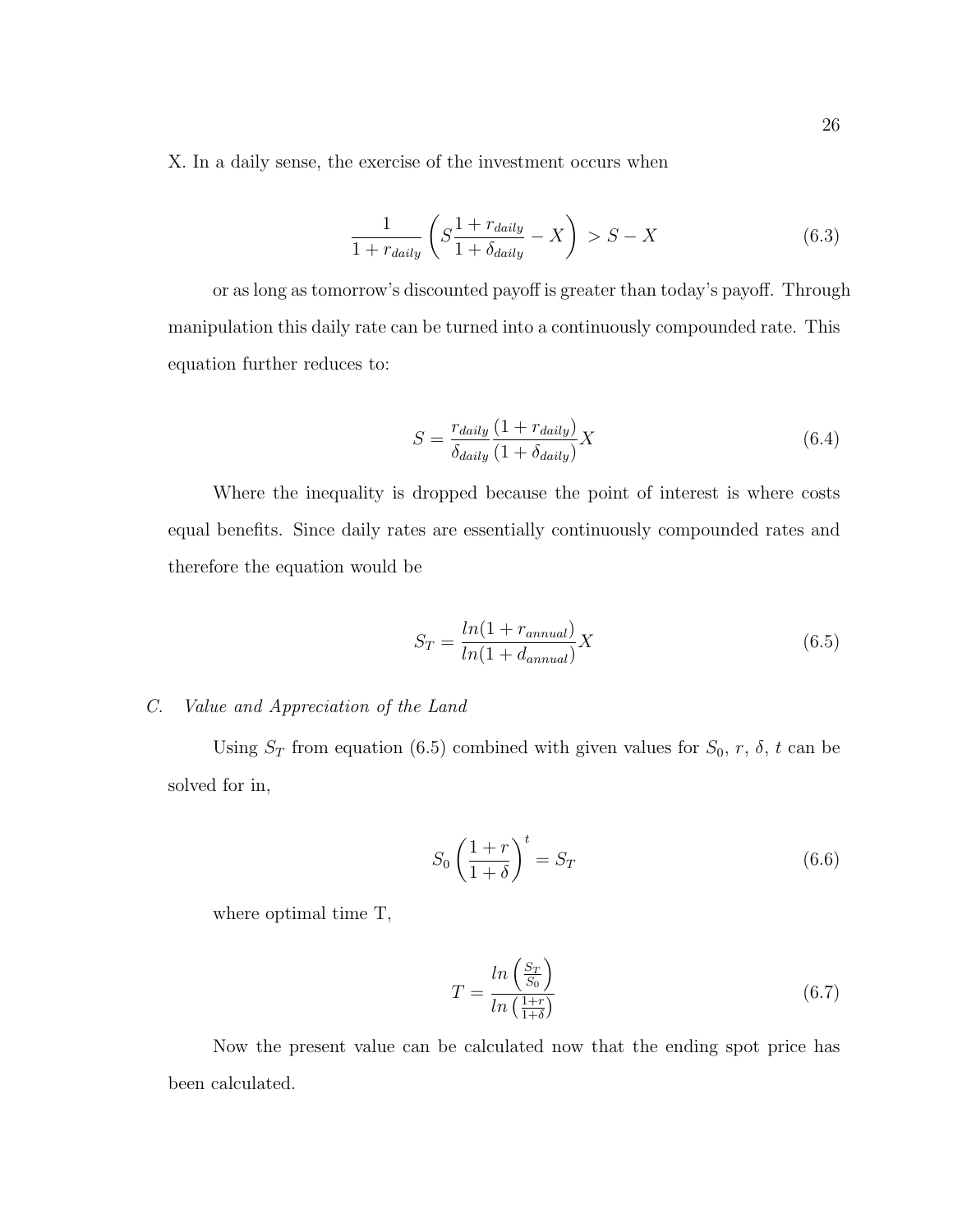$$
PV = \frac{S_T - X}{(1+r)^T}
$$
\n
$$
(6.8)
$$

The present value of the land is found. This is price of the land today which will either be greater than  $S_0 - X$  or will be 0.

The oil in the land appreciates at a rate of  $((1 + r)/(1 + d)) - 1$  whereas the land appreciates at  $1 + r$  otherwise it would be better to invest in risk free bonds. This is the minimum return for the developed or undeveloped project to be of values to the investor.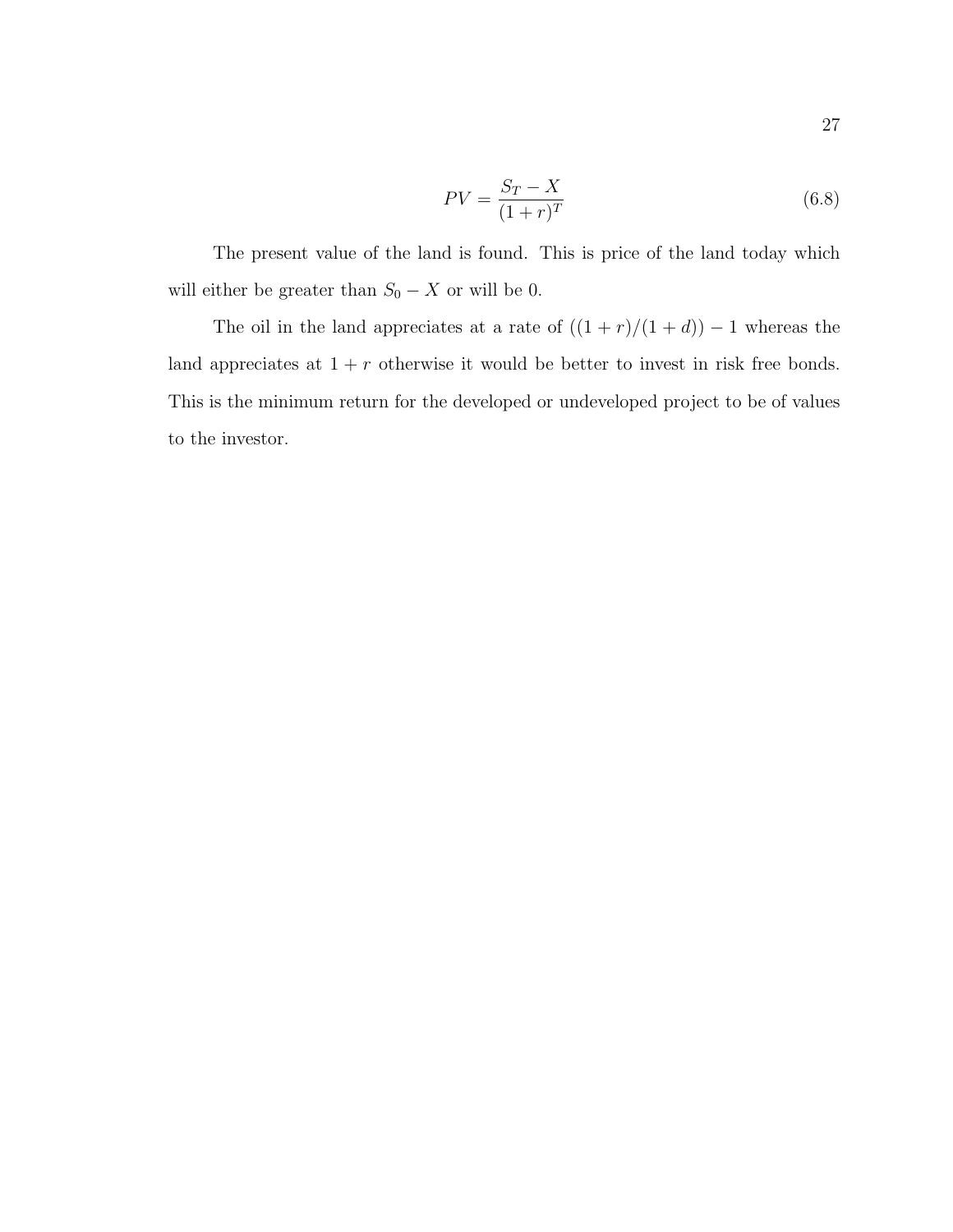# i. DCF Single Barrel Under Certainty Example

Given values:

$$
S = $15, X = $13.60, \sigma = 0.0001, r = 0.05, \delta = 0.04
$$

Using equation (6.5) to find the optimal price given the constraint from equation (6.3) where the daily decision to invest is reduced to continuously compounded rates applied to cost.

$$
S_T = \frac{ln(1 + 0.05)}{ln(1 + 0.04)} * $13.60 = $16.918
$$

Using this optimal price for extraction,  $S_T$ , the time to optimal extraction can be solved from equation (6.7)

\$16.918 = \$15 \* 
$$
\left(\frac{1+0.05}{1+0.04}\right)^t
$$
  $\rightarrow$  t = 12.575 years

Having  $S_T$ ,  $t$ , and they can now be used in the net extraction equation, equation (6.2), to find the NPV of the project.

$$
\frac{\$16.918 - \$13.60}{(1.05)^{12.575}} = \$1.796
$$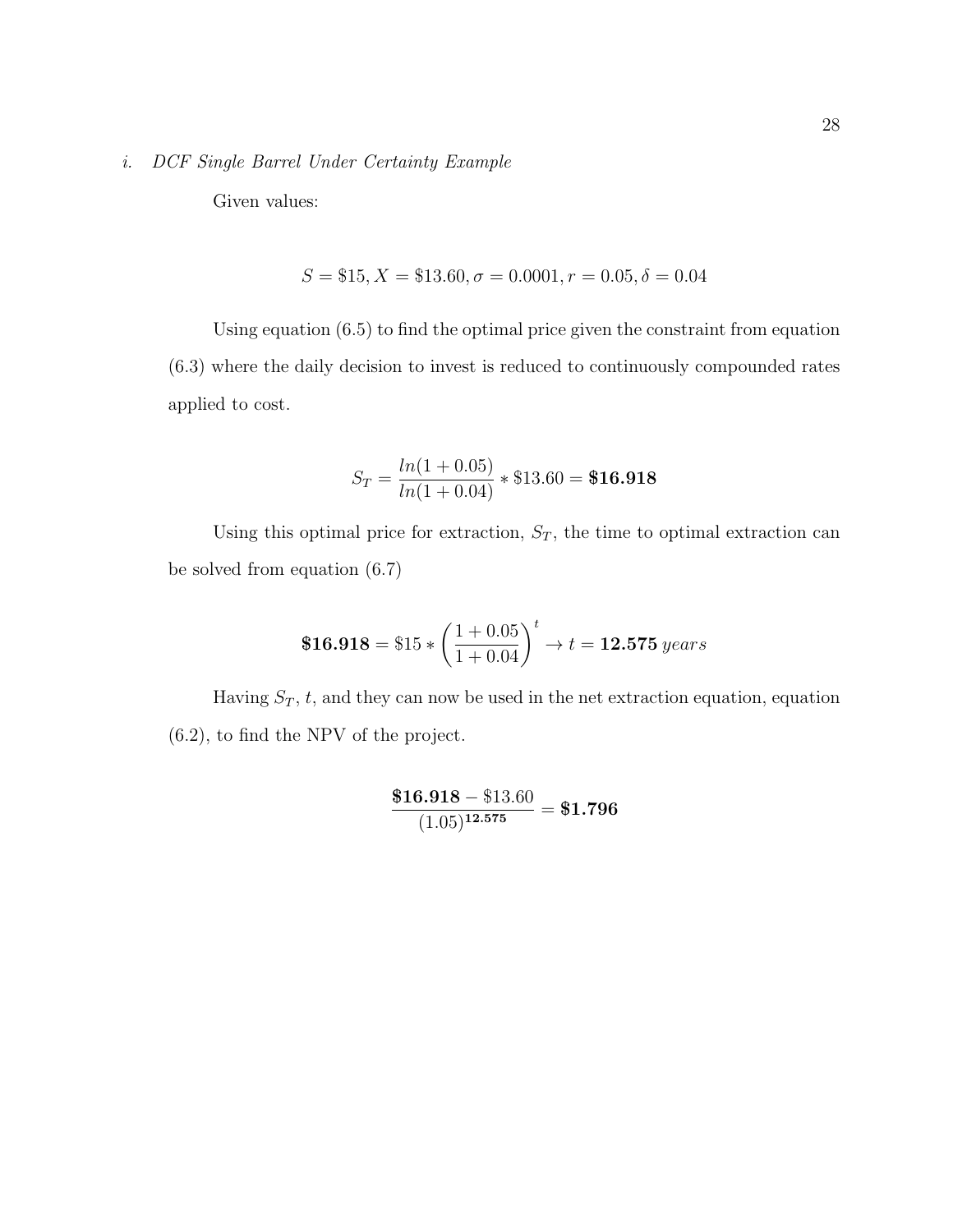# ii. Option Pricing Single Barrel Under Certainty Example

In the context of an option pricing formula the problem is analogous to deciding when to exercise a call option. An asset (oil) is received for the strike price (extraction cost). The trade off between interest saved and foregone dividends are considered for early exercise. When the oil is in possession is can be lease and the oil's lease rate is the dividend yield. General perpetual option function:

$$
CallPerpetual[S, X, \sigma, r, \delta] = \{value, price\}
$$

but more specifically to this problem:

$$
CallPerpetual[S_0, X, \sigma, ln(1+r), ln(1+\delta)] = \{value, price\}
$$

where,

$$
S = $15, X = $13.60, \sigma = 0.0001, r = 0.05, \delta = 0.04
$$

Values in perpetual option general function:

 $Call Perpetual$  [\$15, \$13.60, 0.0001, 0.04879, 0.03922] = {\$1.796, \$16.918}

Values in perpetual option program:

PerpetualPayOffCall thePayOff [\$13.60, 0.0001, 0.04879, 0.03922] VanillaOption theOption(thePayOff)  $PerpetualOption Price (theOption, $15) = perpetualOption Price$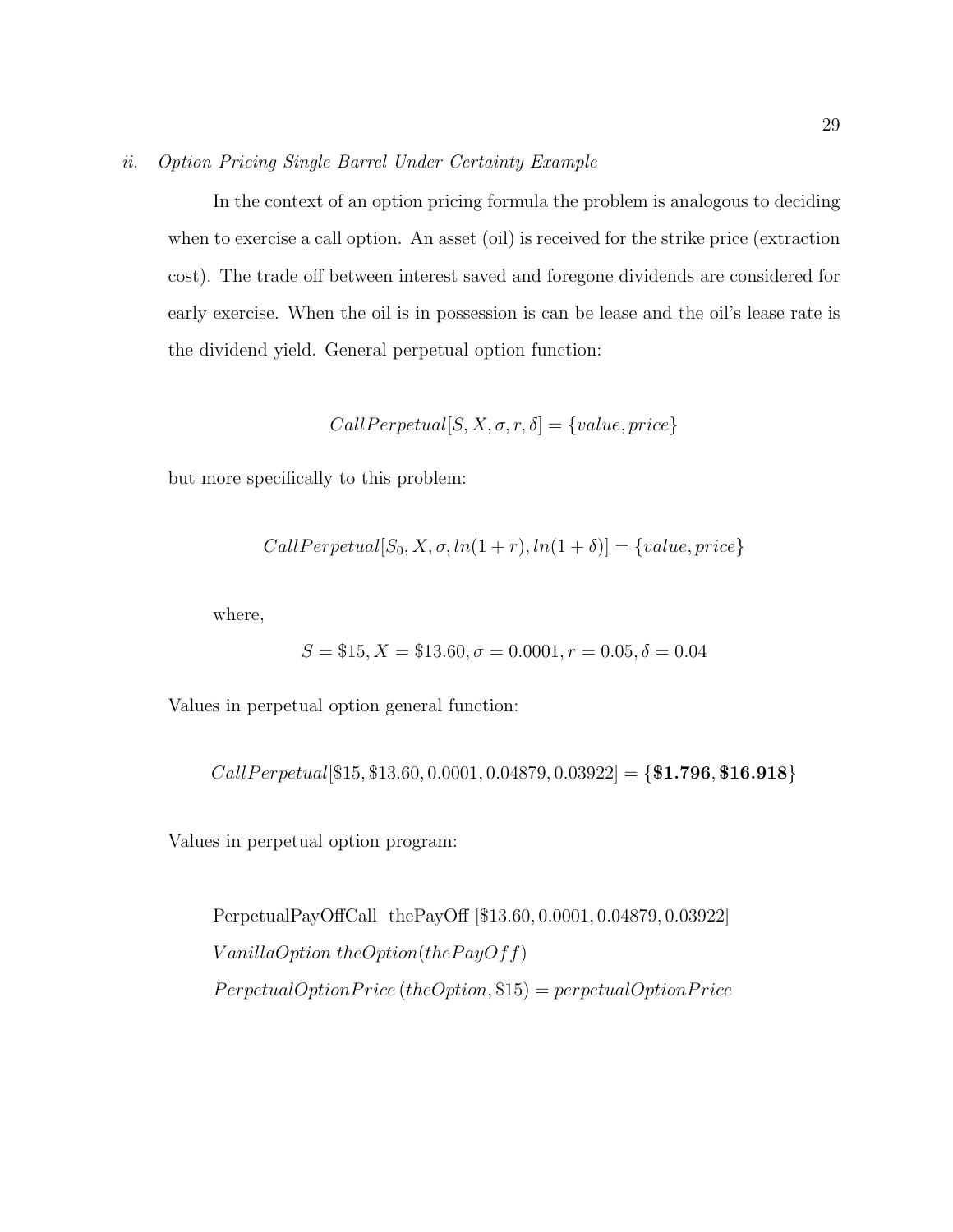# D. SINGLE BARREL EXTRACTION UNDER UNCERTAINTY

Given the same assumptions in terms of  $r, d, X$ , etc. the extraction price  $S_T$ and value of the undeveloped land will change. In the previous section the lease rate (dividend) and interest savings from holding delayed exercise of the option and paying out the extraction cost were considered but the value of insurance from holding the option was not considered. That is because there was no uncertainty about the cash flows given the assumption that the spot price given the discount rates will eventually hit the forward price and given that the exercise of the option is at the point where this price is equal to the continuously compounded evolution of the static extraction  $\cot(X)$ .

In this case when the foregone dividend is greater than the giving up the implicit insurance the option provides then it will be optimal to exercise the option. The uncertainty gives the insurance of the option it's value and the which then increases the value of delay. So as oil extraction is delayed more time is given to see where the oil price will go. Delay will continue to occur until the optimal investment price is reached. When price S reaches  $\overline{S}$ , the optimal price, the option will be exercised and  $\overline{S} - X$  will be received. The equation to value the payoff of  $\overline{S} - X$  when  $\overline{S}$  is reached gives us the following value of the extraction option:

$$
PV = (\bar{S} - X) \left(\frac{S}{\bar{S}}\right)^{h_1}
$$
\n(6.9)

where

$$
h_1 = 0.5 - \frac{r - \delta}{\sigma^2} + \sqrt{\left(\frac{r - \delta}{\sigma^2} - 0.5\right)^2 + \frac{2r}{\sigma^2}}
$$
(6.10)

By varying  $\overline{S}$ , the investment trigger, and by observing the PV, the maximum PV can be found. With greater volatility, the extraction trigger price and the invest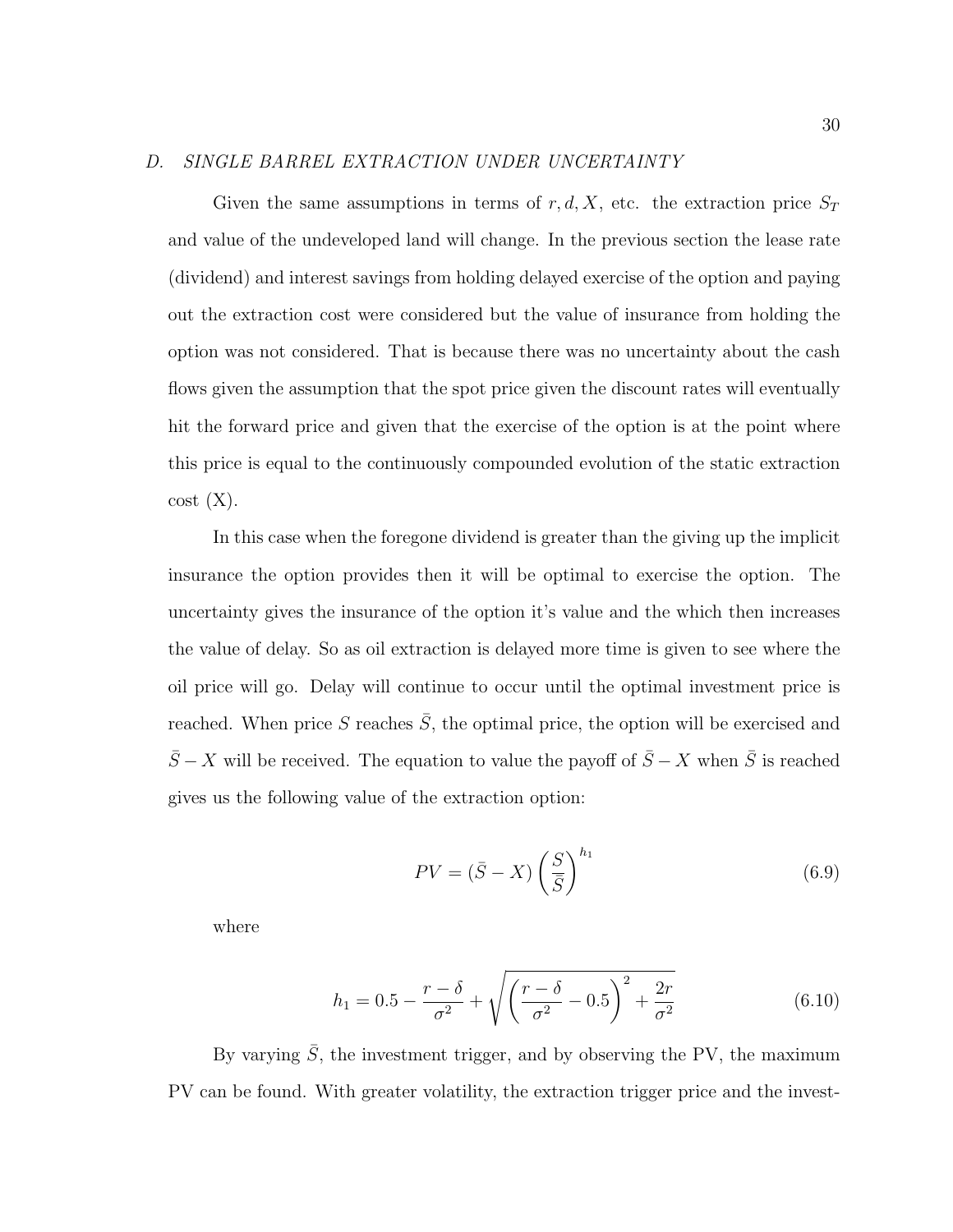ment strategy present value both increase.

Given these same values in the perpetual option pricing program the same investment trigger and present value of the investment strategy.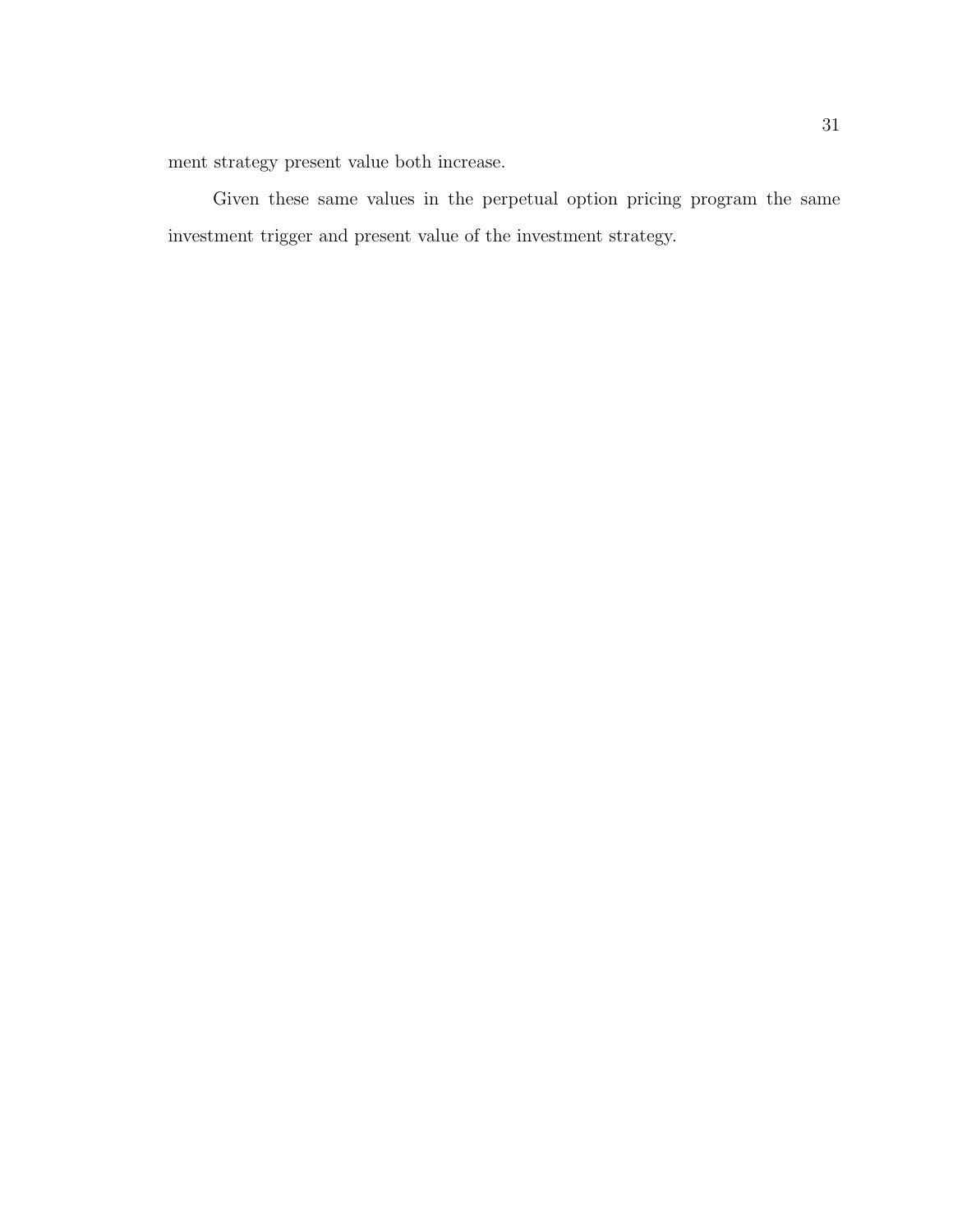## i. Single Barrel Extraction under Uncertainty Example

$$
S_0 = \$15, \sigma = 0.15, r = 0.05, \delta = 0.04
$$

Using the pay off of a perpetual American call, equation(6.9)

$$
(\bar{S}-\$13.60) \left(\frac{\$15}{\bar{S}}\right)^{h_1}
$$

where,

$$
h_1 = 0.5 - \frac{0.05 - 0.04}{0.15^2} + \sqrt{\left(\frac{0.05 - 0.04}{0.15^2} - 0.5\right)^2 + 2 * \frac{0.05}{0.15^2}} = 2.05533
$$

By maximizing equation(6.9) for  $\overline{S}$ , where  $\overline{S}$  is equal to \$25.3388 which gives the value of the land calculated in equation $(6.9)$ 

$$
(\$25.3388 - \$13.60) \left(\frac{\$15}{\$25.3388}\right)^{2.0533} = \{\$3.7856\}
$$

In figure (1) the function in equation (??) is made with respect to a range of spot prices. Note the maximum price for the 0.15 volatility line and note the value or the height of that same line. The price of \$25.3388 and the value of \$3.7856 correspond to the example above. Also, the 0.30 volatility line is also with its price of \$1.796 and value of \$16.918 in the example previous to this.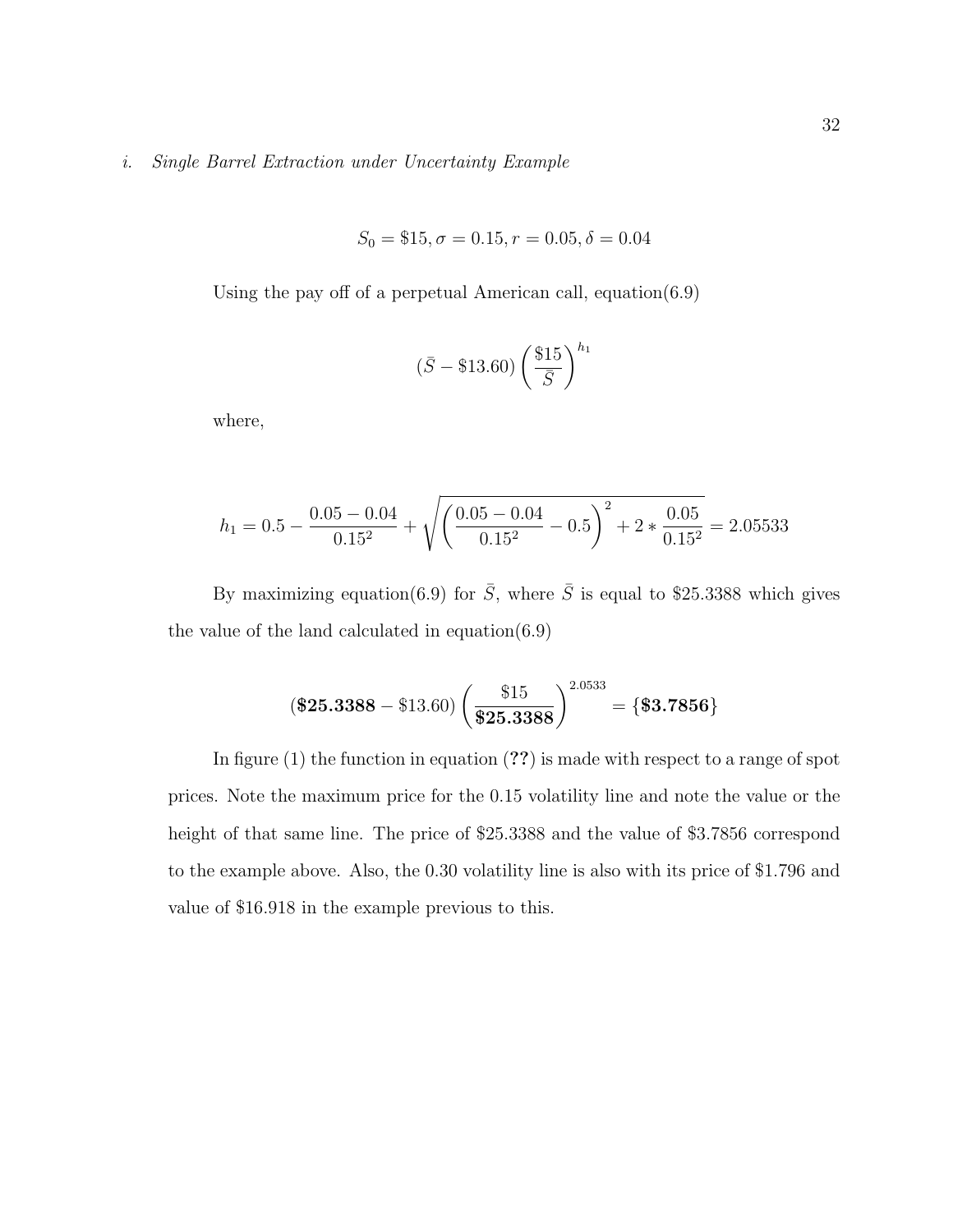



ii. Perpetual Option Example

 $Call Perpetual[S, X, \sigma, r, \delta] = \{value, price\}$ 

but more specifically to this problem:

$$
CallPerpetual[S_0, X, \sigma, ln(1+r), ln(1+\delta)] = \{value, price\}
$$

where,

$$
S = $15, X = $13.60, \sigma = 0.15, r = 0.05, \delta = 0.04
$$

Values in perpetual option general function:

 $Call Perpetual$  [\$15, \$13.60, 0.15, 0.04879, 0.03922] = {\$3.7856, \$25.3388}

33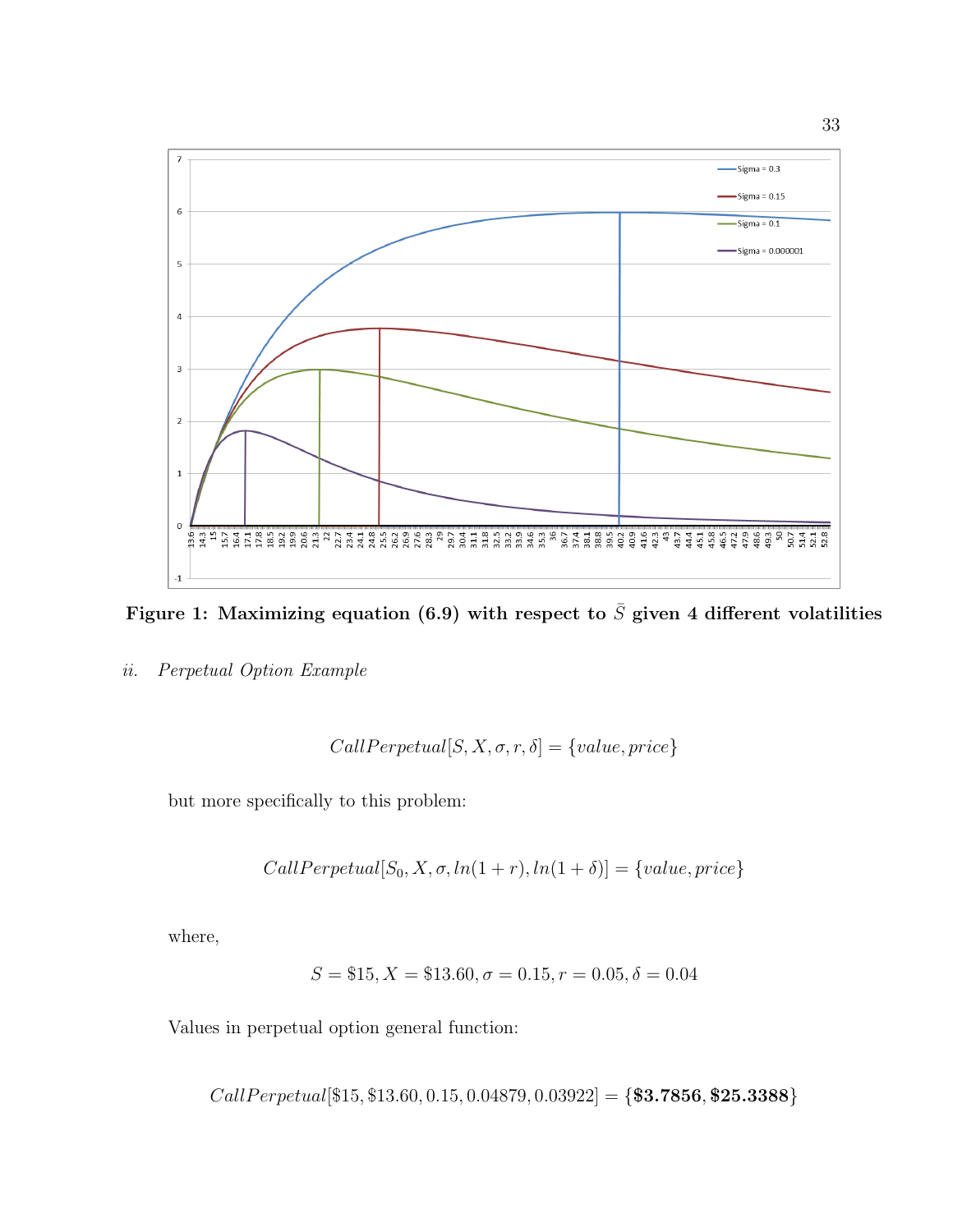Values in perpetual option program:

PerpetualPayOffCall thePayOff [\$13.60, 0.15, 0.04879, 0.03922] VanillaOption theOption(the $PayOff)$  $PerpetualOption Price (theOption, $15) = perpetualOption Price$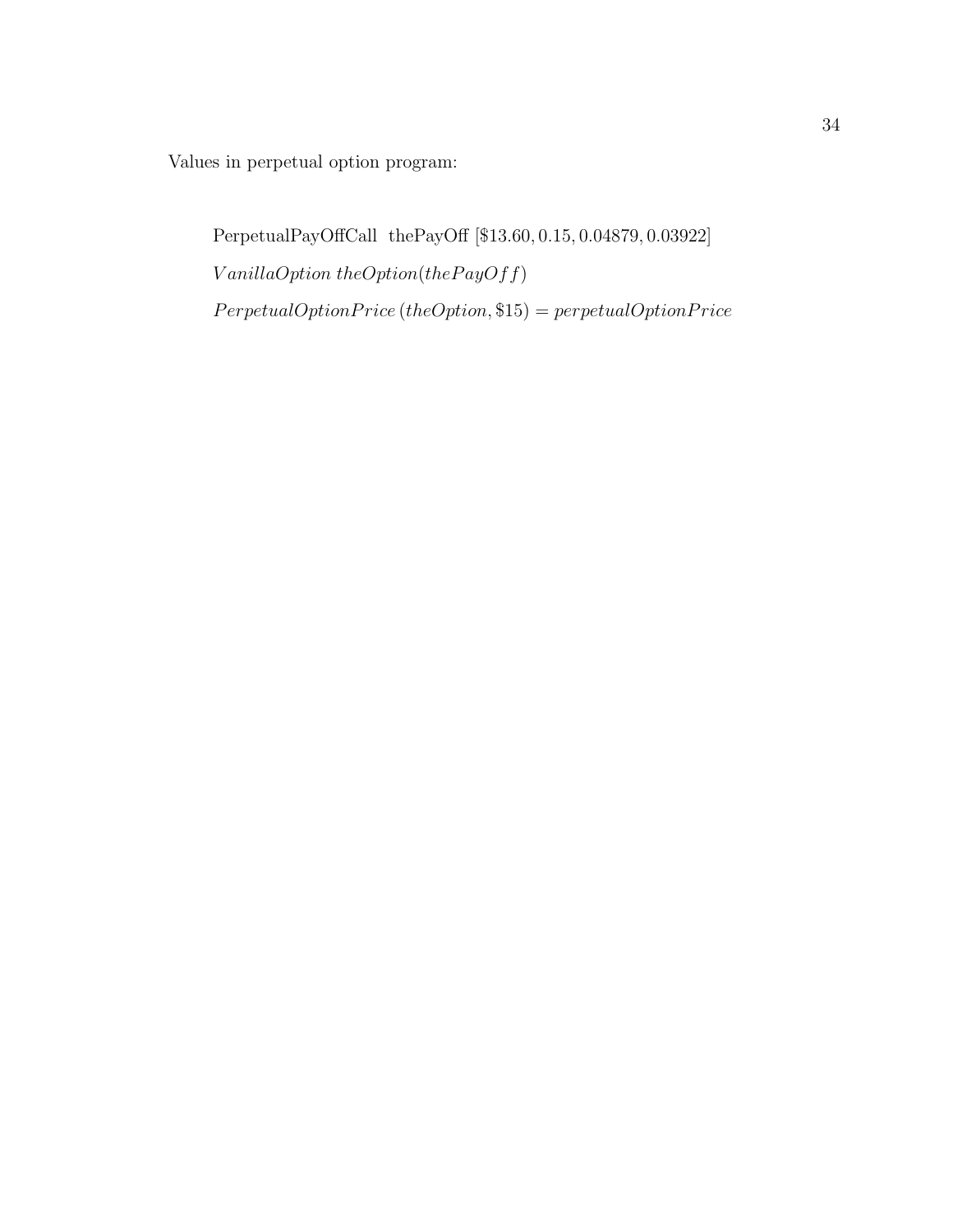## E. VALUING AN INFINITE OIL RESERVE

Assuming that a barrel of oil can be extracted each year forever and that oil prices are certain and increasing the value of the producing firm can be assessed. Firm can at any time invest I in order to develop the undeveloped reserve. One year after the project is taken one barrel of oil will be received at a cost of c per barrel each year.

### i. Value of Producing Firm

The lease rate is the discount rate that connects the future commodity price with the current commodity price. The time t value of a bond received at time T is

$$
PV_t(F_{t,T}) = \frac{F_{t,T}}{(1+r)^{T-t}} = \frac{S_{t,T}}{(1+\delta)^{T-t}}
$$
(6.11)

from

$$
F_{0,T} = S_0 \frac{(1+r)^T}{(1+\delta)^T}
$$
\n(6.12)

Value of the producing firm at time t,

$$
\sum_{i=1}^{\infty} \frac{F_{0,i} - c}{(1+r)^i} = \sum_{i=1}^{\infty} \left( \frac{S_0}{(1+\delta)^i} - \frac{c}{(1+r)^i} \right) = \frac{S_0}{\delta} - \frac{c}{r}
$$
(6.13)

Because a perpetual coupon bond paying \$c a year is worth  $\frac{c}{r}$  the present value of a barrel of oil a year forever is  $\frac{S_0}{\delta}$ . Also, the lease rate on a commodity is analogous to the interest rate on a cash bond. Thus, the operating well is like a bond paying a unit of the commodity forever, so the lease rate,  $\delta$  is the appropriate discount rate for a bond denominated in a commodity and  $\frac{S_0}{\delta}$ .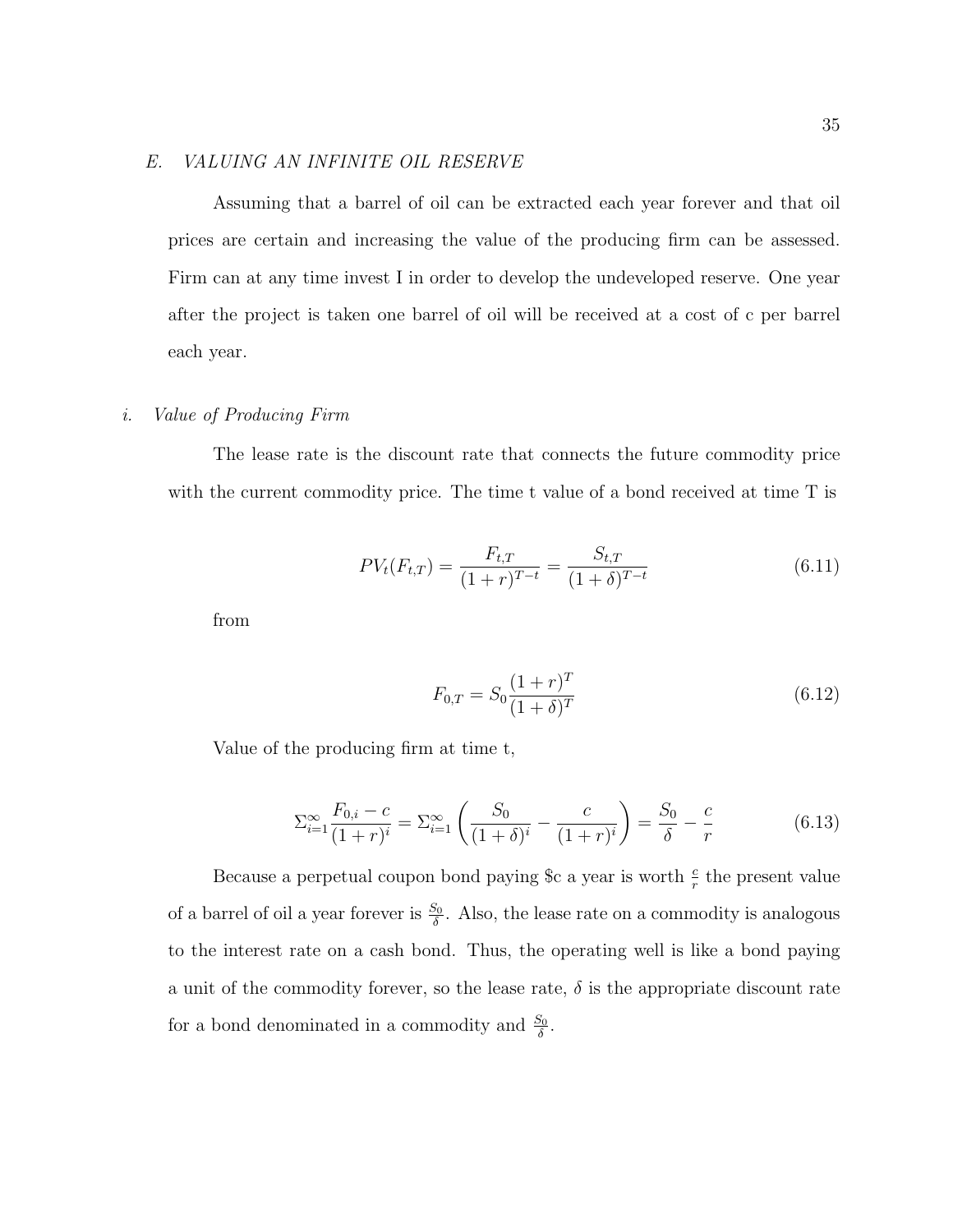### ii. Value of the Option to Invest

Investing at  $S_T$ , the value of the land is the value of the producing firm less the investment costs, I, or  $(\frac{S_T}{\delta} - \frac{c}{r} - I)$ . The value of the land, the value of the undeveloped reserve, is

$$
\frac{1}{(1+r)^{T}} \left( \frac{S_{T}}{\delta} - \frac{c}{r} - I \right)
$$
\n(6.14)

or in the single barrel case

$$
\frac{1}{(1+r)^{T}} \frac{1}{\delta} \left( S_{T} - \delta \left( \frac{c}{r} + I \right) \right)
$$
(6.15)

$$
Single \quad \frac{S_T - X}{(1+r)^T} \quad \rightarrow \quad Infinite \quad \frac{\frac{S_T}{\delta} - [\frac{c}{r} - I]}{(1+r)^T} \tag{6.16}
$$

Which is also the present value of oil extraction.

Now as in the case of the single barrel extraction the T must be chosen to maximize the value of the land today. Oil prices are assumed uncertainty but are assumed to grow indefinitely but these assumptions do not change the fundamentals of the problem therefore it is comparable to the single barrel problem.

### iii. Value of the Producing Well

The value of the producing well is  $\frac{S}{\delta} - \frac{c}{r}$  $\frac{c}{r}$ . If the investment cost per-barrel extraction cost is, I, is such that when  $\delta\left(\frac{c}{r}+I\right)=X$  then it is the same as having 1  $\frac{1}{\delta}$  options to extract at a cost of X and the solution is the same as the single-barrel case. Thus  $\delta$  becomes a scalar that links the single-barrel and infinite-barrel case.

The output from this function is the present value of the infinite barrel case,  $PV_{\infty}$ , and the trigger price,  $S_{T_{\infty}}$ . This relates to single barrel case where single barrel is a function of the infinite barrel case.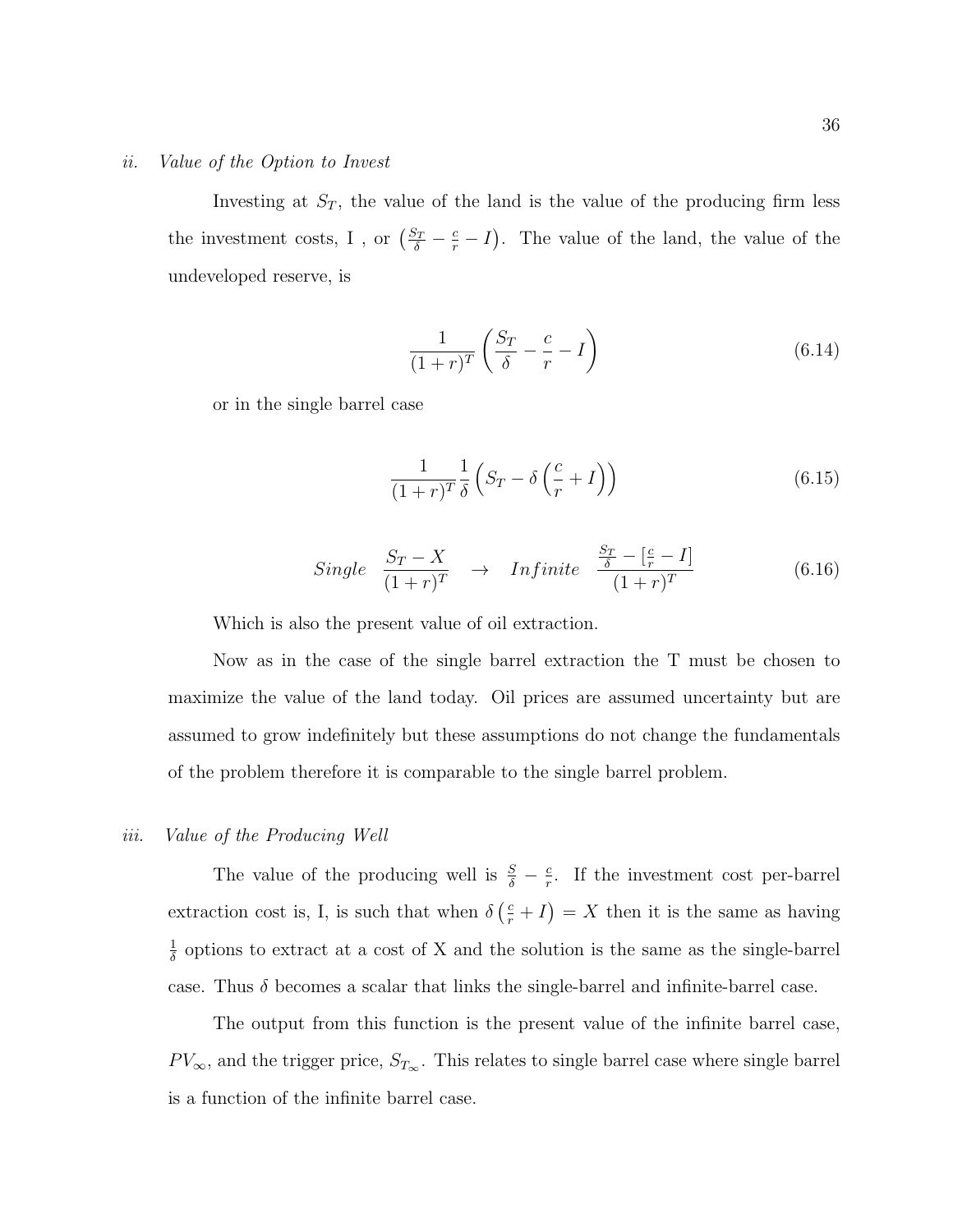$$
PV_{Single} = \delta * PV_{\infty} \tag{6.17}
$$

$$
S_{T,Single} = \delta * S_{T,\infty} \tag{6.18}
$$

When  $\sigma$  is greater than some small number i.e., 0.000001, then the price of oil is said to be lognormally distributed.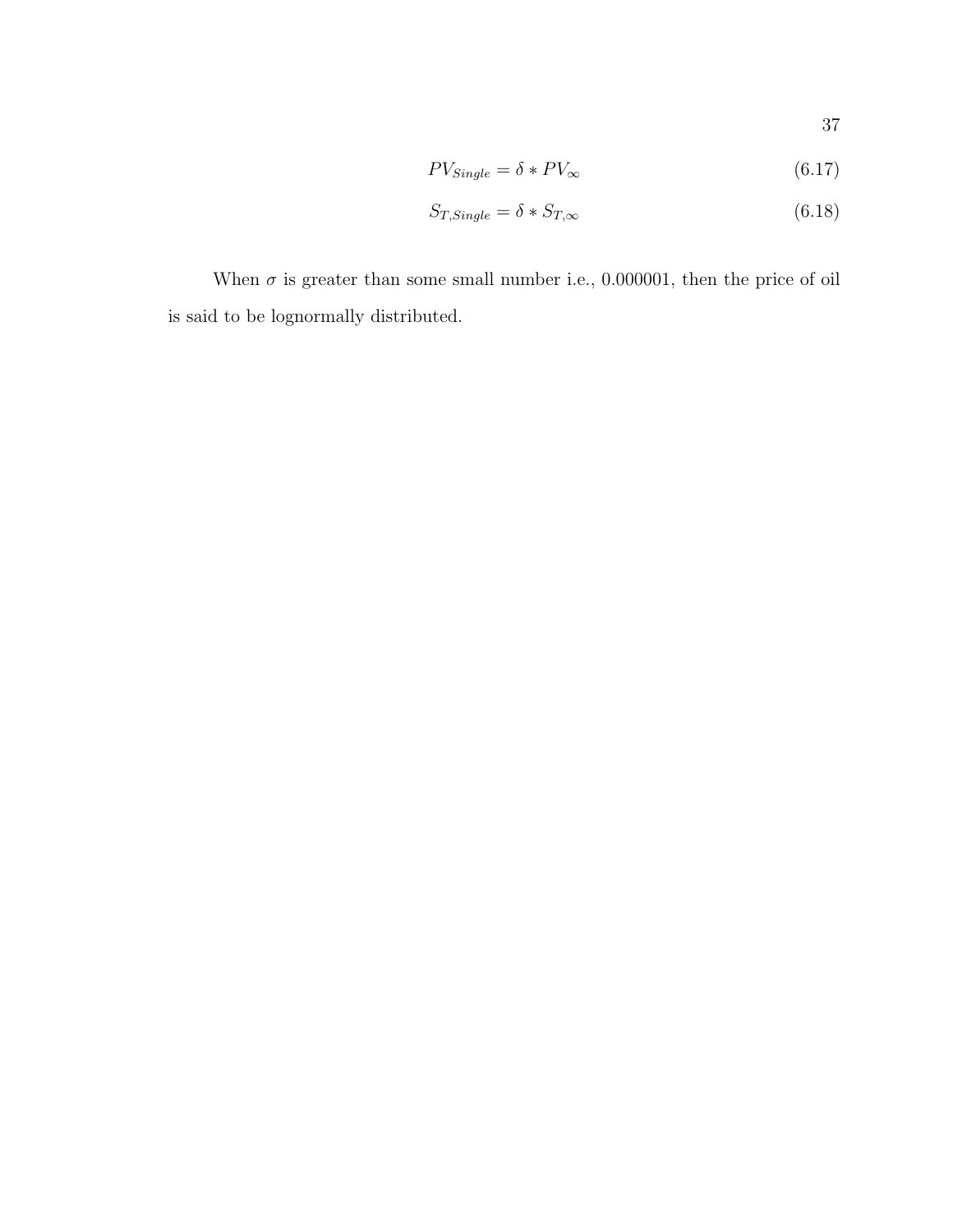## iii..1 Perpetual Option Example  $\sigma = 0.000001$

General perpetual option function

$$
CallPerpetual[S, X, \sigma, r, \delta] = \{value, price\}
$$

but more specifically to this problem:

$$
CallPerpetual\left[\frac{S}{\delta}, \frac{c}{r} + I, \sigma, \ln(1+r), \ln(1+\delta)\right] = \{value, price\}
$$

where,

$$
S = $15, c = $8, I = $180, \sigma = 0.000001, r = 0.05, \delta = 0.04
$$

Values in perpetual option general function:

 $Call Perpetual$  [\$375, \$340, 0.000001, 0.04879, 0.03922] = {\$44.914, \$422.956}

The per-barrel value of the well at extraction

$$
\delta * value = 0.04 * $44.914 = $1.796
$$

Per-barrel extraction occurs at

$$
S = \delta * price = 0.04 * $422.956 = $16.918
$$

Values in perpetual option program:

PerpetualPayOffCall thePayOff [\$340, 0.000001, 0.04879, 0.03922] VanillaOption theOption(the $PayOff)$  $PerpetualOption Price (theOption, $375) = perpetualOption Price$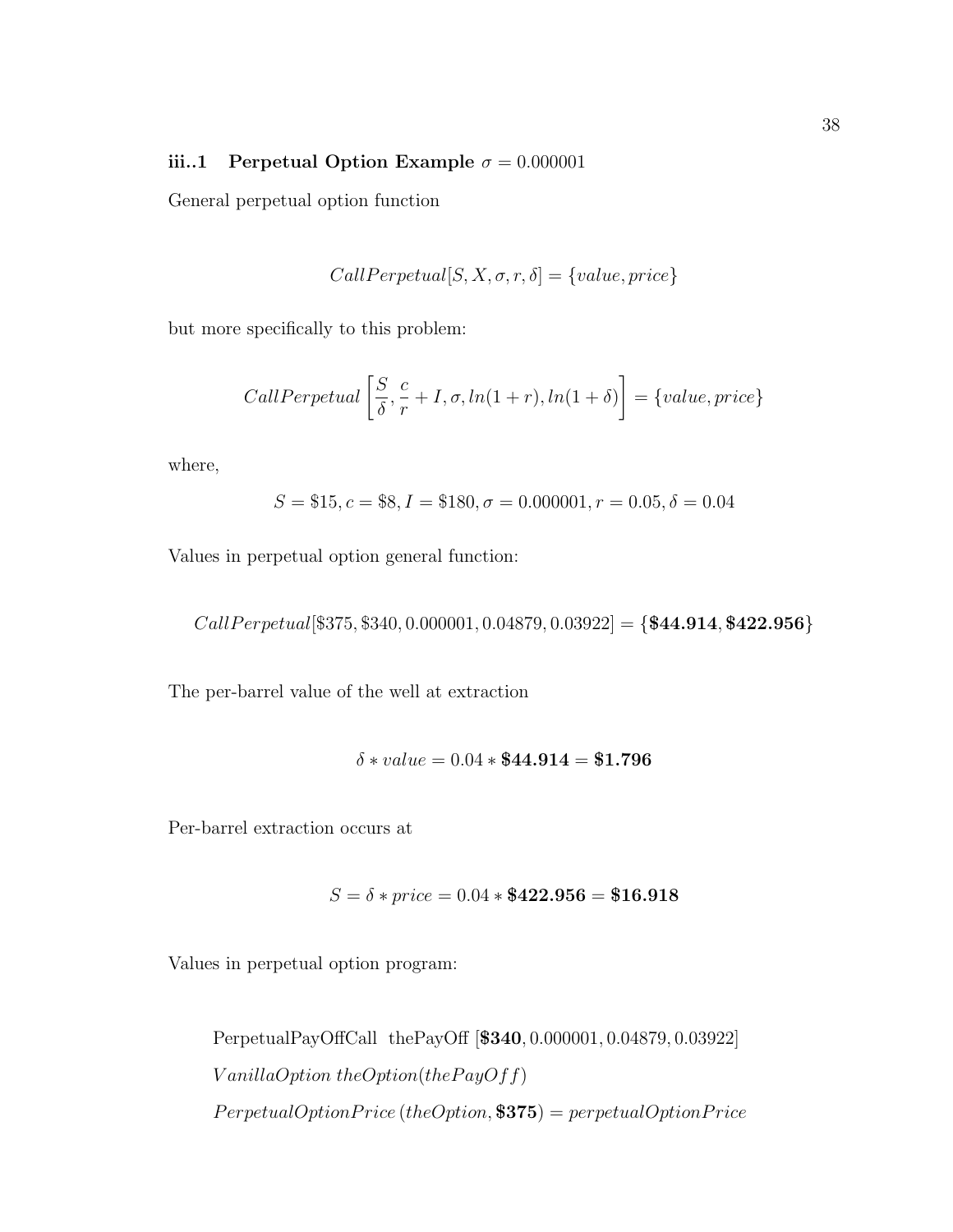### iii..2 Perpetual Option Example  $\sigma = 0.15$

General perpetual option function

$$
CallPerpetual[S, X, \sigma, r, \delta] = \{value, price\}
$$

but more specifically to this problem:

$$
CallPerpetual\left[\frac{S}{\delta}, \frac{c}{r} + I, \sigma, \ln(1+r), \ln(1+\delta)\right] = \{value, price\}
$$

where,

$$
S = $15, c = $8, I = $180, \sigma = 0.15, r = 0.05, \delta = 0.04
$$

Values in perpetual option general function:

$$
CallPerpetual
$$
[\$375, \$340, 0.15, 0.04879, 0.03922] =  ${$ \$94.639, \$633.469\}

The per-barrel value of the well at extraction

$$
\delta * value = 0.04 * $94.639 = $3.7856
$$

Per-barrel extraction occurs at

$$
S = \delta * price = 0.04 * $633.469 = $25.3388
$$

Values in perpetual option program:

PerpetualPayOffCall thePayOff [\$340, 0.15, 0.04879, 0.03922] VanillaOption theOption(the $PayOff)$  $PerpetualOption Price (theOption, $375) = perpetualOption Price$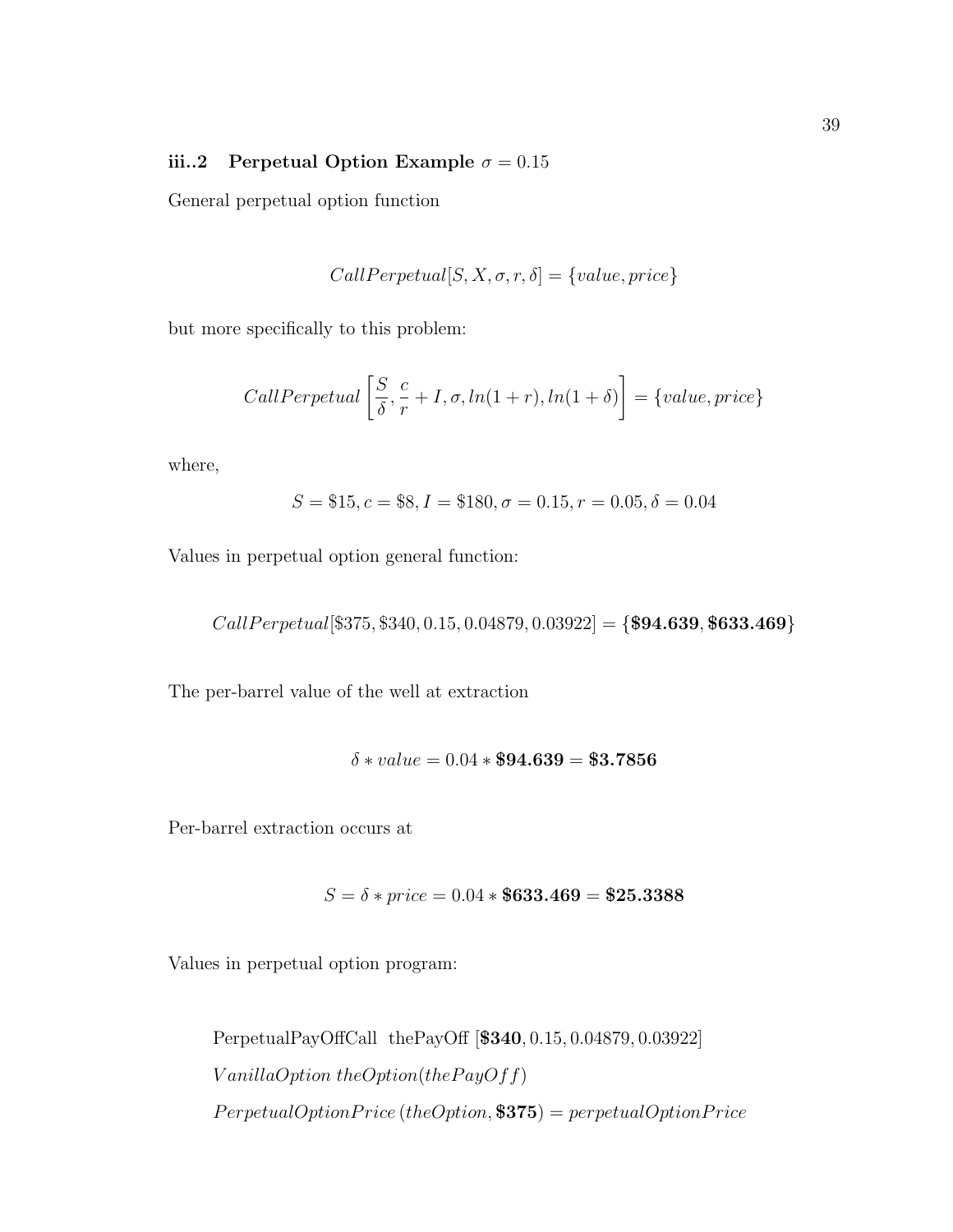## COMMODITY EXTRACTION WITH SHUTDOWN AND RESTART OPTIONS

Given that there is production over time and that oil prices are uncertain then there are two choices that additionally come into play. The choice to continue the operation of the operating well or the restart of a shutdown well.

#### A. Initial Investment in the Well

There is undeveloped land with oil in it and the desire to drill for it. The question becomes when should the land be developed into an operating well.

### i. Continue to produce

For a developed well the only two options is to continue producing or to shutdown the well and incur a cost of shutdown.

### ii. Restart the Operating Well

Restarting the shutdown well and incur a restart cost.

Initial investment occurs when  $\overline{S}$  is reached, shutdown when  $S_*$  is breached, and restarted again when  $S^*$  is hit. The value of each of these trigger prices needs to found in order to find the value of the land.

To find the value of the land, knowing how to determine  $S_*$  and  $S^*$ , determining the value of the producing well which is the present value of future cash flows at investment, and determining  $\bar{S}$  which is the investment decision rule.

Determine  $(S_*, S^*)$  Shutdown once, permanently, land then has no value. Shutdown once, restart once, permanently Production can be shutdown and restarted infinitely many times

Each of these cases adds more layer of options with additional costs to do so.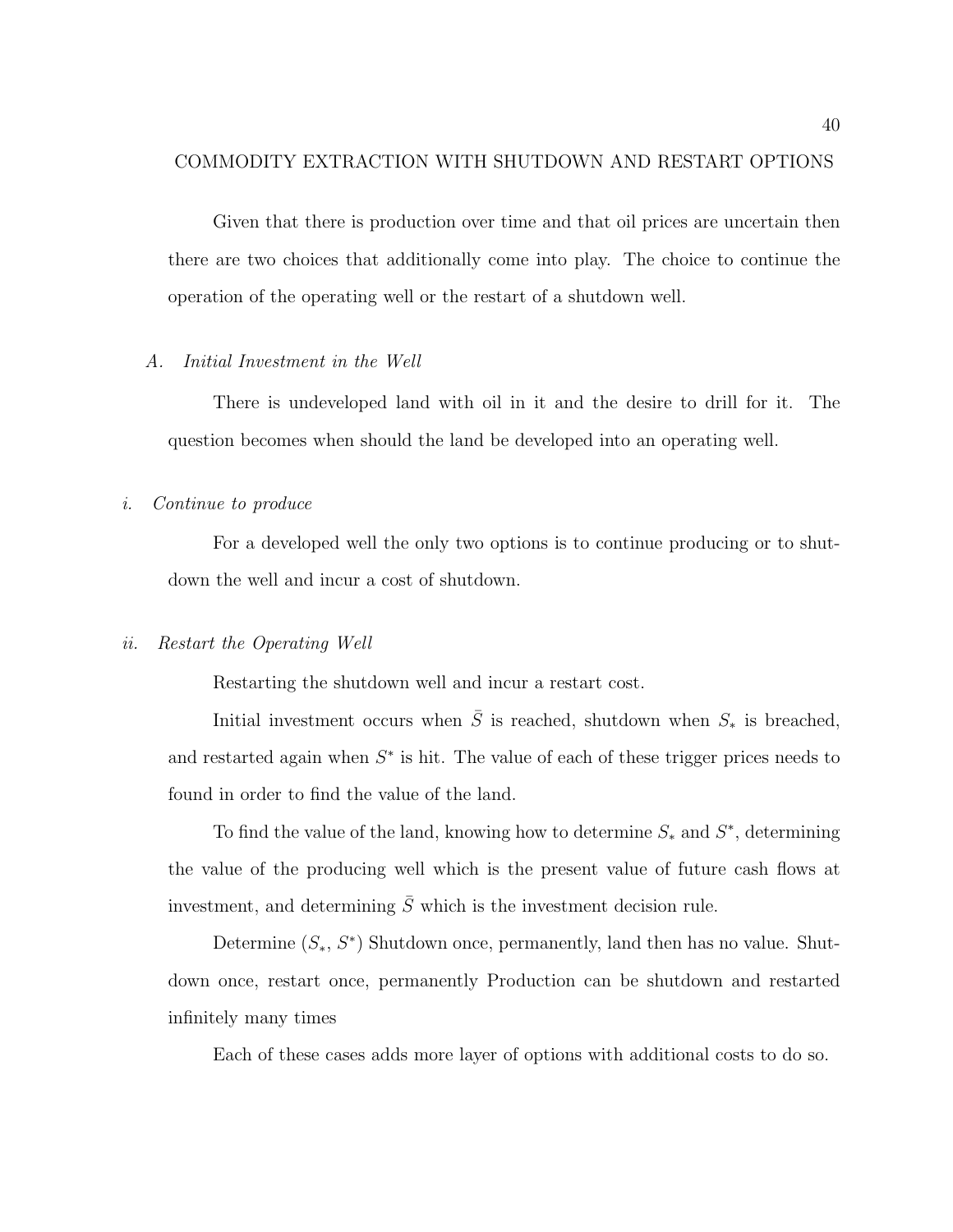### iii. Permanent Shutdown

In the case of the one time permanent shutdown begins with the operating well  $\frac{S}{\delta}-\frac{c}{r}$  $\frac{c}{r}$ .

Included is that assumption that at any time, but most certainly when S reaches  $S_{*}$ , a shutdown cost of  $K_{s}$  can be paid, the well is abandoned permanently.

Value of shutting down when shutdown occurs  $\frac{S}{\delta}$  which is the present value revenue streams, is given up, no more revenue is received  $\frac{e}{r}$  which is the present value of costs, no more extraction costs are paid  $K_s$  is paid in order to shutdown

The value of shutting down at price  $S_*$  at a cost of  $K_S$  is similar to and even reduces to the payoff of a put option where strike price is X and asset price is S  $(X - S)$ .

$$
-\frac{S_*}{\delta} + \frac{c}{r} - K_s = \left(\frac{c}{r} - K_s\right) - \left(\frac{S_*}{\delta}\right)
$$
\n(7.1)

If during the operation of the well for any oil spot price S the value of this put can be used to determine the value of the option to shutdown as well as determining the trigger price  $S_*$  for shutting down.

From the perpetual put function below, a value for the perpetual put option is given along with a trigger price H. Note as the volatility decreases both the perpetual put option price and the shutdown trigger price.

Since shutdown is permanent, in this case, the zero NPV price  $S = \delta * \frac{c}{r}$  $\frac{c}{r}$  is the point where the well is incurring operating losses but it isn't until much lower when the trigger price is hit that the well is shutdown. The shutdown trigger is much lower because the decision to shutdown is irreversible. Another natural benchmark for shutdown is when the price is equal to the marginal cost of production, c, in this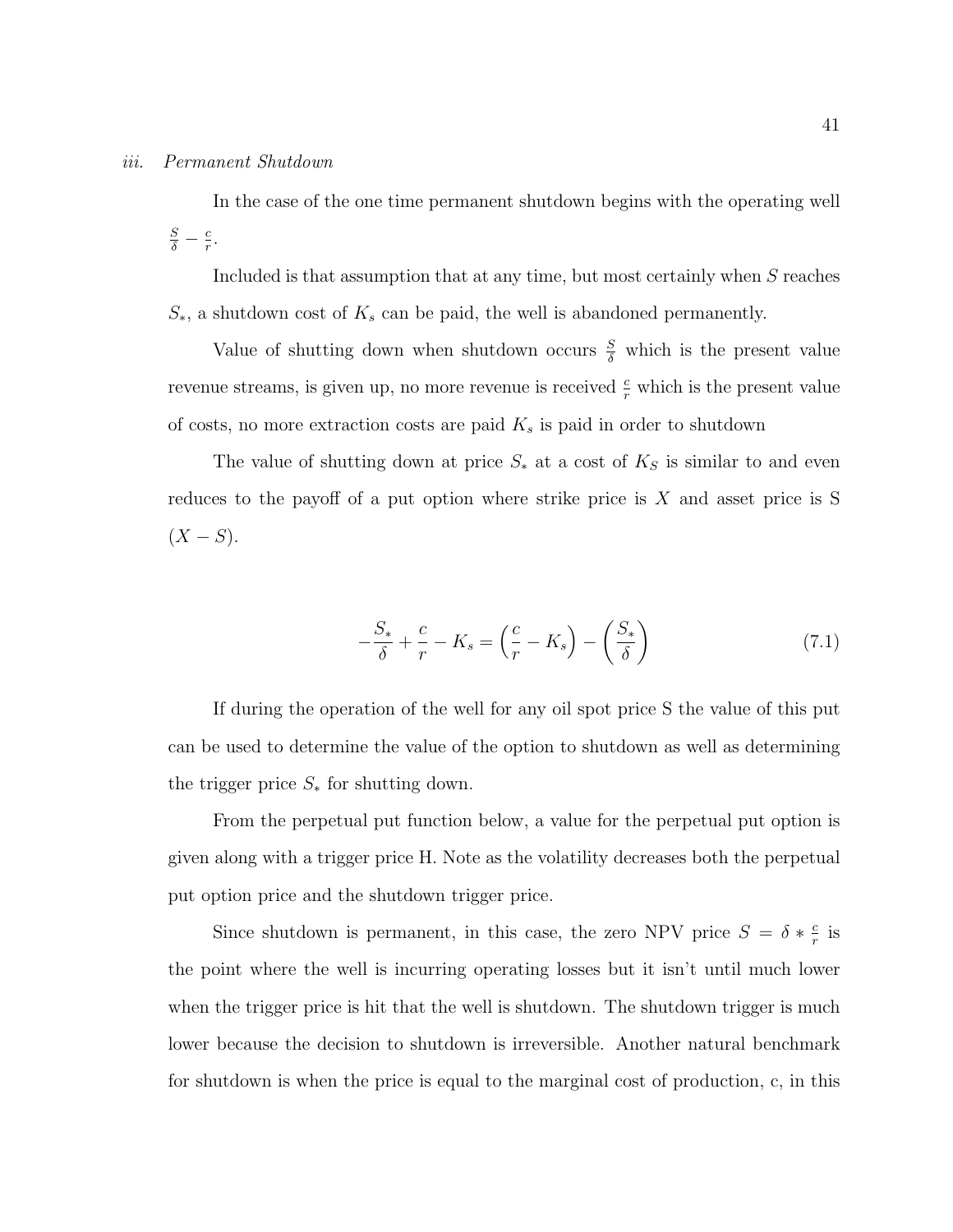case. If  $S > c$ , then the well is making money and will not shutdown. If  $c > S > \delta * \frac{c}{r}$  $\frac{c}{r}$ , then the well is losing money at an operating lose but the NPV is still greater than 0. If  $S < \delta * \frac{c}{r}$  $\frac{c}{r}$ , it makes sense to shutdown the well even if the shutdown is permanent but shut down is irreversible and the future possible gains will be lost.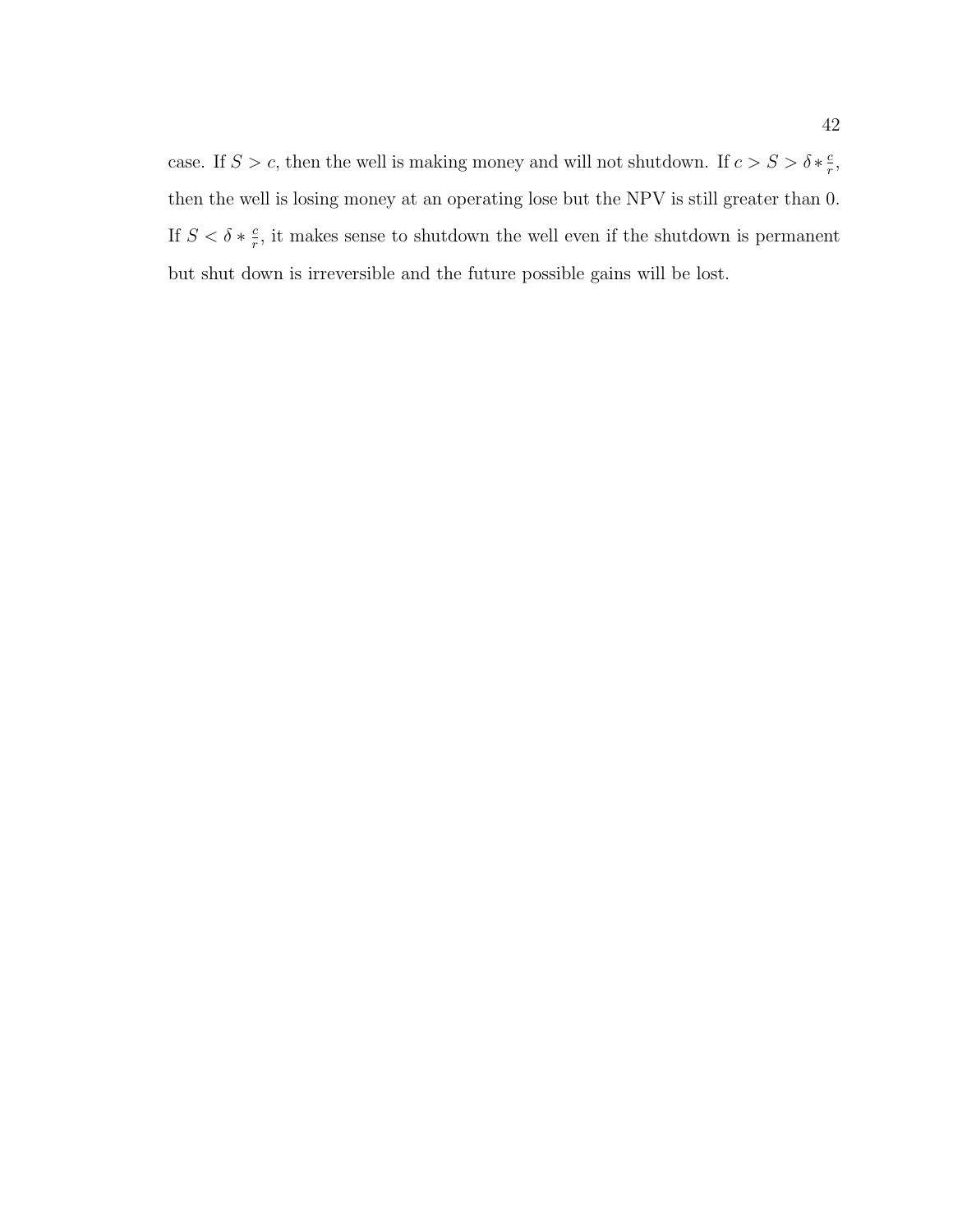## iii..1 Permanent Shutdown Example  $k_s = $0$

Given these assumptions:

$$
S = \$10, c = \$8, k_s = \$0, \sigma = 0.15, r = 0.05, \delta = 0.04
$$

Using the value of shutting down, equation(7.1), at optimal the per-barrel shutdown trigger price,  $S_* = $4.273$ .

$$
-\frac{\$4.273}{.04} + \frac{\$8}{0.05} - \$0 = \left(\frac{\$8}{0.05} - \$0\right) - \frac{\$4.273}{0.04} = \$53.17
$$

General perpetual option function

$$
CallPerpetual[S, X, \sigma, r, \delta] = \{value, price\}
$$

but more specifically to this problem:

$$
CallPerpetual\left[\frac{S}{\delta}, \frac{c}{r} - k_s, \sigma, ln(1+r), ln(1+\delta)\right] = \{value, price\}
$$

where,

$$
S = \$15, c = \$8, k_s = \$0, \sigma = 0.15, r = 0.05, \delta = 0.04
$$

Values in perpetual option general function:

$$
CallPerpetual [\$375, \$160, 0.15, 0.04879, 0.03922] = \{\$9.6333, \$106.83\}
$$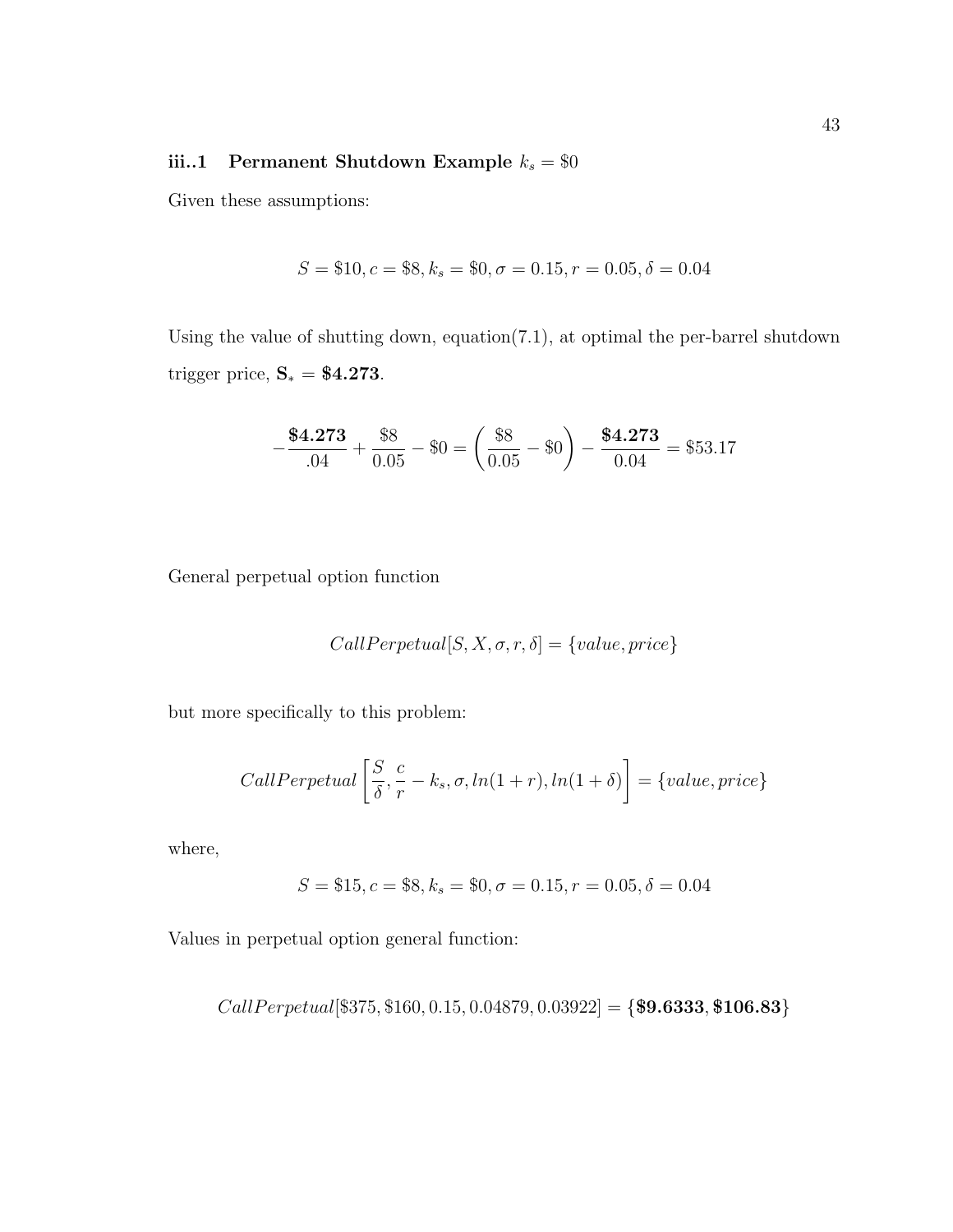The per-barrel value of the well at extraction

$$
\delta * value = 0.04 * $94.639 = $3.7856
$$

where the optimal per-barrel extraction price is

Per barrel trigger price =  $$106.83 * 0.04 = $4.273$ 

Natural Benchmarks Zero NPV

1) 
$$
S = r * c/r = 0.04 * $8/0.05 = $6.40
$$

2) Marginal cost,  $c$ ,  $\$ 8

Benchmark decision triggers

When  $S > $8$ , making money When  $8 > S > $6.40$ , losing money but no shut down When  $S < $6.40$ , losing money, shutdown

Values in perpetual option program:

PerpetualPayOffPut thePayOff [\$160, 0.15, 0.04879, 0.03922] VanillaOption theOption(thePayOff)  $PerpetualOption Price (theOption, $375) = perpetualOption Price$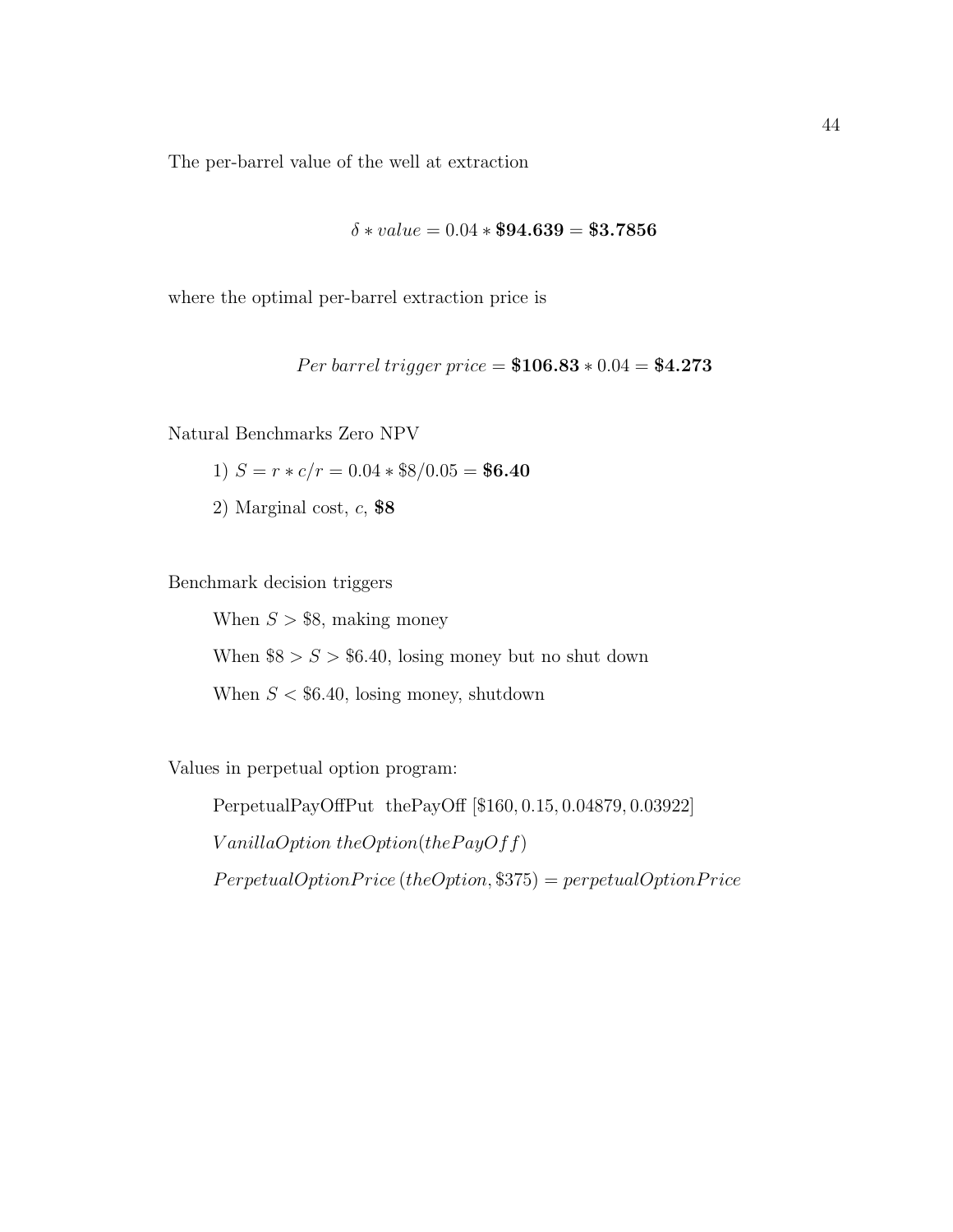# iii..2 Permanent Shutdown Example  $k_s = −\$25$

Given these assumptions:

$$
S = \$10, c = \$8, k_s = -\$25, \sigma = 0.15, r = 0.05, \delta = 0.04
$$

Using the value of shutting down, equation(7.1), at optimal the per-barrel shutdown trigger price,  $S_* = $3.605$ .

$$
-\frac{\$3.605}{.04} + \frac{\$8}{0.05} - \$0 = \left(\frac{\$8}{0.05} - \$0\right) - \frac{\$3.605}{0.04} = \$69.863
$$

General perpetual option function

$$
PutPerpetual[S, X, \sigma, r, \delta] = \{value, price\}
$$

but more specifically to this problem:

$$
Put Perpetual \left[ \frac{S}{\delta}, \frac{c}{r} - k_s, \sigma, \ln(1+r), \ln(1+\delta) \right] = \{ value, price\}
$$

where,

$$
S = $250, X = $135, \sigma = 0.15, r = 0.05, \delta = 0.04
$$

Values in perpetual option general function:

$$
Put Perpetual [\$250, \$135, 0.15, 0.04879, 0.03922] = \{\$5.778, \$90.137\}
$$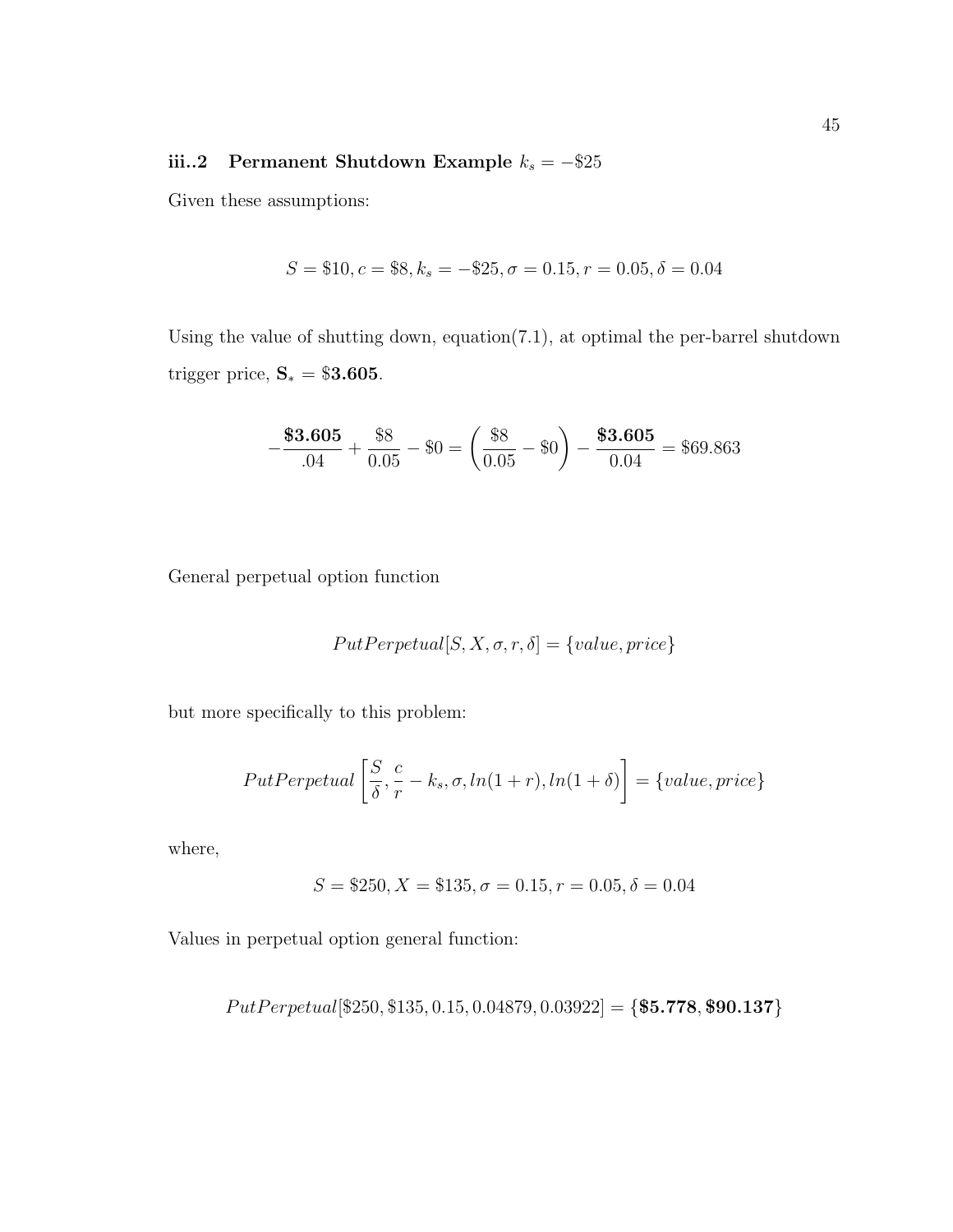where the optimal per-barrel extraction price is

Per barrel trigger price =  $$90.137 * 0.04 = $3.605$ 

Natural Benchmarks Zero NPV

1) 
$$
S = r * c/r = 0.04 * $8/0.05 = $6.40
$$

2) Marginal cost,  $c$ ,  $\$ 8

Benchmark decision triggers

When  $S > $8$ , making money When  $8 > S > 6.40$ , losing money but no shut down When  $S < $6.40$ , losing money, shutdown

Values in perpetual option program:

PerpetualPayOffPut thePayOff [\$135, 0.15, 0.04879, 0.03922]  $VanillaOption theOption(the PayOff)$  $PerpetualOption Price (theOption, $250) = perpetualOption Price$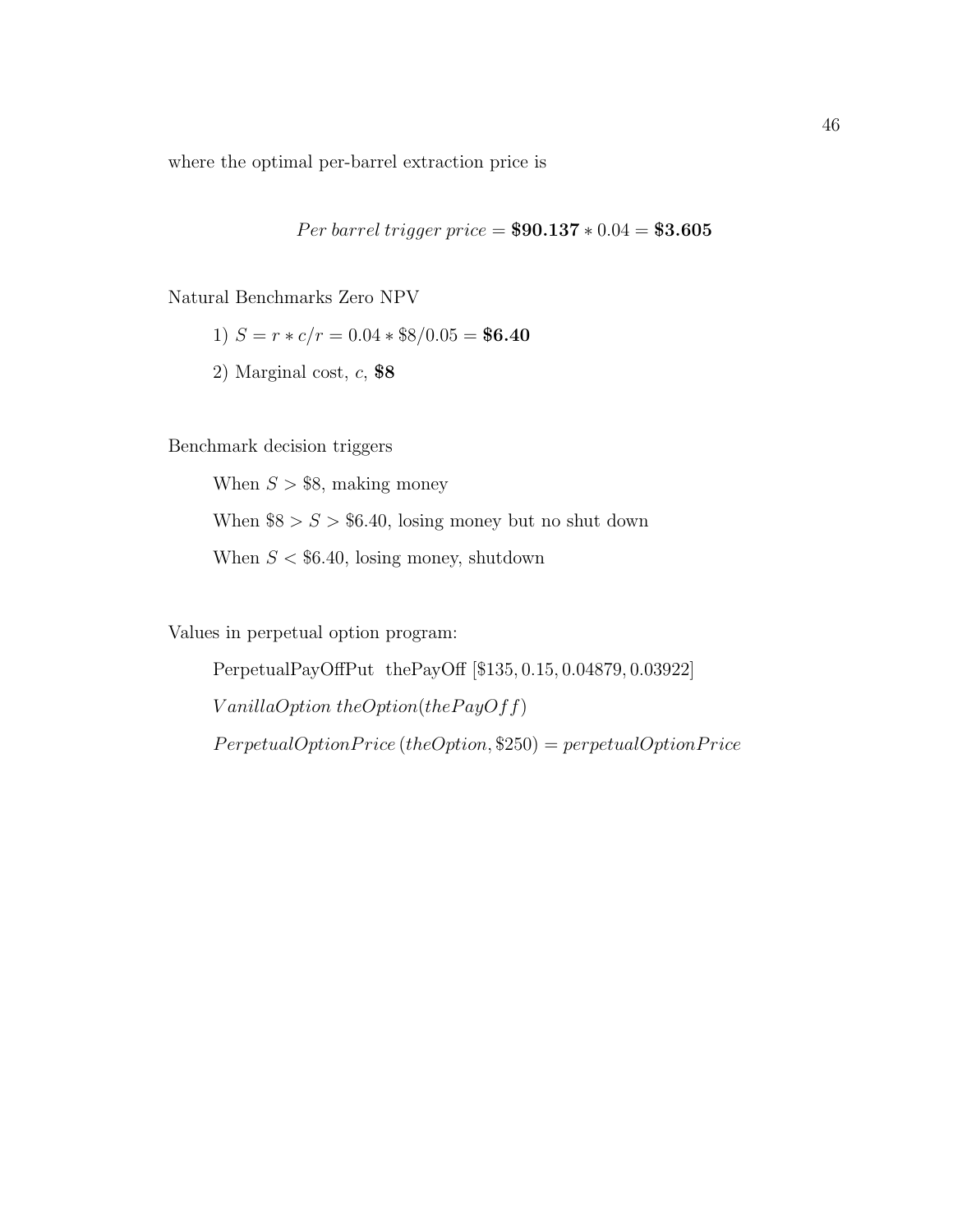## B. The Value of the Producing Well

Given shutdown is possible the value of the producing well is the value of the perpetually producing well plus the value of the shutdown option

$$
V_{operating}(S) = V_{no\ shutdown}(S) + V_{shutdown\ option}(S)
$$
\n(7.2)

or

$$
\frac{S}{\delta} - \frac{c}{r} + PutPerpetual\left[\frac{S}{\delta}, \frac{c}{r} - k_s, \sigma, \ln(1+r), \ln(1+\delta)\right]
$$
(7.3)

Without the shutdown option the value of the well is like a stock and declines to  $-\frac{c}{r}$  when  $S = 0$ . With the option, the well is worth zero once it it shutdown. The shutdown option impacts valuation of the operating well when the oil price is significantly above the shutdown price, the shutdown option is worth little and the value of the well changes by  $\frac{1}{\delta}$  for each \$1 change in the oil price. The value of the well becomes less sensitive to the oil price the closer it comes to the shutdown price, because the shutdown option is increasing in value to absorb the effect of declines in oil price.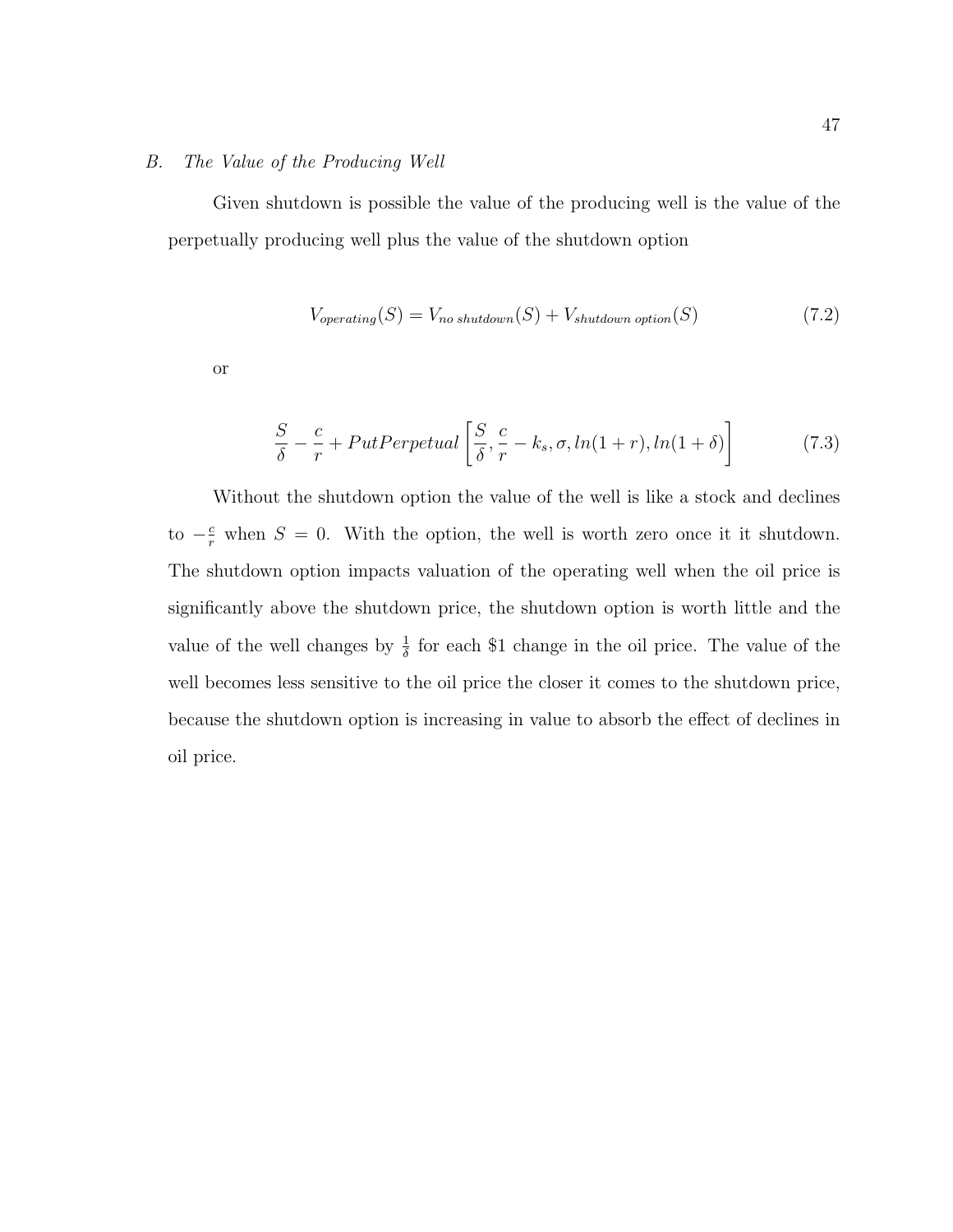## C. Investing when Shutdown is Possible

The ability to shutdown the well affects the initial investment decision. The investor should be willing to invest sooner because the shutdown option allows for a lower potential loss for the operating well.

It is appropriate then to work backward, accounting for the value of the shutdown option, the value of the time of investment then is found by

$$
\frac{\bar{S}}{\delta} - \frac{c}{r} + PutPerpetual\left[\frac{\bar{S}}{\delta}, \frac{c}{r} - k_s, \sigma, ln(1+r), ln(1+\delta)\right] - I \tag{7.4}
$$

By finding the present value of this equation the  $\overline{S}$  needed to maximize the present value is found. Solving for  $\overline{S}$  by finding the present value of the equation above, then choosing  $\overline{S}$  to maximize this present value

Equation (7.4) indicates that for a given  $\overline{S}$ , the value of investing when  $S = \overline{S}$ . If the price of the oil today  $S < \overline{S}$ , the present value of equation (7.4) using equation (7.5) here below where the present value is

$$
V_{Invest}(S; \bar{S}) = \left(\frac{S}{\bar{S}}\right)^{h1} * \left(\frac{\bar{S}}{\delta} - \frac{c}{r} + PutPerpetual\left[\frac{\bar{S}}{\delta}, \frac{c}{r} - K_s, \sigma, ln(1+r), ln(1+\delta)\right] - I\right)
$$
\n(7.5)

This equation can be maximized with respect to  $\overline{S}$  using numerical software or by visual inspection on a graph.

Three important facts can be seen when using these equations.

1) The ability to shutdown reduces the trigger price.

2) If a shutdown cost is required then the shutdown occurs at a higher price and less protection is observed. Causing the value of shutting down to decrease and raising the trigger price.

3) The investment trigger implied by maximizing the last equation is indepen-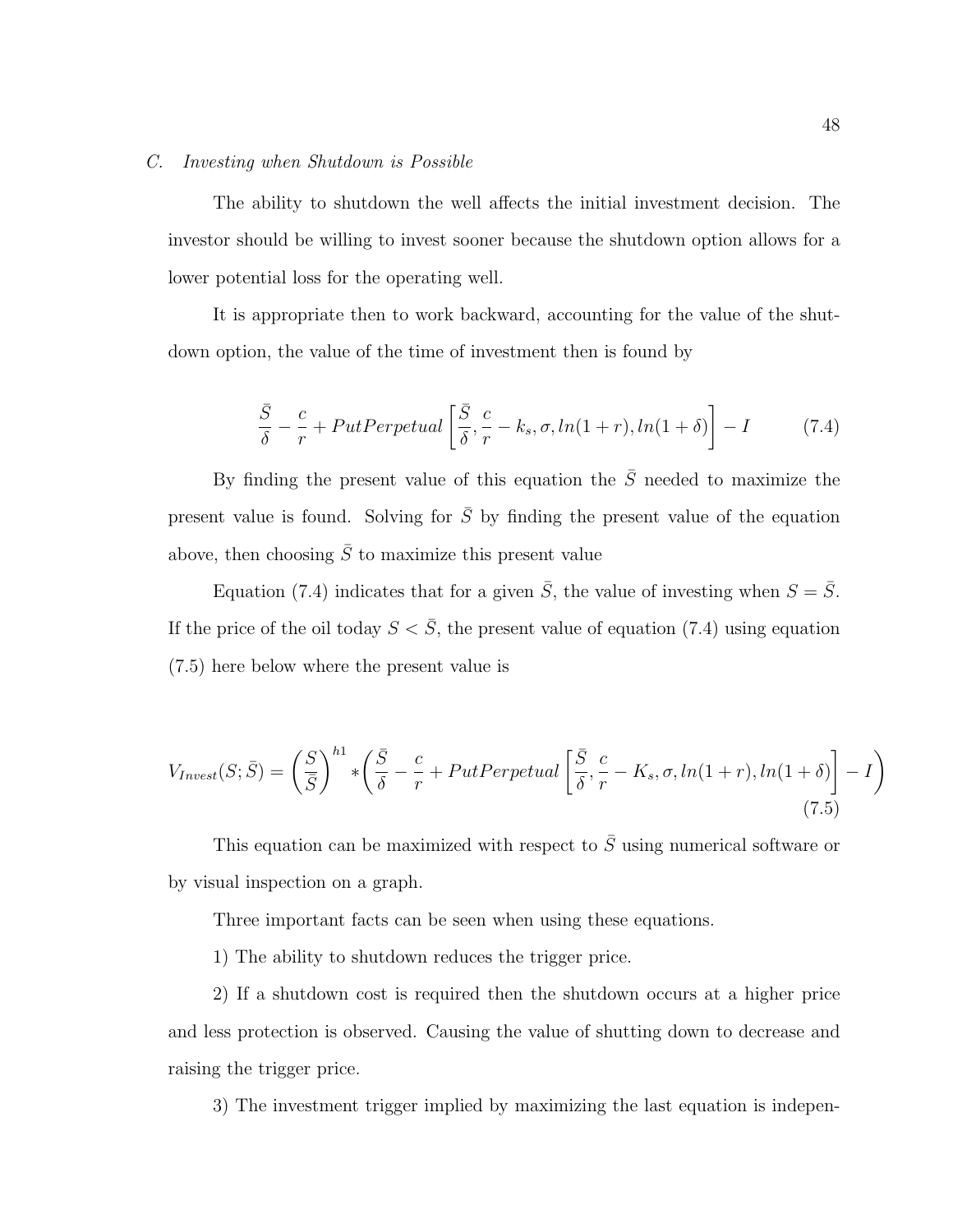dent of S, the current oil price; for any given  $\bar{S}$  and any given S where  $\bar{S} > S$ , S will have to pass any number of prices to reach  $\bar{S}$  but for each of these prices the resulting  $\bar{S}$  will be the same.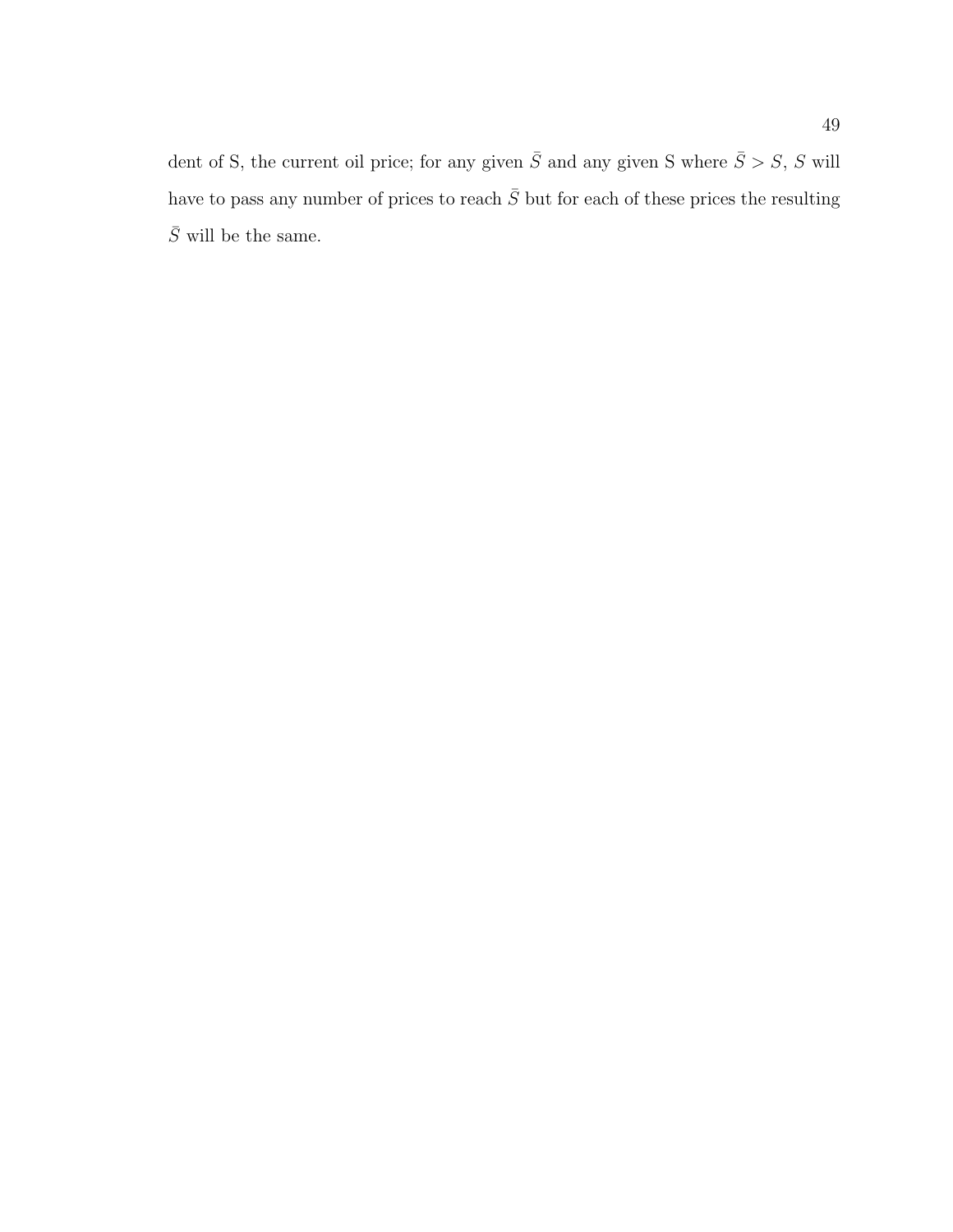i. Value of Producing Well and Investing when Shutdown is Possible Example Given these assumptions:

$$
c = \$8, \sigma = 0.15, r = 0.05, \delta = 0.04
$$

Where  $\overline{S}$  is the value of equation (7.5) when it is maximized with respect to. The value of the investment without the shutdown option and when  $S = 0$ 

$$
-c/r = -\$8/0.05 = -\$160
$$

The change in the value of the investment for each \$1 change in oil price

$$
1/\delta = 1/0.04 = $25
$$

The value of the investment at time of investment (equation 7.4) increases when shutdown is possible because maximum loss is reduced and investment will happen sooner.

The ability to shutdown reduces the investment trigger. Shutdown costs reduces the effect of the ability to shutdown, shutting down occurs at a higher price and provides less protection. The ability to shutdown provides incentive to invest when prices would have been otherwise less favorable thus initial investment occurs sooner. Shutdown costs reduces the benefit of the ability to shutdown and causes shutdown to occur sooner, at a higher price, because the cost reduces the protection provided by the option.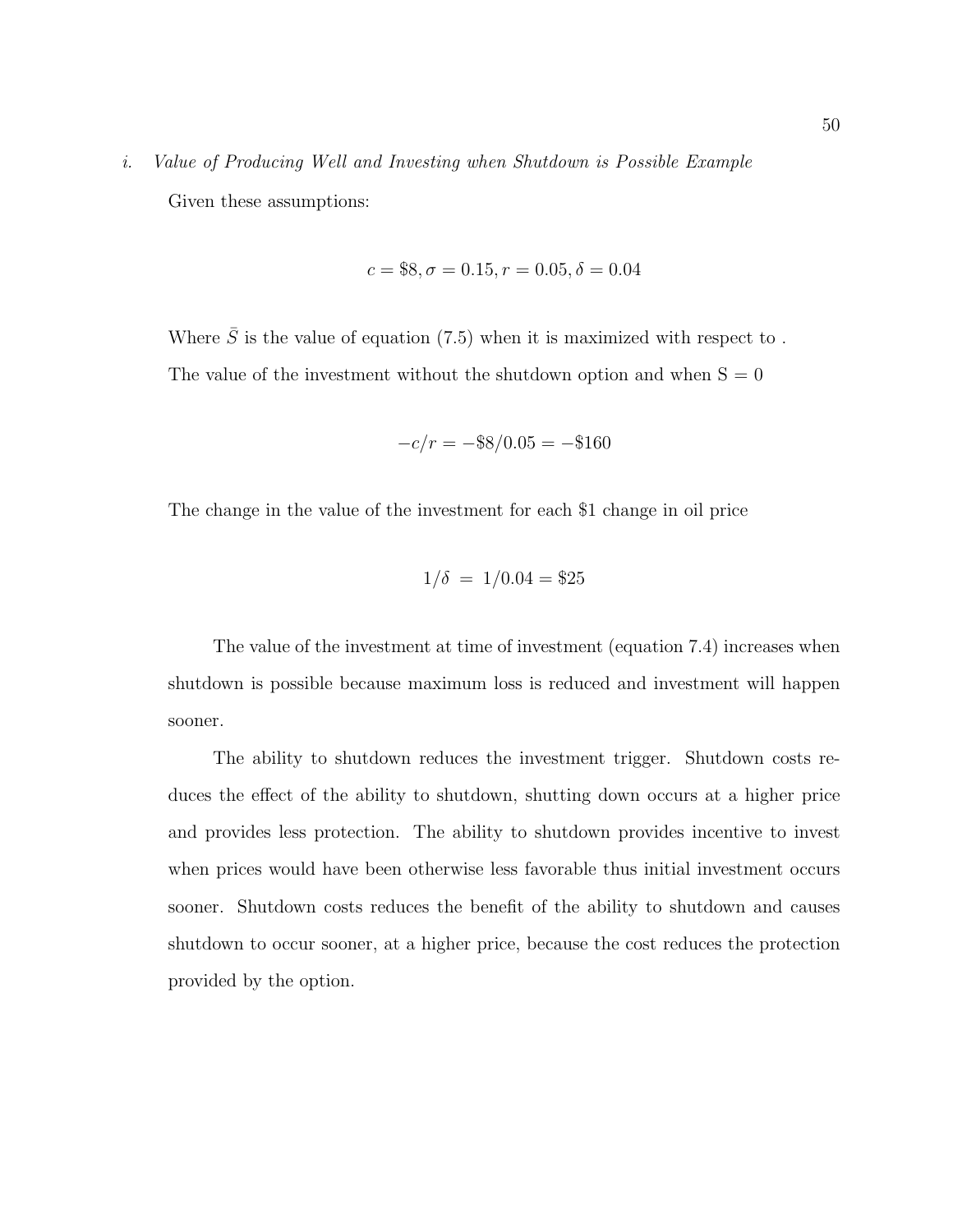| Shutdown | S.   | $K_s$ | Sbar    | Undeveloped Well |
|----------|------|-------|---------|------------------|
| With     | \$15 |       | \$25.34 |                  |
| With     | \$15 | \$0   | \$25.12 | \$95.13          |
| With     | \$15 | \$25  | \$25.21 | \$94.93          |
| With     | \$20 | \$0   | \$25.12 | \$177.01         |
| With     | \$20 | \$25  | \$25.21 | \$176.64         |

The ability to shutdown, noting previously observed without the shutdown option the investment trigger was \$25.3388, then

\$25.12 with shutdown option

\$25.21 with shutdown option and with a \$25 shutdown cost

Values in perpetual option program:

PerpetualPayOffPut thePayOff [\$160 −  $k_s$ , 0.15, 0.04879, 0.03922]  $VanillaOption$  theOption(the $PayOff)$  $PerpetualOptionPrice \left ( the Option, \frac{\bar{S}}{\delta} \right ) = perpetualOptionPrice$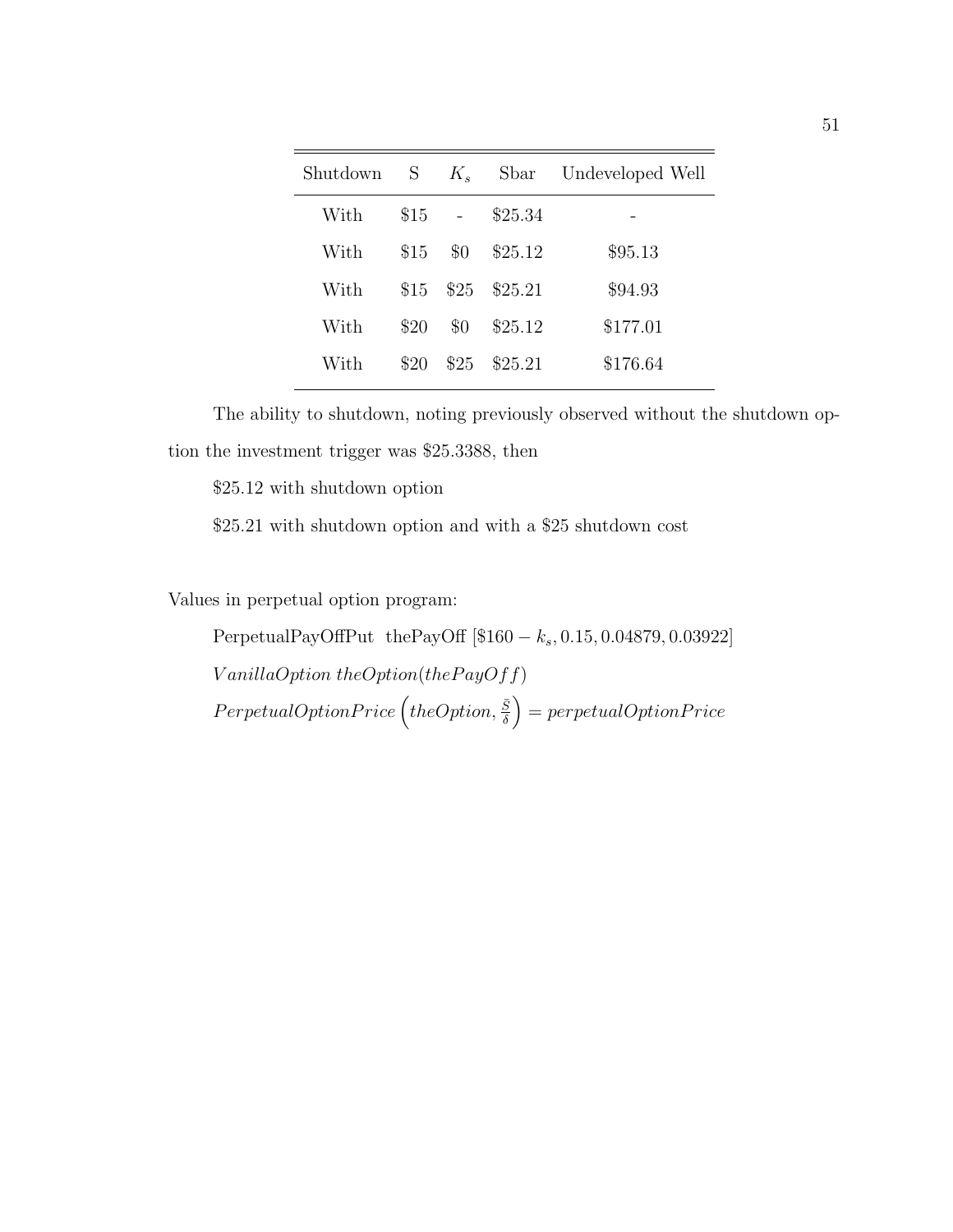## D. Restarting Production

Now for the case where a one time permanent restart is possible. The ability to restart is a call option where the firm receives  $\frac{S}{\delta}$  by paying  $\frac{c}{r} + k_r$ , future production costs plus the restart cost.

The value of the shutdown well is

$$
CallPerpetual\left[\frac{S}{\delta}, \frac{c}{r} + k_r, \sigma, \ln(1+r), \ln(1+\delta)\right]
$$
\n(7.6)

The ability to restart affects the decision to shutdown. Shutting down is a way to cut future losses but also there is an implicit option acquired, a call option, to restart. In equation (7.5), when investment occurred a put option was acquired and implicit to the investment decision, similarly when shutdown occurred an implicit call option was acquired. Since these options are fully embedded in the shutdown and restart of the well, the NPV solution then becomes an optimization of optimal trigger prices for the perpetual implicit embedded options of the optimal shutdown and restart decisions.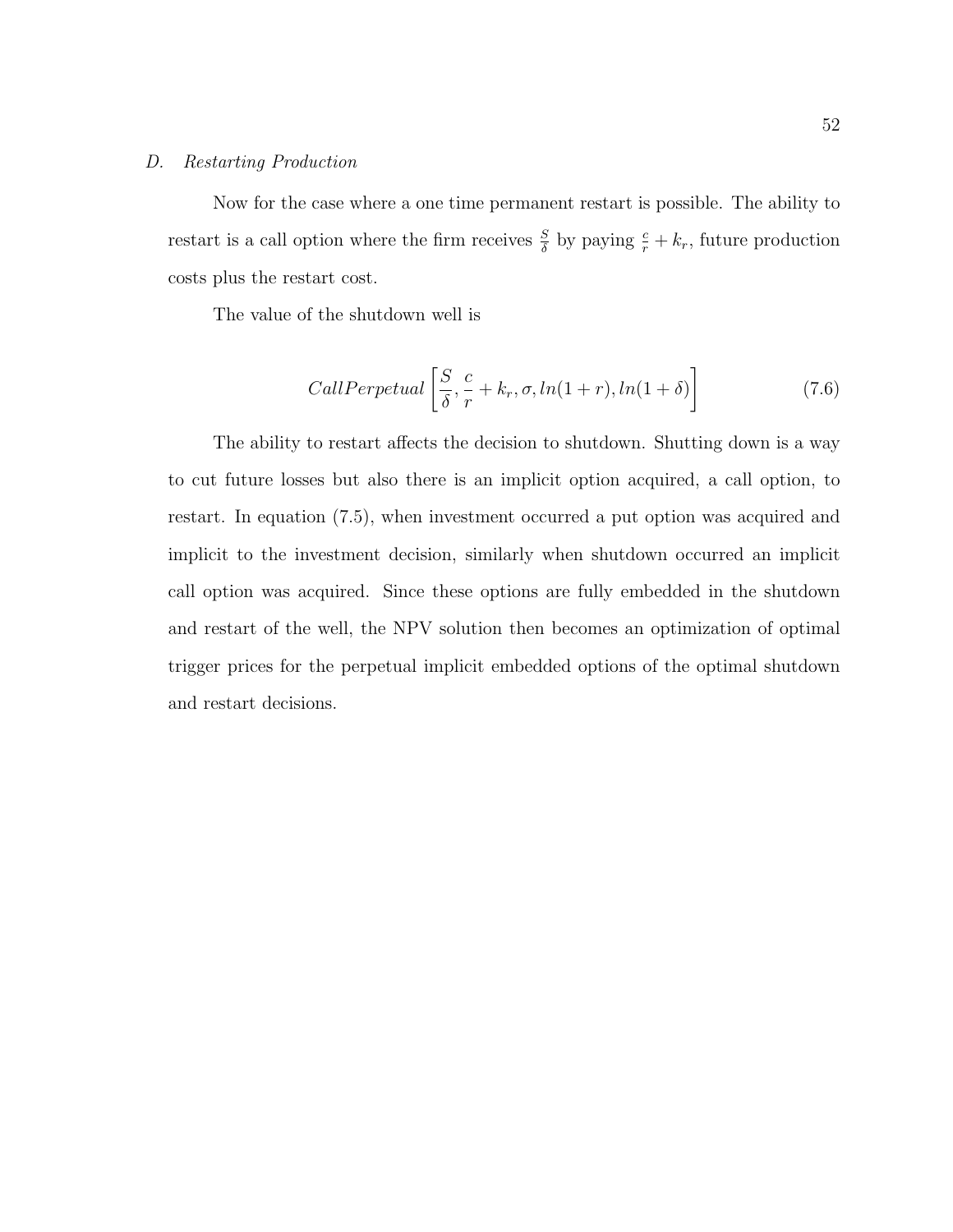i. Restart Shutdown Well Example  $k_r = $0$ 

Given these assumptions:

$$
S = \$10, k_r = \$0, c = \$8, \sigma = 0.15, r = 0.05, \delta = 0.04
$$

General perpetual option function

$$
CallPerpetual[S, K, \sigma, r, \delta] = \{value, price\}
$$

but more specifically to this problem:

$$
CallPerpetual\left[\frac{S}{\delta}, \frac{c}{r} + k_r, \sigma, ln(1+r), ln(1+\delta)\right] = \{value, price\}
$$

where,

$$
S = $250, X = $160, \sigma = 0.15, r = 0.05, \delta = 0.04
$$

Values in perpetual option general function:

$$
Call Perpetual[\$250, \$160, 0.15, 0.04879, 0.03922] = \{\$94.46, \$11.92\}
$$

where the optimal per-barrel extraction price is

*Per barrel trigger price* = 
$$
$11.92 * 0.04 = $0.4768
$$

where the value, per-barrel, value of the well is

$$
Per\,barrel\,trigger\,price = \$94.46 * 0.04 = \$3.7784
$$

Values in perpetual option program: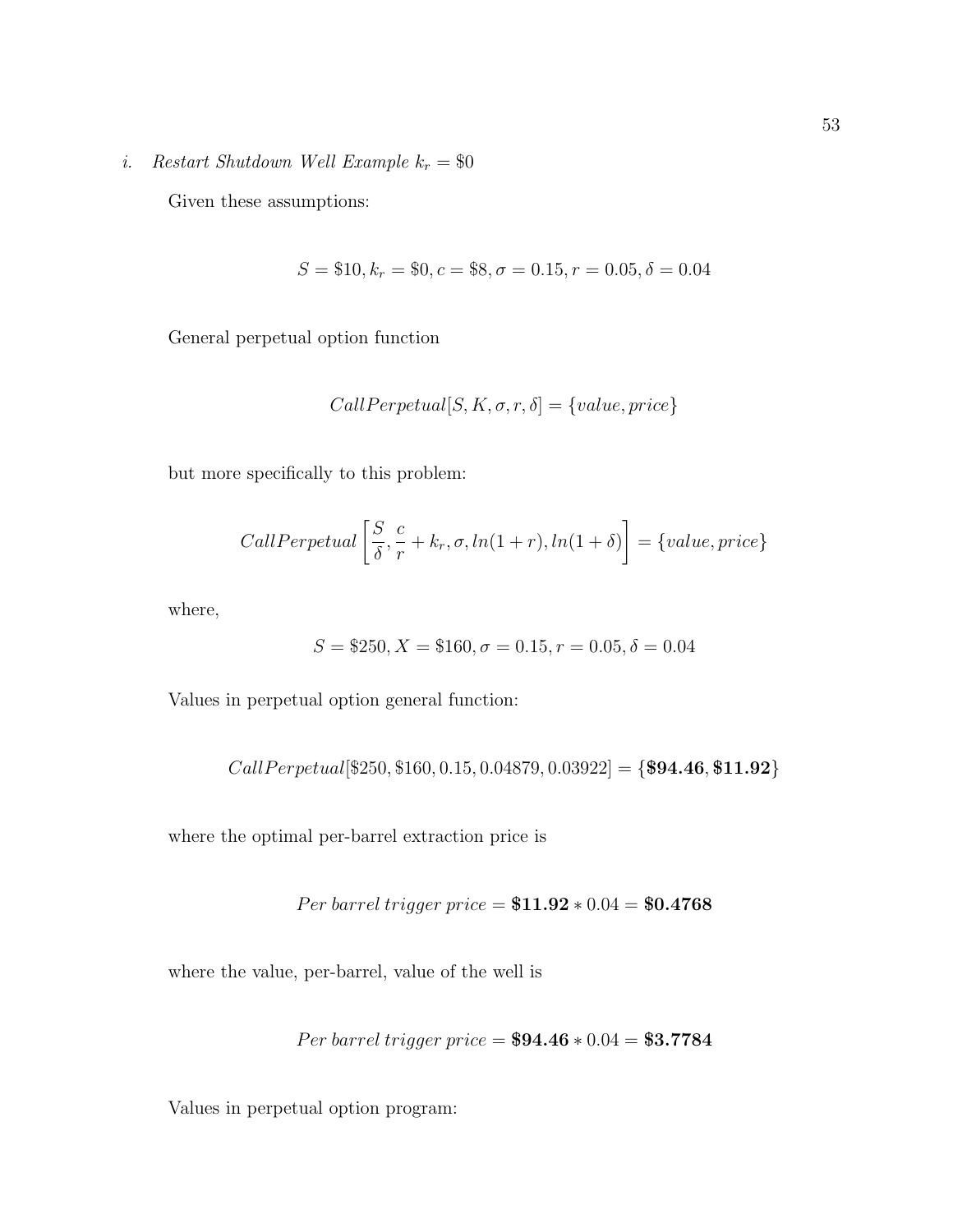PerpetualPayOffCall thePayOff [\$160, 0.15, 0.04879, 0.03922]  $VanillaOption\, theOption(the PayOff)$  $PerpetualOption Price (theOption, $250) = perpetualOption Price$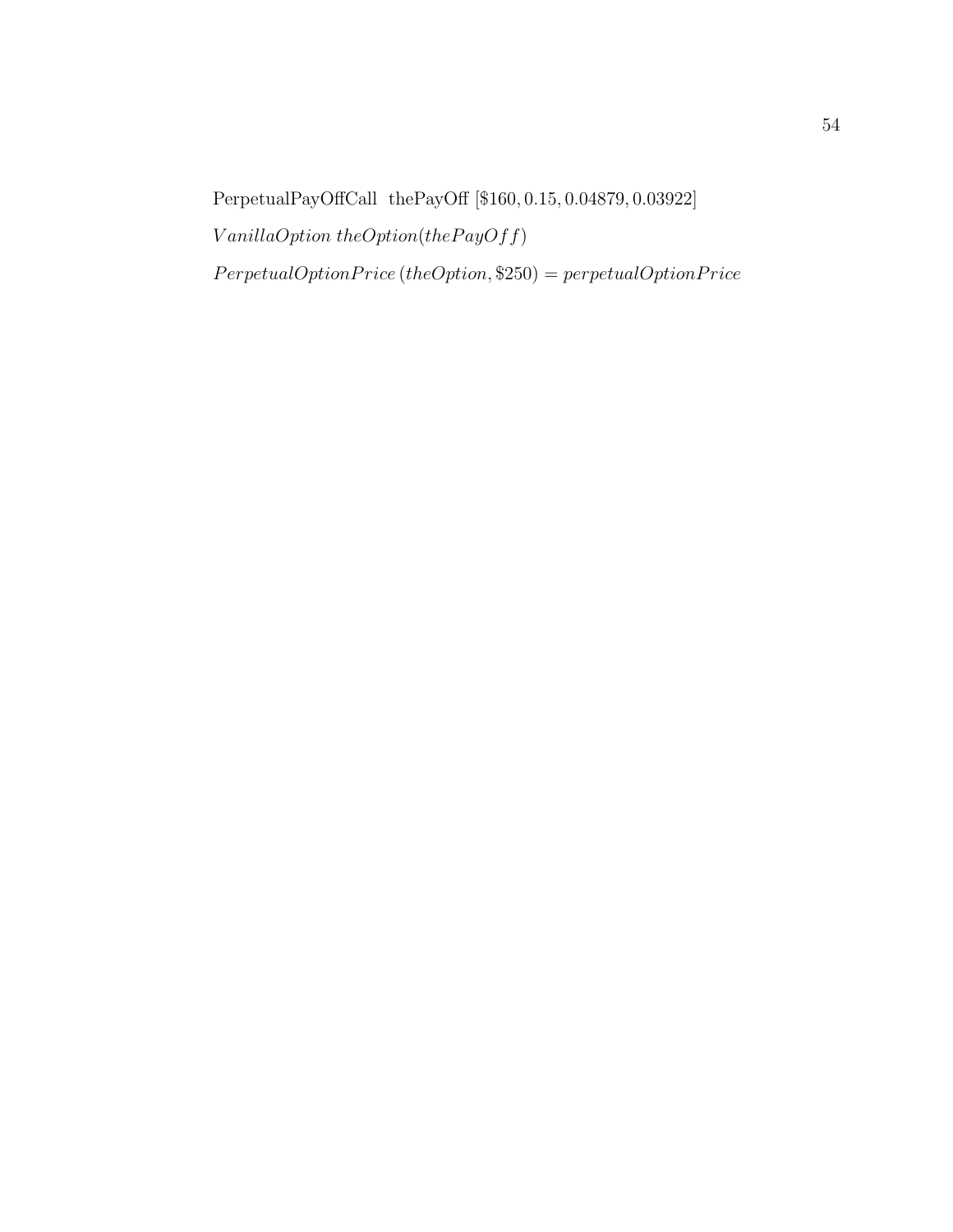### **CONCLUSIONS**

Project valuation using American perpetual options is ideal for instances where a perpetual cash flow is used to assess the value of the project on an NPV basis. When uncertainty about the evolution of cash flows is present then the implicit insurance of the option of the project has value. As the value of additional insurance, or as uncertainty in the cash flow evolution increases, the value of the project increases. When additional costs are introduced into the project they reduce the value of the project and cause the option to trigger sooner and also reduce the effect of the option. A simple analytical program can be made similar to the general perpetual option function that is used in the beginning of each example in order to solve for American perpetual options in a setting where perpetuities are used to summarize growth of cash flows. The use of perpetuities to summarize cash flows in calculating NPV allows the analyst the opportunity to use American perpetual options to arrive at a value that also contains the implicit option for projects with potential delay and with uncertain cash flows. This method can provide greater flexibility and shorten the time that is taken for analysis.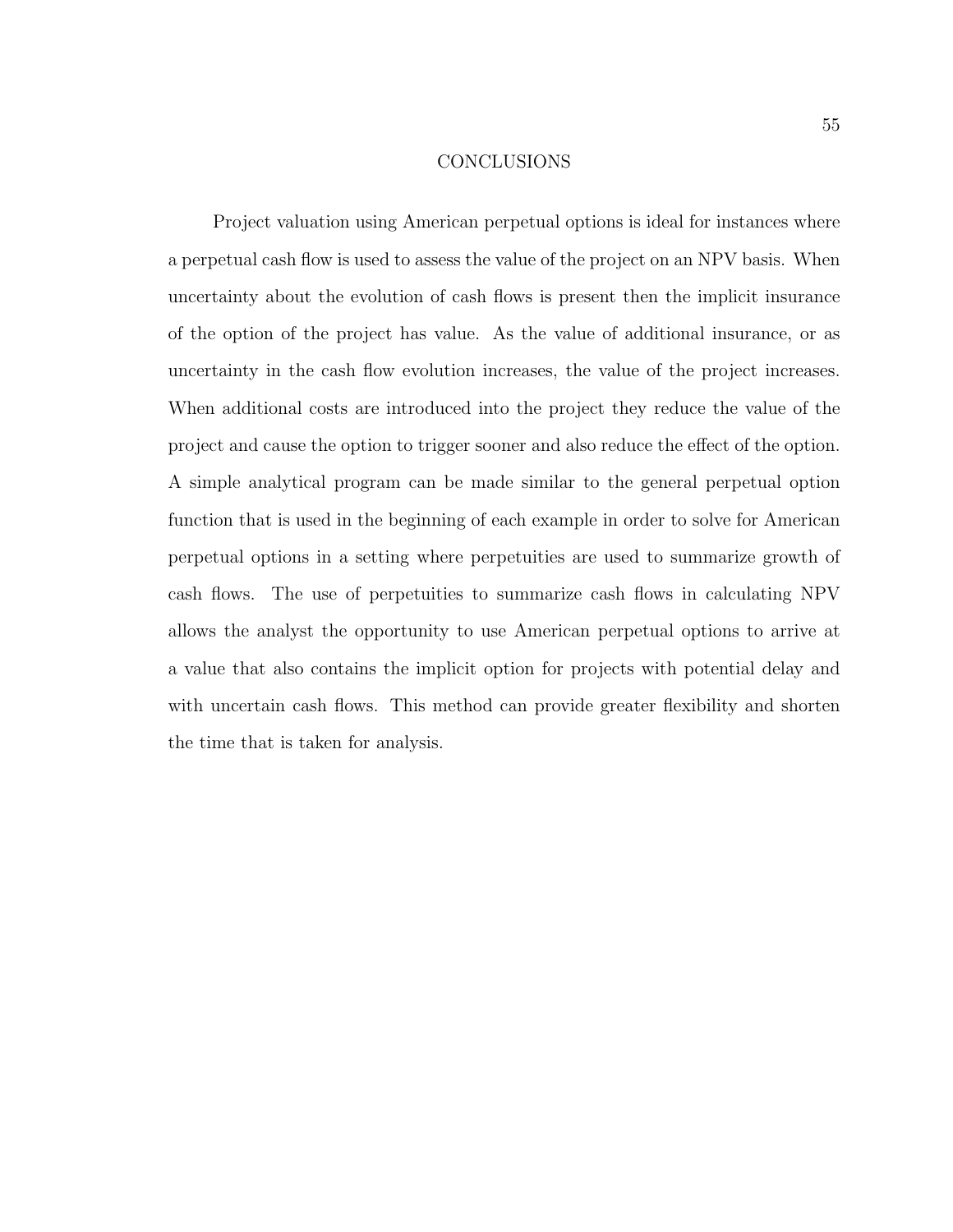### REFERENCES

- Joshi, M. S. (2008). C++ Design Patterns and Derivatives Pricing, Second edition. Cambridge, UK: Cambridge University Press.
- McDonald, R. L. (2013). Derivatives Markets. Upper Saddle River, New Jersey: Prentice Hall.
- Whitehead, N. (2011, February 6). Paul Wilmott on Quantitative Finance, Chapter 9, Perpetual American call. Retrieved from http://www.youtube.com/watch?v=xklbDx1gHGg

Wilmott, P. (2006). Paul Wilmott on Quantitative Finance, second edition. Chichester, West Essex, England: John Wiley Sons Ltd.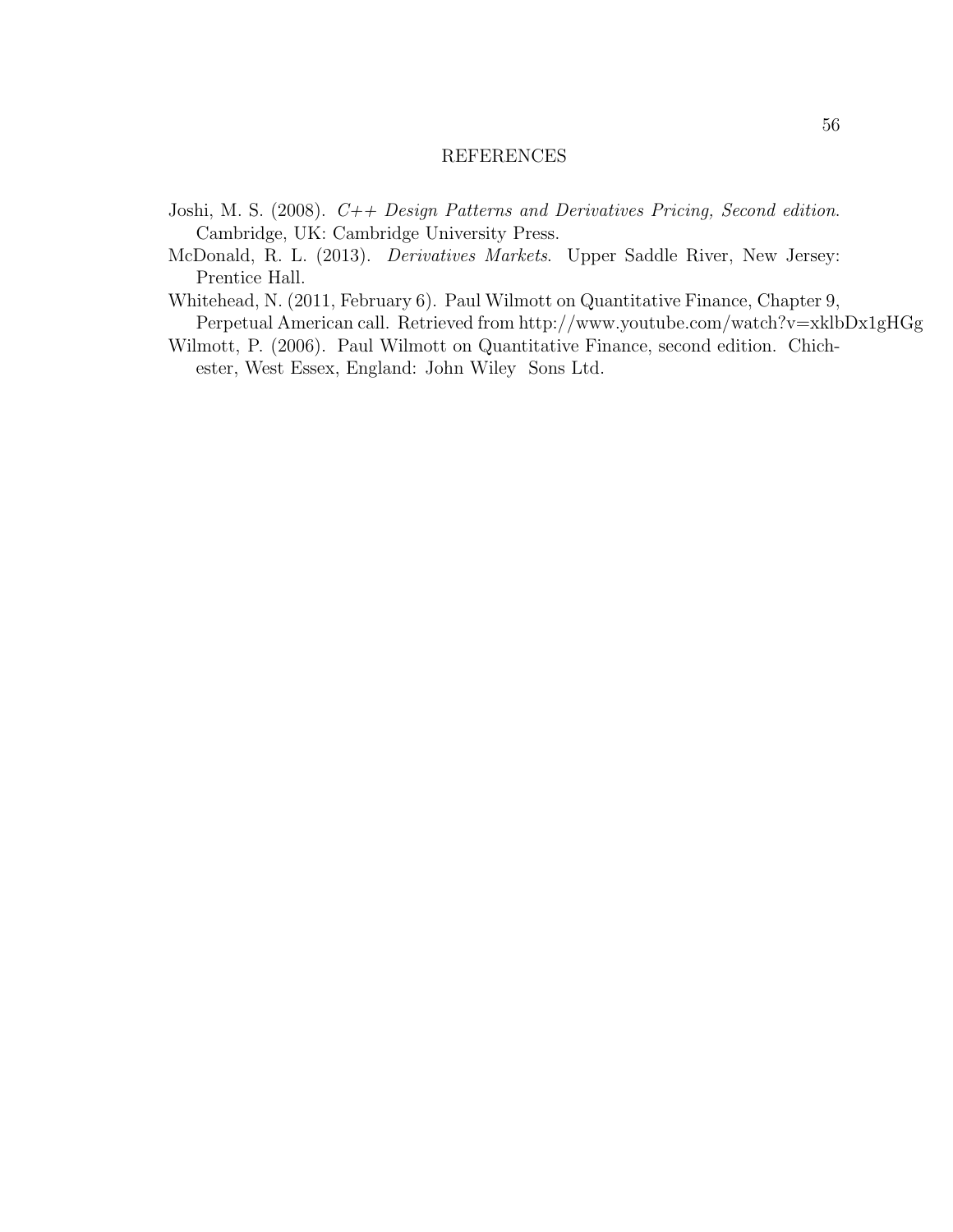```
//////////// Main.cpp
#include "PerpetualOptionExamples.hpp"
#include <iostream>
#include <cmath>
```
### int main(){

```
std::cout << "Welcome to the Perpetual Option Pricer" << std::endl;
char yesNo = 'y;
char selection = '1';
int selectionNumber = 0;
```
## do{

```
if(yesNo == 'y')//call menu return number
std::cout << "\n\n\nWhat perpetual option problem would you like to
   explore: " << std::endl;
std::cout << " 1: Static NPV/Perpetual Option NPV example, page 510-512
   " << std::endl;
std::cout << " 2: Simple Discounted CashFlows, page 513-515" << std::
   endl;
std::cout << " 3: Evaluating Project With a 2 Year Investment Horizon,
   page 515-516" << std::endl;
std::cout << " 4: Single Barrel Certainty, page 525-527" << std::endl;
std::cout << " 5: Single Barrel Certainty Perpetual Option, page
   527-528" << std::endl;
std::cout << " 6: Single Barrel Uncertainty Perpetual Option, page,
   528-530" << std::endl;
std::cout << " 7: Valuing an Infinite Oil Reserve" << std::endl;
```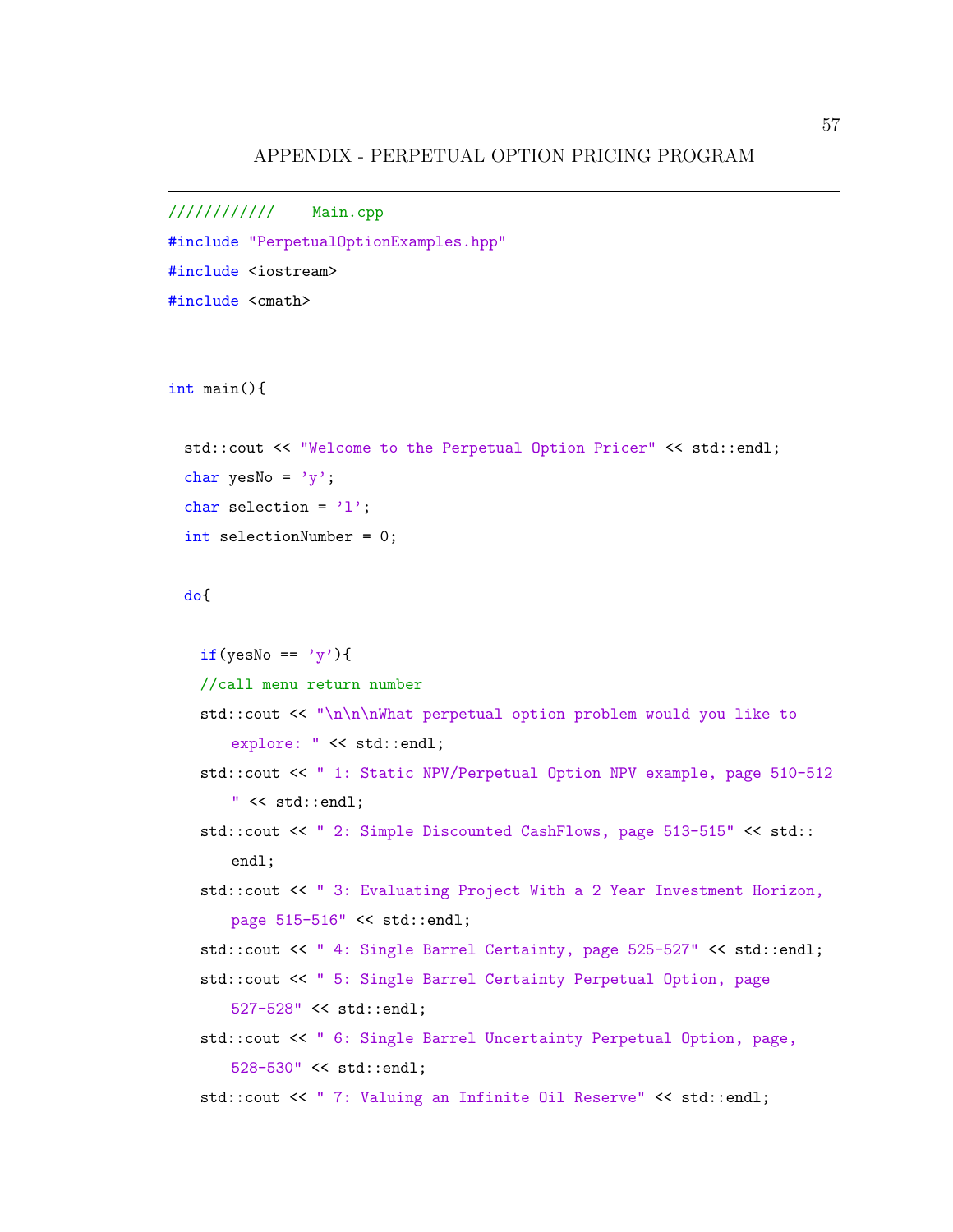std::cout << " Example 17.3 - near zero volatility, page 531" << std::endl;

std::cout << " 8: Valuing an Infinite Oil Reserve" << std::endl;

- std::cout <<  $"$  Example 17.4 0.15 volatility, page 531" << std:: endl;
- std::cout << " 9: Valuing an Infinite Oil Reserve with Permanent Shutdown" << std::endl;
- std::cout << " Example 17.5A zero shutdown cost, page 533" << std ::endl;
- std:: cout << " 10: Valuing an Infinite Oil Reserve with Permanent Shutdown" << std::endl;
- std::cout << " Example 17.5b 15 shutdown cost, page 534" << std:: endl;
- std:: cout << " 11: Valuing an Infinite Oil Reserve with Optimal Permanent Shutdown" << std::endl;

std::cout << " Example 17.6, page 536" << std::endl;

std:: cout << " 12: Valuing an Infinite Oil Reserve with Permanent Restart" << std::endl;

std::cout << " Example 17.7, page 536" << std::endl;

std::cout << " 0: Quit" << std::endl;

 $\texttt{std}:\texttt{count} \iff \texttt{m}:\_\b{\texttt{b}\b"};$ 

```
std::cin >> selectionNumber;
```

```
//take number and run switch statment to find corresponding letter
switch(selectionNumber){
 case 1:
   selection = 'a;
   break;
 case 2:
   selection = 'b';
   break;
 case 3:
```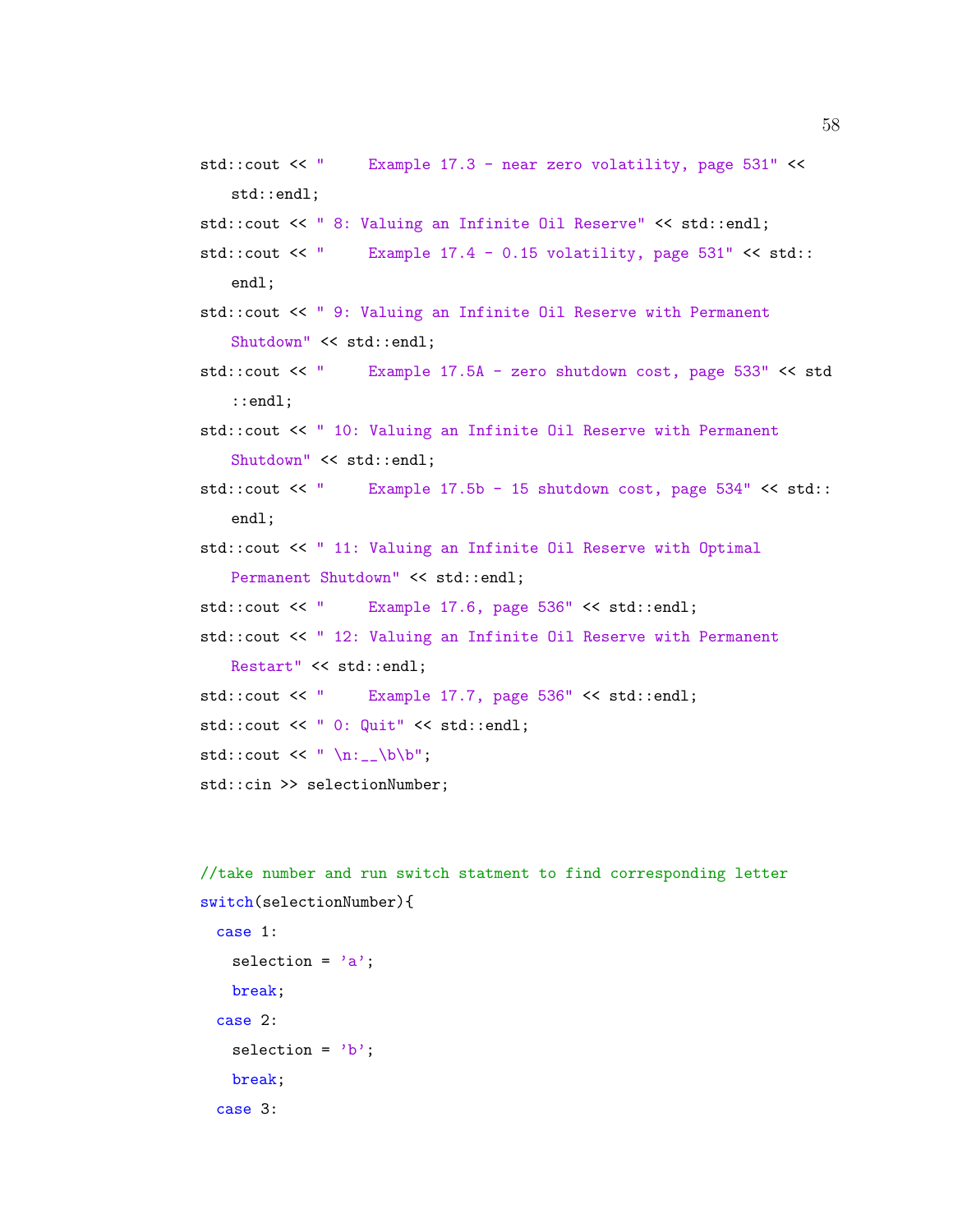```
\text{selection} = 'c';break
;
case 4:
   \text{selection} = \text{'d'};break
;
case 5:
   \text{selection} = \text{'e'};break
;
case 6:
   \text{selection} = \text{'f'};break
;
case 7:
   \text{selection} = 'g';break
;
case 8:
   \text{selection} = \{h\};
   break
;
case 9:
   \text{selection} = 'i';break
;
case 10:
   \text{selection} = 'j';break
;
case 11:
   \text{selection} = \{k'\};
   break
;
case 12:
   \text{selection} = '1';break
;
case 0:
   \text{selection} = \{n\};
   break
;
}
```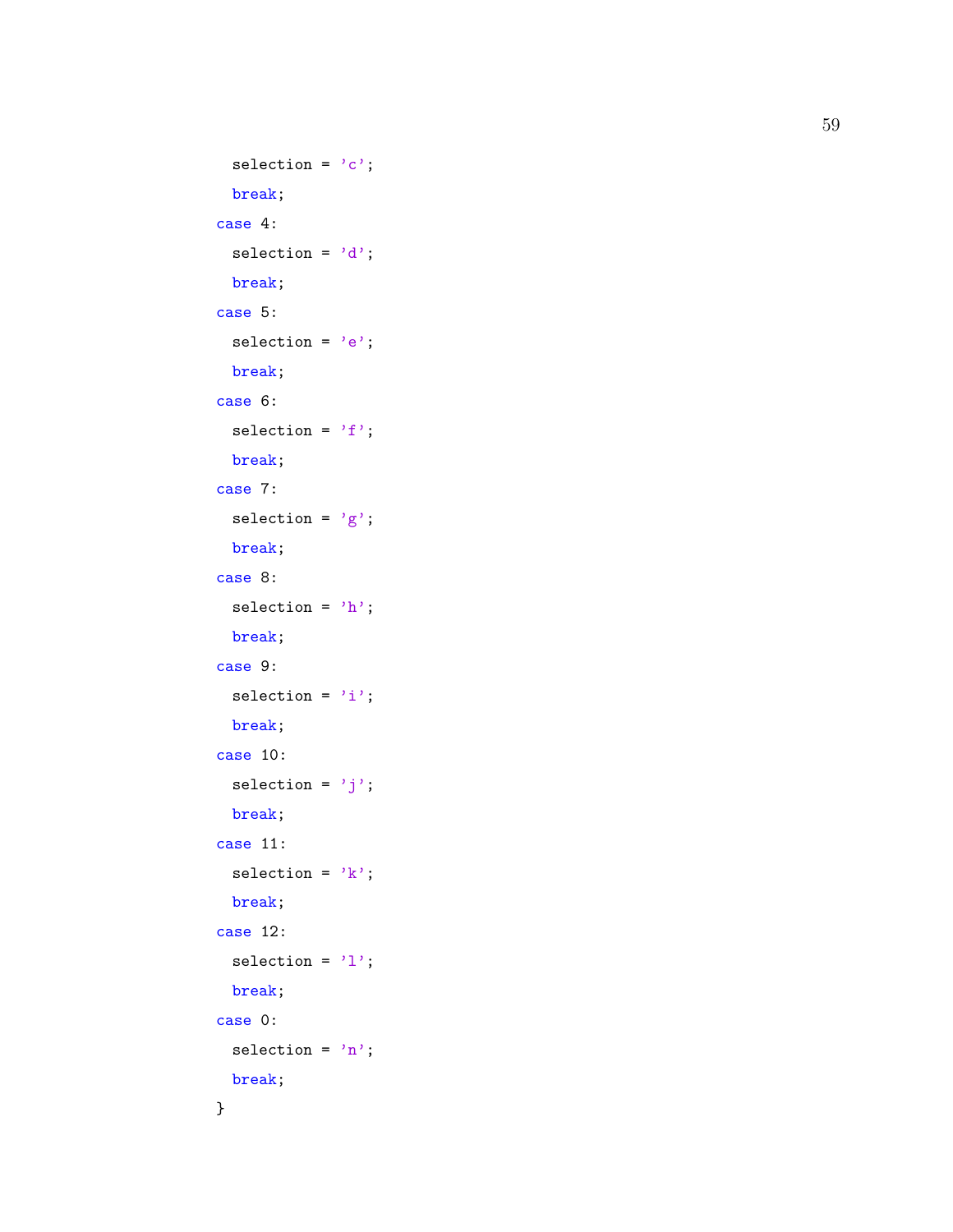```
//take letter and run switch statment to call corresponding function
switch(selection){
 case 'a':
   whiteSpace();
   exampleStaticNPVProjectAsOption();
   break;
 case 'b':
   whiteSpace();
   exampleSimpleDCF();
   break;
 case 'c':
   whiteSpace();
   exampleEvaluatingProject2YearInvestment();
   break;
 case 'd':
   whiteSpace();
   exampleSingleBarrelCertainty();
   break;
 case 'e':
   whiteSpace();
   exampleSingleBarrelCertaintyPO();
   break;
 case 'f':
   whiteSpace();
   exampleSingleBarrelUncertainty();
   break;
 case 'g':
   whiteSpace();
   exampleInfiniteWell173();
   break;
 case 'h':
```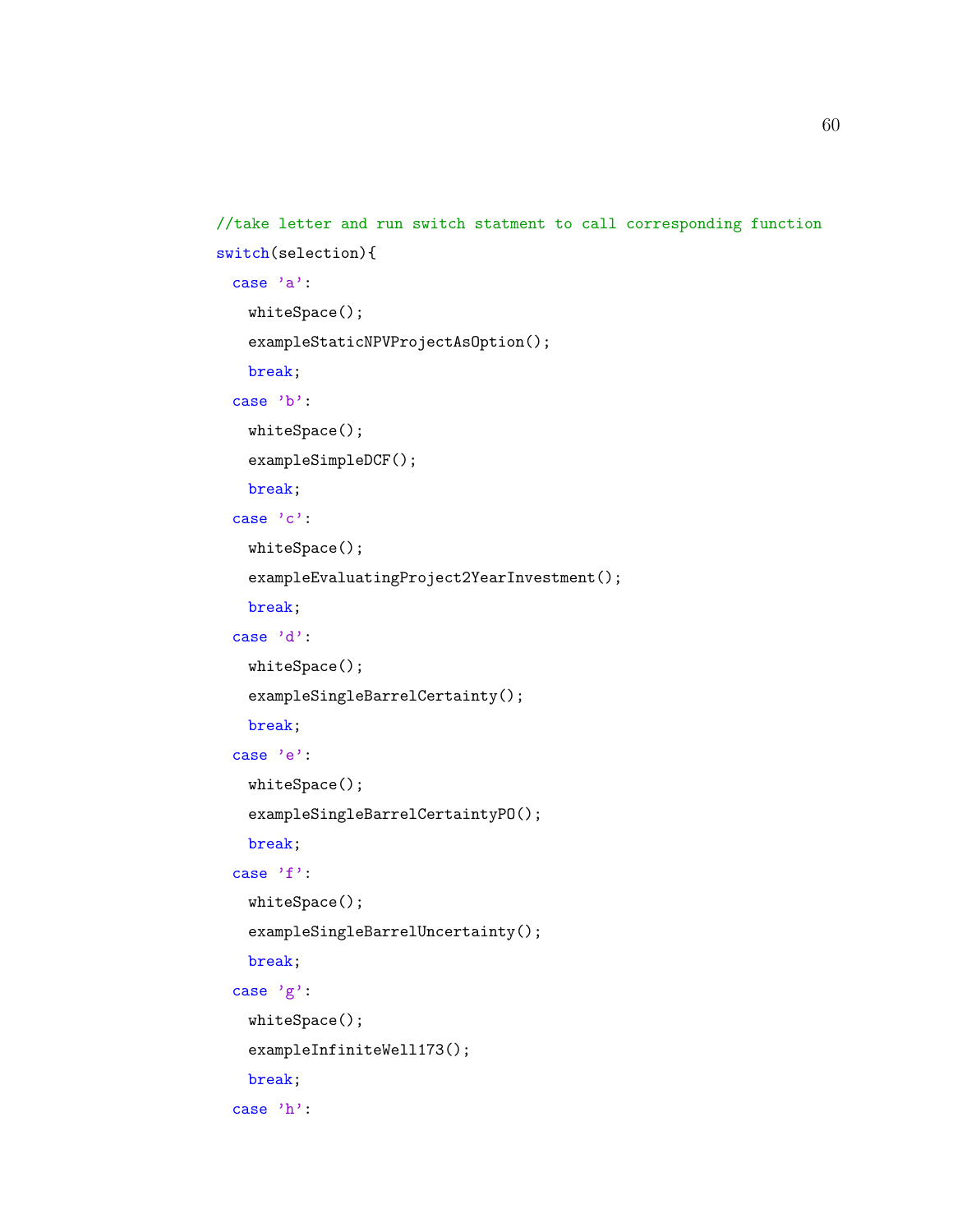```
whiteSpace();
   exampleInfiniteWell174();
   break;
 case 'i':
   whiteSpace();
   exampleInfiniteWellPermShutdown175A();
   break;
 case 'j':
   whiteSpace();
   exampleInfiniteWellPermShutdown175B();
   break;
 case 'k':
   whiteSpace();
   exampleInfiniteWellPermShutdownOptimalPermShutdown176();
   break;
 case 'l':
   whiteSpace();
   exampleInfiniteWellPermRestart177();
   break;
 case '0':
   break;
}
if(selectionNumber == 0){
 return 0;
}
std::cout << "\n\nWould you like to do another example?: (y/n)\t\downarrow\b\n";
std::cin >> yesNo;
if(yesNo == 'n'){
 std::cout << "\n\nThank you for using the oil extraction pricer\n"
     << std::endl;
 break;
```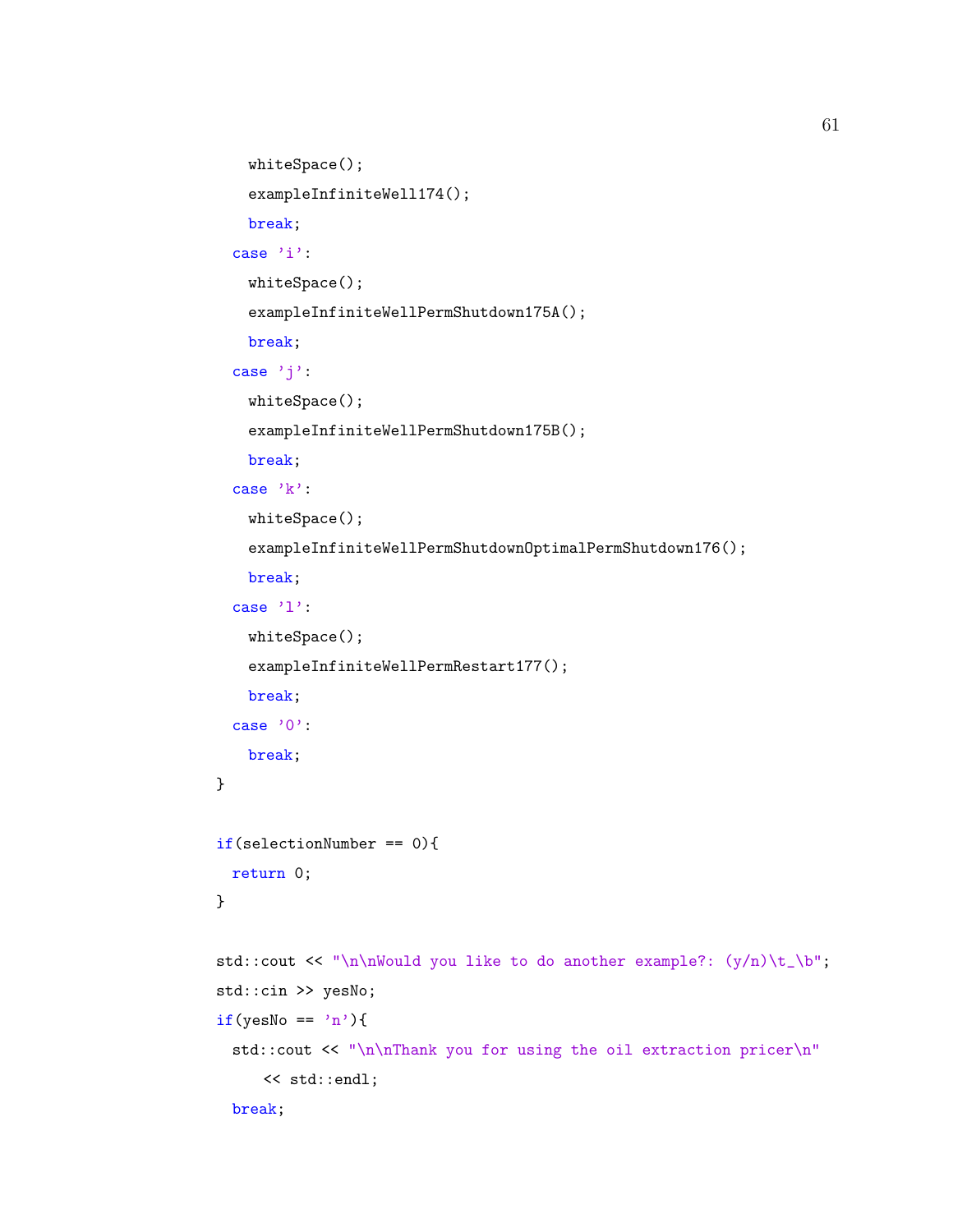```
}
 }
} while(selection != '0');
```

```
return 0;
}
```

```
/////////// PerpetualOptionExamples.hpp
```

```
#include "AnalystPackage.hpp"
#include "PerpetualOptionPricer.hpp"
#include "PerpetualPayOff.hpp"
#include "VanillaOption.hpp"
#include <iostream>
#include <cmath>
#include <vector>
#include "minmax.hpp"
```

```
void exampleStaticNPVProjectAsOption();
```

```
void exampleSimpleDCF();
```

```
void exampleEvaluatingProject2YearInvestment();
```

```
void exampleSingleBarrelCertainty();
```

```
void exampleSingleBarrelCertaintyPO();
```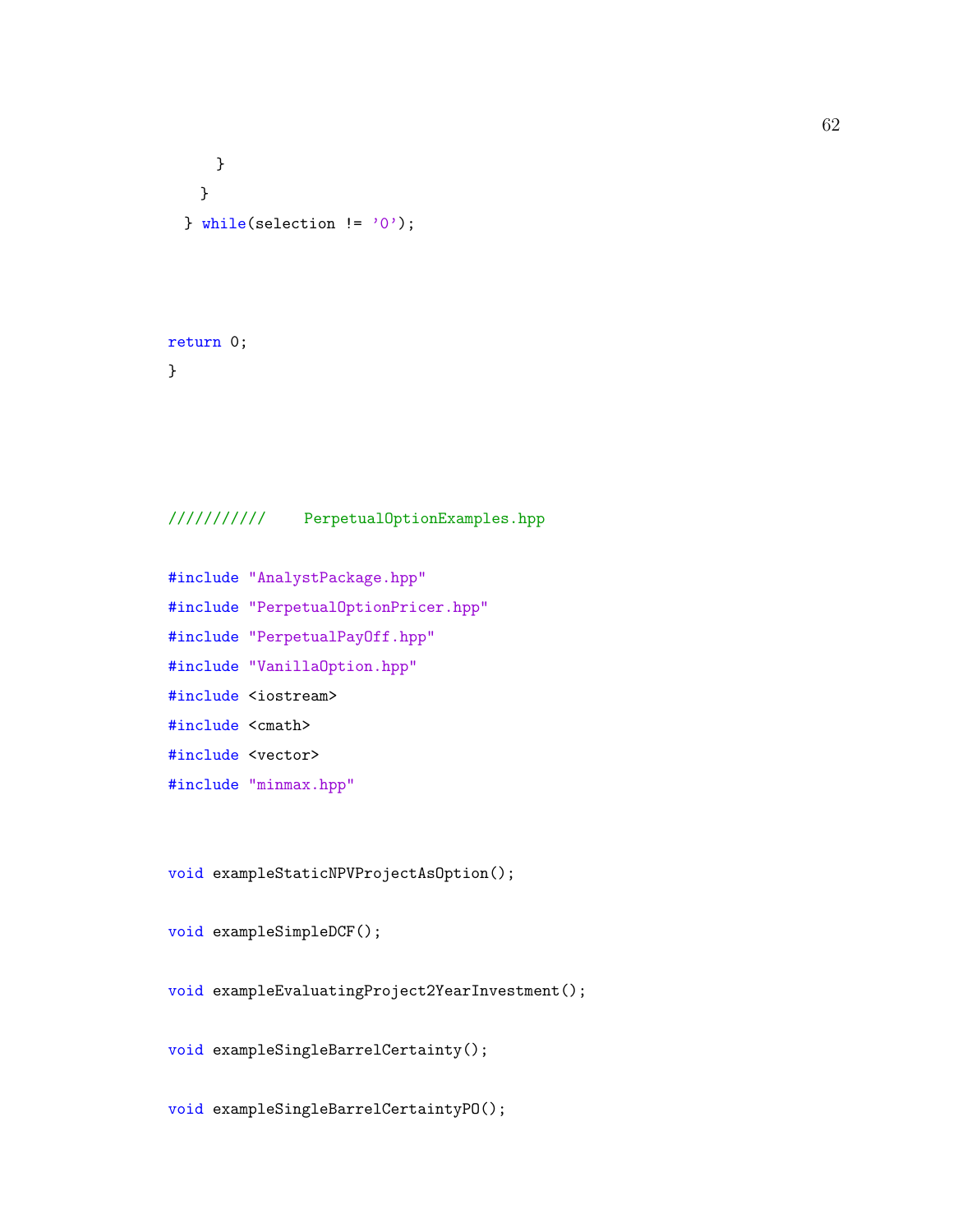void exampleSingleBarrelUncertainty();

```
void exampleInfiniteWell173();
```

```
void exampleInfiniteWell174();
```
void exampleInfiniteWellPermShutdown175A();

void exampleInfiniteWellPermShutdown175B();

void exampleInfiniteWellPermShutdownOptimalPermShutdown176();

void exampleInfiniteWellPermRestart177();

void whiteSpace();

void FewStars();

```
void ManyStars();
```
//////////// PerpetualOptionMain.cpp

/\* requires PerpetualPayOff.cpp VanillaPayOff.cpp PerpetualOptionPricer.cpp VanillaOption.cpp \*/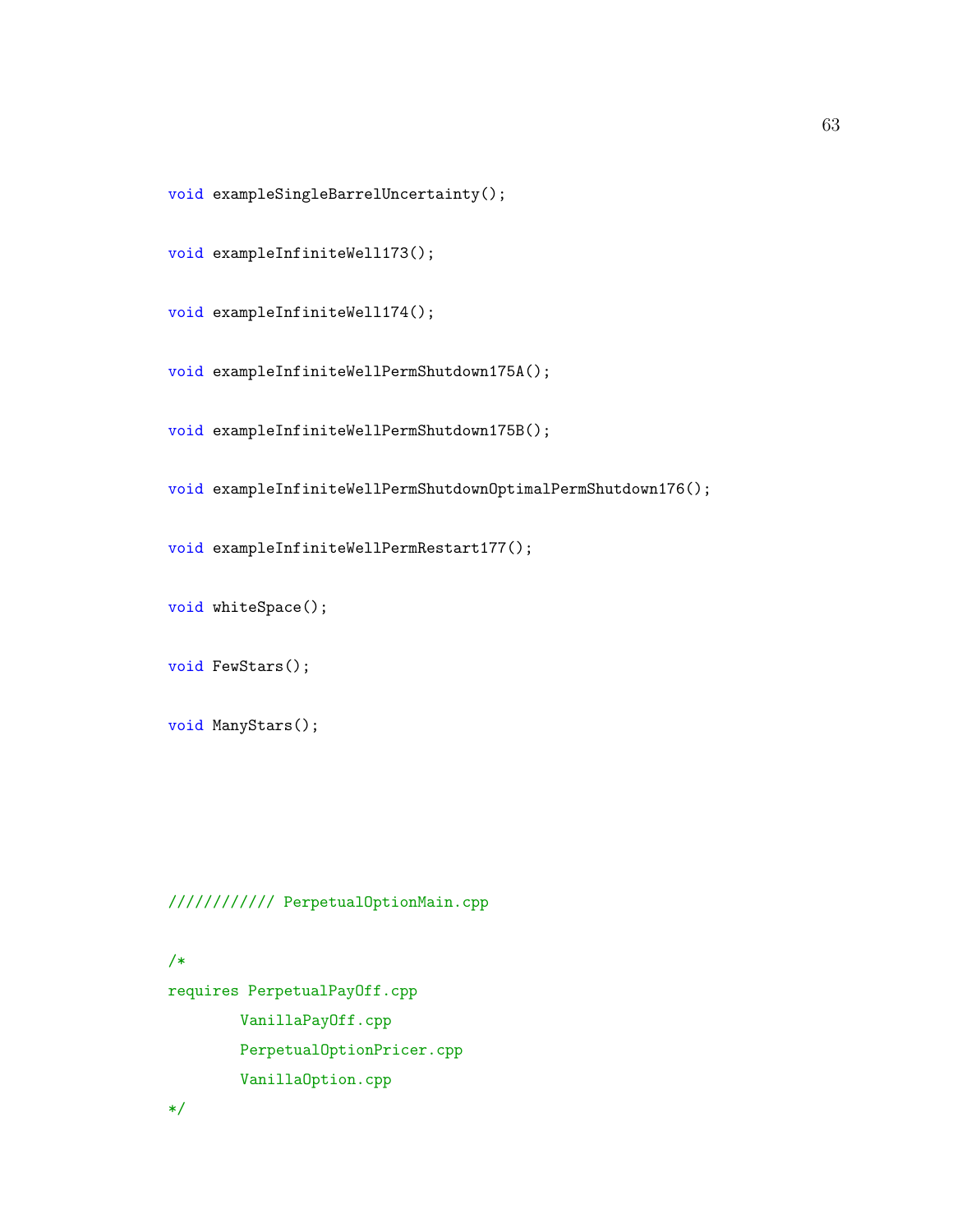```
#include "PerpetualOptionExamples.hpp"
```

```
void exampleStaticNPVProjectAsOption(){
 std::cout << "\n\n Static NPV example, page 510-511\n\n" << std::endl;
```

```
double revenuePerUnit = 0;
double costPerUnit = 0;
double initialCost = 0;
double originalLeaseRate = 0;
double originalRiskFreeRate = 0;
```

```
std::cout << "\nRevenue per unit: : \ \b";
std::cin >> revenuePerUnit;
std::cout << "Cost per unit: : \frac{1}{2} : \frac{1}{2} : \frac{1}{2}std::cin >> costPerUnit;
std::cout << "Initial cost: \qquad : \&\b";
std::cin >> initialCost;
std::cout << "Risk Free Rate(simple rate): : _\b";
std::cin >> originalRiskFreeRate;
std::cout << "Lease Rate(simple rate): : _\b";
std::cin >> originalLeaseRate;
```

```
double PVrevenuePerUnit = revenuePerUnit/(originalRiskFreeRate-
   originalLeaseRate);
double PVcostPerUnit = costPerUnit/originalRiskFreeRate;
double logLeaseRate = log(1+originalLeaseRate);
double opportunityCost = initialCost*originalRiskFreeRate;
double benchmark = opportunityCost+costPerUnit;
```

```
double NPVInvestToday = (revenuePerUnit/(1+originalLeaseRate))*(1/((1+
   originalRiskFreeRate)/(1+originalLeaseRate)-1))-PVcostPerUnit-
```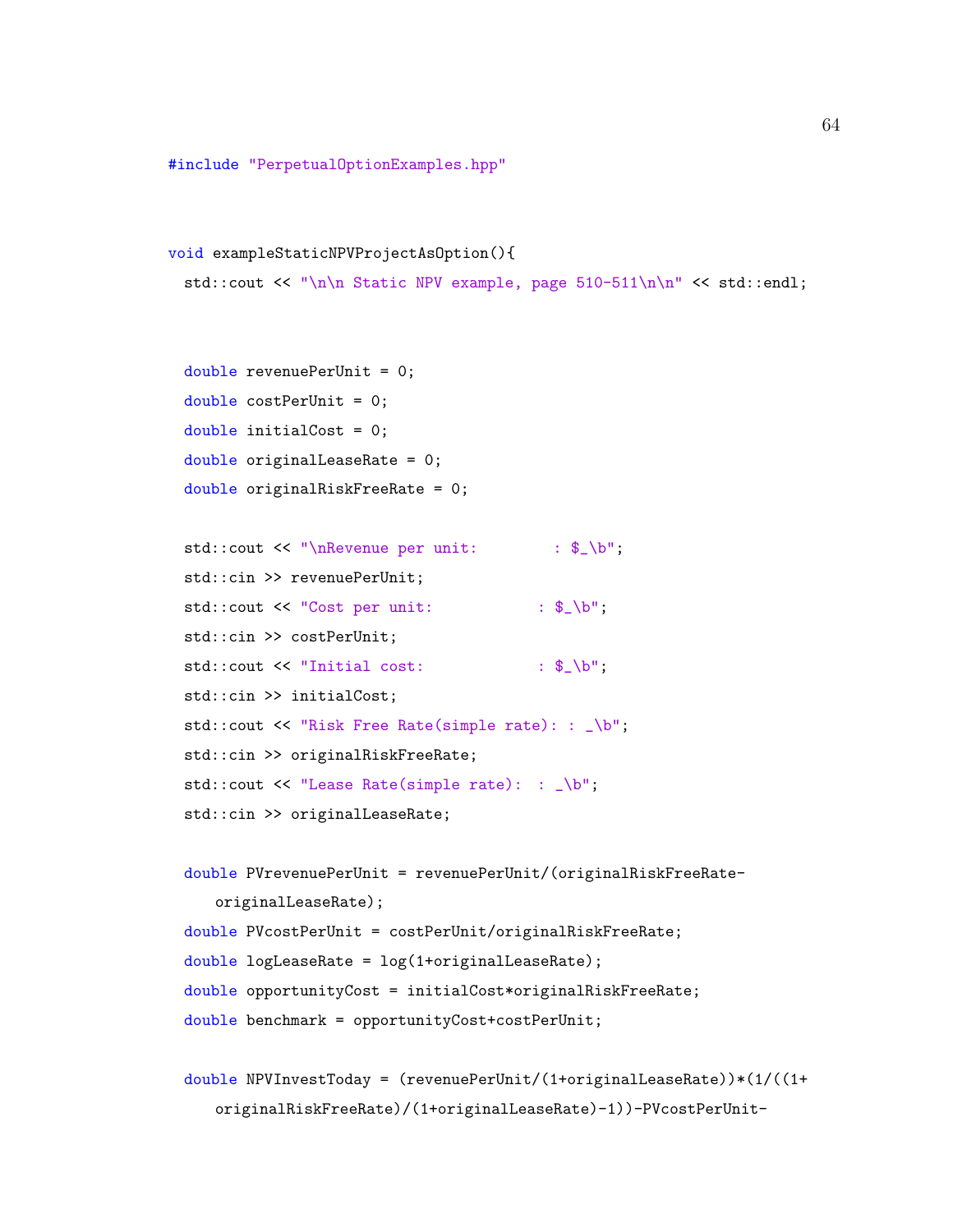initialCost;

```
std::cout << "\n\nStatic NPV today is : $" << NPVInvestToday <<
   std::endl;
```
- std::cout << "\n\n\n\nA benchmark is used for the investment decision" << benchmark << std::endl;
- std::cout << "Interest Saved + Marginal Cost : \$" << benchmark << std ::endl;
- double optTimeN = log((opportunityCost+costPerUnit)/revenuePerUnit)/ logLeaseRate;
- std::cout << "Number of years to reach this benchmark: " << optTimeN << std::endl;
- double optTimeNPV = (((pow((1+originalLeaseRate),optTimeN)\*revenuePerUnit )/(originalRiskFreeRate-originalLeaseRate))-(costPerUnit/ originalRiskFreeRate)-initialCost)\*(1/pow((1+originalRiskFreeRate), optTimeN));
- std::cout << "The NPV of waiting that long is : \$" << optTimeNPV << std ::endl;

double perUnitPrice = optTimeNPV\*originalLeaseRate; std::cout << "The per unit exercise price : \$" << perUnitPrice << std::endl;

## ////////////////

FewStars();

std::cout << "\n\n Correct use of NPV example, page 510-511" << std::endl ;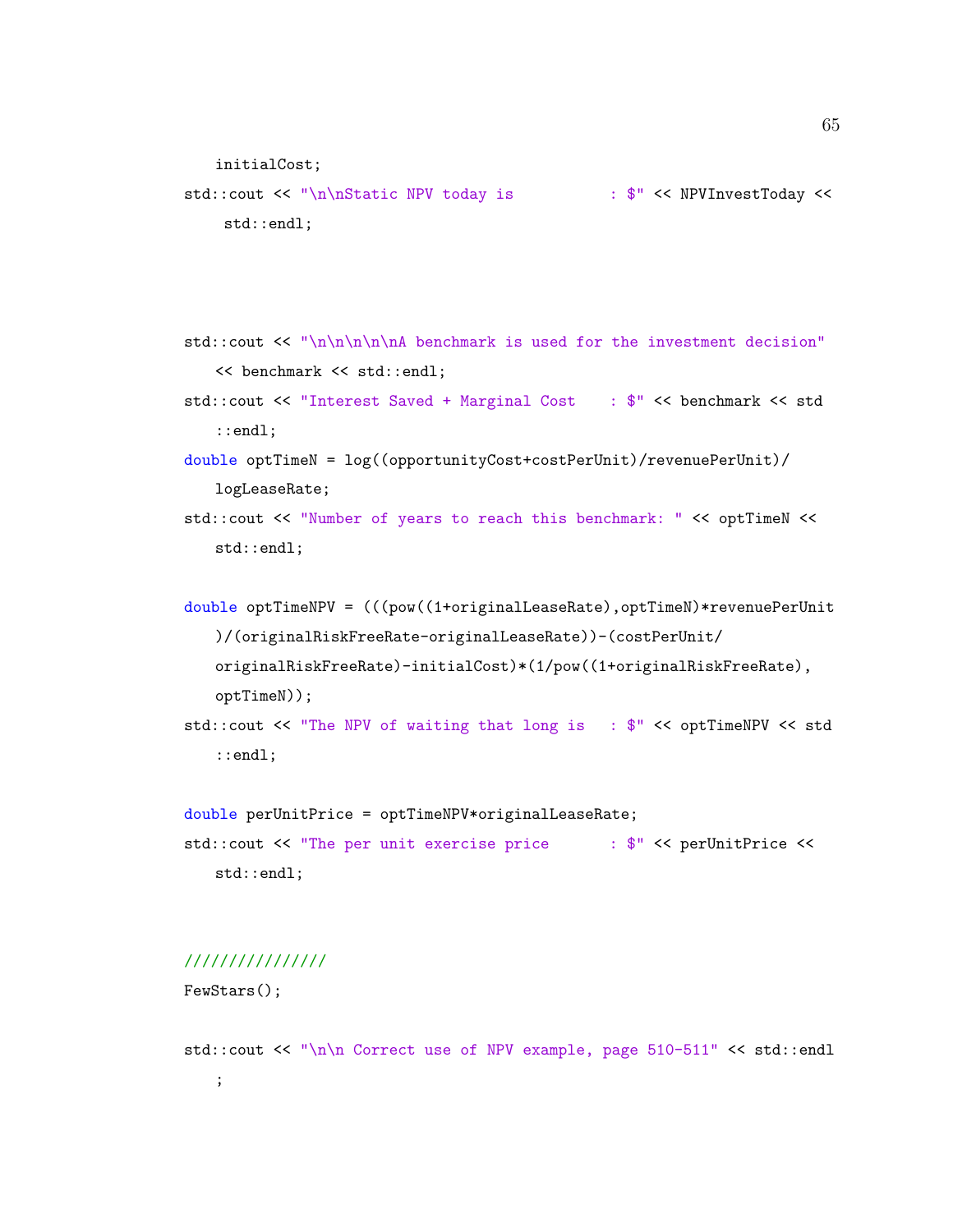```
std::cout << "\n\nPresent value of revenue per unit: $" <<
   PVrevenuePerUnit << std::endl;
std::cout << "Present value of cost per unit : $" << PVcostPerUnit +
   initialCost << std::endl;
double dividendYield = originalRiskFreeRate - originalLeaseRate;
std::cout << "Dividend yield : " << dividendYield << std::
   endl;
double interestSavings = (initialCost + costPerUnit/originalRiskFreeRate)
   *originalRiskFreeRate;
std::cout << "Interest savings < : $" << interestSavings << std
   ::endl;
FewStars();
```
## //////////////////

std::cout << "\n\n Project as an option, page 511-512" << std::endl; std::cout << " Single unit production under certainty" << std::endl;

```
double Spot = 0;
double Strike = 0;
double Volatility = 0;
originalLeaseRate = 0;
originalRiskFreeRate = 0;
```
 $\texttt{std::count} \: \texttt{<} \: \texttt{NSpot:} \: : \: \_\\b" ;$ std::cin >> Spot; std::cout  $\lt\lt$  "Strike: :  $\searrow$  :  $\searrow$  :  $\searrow$ std::cin >> Strike; std::cout << "Volatility:  $\qquad : \_ \backslash b"$ ; std::cin >> Volatility; std::cout << "Risk Free Rate(simple rate): \_\b"; std::cin >> originalRiskFreeRate; std::cout << "Lease Rate(simple rate) : \_\b";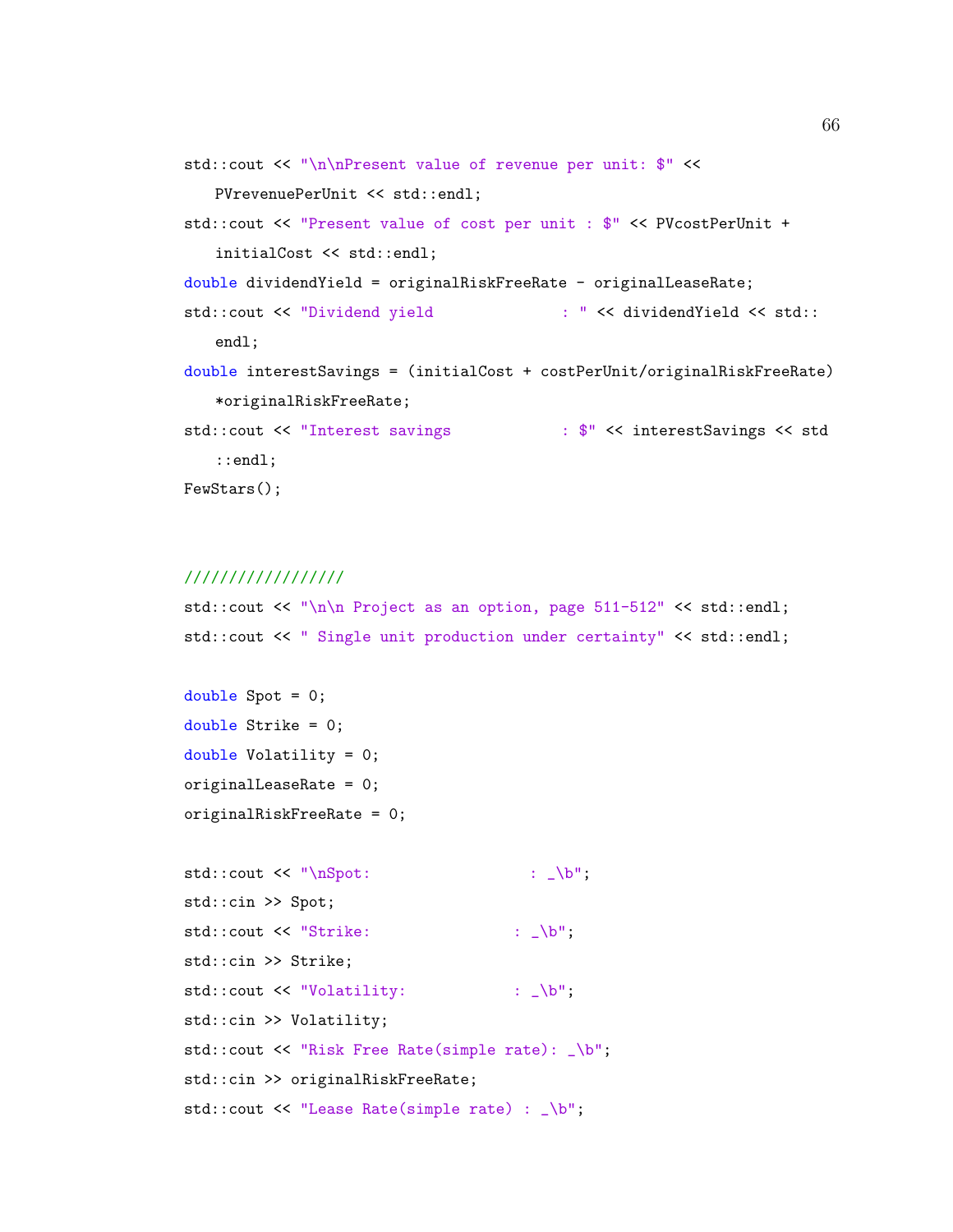```
std::cin >> originalLeaseRate;
 double LogLeaseRate = log(1+originalRiskFreeRate)-log(1+originalLeaseRate
     );
  double LogRiskFreeRate = log(1+originalRiskFreeRate);
 PerpetualPayOffCall thePayOff(Strike, Volatility, LogRiskFreeRate,
     LogLeaseRate);
 VanillaOption theOption(thePayOff);
  double perpetualOptionPrice = PerpetualOptionPricer(theOption, Spot);
 double optimalN = log(originalLeaseRate*perpetualOptionPrice/(Spot*(
     originalRiskFreeRate - originalLeaseRate)))/log(1+originalLeaseRate);
 std::cout << "\n\nPerpetual Option Price is : $_\b" <<
     perpetualOptionPrice << std::endl;
 std::cout << "Price per unit : $_\b" << originalLeaseRate*
     perpetualOptionPrice << std::endl;
 std::cout << "Optimal time to wait to invest: _\b" << optimalN;
ManyStars();
}
void exampleSimpleDCF(){
 std::cout << "Simple Discounted CashFlows, page 513-515" << std::endl;
 std::cout << " The expected return on an asset that has the same risk
     profile as the project" << std::endl;
 double RiskFreeRate = .06;
 double MarketReturn = .10;
```
double Beta = 1.25;

double  $p = .60$ ;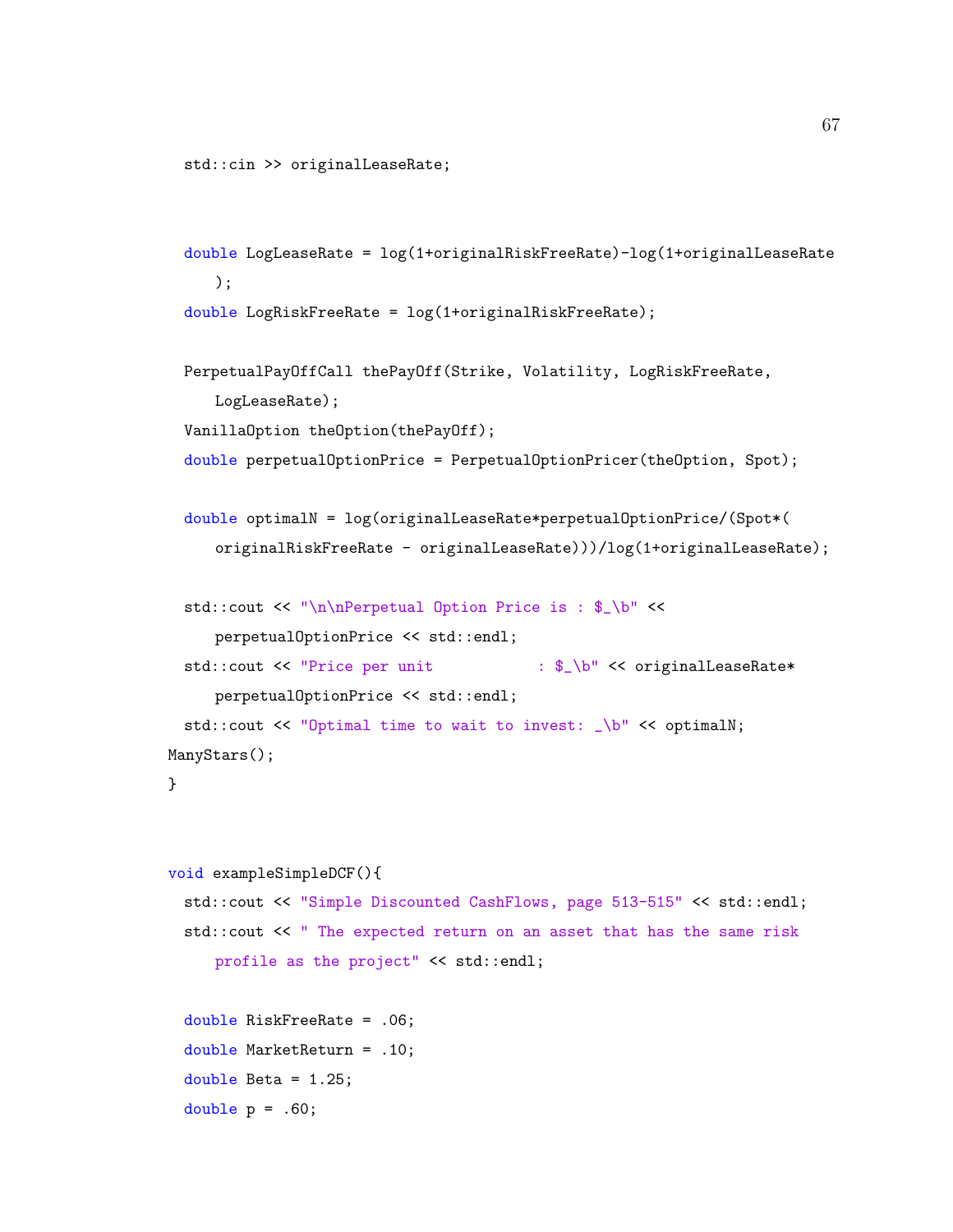```
double T = 1;
 double Xu = 120;
 double Xd = 80;
 double alpha = RiskFreeRate + Beta*(MarketReturn-RiskFreeRate);
 double ExpectedCF = p*Xu + (1-p)*Xd;double PresentValue = (ExpectedCF)/pow(1+alpha,T);
 std::cout << "\n The present value of the asset is: " << PresentValue <<
     std::endl;
 double InitialCost = 10;
 double AdditionalCost = 95;
 double forwardPrice = PresentValue*(pow((1+RiskFreeRate),T));
 std::cout << " Forward price is: " << forwardPrice << std::endl;
 double pStar = (forwardPrice-Xd)/(Xu-Xd);
 std::cout << " pStar is: " << pStar << std::endl;
 double projectValue = (pStar*max(0.0,Xu-AdditionalCost)+(1-pStar)*max(0.0,Xd-AdditionalCost))/(1+RiskFreeRate)-InitialCost;
 std::cout << " Project Value is: " << projectValue << std::endl;
 double NPV = PresentValue - InitialCost - AdditionalCost/(1+RiskFreeRate)
     ;
 std::cout << "\n\nIf the decision maker commits to paying $" <<
     InitialCost << " at time 0" << std::endl;
 std::cout << " then the NPV is: " << NPV << std::endl;
 ManyStars();
void exampleEvaluatingProject2YearInvestment(){
 std::cout << "Evaluating Project With a 2 Year Investment Horizon, page
```

```
515-516\n" << std::endl;
```

```
//calculating RNPs
```
}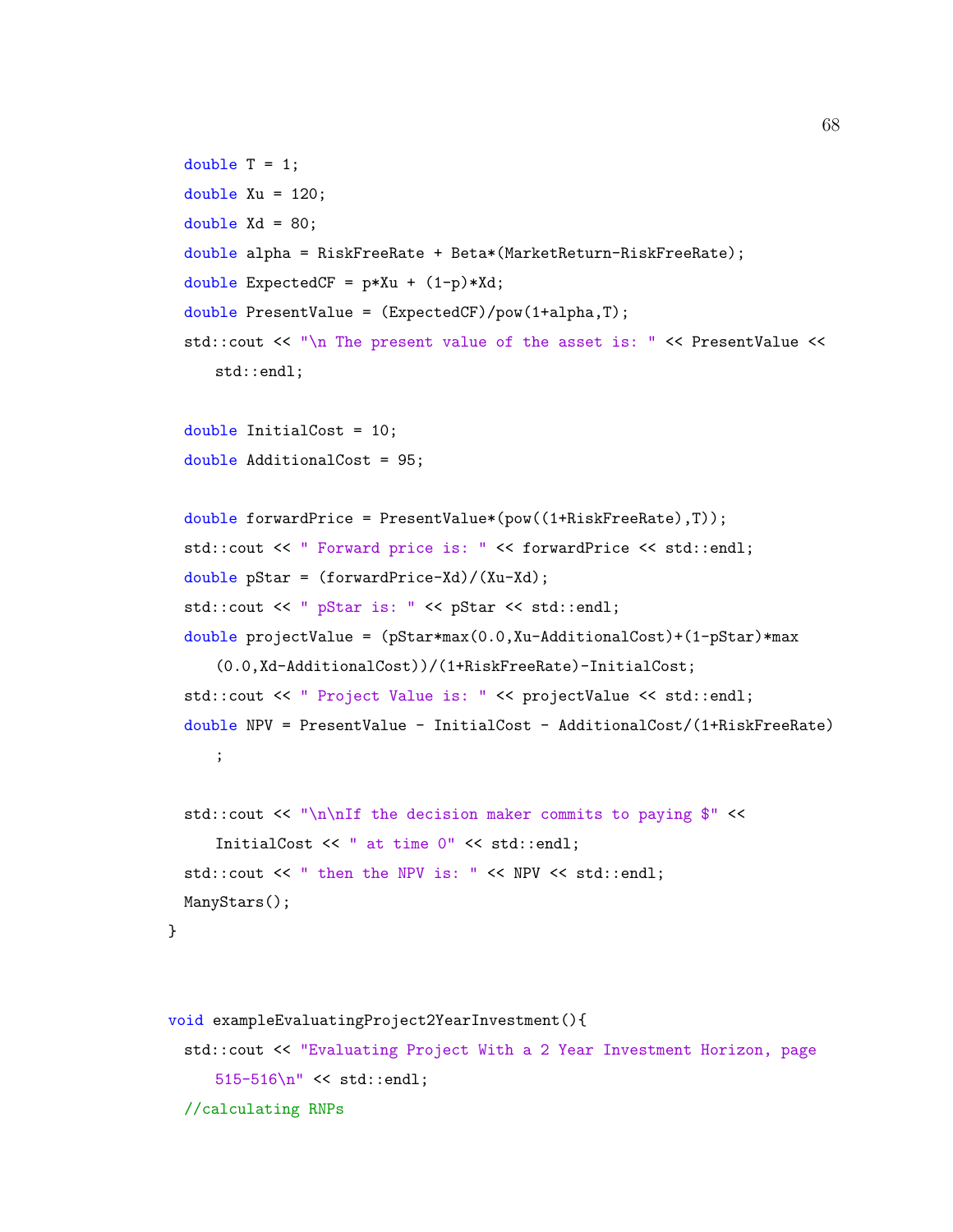```
double originalRiskFreeRate = .07;
double MarketReturn = .13;
double Beta = 1.33;
double InitialCost = 100;
double alpha = originalRiskFreeRate + Beta*(MarketReturn-
   originalRiskFreeRate);
double ExpectedAnnualCF = 18;
double AnnualCFGrowthRate = .03;
double PresentValue = (ExpectedAnnualCF)/(alpha - AnnualCFGrowthRate);
std::cout << "The present value of the project is: " << PresentValue <<
   std::endl;
std::cout << "The present value of the cost of the project is: " <<
   InitialCost << std::endl;
std::cout << "Therefore the Static NPV of the asset is: " << PresentValue
    - InitialCost << std::endl;
double InterestSavings = InitialCost*originalRiskFreeRate;
std::cout << "Interest Savings from foregoing initial cost is: " <<
   InterestSavings << std::endl;
std::cout << "Dividend of the project that is foregone is: " <<
   ExpectedAnnualCF << std::endl;
std::cout << "\nWithout including the value of insurance the project ";
if(ExpectedAnnualCF > InterestSavings){
std::cout << "should be: " << std::endl;
std::cout << " started immediateiy since the dividend is greater " <<
   std::endl;
std::cout << " than the interest savings from foregoing the intial cost"
    << std::endl;
} else if(ExpectedAnnualCF < InterestSavings){
std::cout << "should be delayed since: " << std::endl;
std::cout << "The dividend is less than the interest savings from
```

```
foregoing the intial cost" << std::endl;
```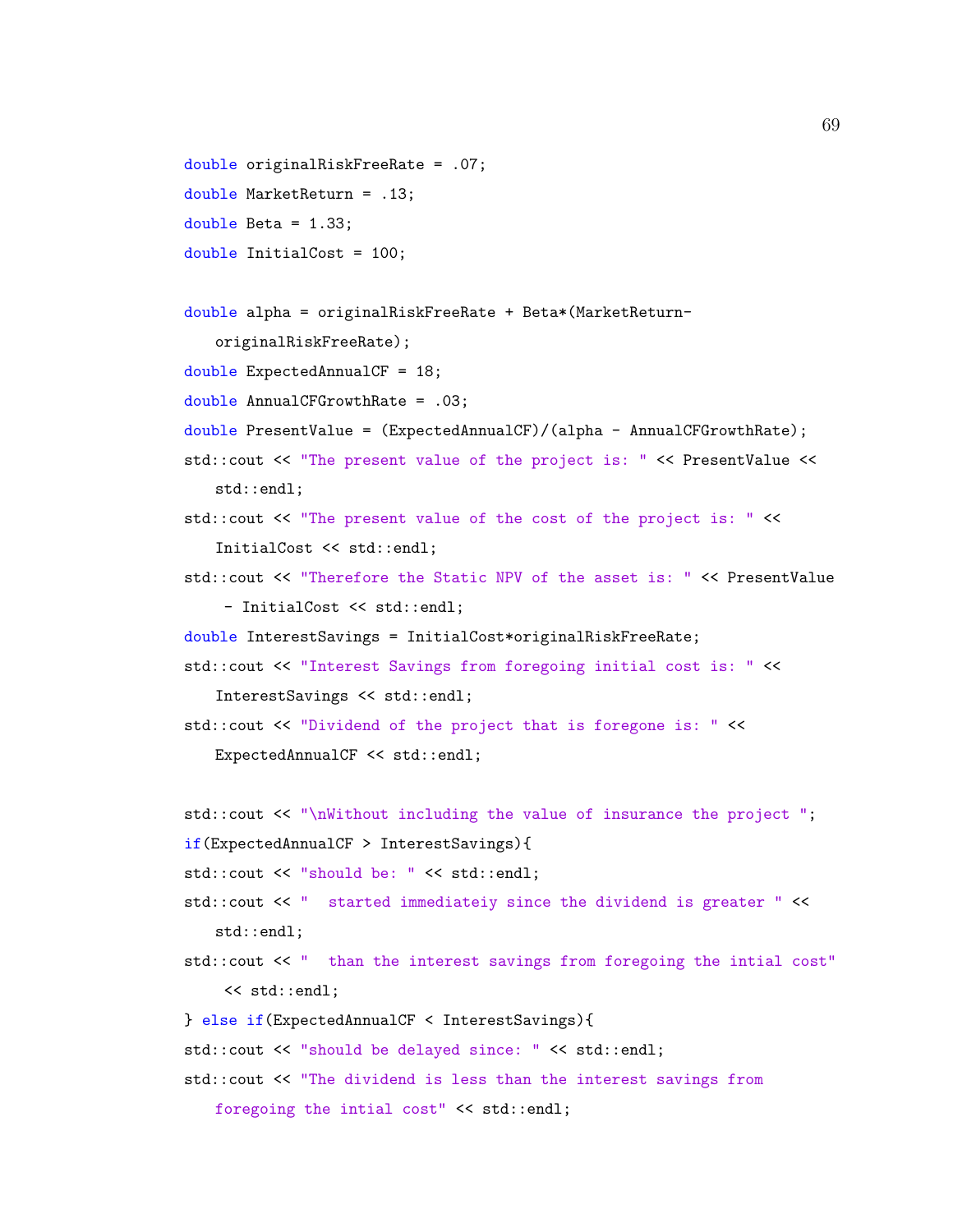```
} else{
std::cout << "may be started now or later since: " << std::endl;
std::cout << "The dividend is equal to the interest savings from
   foregoing the intial cost" << std::endl;
}
FewStars();
std::cout << "\n\nTwo Year Horizon Project using Perpetual Option" << std
   ::endl;
double Spot = PresentValue;
double Strike = InitialCost;
double Volatility = 0.5;
double RiskFreeRate = log(1+originalRiskFreeRate);
double LeaseRate = log(1+ExpectedAnnualCF/PresentValue);
std::cout << "\nRiskFreeRate: " << RiskFreeRate << std::endl;
std::cout << "LeaseRate: " << LeaseRate << std::endl;
PerpetualPayOffCall thePayOff1a(Strike, Volatility, RiskFreeRate,
   LeaseRate);
VanillaOption theOption1a(thePayOff1a);
double perpetualOptionPrice = PerpetualOptionPricer(theOption1a, Spot);
double h = hCallFinder(Volatility, RiskFreeRate, LeaseRate);
double H = HFinder(Strike, h);
FewStars();
std::cout << "\nPerpetual Option Price is: " << perpetualOptionPrice <<
   std::endl;
std::cout << "The value of the oil well at extraction: " << H << std::
   endl;
ManyStars();
```
}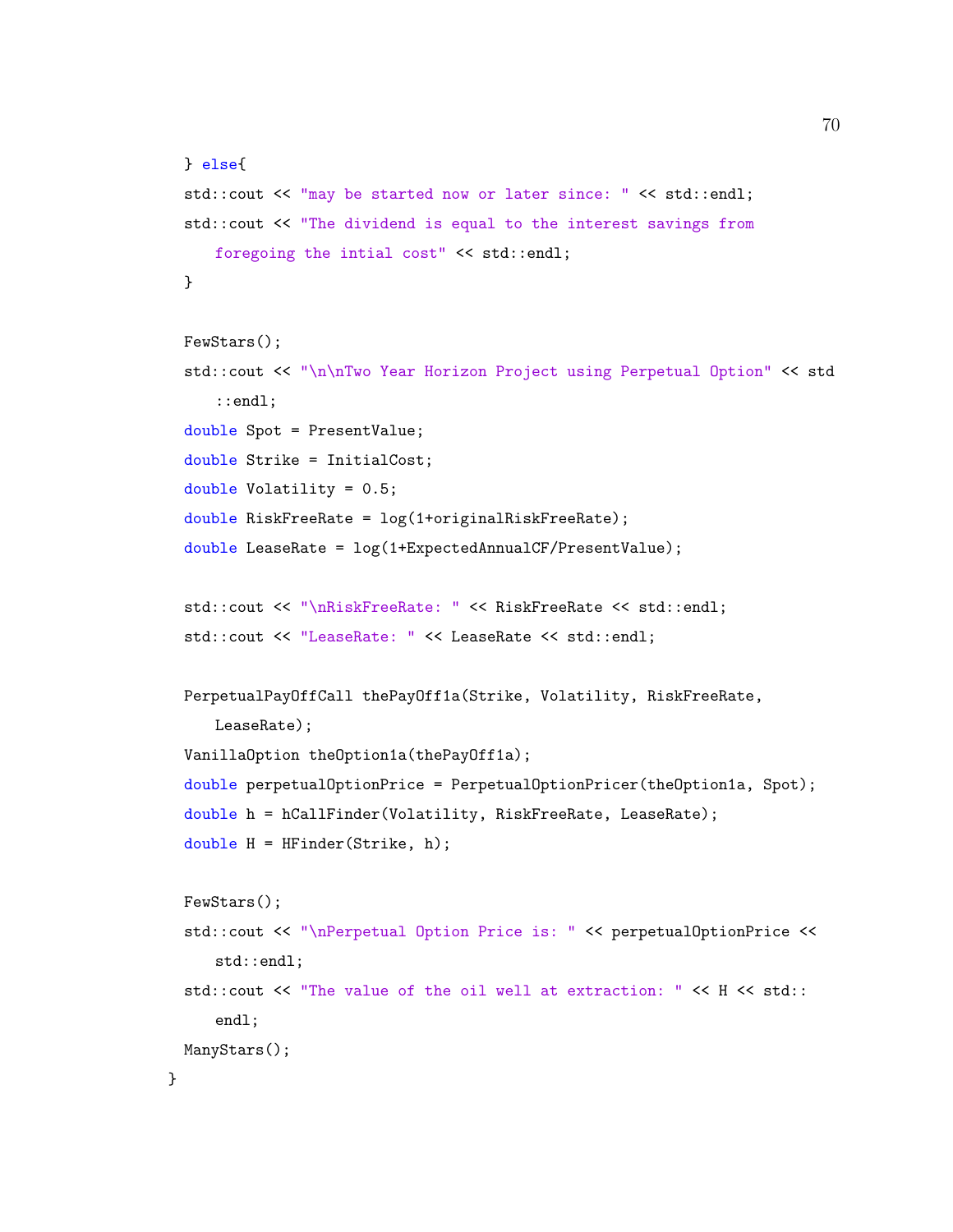## //////////

```
void exampleSingleBarrelCertainty(){
 std::cout << "Single Barrel Certainty, page 525-527\n" << std::endl;
// std::cout << "Single-barrel extraction under certainty" << std::endl;
 std::cout << "\n\nThe value and appreciation of the land" << std::endl;
 double Spot = 0;
 double Strike = 0;
 double originalRiskFreeRate = 0;
 double originalLeaseRate = 0;
 std::cout \langle \langle \rangle "\nSpot: : _\b";
 std::cin >> Spot;
 std::count \leq "Strike: : \searrow b";std::cin >> Strike;
 std::cout << "Risk Free Rate(simple rate): _\b";
```

```
std::cin >> originalRiskFreeRate;
```

```
std::cout << "Lease Rate(simple rate) : _\b";
```

```
std::cin >> originalLeaseRate;
```
double optimalValue = St-Strike;

```
double LogRiskFreeRate = log(1+originalRiskFreeRate);
double LogLeaseRate = log(1+originalLeaseRate);
double LogRiskFree_LeaseRate_Ratio = LogRiskFreeRate/LogLeaseRate;
double St = LogRiskFree_LeaseRate_Ratio * Strike;
std::cout << "\n\nThe optimal price is : \mathcal{F}' << St << std::endl;
double RiskFree_LeaseRate_Ratio = (1+originalRiskFreeRate)/(1+
   originalLeaseRate);
std::cout << "The RiskFree_LeaseRate_Ratio: " << RiskFree_LeaseRate_Ratio
    << std::endl;
double optTime = log(St/Spot)/log(RiskFree_LeaseRate_Ratio);
std::cout << "The optimal time is : " << optTime << std::endl;
```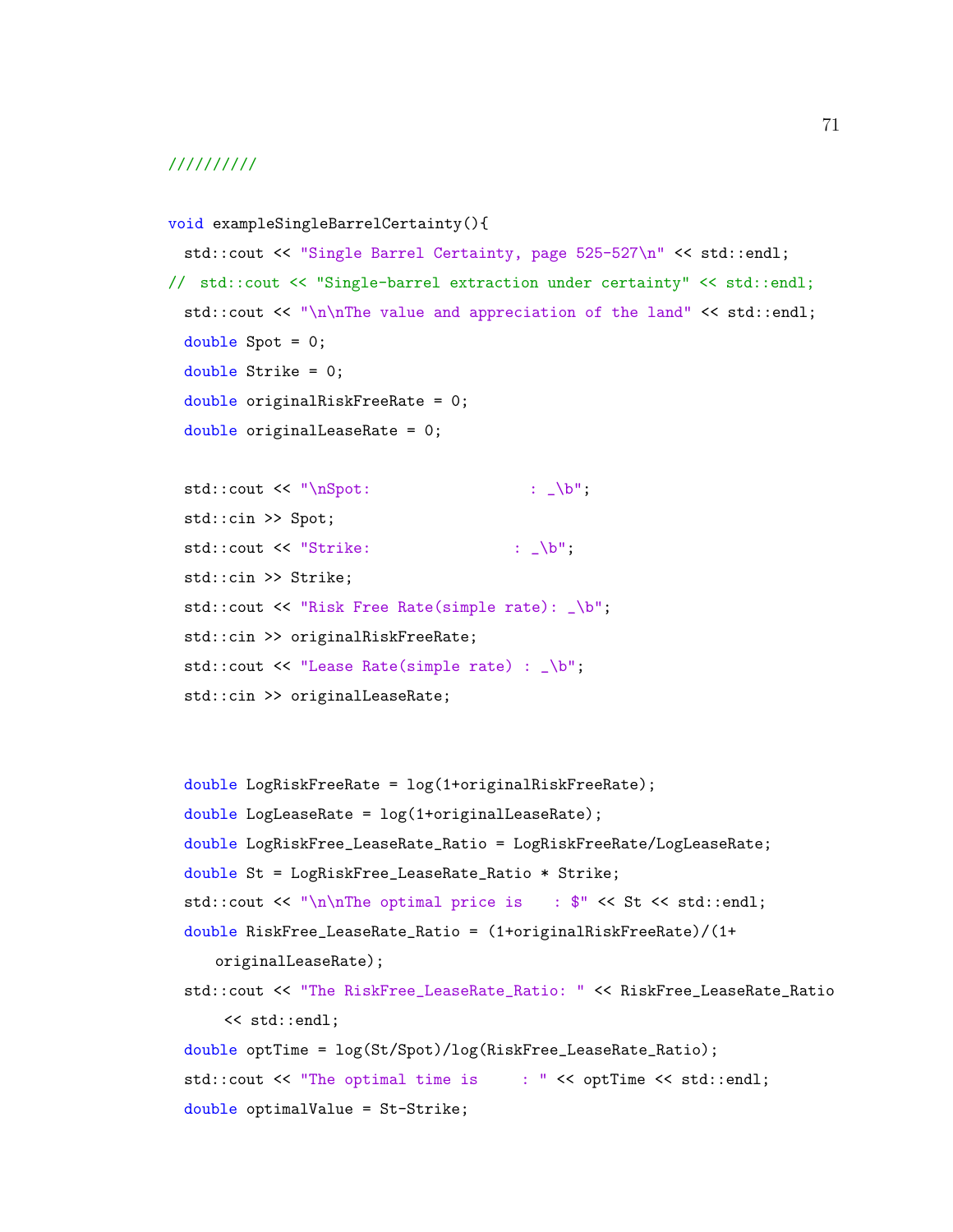```
std::cout << "At this point the value of extraction will be: " <<
   optimalValue << std::endl;
double TodaysNPV = (St - Strike)/pow(1+originalRiskFreeRate,optTime);
std::cout << "Today's NPV will be : $" << TodaysNPV << std::endl;
```
FewStars();

```
std::cout << "\n\nChanging Extraction Costs" << std::endl;
```

```
double ChangingCost = 0;
```
 $std::count \leq "Changing cost : \_\b\n$ :

std::cin >> ChangingCost;

```
double logG = log(1+ChangingCost);
```

```
double ChangingRiskFree_LeaseRate_Ratio = ((LogRiskFreeRate - logG)/
   LogLeaseRate);
```

```
std::cout << "The LogRiskFree_LeaseRate_Ratio: " <<
```
ChangingRiskFree\_LeaseRate\_Ratio << std::endl;

```
double StChange = ChangingRiskFree_LeaseRate_Ratio * Strike;
```

```
std::cout << "The optimal spot price given increasing extraction costs: "
    << StChange << std::endl;
```

```
double optTimeG = log(StChange/Spot)/log(RiskFree_LeaseRate_Ratio);
```

```
std::cout << "The optimal time is : " << optTimeG << " years" <<
   std::endl;
```

```
double optimalValueG = StChange-Strike;
```

```
std::cout << "Value of extraction will be : $" << optimalValueG << std::
   endl;
```

```
double TodaysNPVG = (StChange - Strike)/pow(1+originalRiskFreeRate,
   optTimeG);
```
std::cout << "Today's NPV will be : \$" << TodaysNPVG << std::endl; ManyStars();

}

# ////////////

```
void exampleSingleBarrelCertaintyPO(){
```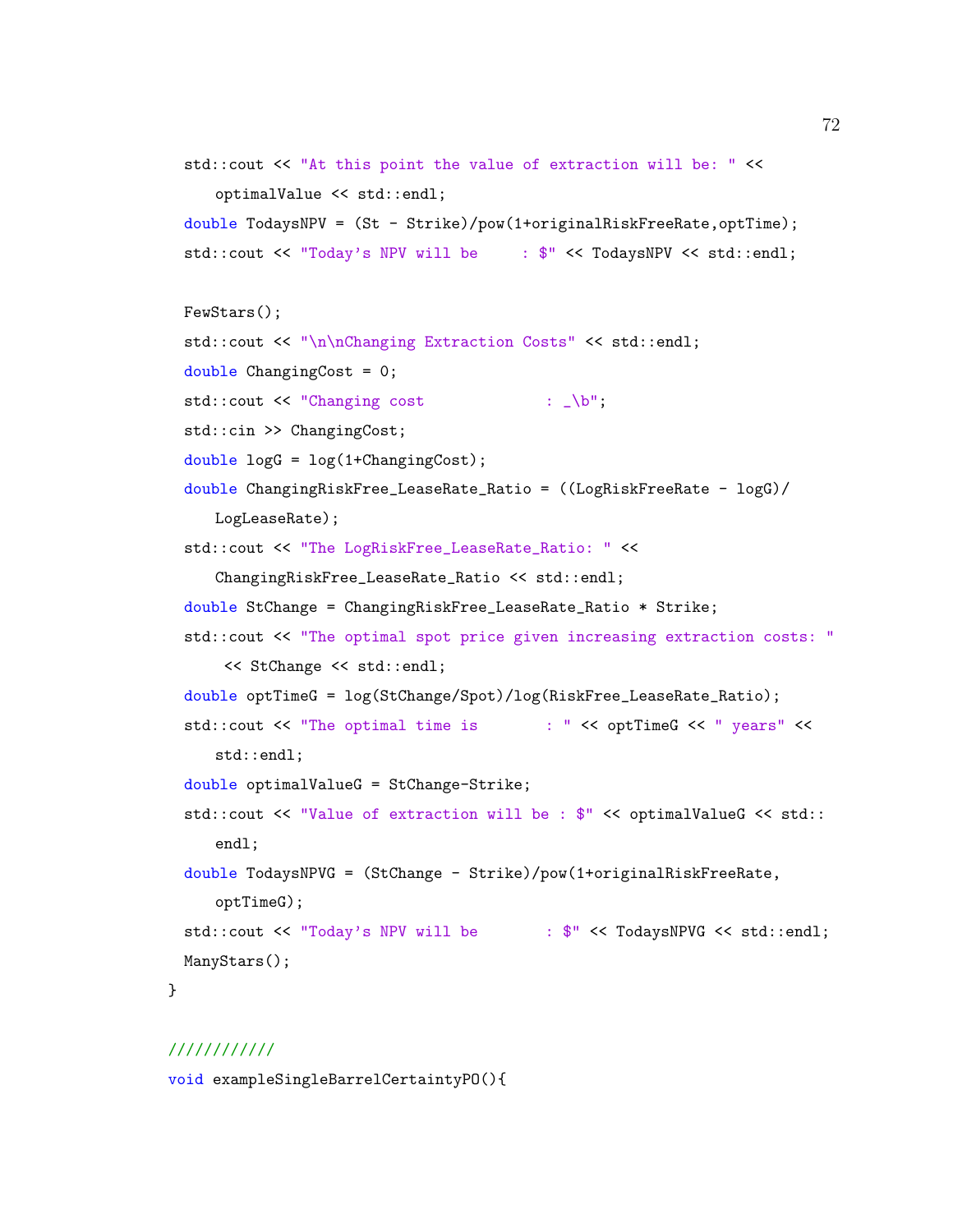```
std::cout << "Single Barrel Certainty Perpetual Option, page 527-528\n"
   << std::endl;
double Spot = 0;
double Strike = 0;
double Volatility = 0;
double originalRiskFreeRate = 0;
double originalLeaseRate = 0;
```

```
std::cout << "\nSpot: \qquad : _\b";
std::cin >> Spot;
std::cout << "Strike: :\Box\b";
std::cin >> Strike;
std::cout << "Volatility: \qquad : \Delta b";
std::cin >> Volatility;
std::cout << "Risk Free Rate(simple rate): _\b";
std::cin >> originalRiskFreeRate;
std::cout << "Lease Rate(simple rate) : _\b";
std::cin >> originalLeaseRate;
```

```
double LeaseRate = log(1+originalLeaseRate);
double RiskFreeRate = log(1+originalRiskFreeRate);
```

```
PerpetualPayOffCall thePayOff1(Strike, Volatility, RiskFreeRate,
   LeaseRate);
VanillaOption theOption1(thePayOff1);
double perpetualOptionPrice = PerpetualOptionPricer(theOption1, Spot);
double h = hCallFinder(Volatility, RiskFreeRate, LeaseRate);
double H = HFinder(Strike, h);
```

```
FewStars();
std::cout << "\n\nSingle-barrel extraction under certainty" << std::endl;
```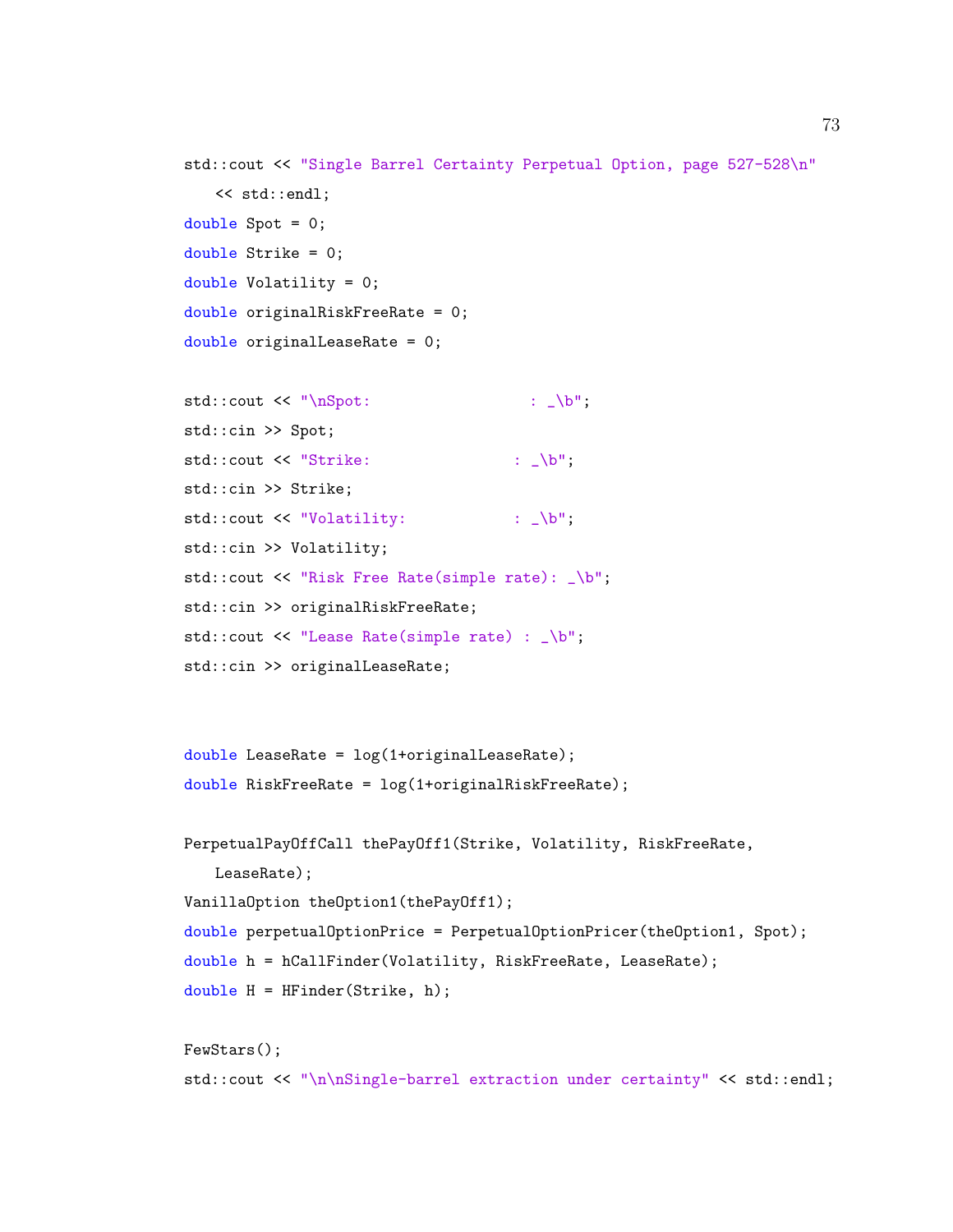```
std::cout << "\nPerpetual Option Price is : $" <<
   perpetualOptionPrice << std::endl;
std::cout << "The value of the oil well at extraction: $" << H << std::
   endl;
ManyStars();
```
# ///////////////////////////////

}

```
void exampleSingleBarrelUncertainty(){
 std::cout << "Single Barrel Uncertainty Perpetual Option, page, 528-530\n
     " << std::endl;
 double originalLeaseRate = .04;
 double originalRiskFreeRate = .05;
 double Spot = 15;
 double Strike = 13.60;
 double Volatility = .15;
 double LeaseRate = log(1+originalLeaseRate);
  double RiskFreeRate = log(1+originalRiskFreeRate);
 PerpetualPayOffCall thePayOff2(Strike, Volatility, RiskFreeRate,
     LeaseRate);
 VanillaOption theOption2(thePayOff2);
  double perpetualOptionPrice = PerpetualOptionPricer(theOption2, Spot);
  double h = hCallFinder(Volatility, RiskFreeRate, LeaseRate);
 double H = HFinder(Strike, h);
 FewStars();
 std::cout << "\n\nSingle-barrel extraction under uncertainty" << std::
```

```
endl;
```
std::cout << "\nPerpetual Option Price is: " << perpetualOptionPrice << std::endl;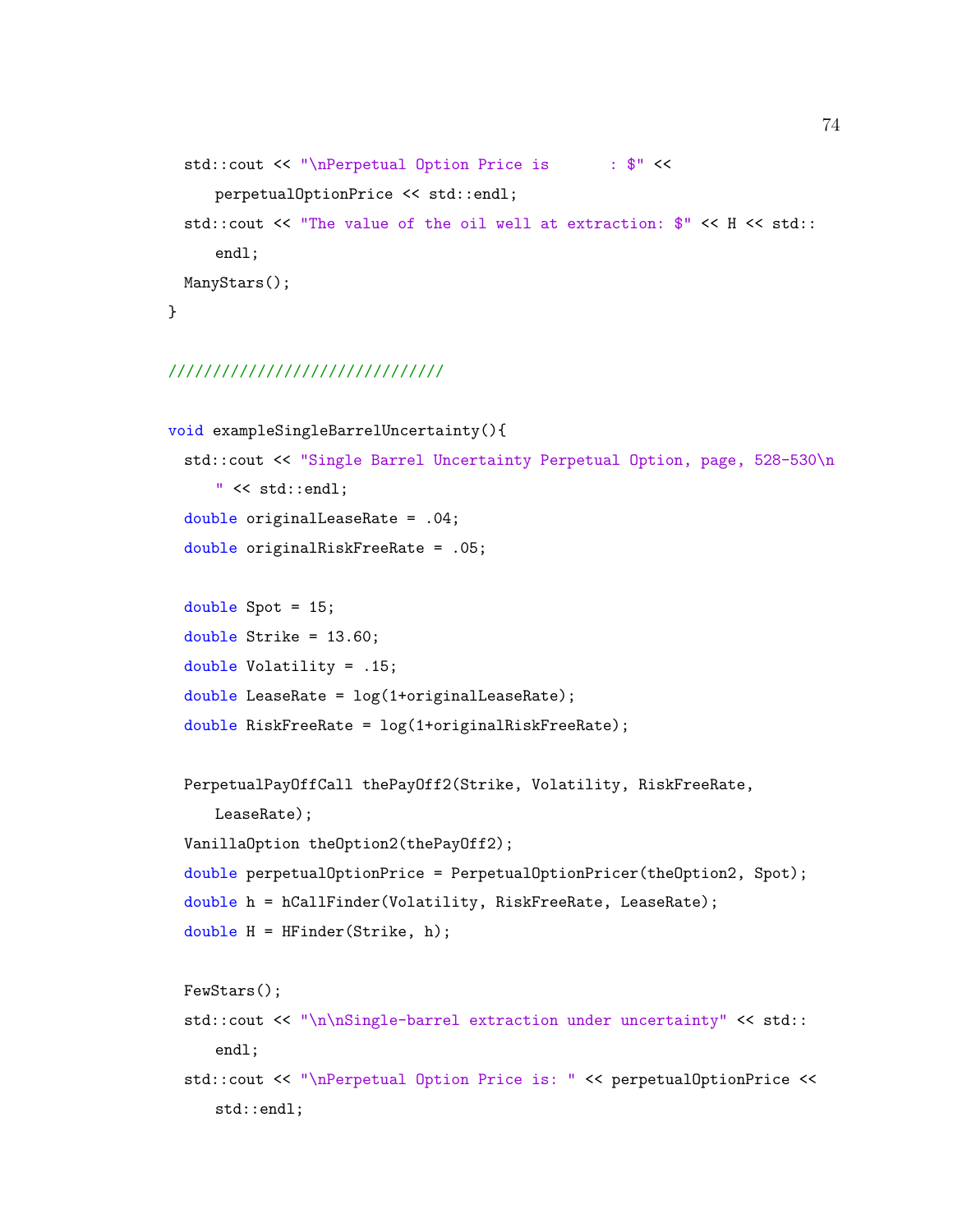```
std::cout << "The value of the oil well at extraction: " << H << std::
     endl;
 ManyStars();
}
void exampleInfiniteWell173(){
 std::cout << "Valuing an Infinite Oil Reserve" << std::endl;
 std::cout << " Example 17.3 - near zero volatility, page 531\n" << std::
     endl;
 double Spot = 15;
 double ShutdownRestart = 180;
 double Volatility = .00001;
 double originalRiskFreeRate = .05;
 double originalLeaseRate = .04;
  double c = 8;
 Spot = Spot/originalLeaseRate;
 double Strike = c/originalRiskFreeRate+ShutdownRestart;
 double LeaseRate = log(1+originalLeaseRate);
  double RiskFreeRate = log(1+originalRiskFreeRate);
 PerpetualPayOffCall thePayOff3(Strike, Volatility, RiskFreeRate,
     LeaseRate);
 VanillaOption theOption3(thePayOff3);
  double perpetualOptionPrice = PerpetualOptionPricer(theOption3, Spot);
  double h = hCallFinder(Volatility, RiskFreeRate, LeaseRate);
 double H = HFinder(Strike, h);
 FewStars();
 std::cout << "\nPerpetual Option Price is: " << perpetualOptionPrice <<
     std::endl;
```
std::cout << "The value of the oil well at extraction: " << H << std:: endl;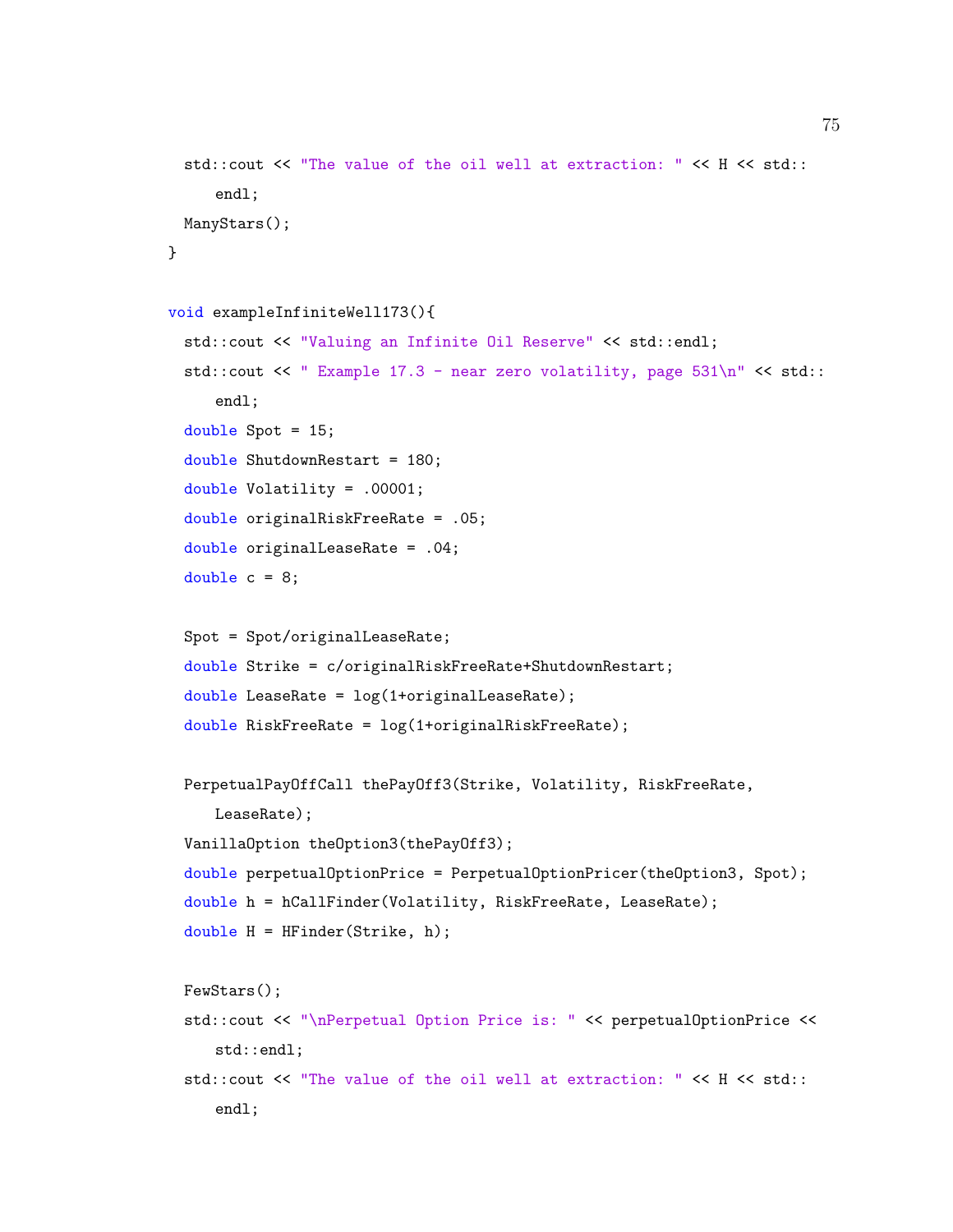```
std::cout << "Extraction occurs when spot equals: " << originalLeaseRate*
     H << std::endl;
 ManyStars();
}
void exampleInfiniteWell174(){
 std::cout << "Valuing an Infinite Oil Reserve" << std::endl;
 std::cout << " Example 17.4 - 0.15 volatility, page 531\" << std::endl;
 std::cout << "\n\nValuing an infinite well" << std::endl;
 double Spot = 15;
 double ShutdownRestart = 180;
 double Volatility = .15;
 double originalRiskFreeRate = .05;
 double originalLeaseRate = .04;
  double c = 8;
 Spot = Spot/originalLeaseRate;
 double Strike = c/originalRiskFreeRate+ShutdownRestart;
  double LeaseRate = log(1+originalLeaseRate);
  double RiskFreeRate = log(1+originalRiskFreeRate);
 PerpetualPayOffCall thePayOff4(Strike, Volatility, RiskFreeRate,
     LeaseRate);
 VanillaOption theOption4(thePayOff4);
 double perpetualOptionPrice = PerpetualOptionPricer(theOption4, Spot);
 double h = hCallFinder(Volatility, RiskFreeRate, LeaseRate);
 double H = HFinder(Strike, h);
```

```
std::cout << "\nPerpetual Option Price is: " << perpetualOptionPrice <<
   std::endl;
```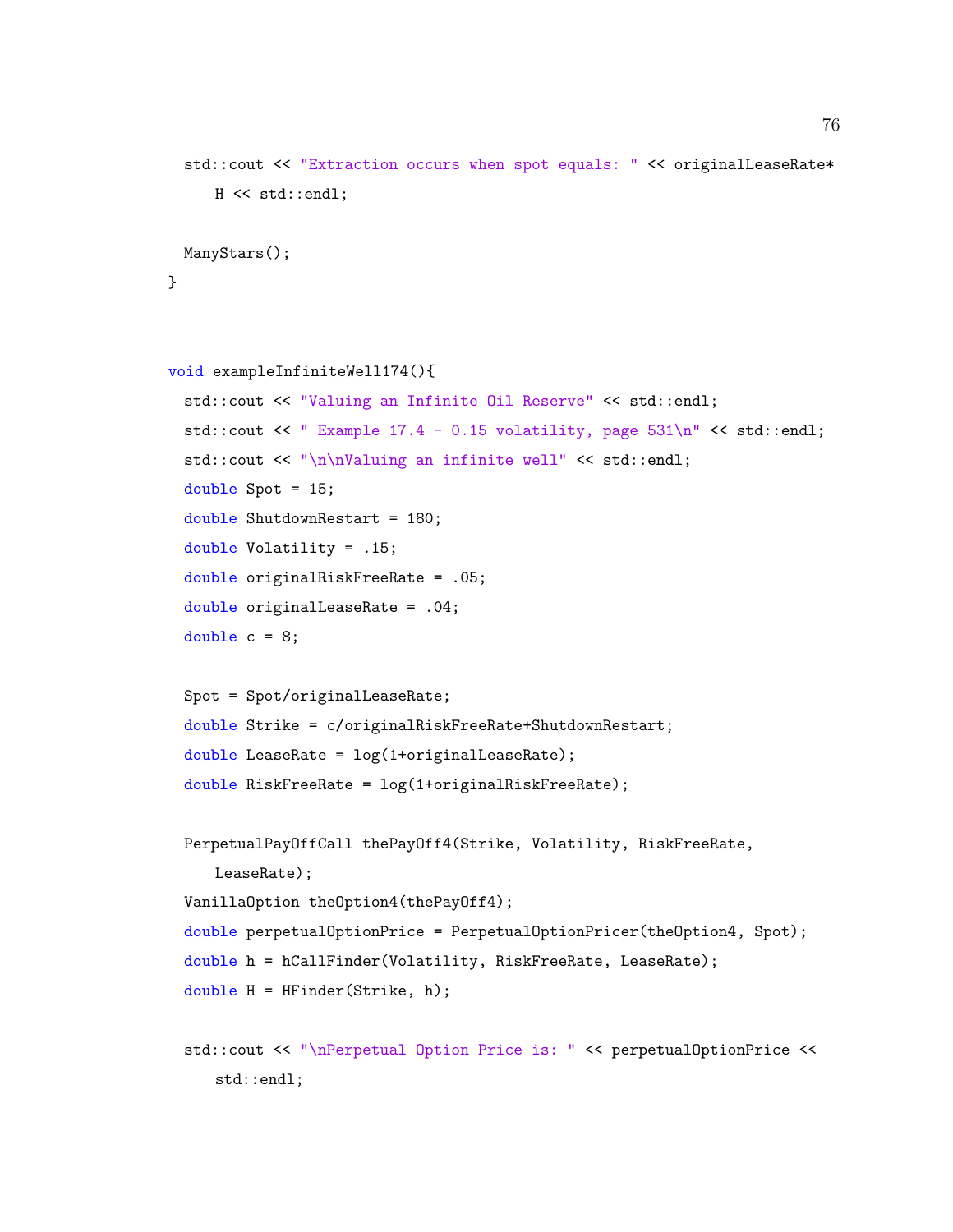- std::cout << "The value of the oil well at extraction: " << H << std:: endl;
- std::cout << "Extraction occurs when spot equals: " << originalLeaseRate\* H << std::endl;
- std::cout << "Per barrel the well is worth: " << originalLeaseRate\* perpetualOptionPrice << std::endl;

```
ManyStars();
```
}

```
void exampleInfiniteWellPermShutdown175A(){
```
- std::cout << "Valuing an Infinite Oil Reserve with Permanent Shutdown" << std::endl;
- std::cout << " Example 17.5A zero shutdown cost, page 533\n" << std:: endl;

```
//Example 17.5
```
- std::cout << "\n\nCommodity Extraction with Shutdown and Restart Options" << std::endl;
- std::cout << "When a permanent one-time shutdown of the well is possible" << std::endl;

```
double Spot = 10;
double ShutdownRestart = 0;
double Volatility = .15;
double originalRiskFreeRate = .05;
double originalLeaseRate = .04;
double c = 8;
```

```
Spot = Spot/originalLeaseRate;
double Strike = c/originalRiskFreeRate+ShutdownRestart;
double LeaseRate = log(1+originalLeaseRate);
double RiskFreeRate = log(1+originalRiskFreeRate);
```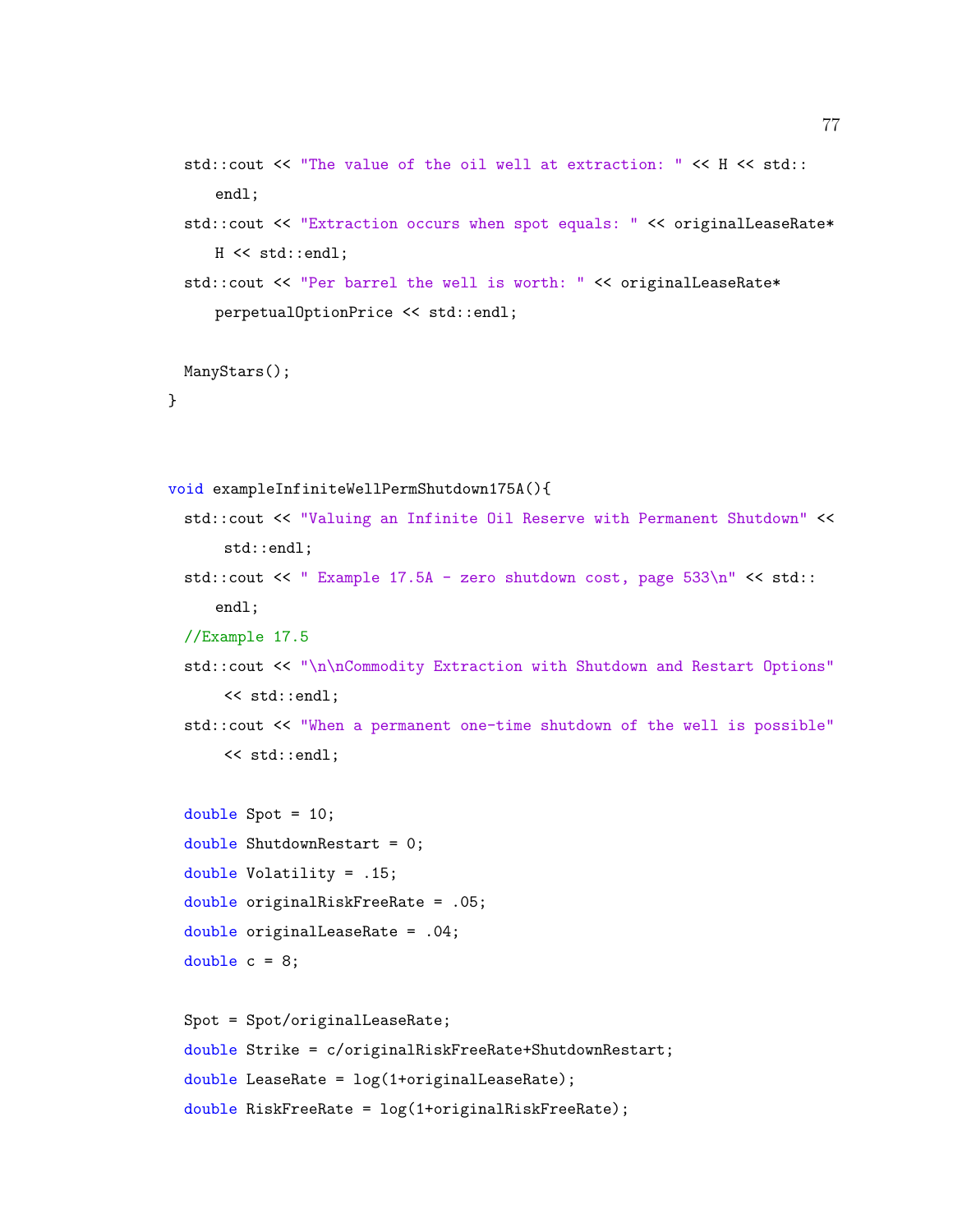PerpetualPayOffPut thePayOff5(Strike, Volatility, RiskFreeRate, LeaseRate );

VanillaOption theOption5(thePayOff5);

double h = hPutFinder(Volatility, RiskFreeRate, LeaseRate);

double H = HFinder(Strike, h);

double perpetualOptionPrice = PerpetualOptionPricer(theOption5, Spot);

std::cout << "\nPerpetual Option Price is: " << perpetualOptionPrice << std::endl;

std::cout << "The value of the oil well at extraction: " << H << std:: endl;

- std::cout << "Extraction/Shutdown occurs when spot equals: " << originalLeaseRate\*H << std::endl;
- std::cout << "Per barrel extraction cost: " << originalLeaseRate\*Strike << std::endl;
- std::cout << "The value of shutting down at " << H\*originalLeaseRate << " : " << Strike - H << std::endl;
- std::cout << "Loss avoided/Gain had for shutdown/restart: " << H\* originalLeaseRate/originalLeaseRate - c/originalRiskFreeRate << std:: endl;

//std::cout << "The value of option is same amount saved" << std::endl;

```
ManyStars();
```
}

void exampleInfiniteWellPermShutdown175B(){ std::cout << "Valuing an Infinite Oil Reserve with Permanent Shutdown" << std::endl;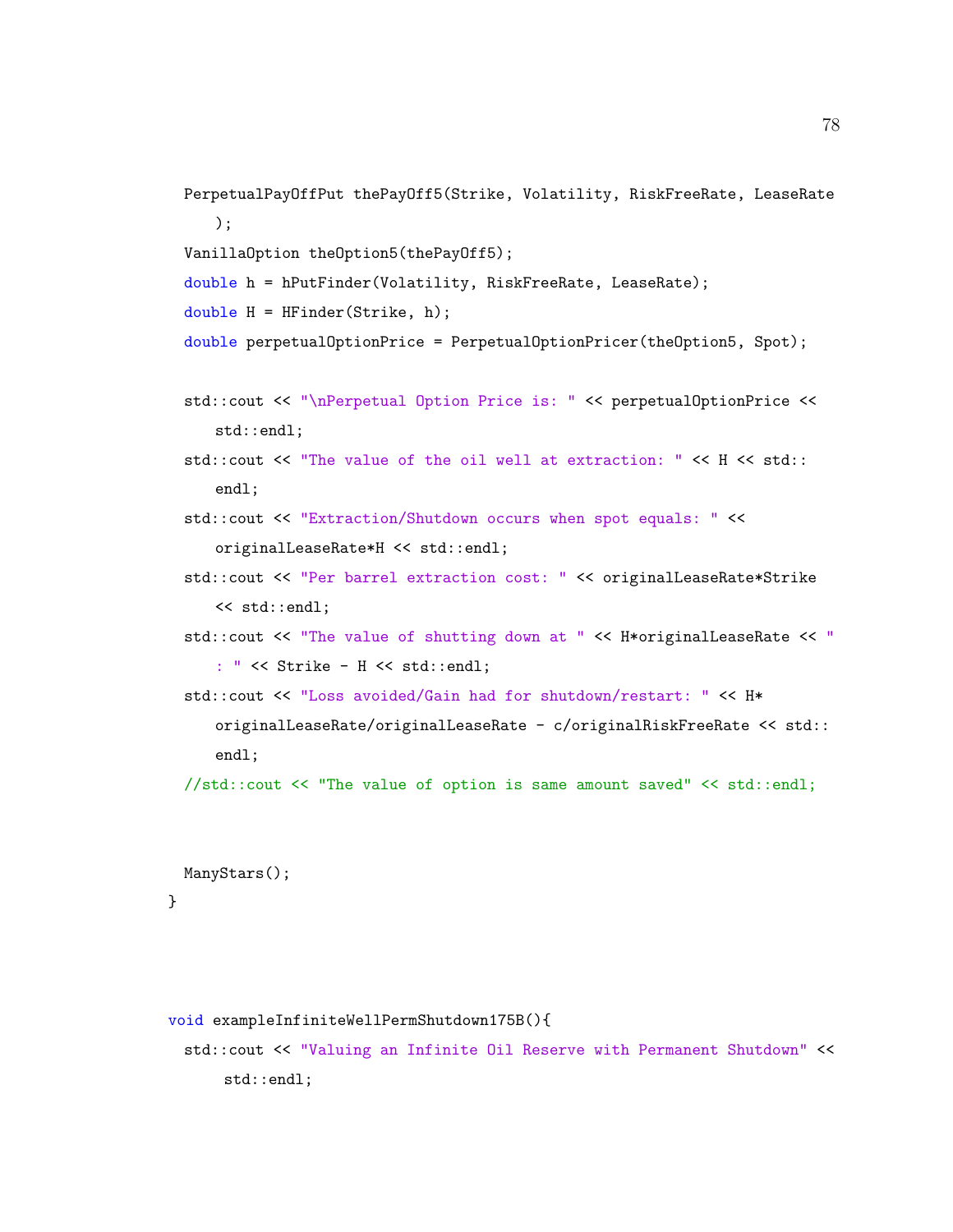```
std::cout << " Example 17.5B - 15 shutdown cost, page 534\n" << std::endl
   ;
double Spot = 10;
double ShutdownRestart = -25;
double Volatility = .15;
double originalRiskFreeRate = .05;
double originalLeaseRate = .04;
double c = 8;
Spot = Spot/originalLeaseRate;
```

```
double Strike = c/originalRiskFreeRate+ShutdownRestart;
double LeaseRate = log(1+originalLeaseRate);
double RiskFreeRate = log(1+originalRiskFreeRate);
```

```
PerpetualPayOffPut thePayOff6(Strike, Volatility, RiskFreeRate, LeaseRate
   );
VanillaOption theOption6(thePayOff6);
double h = hPutFinder(Volatility, RiskFreeRate, LeaseRate);
double H = HFinder(Strike, h);
double perpetualOptionPrice = PerpetualOptionPricer(theOption6, Spot);
```

```
FewStars();
```
- std::cout << "\nPerpetual Option Price is: " << perpetualOptionPrice << std::endl;
- std::cout << "The value of the oil well at extraction: " << H << std:: endl;
- std::cout << "Extraction occurs when spot equals: " << originalLeaseRate\* H << std::endl;
- std::cout << "Per barrel extraction cost: " << originalLeaseRate\*Strike << std::endl;
- std::cout << "Loss avoided/Gain had for shutdown/restart: " << H\* originalLeaseRate/originalLeaseRate - c/originalRiskFreeRate << std::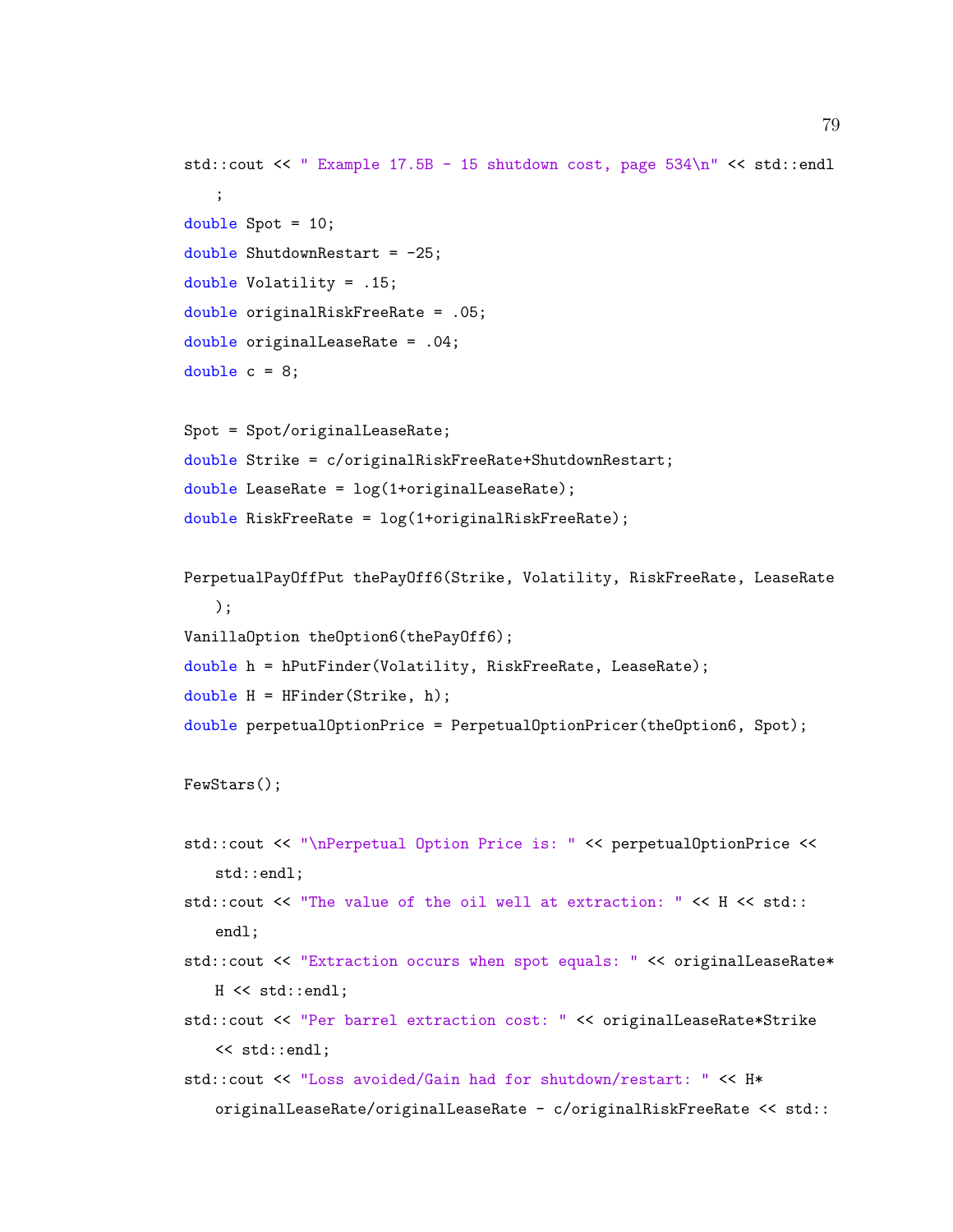```
endl;
 std::cout << "Shutdown occurs when spot equals: " << originalLeaseRate*H
     << std::endl;
  if(ShutdownRestart<0){
  std::cout << "We pay " << ShutdownRestart << " to avoid ";
  std::cout << "losses of " << H*originalLeaseRate/originalLeaseRate - c/
     originalRiskFreeRate << " by shutting down." << std::endl;
 } else if(ShutdownRestart>0){
 std::cout << "We pay " << ShutdownRestart << " to ";
 std::cout << "gain " << H*originalLeaseRate/originalLeaseRate - c/
     originalRiskFreeRate << " by continuiing operations." << std::endl;
 }
 ManyStars();
}
/*
void graph(){
 double Spot = 10;
 double ShutdownRestart = -25;
 double Volatility = .15;
 double originalRiskFreeRate = .05;
 double originalLeaseRate = .04;
 double c = 8;
 Spot = Spot/originalLeaseRate;
 double Strike = c/originalRiskFreeRate+ShutdownRestart;
 double LeaseRate = log(1+originalLeaseRate);
  double RiskFreeRate = log(1+originalRiskFreeRate);
 PerpetualPayOffPut thePayOff6(Strike, Volatility, RiskFreeRate, LeaseRate
```
);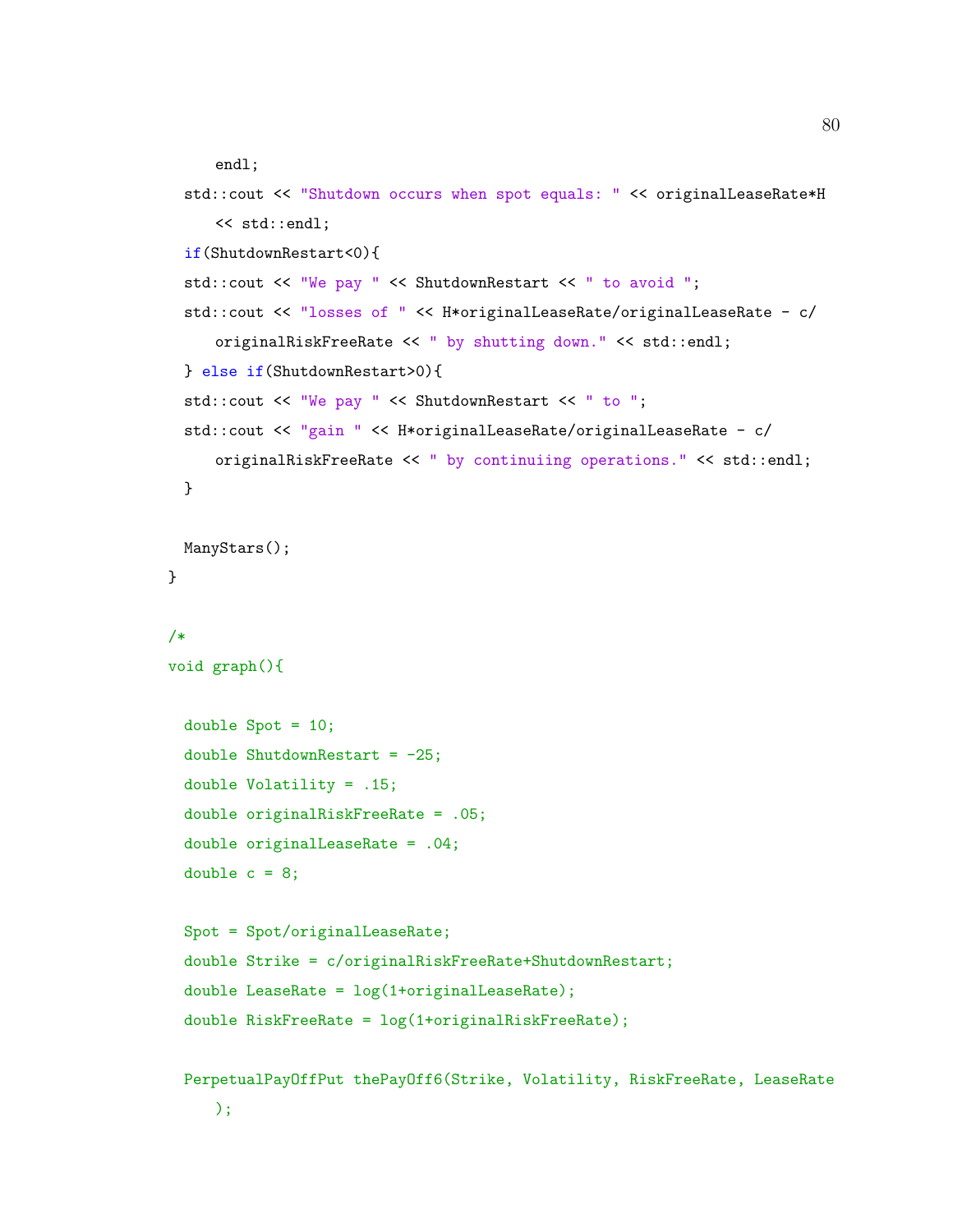```
VanillaOption theOption6(thePayOff6);
 double h = hPutFinder(Volatility, RiskFreeRate, LeaseRate);
 double H = HFinder(Strike, h);
 double perpetualOptionPrice = PerpetualOptionPricer(theOption6, Spot);
 double functionProducingWell = Spot/LeaseRate - c/RiskFreeRate +
     perpetualOptionPrice;
}
*/
void exampleInfiniteWellPermShutdownOptimalPermShutdown176(){
 std::cout << "Valuing an Infinite Oil Reserve with Optimal Permanent
     Shutdown" << std::endl;
 std::cout << " Example 17.6, page 536\n" << std::endl;
 double Spot = 0;
 double MaxSpot = 0;
 double ShutdownRestart = 0;
 double preShutdownRestart = 0;
 std::cout << "\nCurrent Spot: _\b\b";
 std::cin >> Spot;
 std::cout << "Future Max Spot: __\b\b";
 std::cin >> MaxSpot;
 std::cout << "Shutdown Strike: __\b\b";
 std::cin >> preShutdownRestart;
 ShutdownRestart = preShutdownRestart*-1;
 //double Spot = 20;
 //double MaxSpot = 25.21;
 //double ShutdownRestart = 0;
 double Volatility = .15;
 double originalRiskFreeRate = .05;
 double originalLeaseRate = .04;
```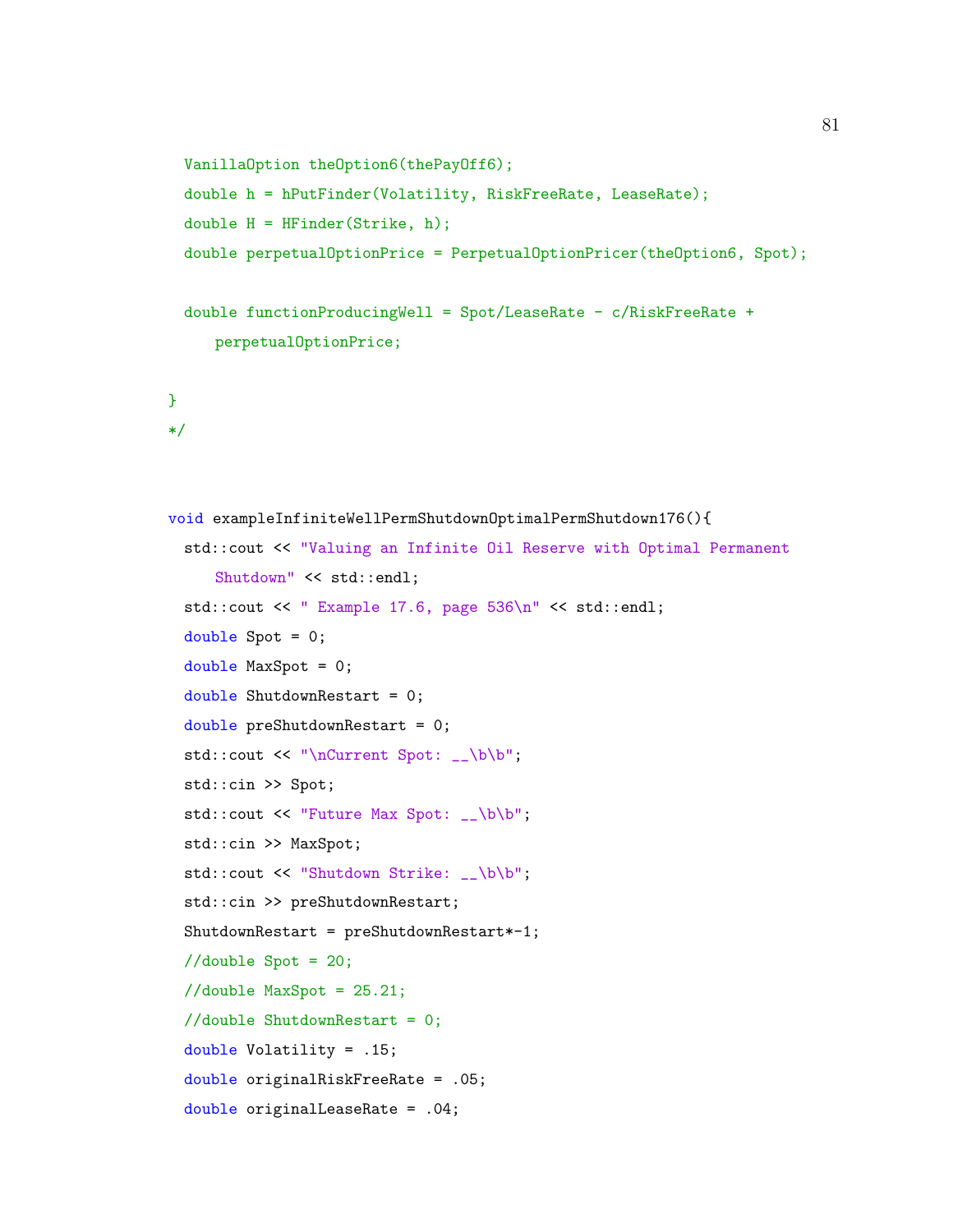```
double c = 8;
double I = 180;
double POMaxSpot = MaxSpot/originalLeaseRate;
double Strike = c/originalRiskFreeRate+ShutdownRestart;
double LeaseRate = log(1+originalLeaseRate);
double RiskFreeRate = log(1+originalRiskFreeRate);
PerpetualPayOffPut thePayOff7(Strike, Volatility, RiskFreeRate, LeaseRate
   );
VanillaOption theOption7(thePayOff7);
double hCall = hCallFinder(Volatility, RiskFreeRate, LeaseRate);
double perpetualOptionPrice1 = PerpetualOptionPricer(theOption7, Spot);
double perpetualOptionPrice23 = PerpetualOptionPricer(theOption7,
   POMaxSpot);
FewStars();
std::cout << "Equation 1:" << std::endl;
std::cout << "Current value of the producing well given a shutdown option
    and current spot: " << std::endl;
std::cout << "Spot/LeaseRate - c/RiskFreeRate + perpetualOptionPrice = ";
std::cout << Spot/originalLeaseRate - c/originalRiskFreeRate +
   perpetualOptionPrice1 << std::endl;
FewStars();
std::cout << "Equation 2:" << std::endl;
std::cout << "Future value of the producing well given a shutdown option
   and max spot: " << std::endl;
std::cout << "MaxSpot/LeaseRate - c/RiskFreeRate + perpetualOptionPrice -
    I = ";
```
82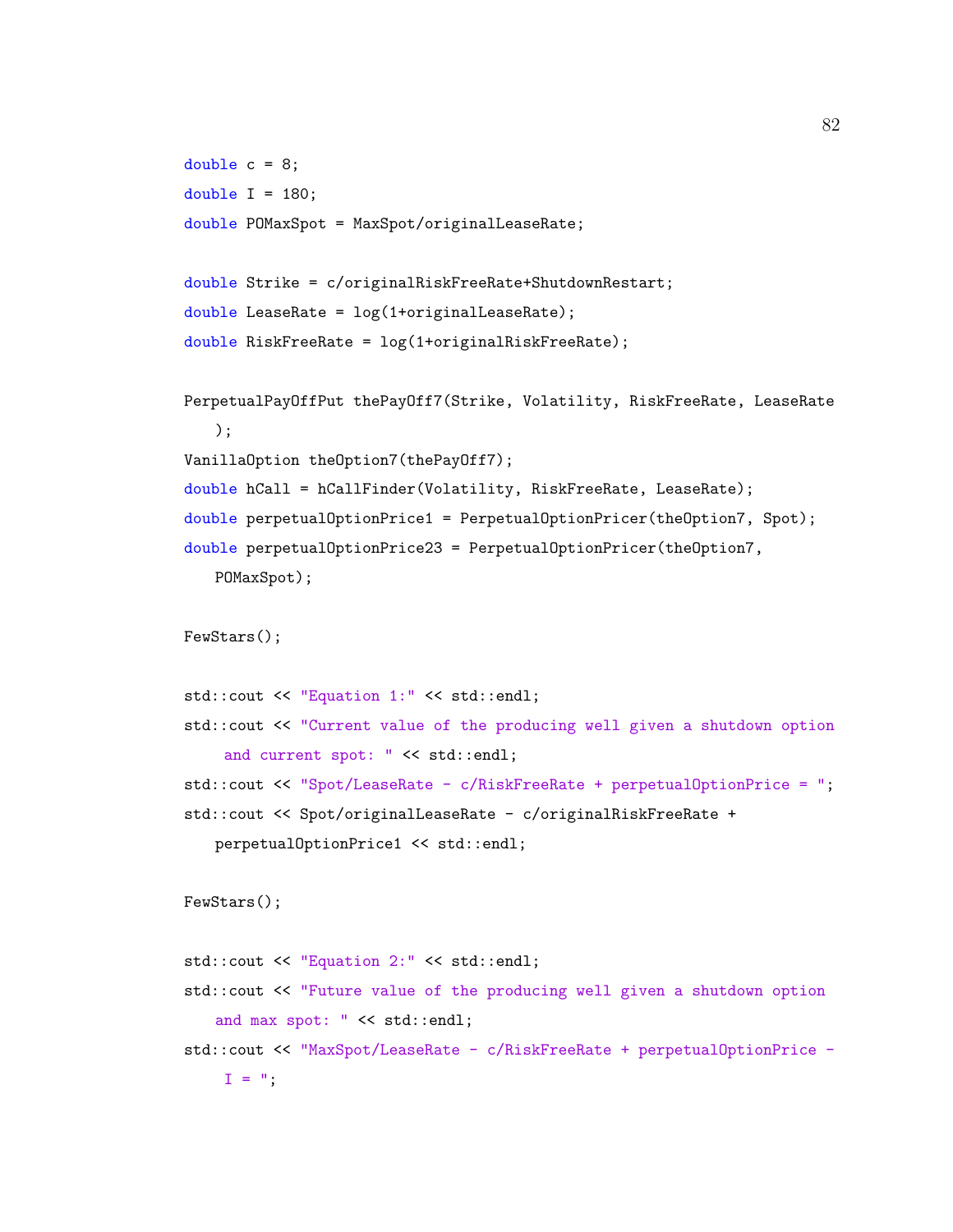```
std::cout << Spot/originalLeaseRate - c/originalRiskFreeRate +
     perpetualOptionPrice23 - I << std::endl;
 FewStars();
 std::cout << "Equation 3:" << std::endl;
 std::cout << "The present value of the producing well given a shutdown
     option and max spot: " << std::endl;
 std::cout << "pow(Spot/MaxSpot,hCall)*(MaxSpot/LeaseRate - c/RiskFreeRate
      + perpetualOptionPrice - I) = ";
 std::cout << pow(Spot/MaxSpot,hCall)*(MaxSpot/originalLeaseRate - c/
     originalRiskFreeRate + perpetualOptionPrice23 - I) << std::endl;
 ManyStars();
}
void exampleInfiniteWellPermRestart177(){
 std::cout << "Valuing an Infinite Oil Reserve with Permanent Restart" <<
     std::endl;
 std::cout << " Example 17.7, page 536\n" << std::endl;
 double Spot = 10;
 double ShutdownRestart = 0;
 double Volatility = .15;
 double originalRiskFreeRate = .05;
 double originalLeaseRate = .04;
 double c = 8;
 Spot = Spot/originalLeaseRate;
 double Strike = c/originalRiskFreeRate+ShutdownRestart;
 double LeaseRate = log(1+originalLeaseRate);
```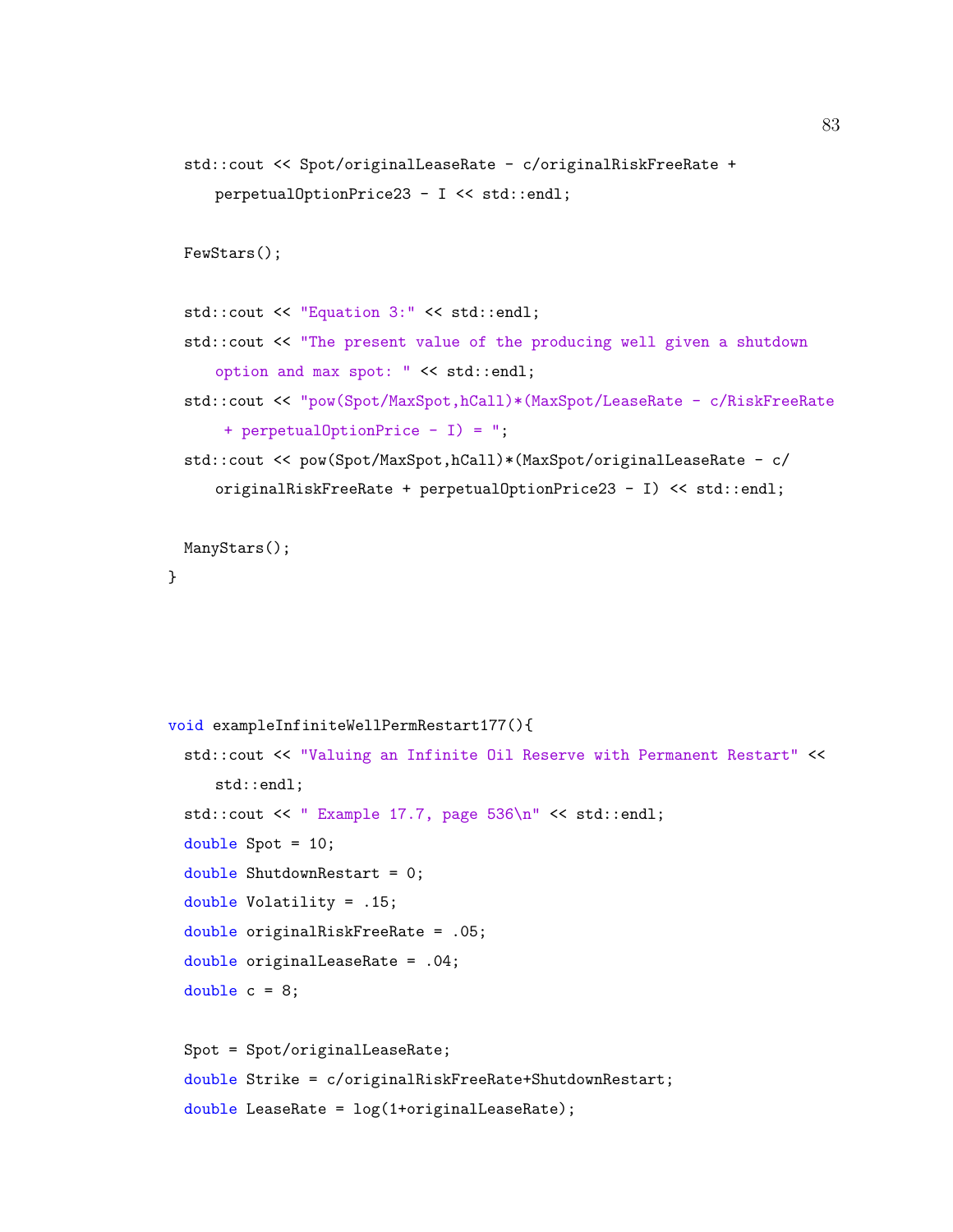```
double RiskFreeRate = log(1+originalRiskFreeRate);
```

```
PerpetualPayOffCall thePayOff8(Strike, Volatility, RiskFreeRate,
   LeaseRate);
VanillaOption theOption8(thePayOff8);
double perpetualOptionPrice = PerpetualOptionPricer(theOption8, Spot);
double h = hCallFinder(Volatility, RiskFreeRate, LeaseRate);
double H = HFinder(Strike, h);
std::cout << "\nValue of the well is: " << perpetualOptionPrice << std::
```

```
endl;
std::cout << "Extraction restart occurs when spot equals: " <<
```

```
originalLeaseRate*H << std::endl;
```

```
ManyStars();
```

```
}
```

```
void whiteSpace(){
 //int whiteSpaces = 4500;
 //const std::string whiteSpace = " ";
  const std::string createWhiteSpace(1000, '');
 std::cout << createWhiteSpace << std::endl;
  int backSpaces = 0;
 for (int i=0; i < backSpaces; i++){
    std::cout \langle \langle \nabla \cdot \cdot \cdot \rangle}
}
void ManyStars(){
  //Creating a border
```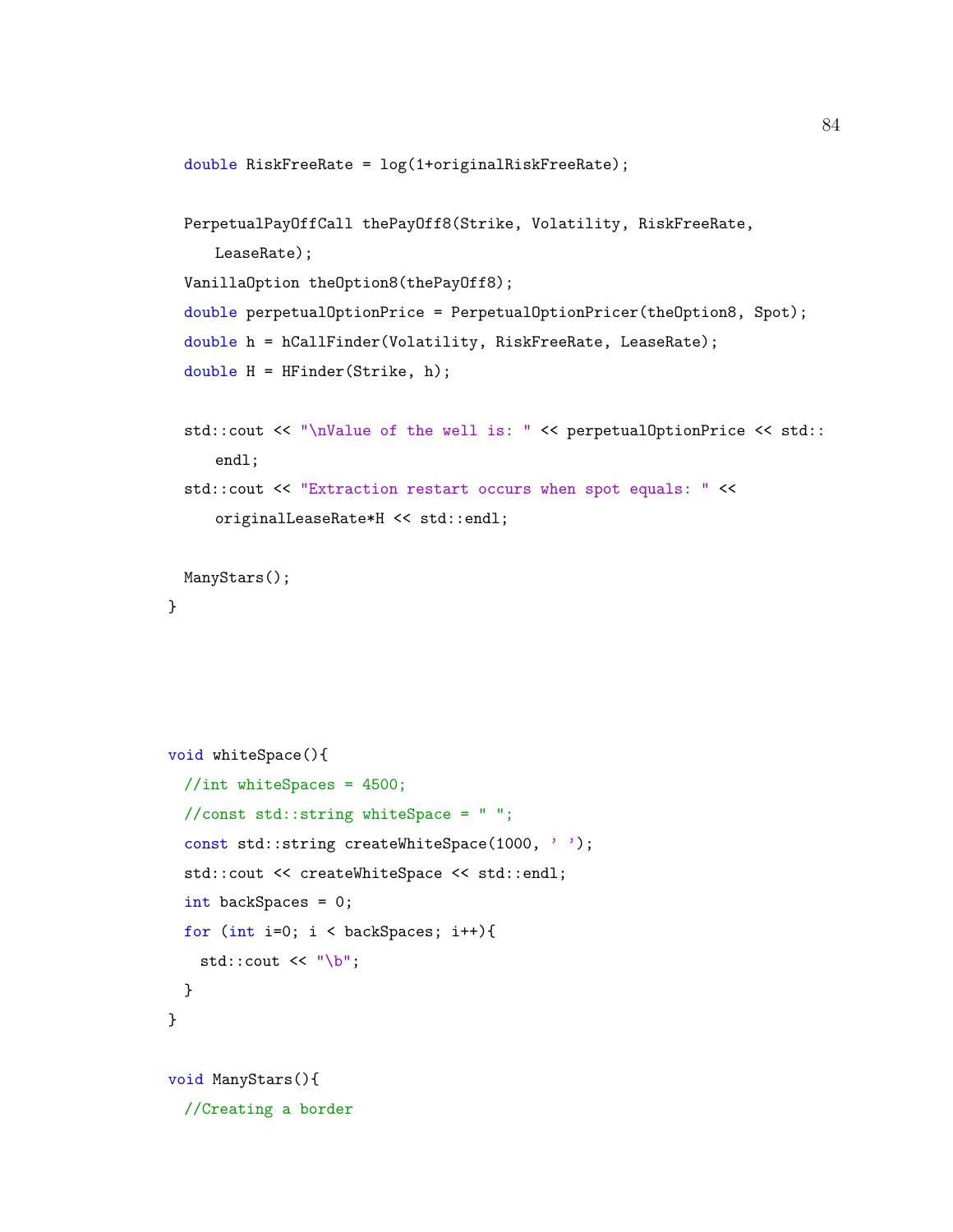```
std::cout << std::endl;
 char star = '*';
 for(int i=0; i < 80; i++){
   std::cout << star;
 }
 std::cout << std::endl;
}
```

```
void FewStars(){
 //Creating a border
  std::cout << std::endl;
  char star = '*';
  char spaces = ' ';
 for(int i=0; i < 4; i++){
   std::cout << spaces;
  }
 for(int j=0; j < 69; j++){
   std::cout << star;
  }
 for(int k=0; k < 4; k++){
   std::cout << spaces;
  }
 std::cout << std::endl;
}
```
///////////////// PerpetualPayOff.hpp

#ifndef PERPETUALPAYOFF\_HPP #define PERPETUALPAYOFF\_HPP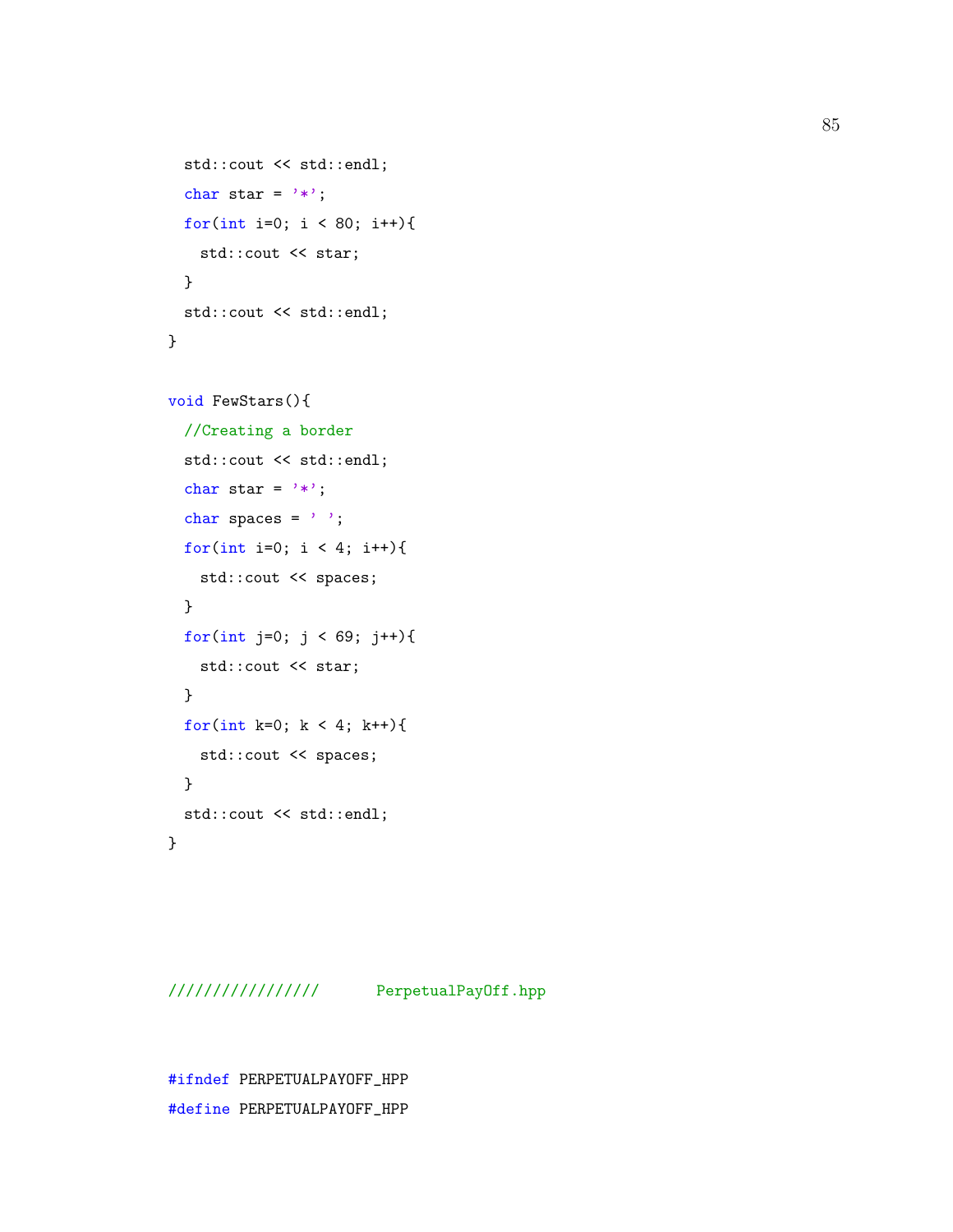```
#include "VanillaPayOff.hpp"
class PerpetualPayOffCall : public PayOff
{
public:
   PerpetualPayOffCall(double Strike_, double v_, double r_, double d_);
   virtual double operator()(double Spot) const;
   virtual "PerpetualPayOffCall(){}
   virtual PayOff* clone() const;
private:
   double Strike;
   double v;
   double r;
   double d;
};
class PerpetualPayOffPut : public PayOff
{
public:
   PerpetualPayOffPut(double Strike_, double v_, double r_, double d_);
   virtual double operator()(double Spot) const;
   virtual ~PerpetualPayOffPut(){}
   virtual PayOff* clone() const;
```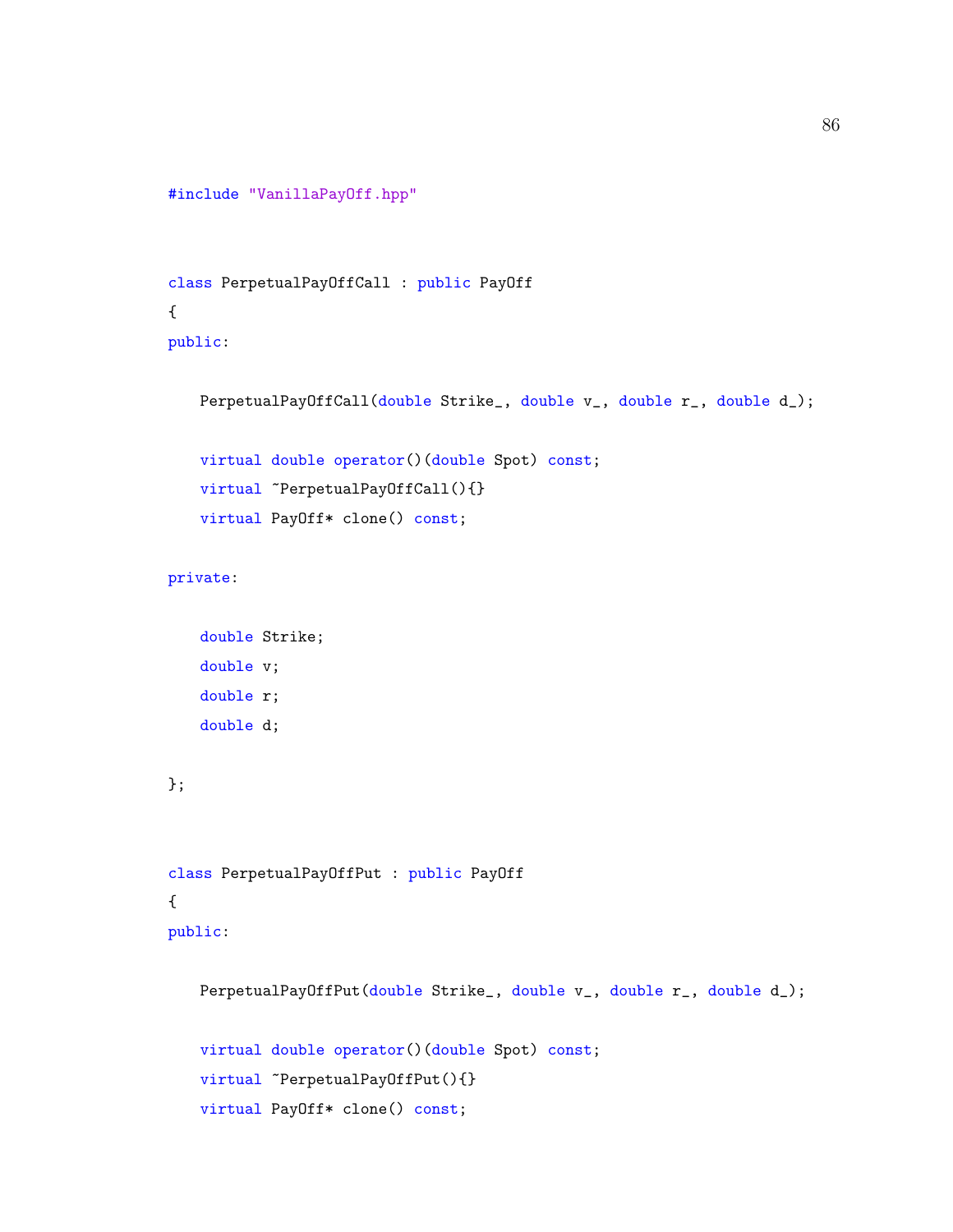```
private:
```

```
double Strike;
double v;
double r;
double d;
```

```
};
```
#endif

```
///////////////// PerpetualPayOff.cpp
```
#include "PerpetualPayOff.hpp"

#include <cmath>

```
PerpetualPayOffCall::PerpetualPayOffCall(double Strike_, double v_, double
   r_, double d_) : Strike(Strike_), v(v_), r(r_), d(d_) {}
double PerpetualPayOffCall::operator () (double Spot) const {
 double sigmaSqrd = v*v;
 double h = 0.5 - ((r - d) / sigmaSqrd) + sqrt(pow(((r - d) / sigmaSqrd) -
```
 $0.5, 2) + (2 * r / signaSqrd));$ double  $H = Strike*h / (h - 1);$ 

double optval =  $(H - Strike)*pow((Spot / H), h);$ 

```
if (Spot > H)
optval = Spot - Strike;
```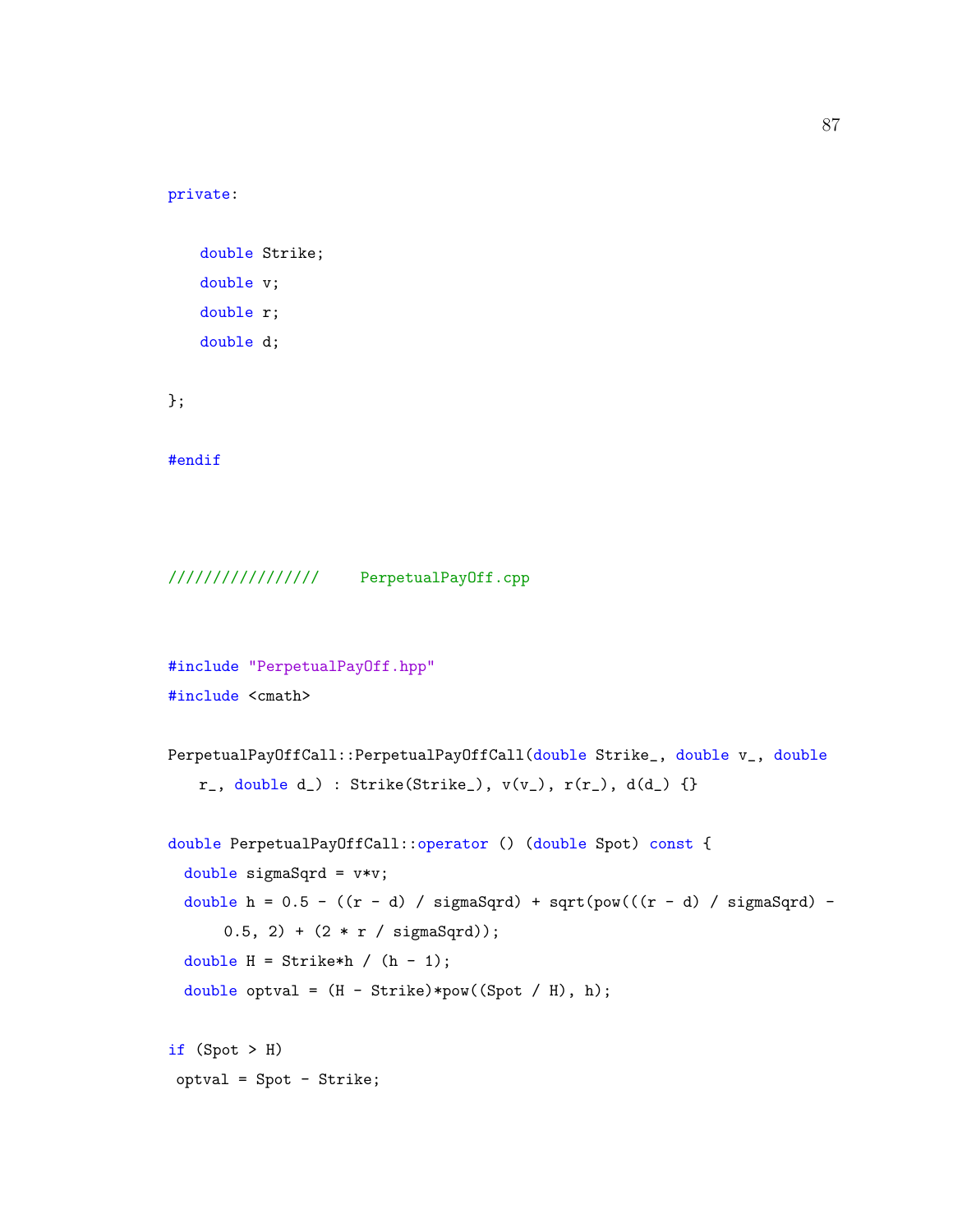```
return optval;
}
PayOff* PerpetualPayOffCall::clone() const
{
   return new PerpetualPayOffCall(*this);
}
```

```
PerpetualPayOffPut::PerpetualPayOffPut(double Strike_, double v_, double r_
    , double d_) : Strike(Strike_), v(v_{-}), r(r_{-}), d(d_{-}) {}
```

```
double PerpetualPayOffPut::operator () (double Spot) const {
 double sigmaSqrd = v*v;
 double h = 0.5 - ((r - d) / sigmaSqrd) - sqrt(pow(((r - d) / sigmaSqrd) -0.5, 2) + (2 * r / signaSqrd));double H = Strike*h / (h - 1);double optval = (H - Strike)*pow((Spot / H), h);if (H > Spot)
optval = Strike - Spot;
return std::abs(optval);
}
PayOff* PerpetualPayOffPut::clone() const
{
   return new PerpetualPayOffPut(*this);
}
```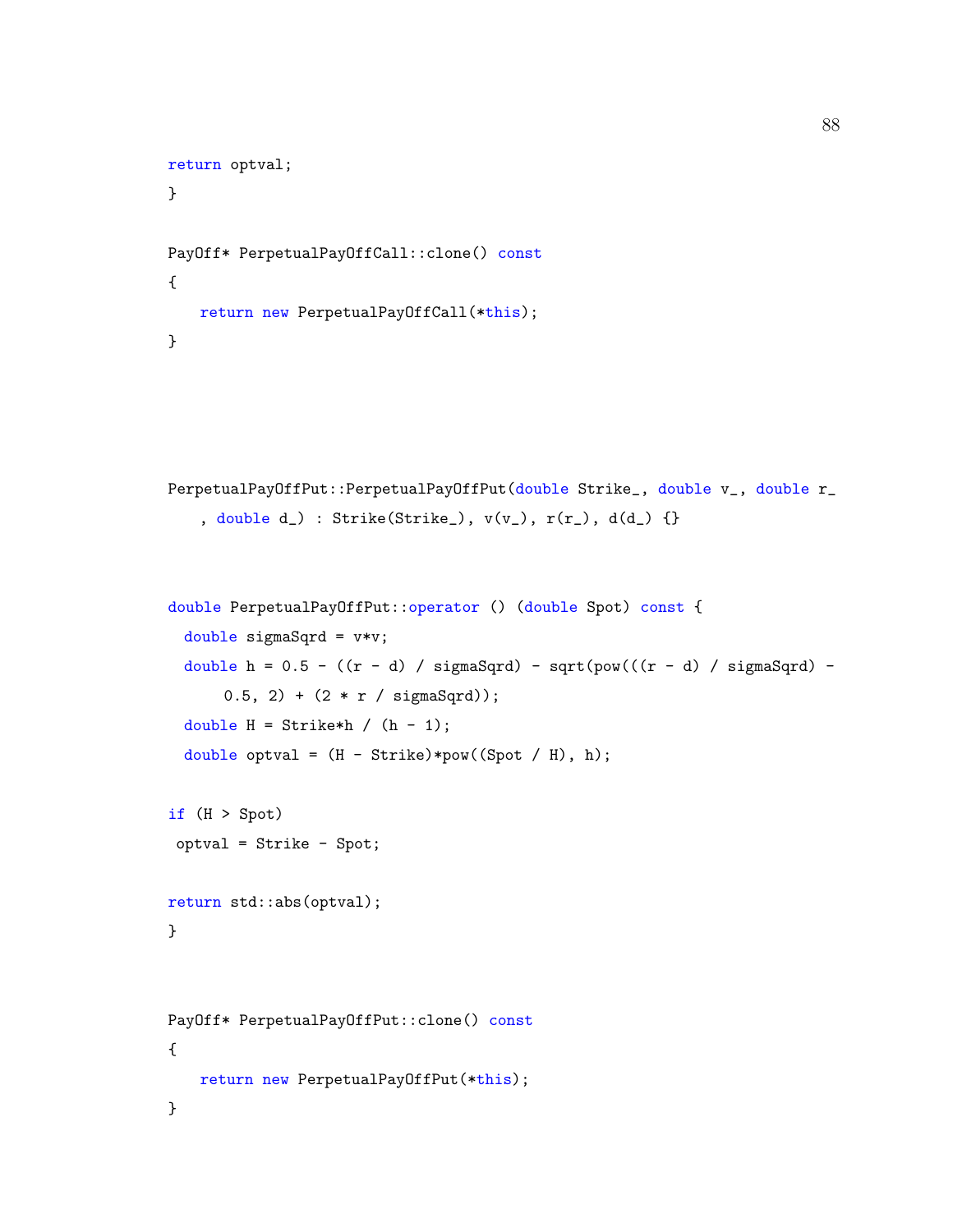```
/////////// AnalystPackage.hpp
```
#ifndef HFINDER\_HPP #define HFINDER\_HPP

double hCallFinder(double v, double r, double d); double hPutFinder(double v, double r, double d); double HFinder(double Strike, double h);

### #endif

## ////////// AnalystPackage.cpp

```
#include "AnalystPackage.hpp"
#include <cmath>
double hCallFinder(double v, double r, double d){
   double sigmaSqrd = v*v;
   double h = 0.5 - ((r - d) / sigmaSqrd) + sqrt(pow(((r - d) / sigmaSqrd)- 0.5, 2) + (2 * r / sigmaSqrd));
   return h;
}
double hPutFinder(double v, double r, double d){
   double sigmaSqrd = v*v;
```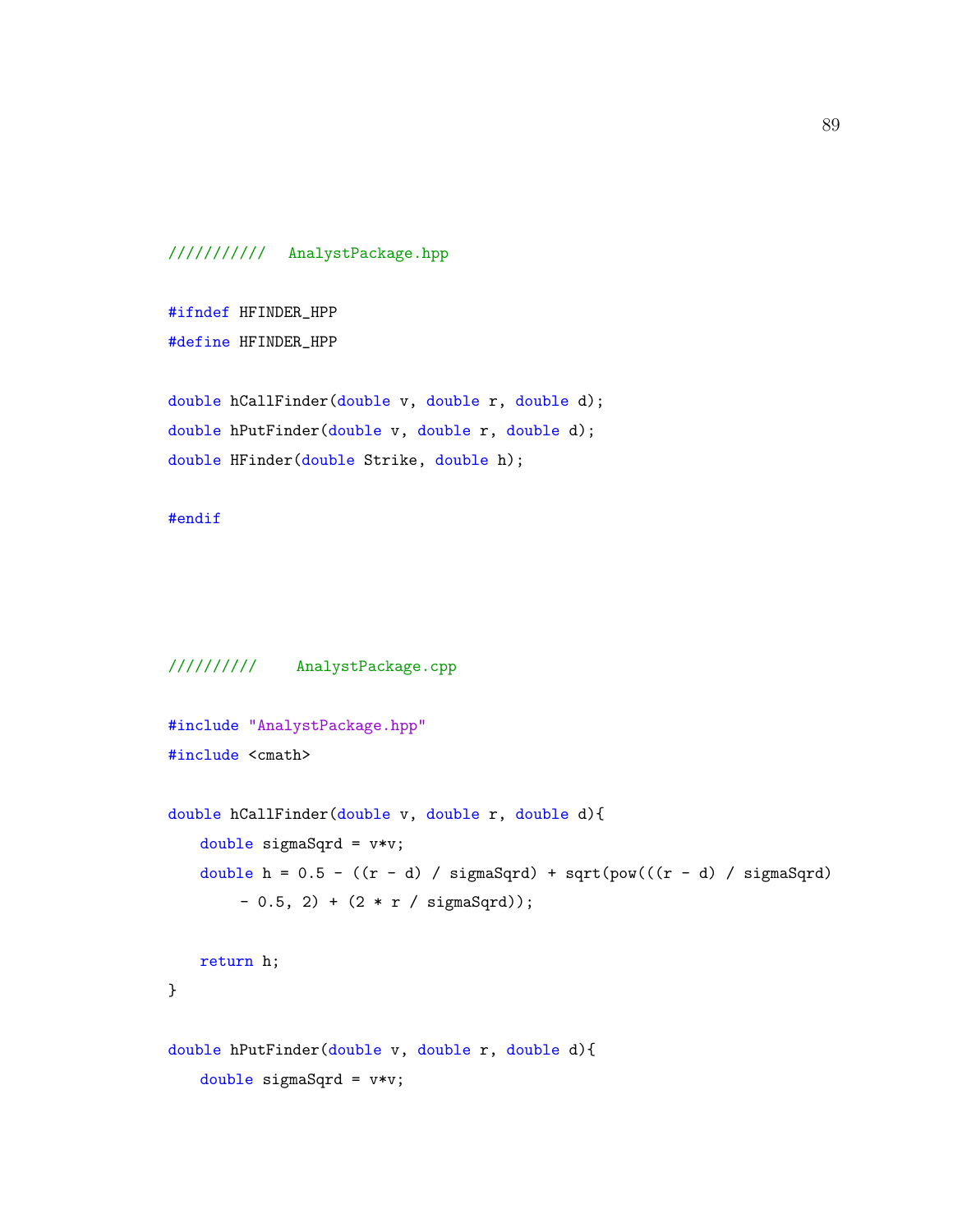```
double h = 0.5 - ((r - d) / sigmaSqrd) - sqrt(pow(((r - d) / sigmaSqrd)- 0.5, 2) + (2 * r / \text{sigmaSqrd};
   return h;
}
double HFinder(double Strike, double h){
 double H = Strike*h / (h - 1);return H;
}
/////////////// VanillaPayOff.hpp
```

```
#ifndef VANILLAPAYOFF_HPP
#define VANILLAPAYOFF_HPP
```

```
class PayOff
{
```
public:

```
PayOff(){};
```

```
virtual double operator()(double Spot) const=0;
virtual "PayOff(){}
virtual PayOff* clone() const=0;
```
## private: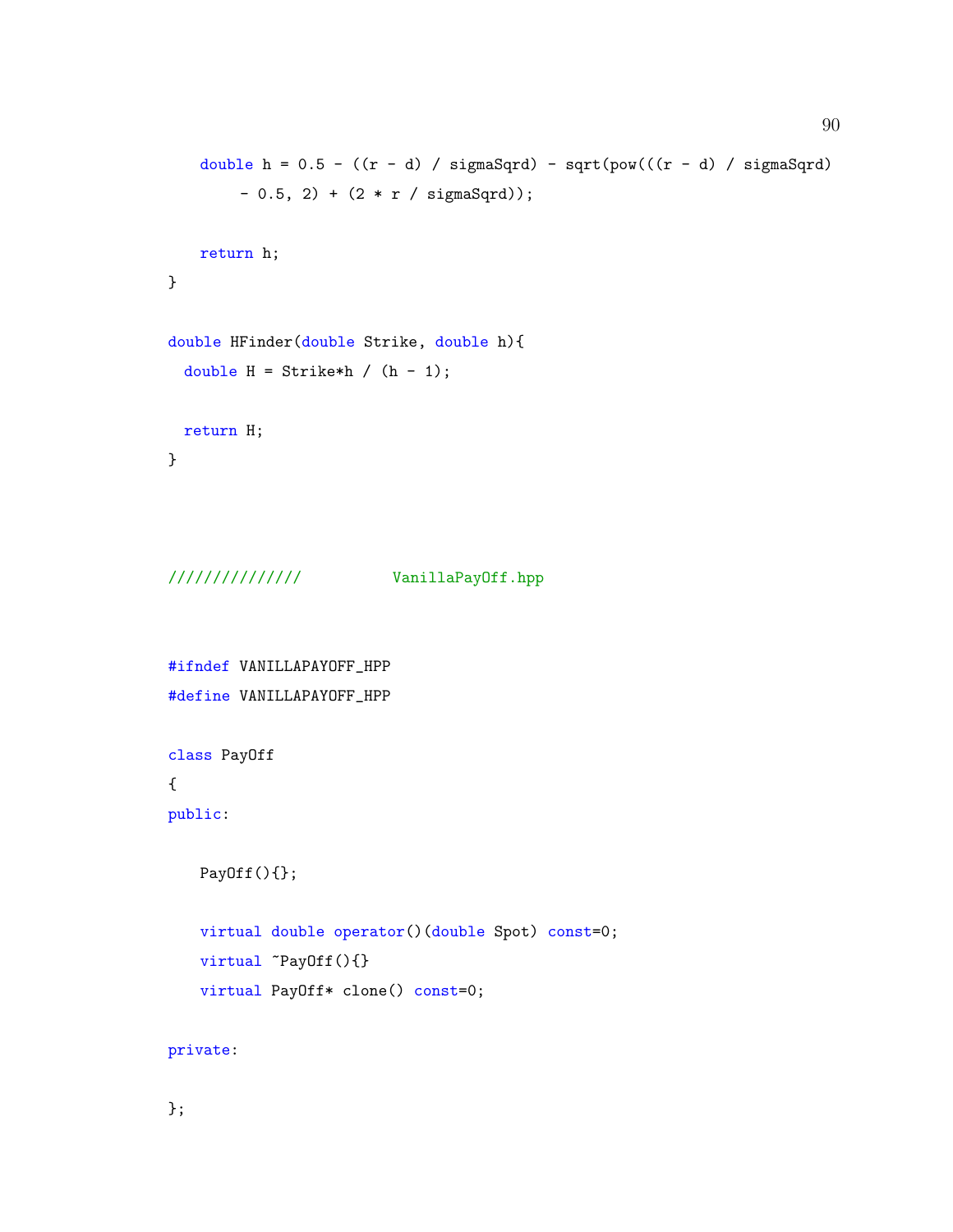```
class PayOffCall : public PayOff
{
public:
```

```
PayOffCall(double Strike_);
virtual double operator()(double Spot) const;
virtual ~PayOffCall(){}
virtual PayOff* clone() const;
```
### private:

double Strike;

};

```
class PayOffPut : public PayOff
{
public:
```

```
PayOffPut(double Strike_);
```

```
virtual double operator()(double Spot) const;
virtual ~PayOffPut(){}
virtual PayOff* clone() const;
```

```
private:
```
double Strike;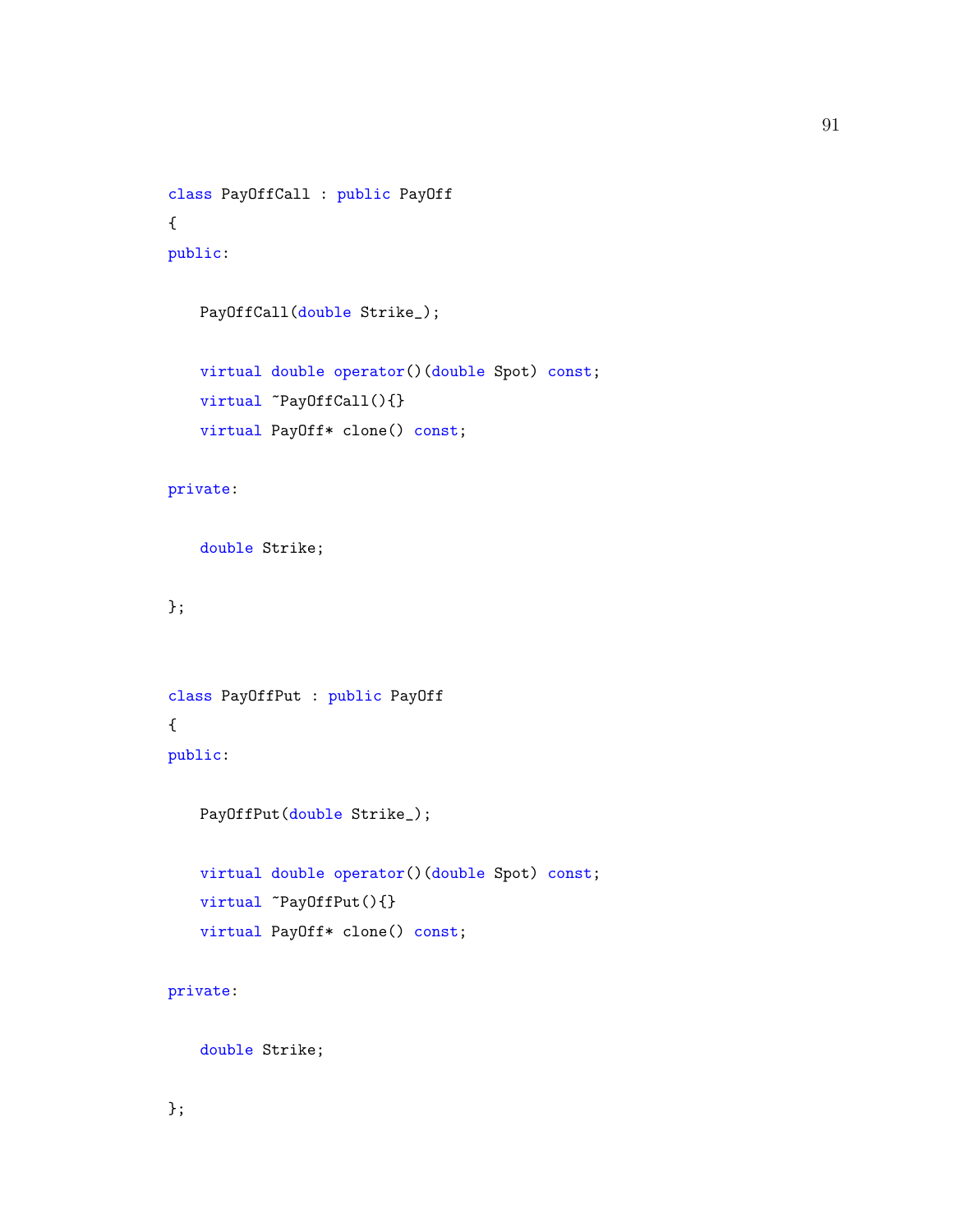#### #endif

```
//Copyright (c) 2002 Mark Joshi
```

```
/////////////// VanillaPayOff.cpp
```

```
#include "VanillaPayOff.hpp"
#include "minmax.hpp"
PayOffCall::PayOffCall(double Strike_) : Strike(Strike_)
{
}
double PayOffCall::operator () (double Spot) const
{
   return max(Spot-Strike,0.0);
}
PayOff* PayOffCall::clone() const
{
   return new PayOffCall(*this);
}
double PayOffPut::operator () (double Spot) const
{
   return max(Strike-Spot,0.0);
}
```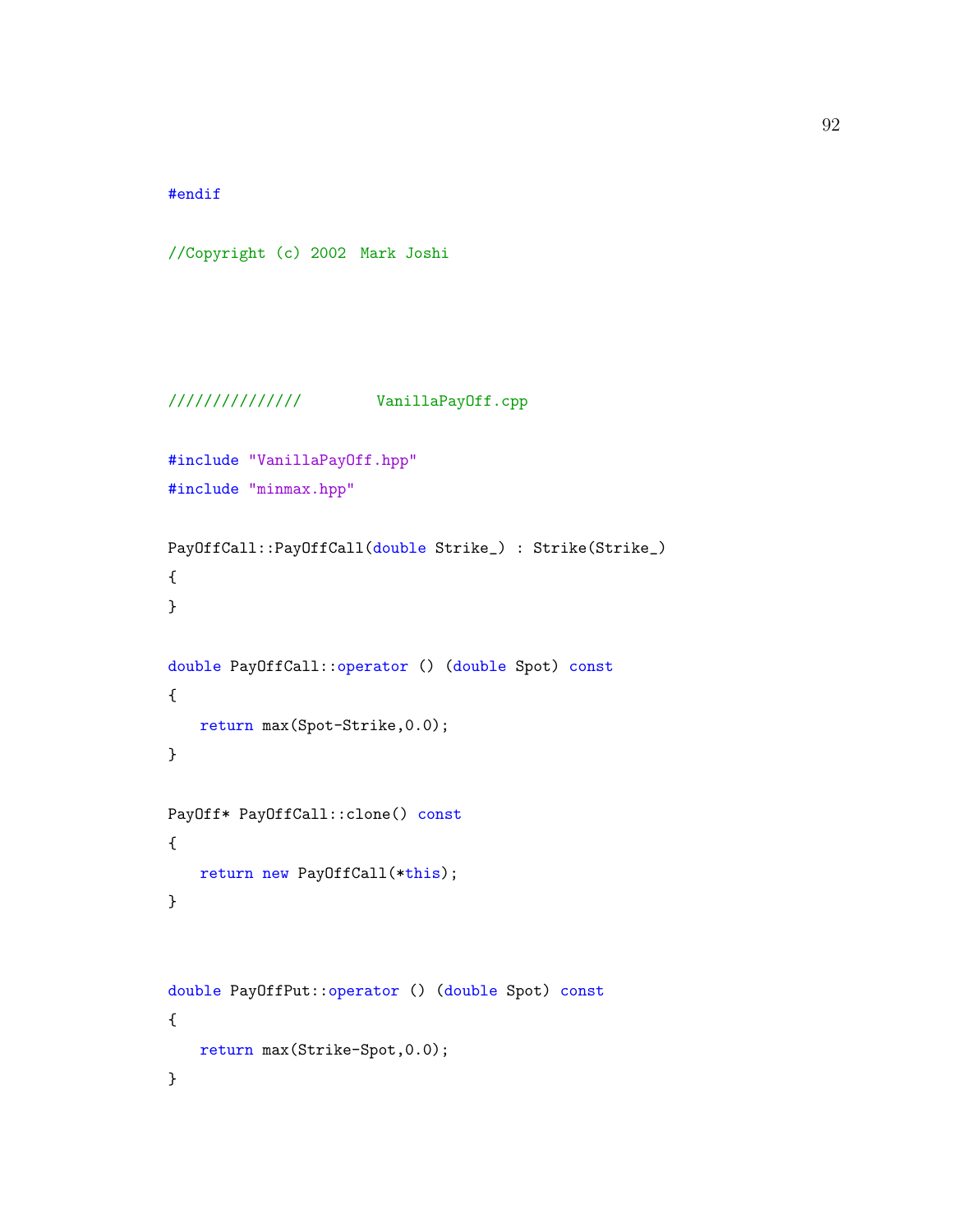```
PayOffPut::PayOffPut(double Strike_) : Strike(Strike_)
{
}
PayOff* PayOffPut::clone() const
{
   return new PayOffPut(*this);
}
//Copyright (c) 2002 Mark Joshi
```

```
////////////// PayOffBridge.hpp
```
#ifndef PAYOFFBRIDGE\_HPP #define PAYOFFBRIDGE\_HPP

#include "VanillaPayOff.hpp"

```
class PayOffBridge
{
public:
```

```
PayOffBridge(const PayOffBridge& original);
PayOffBridge(const PayOff& innerPayOff);
```

```
inline double operator()(double Spot) const;
~PayOffBridge();
PayOffBridge& operator=(const PayOffBridge& original);
```
### private: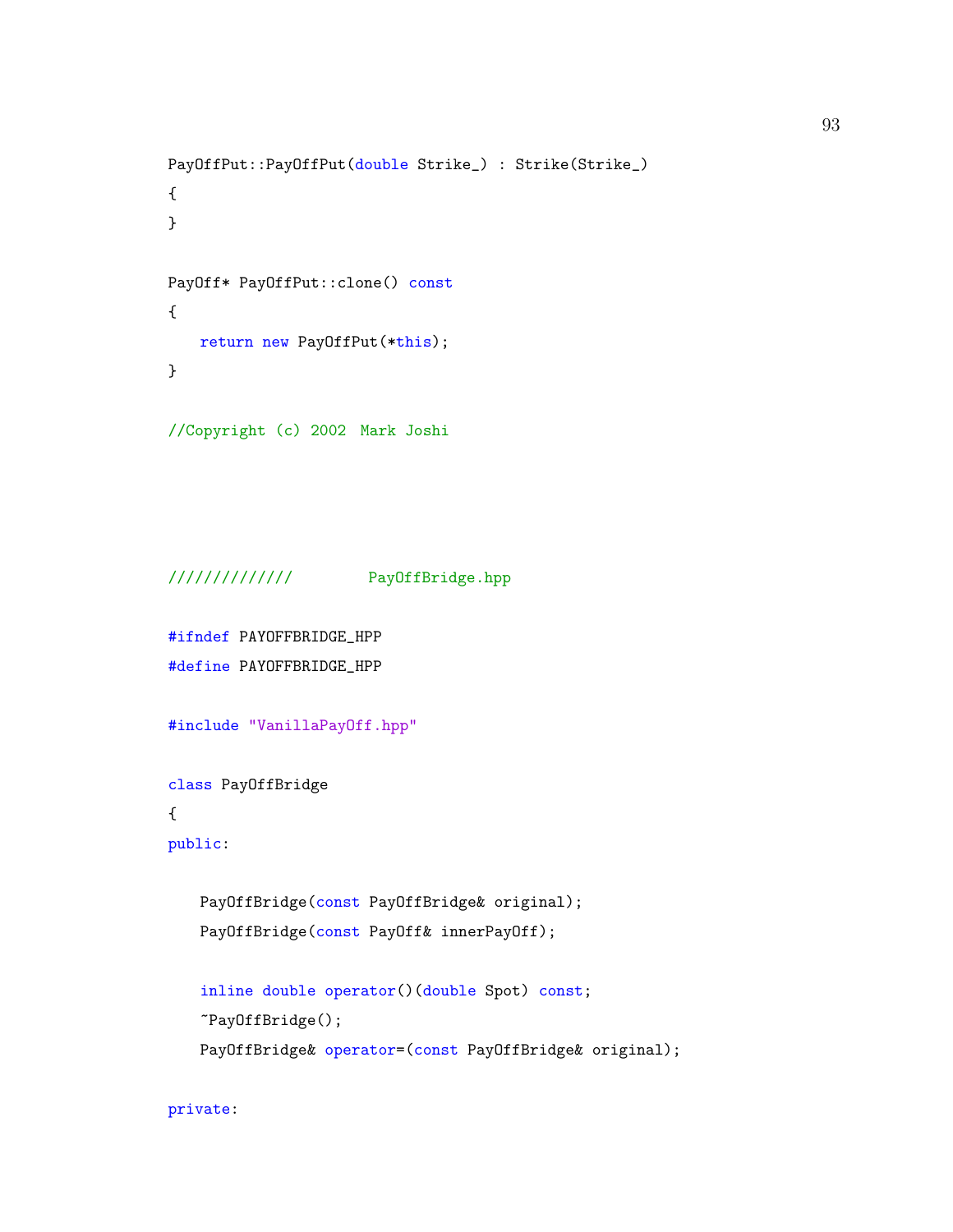```
PayOff* ThePayOffPtr;
};
inline double PayOffBridge::operator()(double Spot) const
{
   return ThePayOffPtr->operator ()(Spot);
}
```

```
#endif
```
}

```
//Copyright (c) 2002 Mark Joshi
```
# /////////// PayOffBridge.cpp

#include "PayOffBridge.hpp"

```
PayOffBridge::PayOffBridge(const PayOffBridge& original)
{
   ThePayOffPtr = original.ThePayOffPtr->clone();
}
PayOffBridge::PayOffBridge(const PayOff& innerPayOff)
{
   ThePayOffPtr = innerPayOff.clone();
```
PayOffBridge::~PayOffBridge()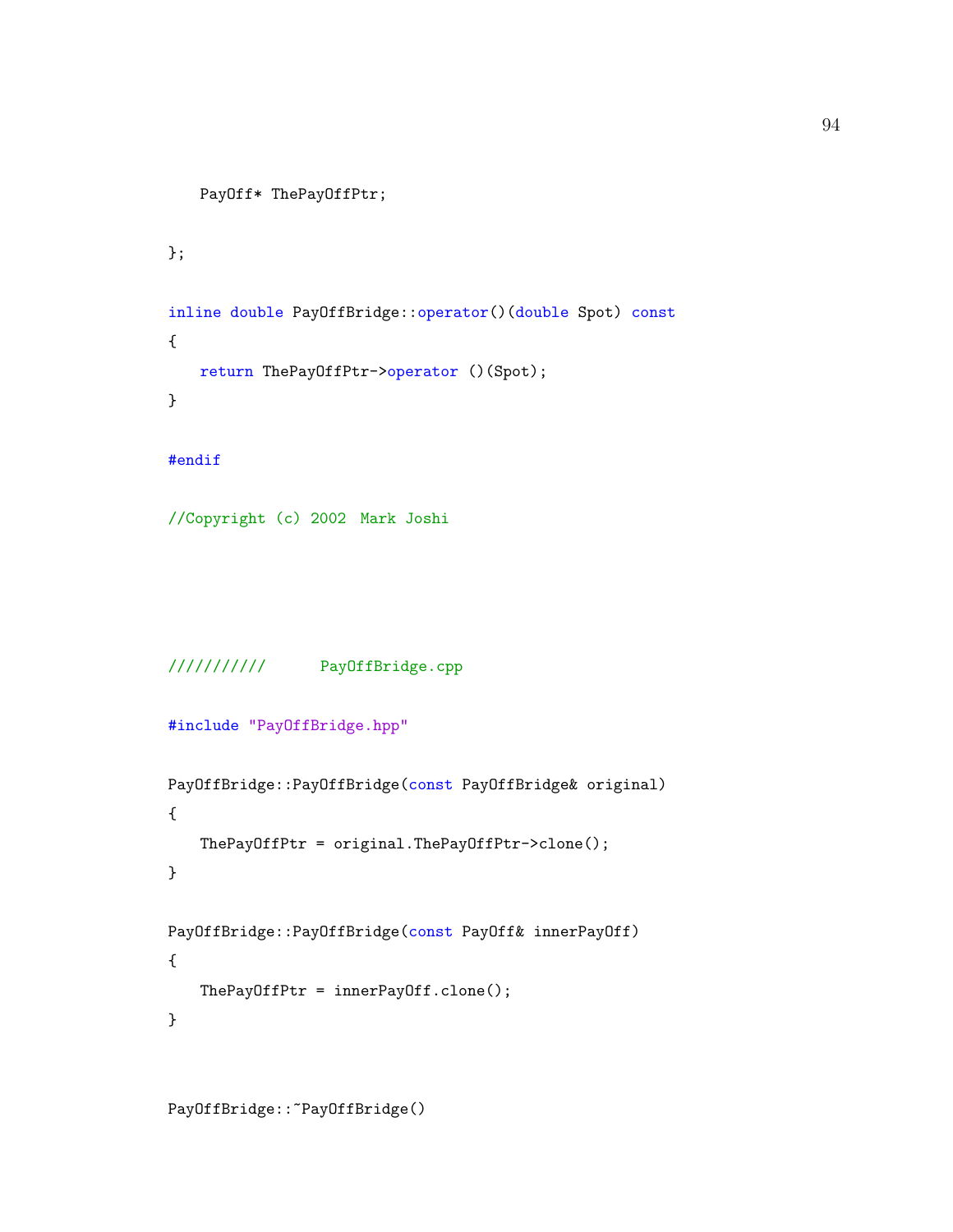```
{
   delete ThePayOffPtr;
}
PayOffBridge& PayOffBridge::operator=(const PayOffBridge& original)
{
   if (this != &original)
   {
       delete ThePayOffPtr;
       ThePayOffPtr = original.ThePayOffPtr->clone();
   }
   return *this;
}
//Copyright (c) 2002 Mark Joshi
```
///////////// PerpetualOptionPricer.hpp

#ifndef PERPETUALOPTIONPRICER\_HPP #define PERPETUALOPTIONPRICER\_HPP

#include "VanillaOption.hpp"

double PerpetualOptionPricer(const VanillaOption& TheOption, double Spot);

#endif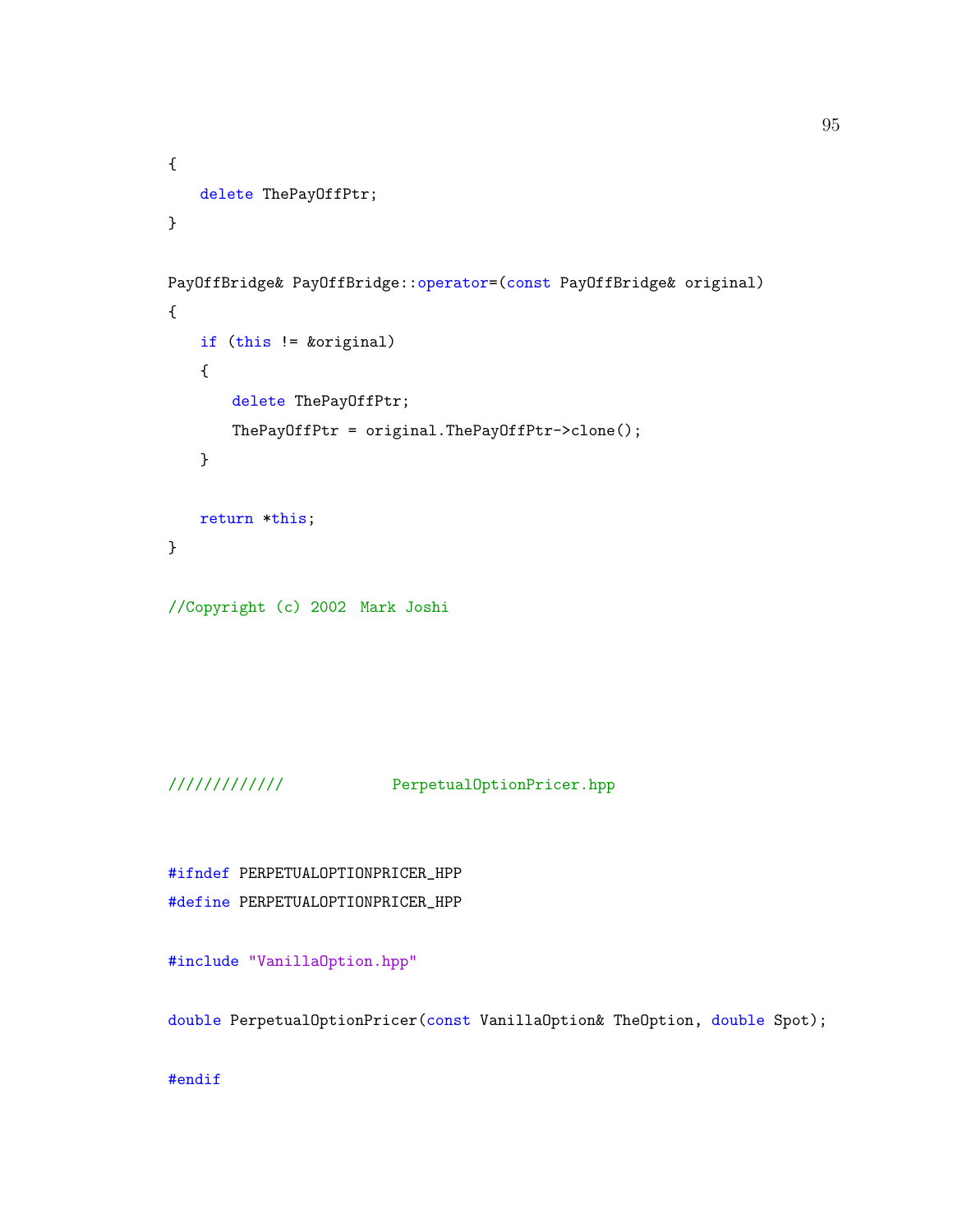//Copyright (c) 2002 Mark Joshi

```
/////////// PerpetualOptionPricer.cpp
```

```
#include "PerpetualOptionPricer.hpp"
#include <cmath>
```

```
double PerpetualOptionPricer(const VanillaOption& TheOption, double Spot)
{
```

```
double result = TheOption.OptionPayOff(Spot);
```

```
return result;
```

```
}
```

```
//Copyright (c) 2002 Mark Joshi
```
///////// VanillaOption.hpp

```
#ifndef VANILLAOPTION_HPP
#define VANILLAOPTION_HPP
```

```
#include "PayOffBridge.hpp"
```

```
class VanillaOption
{
public:
```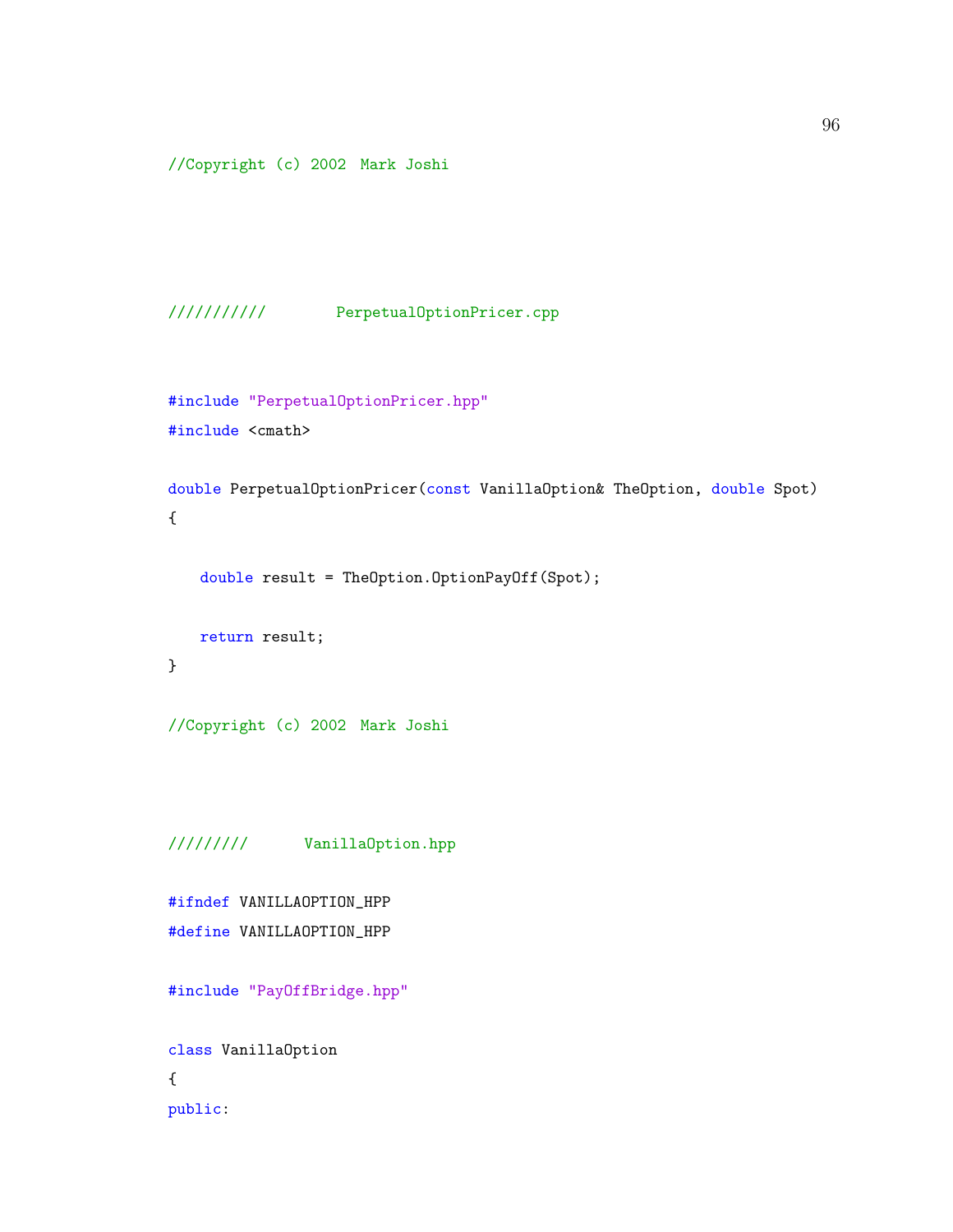VanillaOption(const PayOffBridge& ThePayOff\_, double Expiry);

```
VanillaOption(const PayOffBridge& ThePayOff_);
```

```
double OptionPayOff(double Spot) const;
double GetExpiry() const;
```
private:

double Expiry; PayOffBridge ThePayOff;

## };

{

#endif

//Copyright (c) 2002 Mark Joshi

//////////// VanillaOption.cpp

#include "VanillaOption.hpp"

```
VanillaOption::VanillaOption(const PayOffBridge& ThePayOff_, double Expiry_
   )
                            : ThePayOff(ThePayOff_), Expiry(Expiry_)
{
}
VanillaOption::VanillaOption(const PayOffBridge& ThePayOff_)
                            : ThePayOff(ThePayOff_)
```
97